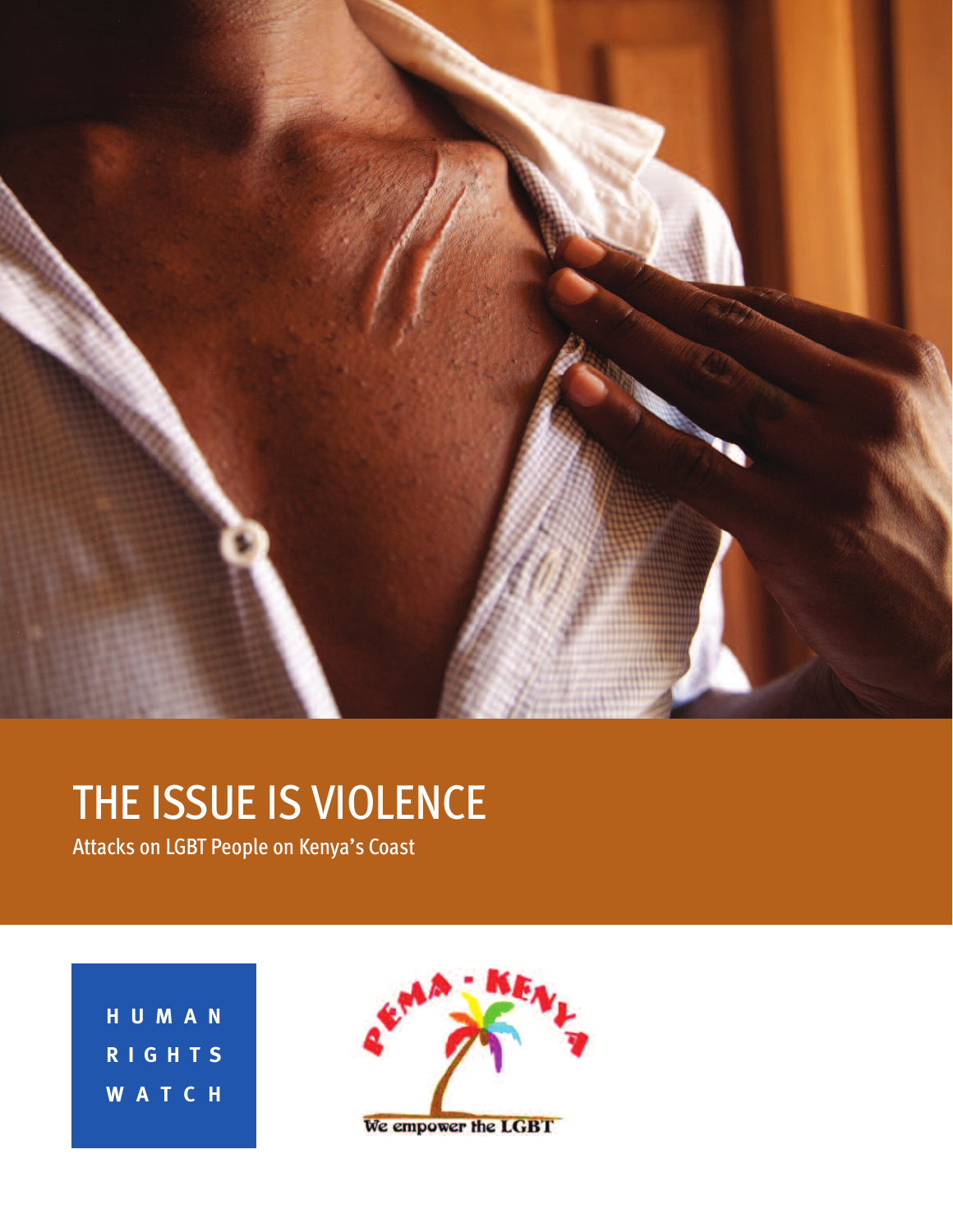



# **The Issue is Violence**

Attacks on LGBT People on Kenya's Coast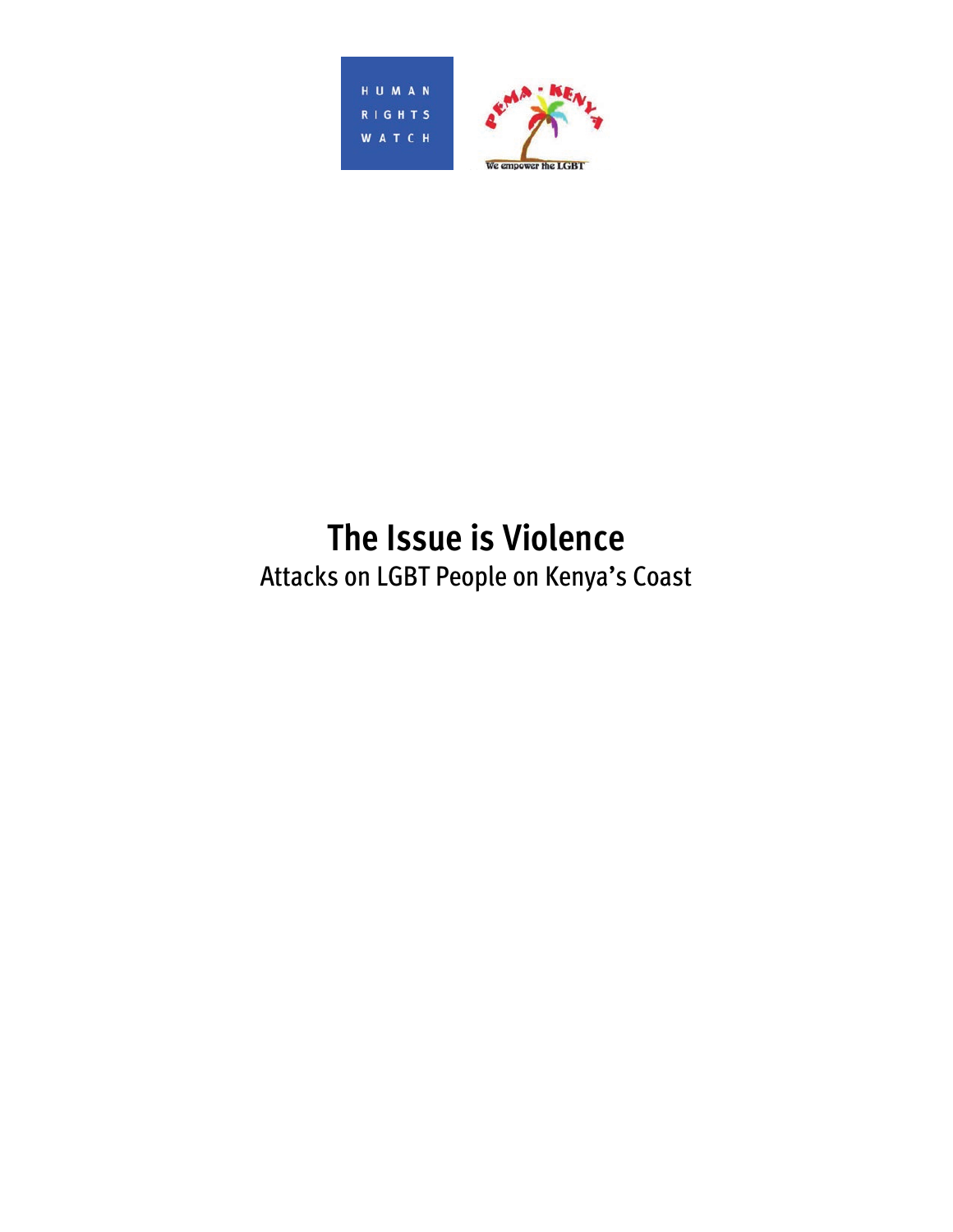Copyright © 2015 Human Rights Watch All rights reserved. Printed in the United States of America ISBN: 978-1-6231-32736 Cover design by Rafael Jimenez

Human Rights Watch defends the rights of people worldwide. We scrupulously investigate abuses, expose the facts widely, and pressure those with power to respect rights and secure justice. Human Rights Watch is an independent, international organization that works as part of a vibrant movement to uphold human dignity and advance the cause of human rights for all.

Human Rights Watch is an international organization with staff in more than 40 countries, and offices in Amsterdam, Beirut, Berlin, Brussels, Chicago, Geneva, Goma, Johannesburg, London, Los Angeles, Moscow, Nairobi, New York, Paris, San Francisco, Sydney, Tokyo, Toronto, Tunis, Washington DC, and Zurich.

For more information, please visit our website: http://www.hrw.org

PEMA Kenya is a community organization in Mombasa, Kenya, that provides support to gender and sexual minorities on human rights, health, HIV/AIDS, and economic well-being.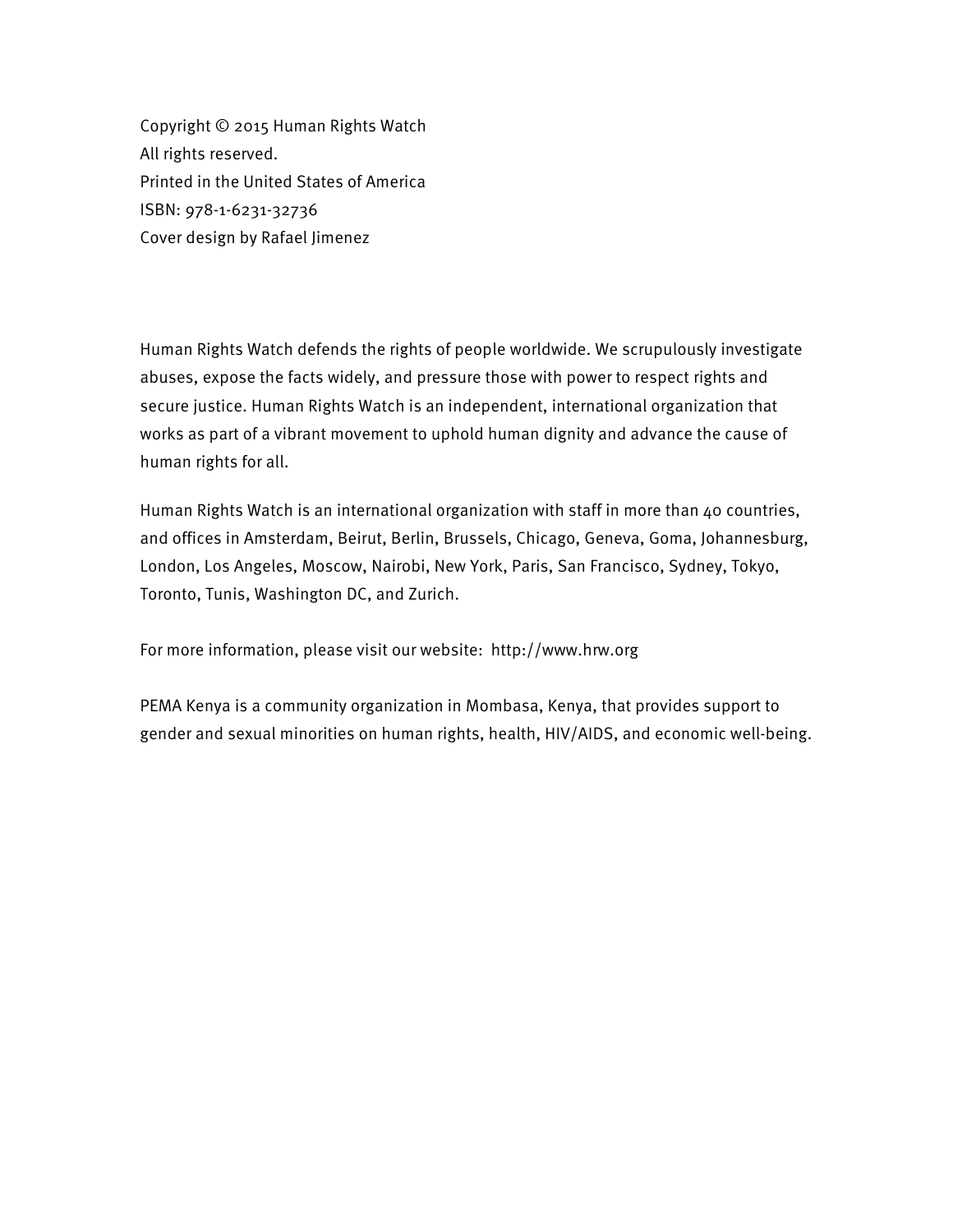

# **The Issue is Violence**  Attacks on LGBT People on Kenya's Coast

| Homophobic and Transphobic Discourse: Politicians, Religious Leaders, and the Media  12 |
|-----------------------------------------------------------------------------------------|
|                                                                                         |
|                                                                                         |
|                                                                                         |
|                                                                                         |
| II. Failure to Protect: Mob Attacks and Individual Acts of Violence on the Coast  19    |
|                                                                                         |
| Kwale, February 2015: Attacks and Arrests Following the Circulation of Photos  19       |
| Watamu (Kilifi County), February 2015: Threats Against LGBT Mourners at a Funeral 25    |
| Mombasa, October 2014: Beatings and Threats Following "Pornography" Report 26           |
| Likoni (Mombasa County), February 2012: Attack on an HIV Workshop 27                    |
| Mtwapa (Kilifi County), February 2010: Attacks on LGBT People and a Health Center 28    |
| Malindi (Kilifi County), June 2008: The Closure of an MSM Health Center 29              |
|                                                                                         |
|                                                                                         |
| Police Discrimination and Refusal to Take Statements from LGBT People 34                |
|                                                                                         |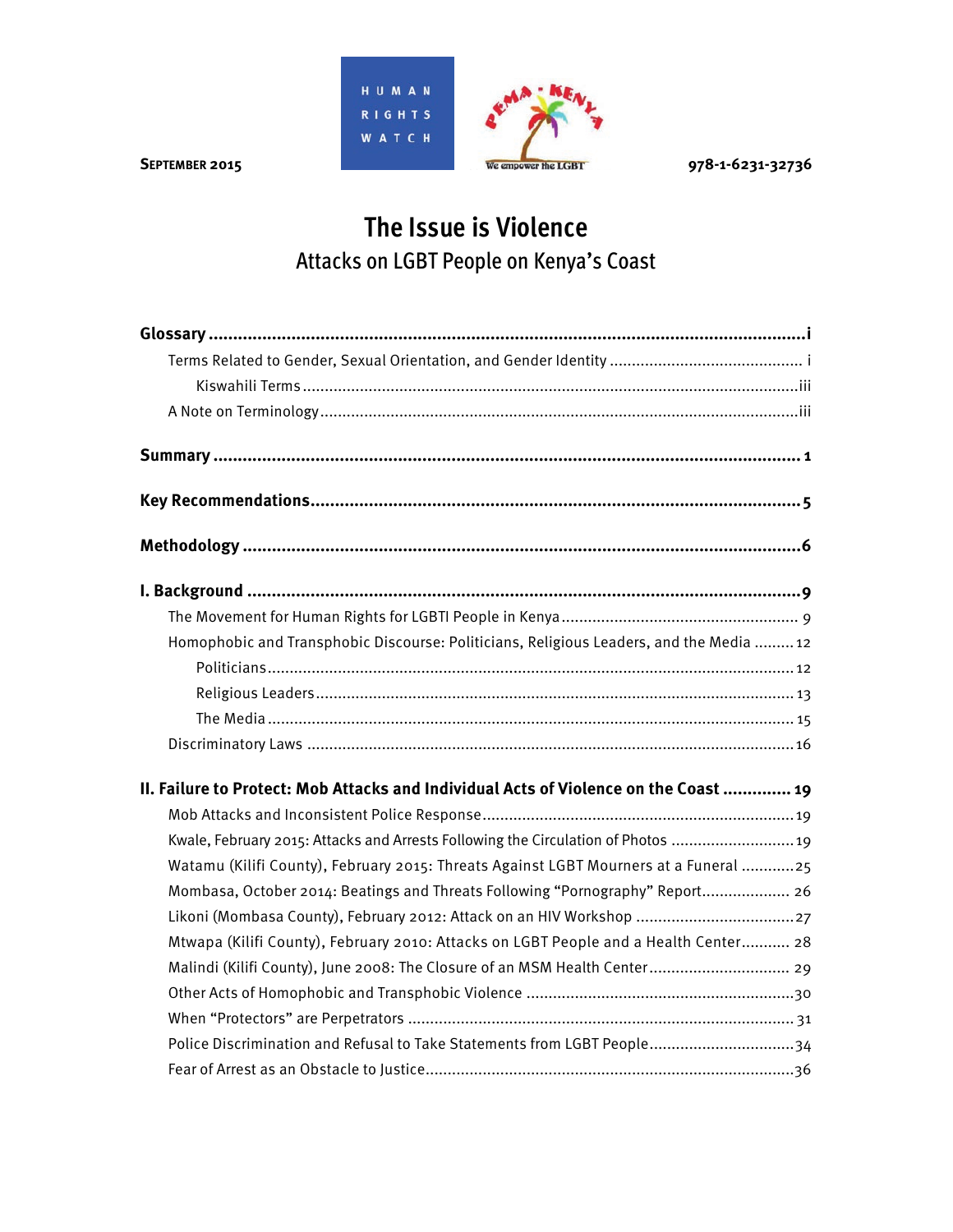| III. The Impact of Anti-LGBT Violence and Discrimination on the Right to Health39 |  |
|-----------------------------------------------------------------------------------|--|
|                                                                                   |  |
|                                                                                   |  |
|                                                                                   |  |
|                                                                                   |  |
|                                                                                   |  |
|                                                                                   |  |
|                                                                                   |  |
|                                                                                   |  |
|                                                                                   |  |
|                                                                                   |  |
|                                                                                   |  |
|                                                                                   |  |
|                                                                                   |  |
|                                                                                   |  |
|                                                                                   |  |
|                                                                                   |  |
|                                                                                   |  |
|                                                                                   |  |
|                                                                                   |  |
|                                                                                   |  |
|                                                                                   |  |
|                                                                                   |  |
|                                                                                   |  |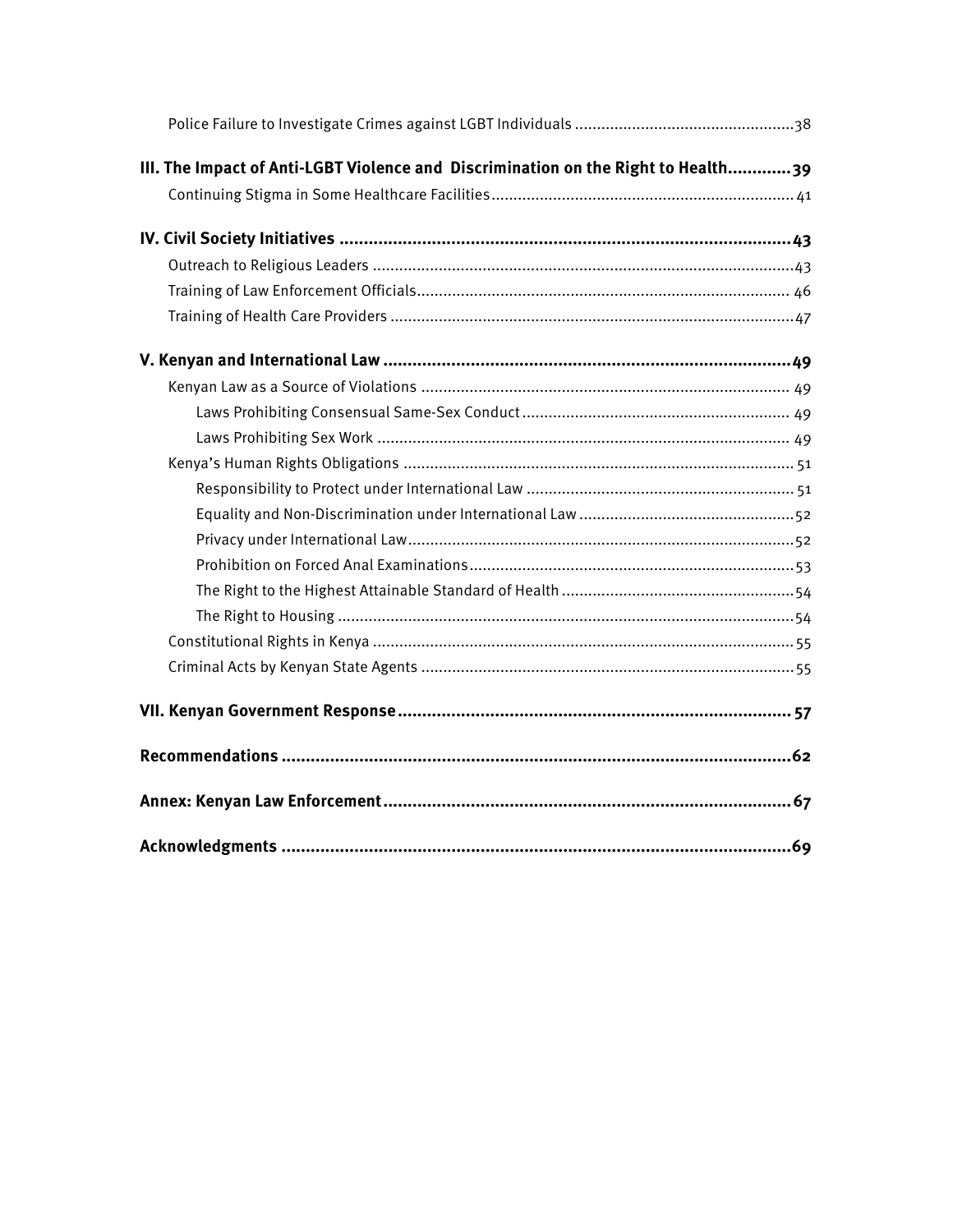# **Glossary**

#### Terms Related to Sex, Gender, Sexual Orientation, and Gender Identity

Bisexual: Sexual orientation of a person who is sexually and romantically attracted to both women and men.

Commercial Sexual Exploitation of Children: Sexual abuse by an adult or adults with respect to a child or an adolescent – female or male – under 18 years old, accompanied by a payment in money or in kind to the child or adolescent or to one or more third parties. Commercial sexual exploitation of children includes the use, offer, procurement, or provision of a child under 18 years old for sex work, sex trafficking, or pornography.

Gay: Synonym in many parts of the world for homosexual; used here to refer to the sexual orientation of a man whose primary sexual and romantic attraction is towards other men.

Gender: Social and cultural codes (as opposed to biological sex) used to distinguish between what a society considers "masculine" and "feminine" conduct.

Gender Identity: Person's internal, deeply felt sense of being female or male, both, or something other than female and male. It does not necessarily correspond to the biological sex assigned at birth.

Gender Non-Conforming: Behaving and appearing in ways that do not fully conform to social expectations based on one's assigned sex.

Homophobia: Fear of, contempt of, or discrimination against homosexuals or homosexuality.

Homosexual: Sexual orientation of a person whose primary sexual and romantic attractions are toward people of the same sex.

Intersex: A person born with reproductive or sexual anatomy that does not seem to fit the typical definitions of "female" or "male."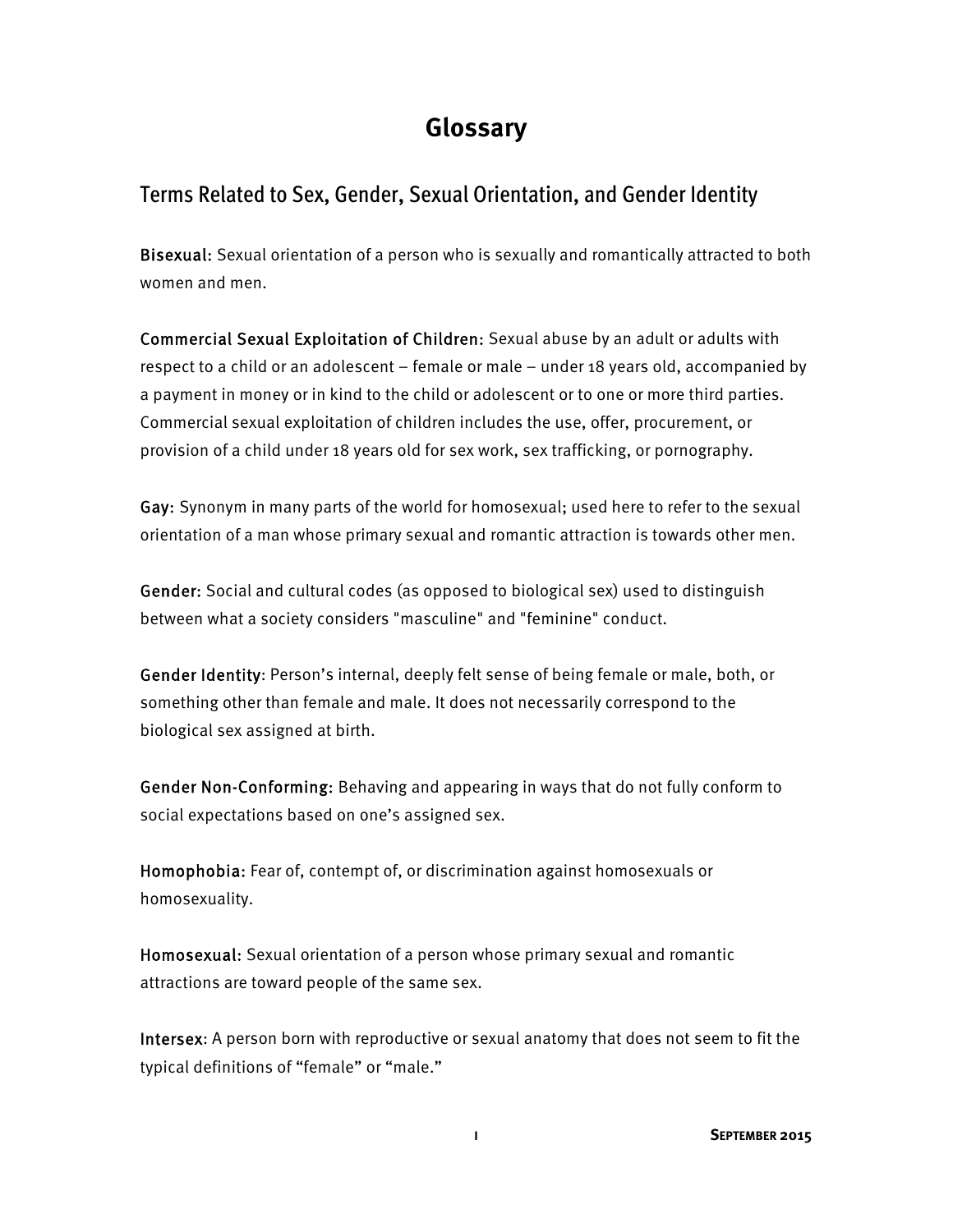Key Populations/ Key Populations at Higher Risk of HIV Exposure: Those most likely to be exposed to HIV or to transmit it. In most settings, those at high risk of HIV exposure include men who have sex with men, transgender people, people who inject drugs, sex workers and their clients, and serodiscordant couples (couples in which one partner is HIV positive and one is HIV negative).

LGBT: Lesbian, gay, bisexual, and transgender; an inclusive term for groups and identities sometimes associated together as "sexual and gender minorities."

LGBTI: Lesbian, gay, bisexual, transgender, and intersex.

Lesbian: Sexual orientation of a woman whose primary sexual and romantic attraction is toward other women.

Men Who Have Sex With Men (MSM): Men who have sexual relations with persons of the same sex, but may or may not identify themselves as gay or bisexual. MSM may or may not also have sexual relationships with women.

Sexual and Gender Minorities: Inclusive term that includes all persons with nonconforming sexualities and gender identities, including lesbians, gay men, bisexuals, transgender people, gender non-conforming people, men who have sex with men, and women who have sex with women.

Sexual Orientation: The way a person's sexual and romantic desires are directed. The term describes whether a person is attracted primarily to people of the same sex, the opposite sex, both or neither.

Sex Work: The commercial exchange of sexual services between consenting adults.

Transgender (also, "trans"): The gender identity of people whose birth gender (which they were declared to have upon birth) does not conform to their lived gender (the gender that they are most comfortable with expressing or would express given a choice). A transgender person usually adopts, or would prefer to adopt, a gender expression in consonance with their preferred gender, but may or may not desire to permanently alter their bodily characteristics in order to conform to their preferred gender.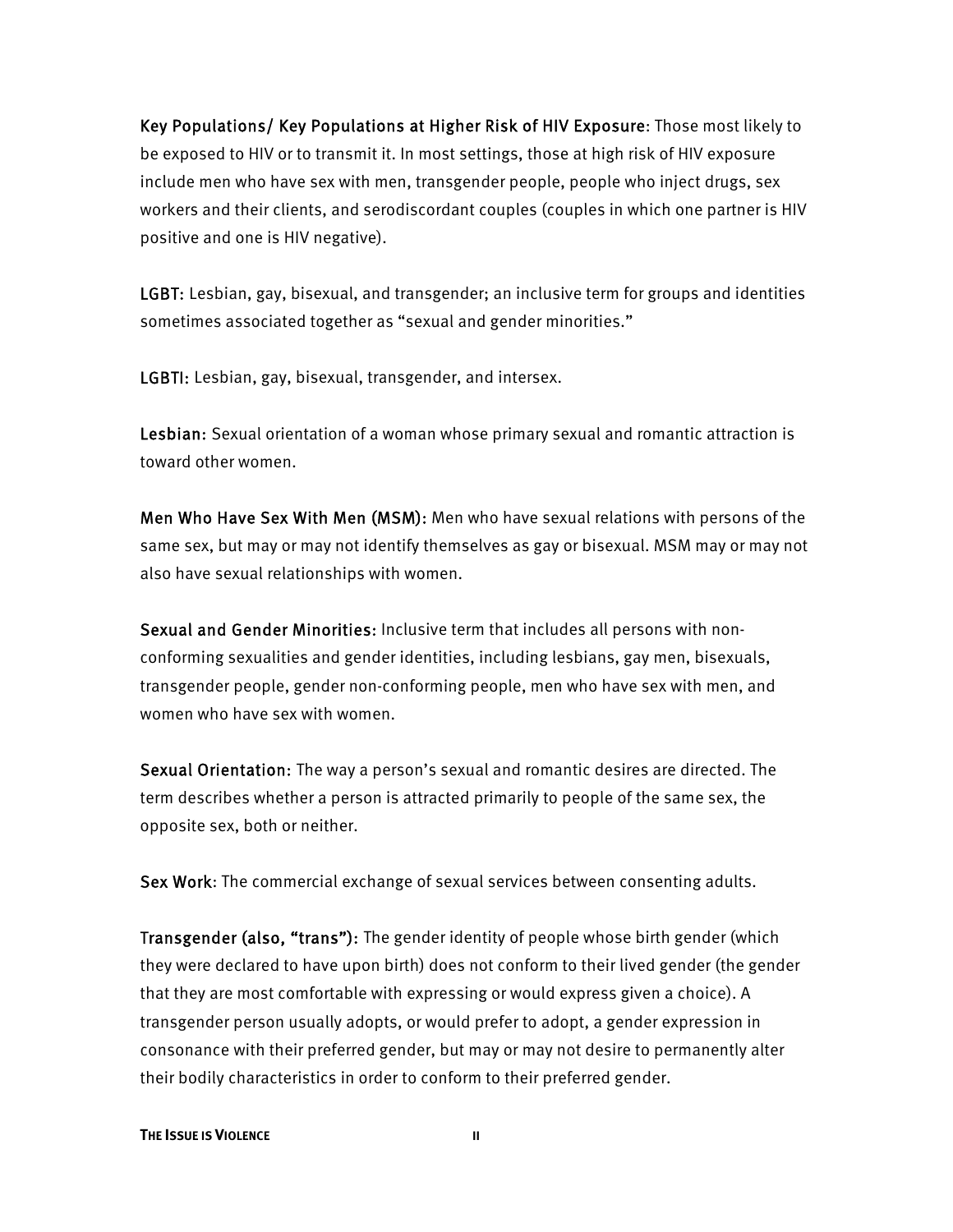Transphobia: Fear and contempt of transgender persons, usually based on negative stereotypes.

#### *Kiswahili Terms*

Kanjoo (pl. Makanjoo): A slang term for county law enforcement officials.

Shoga: A slang term for "gay," usually derogatory, but occasionally used by men who have sex with men to self-identify.

#### A Note on Terminology

Selecting appropriate, accurate, and inclusive terminology to describe and classify individuals and groups on the basis of their gender identity, gender expression, sex characteristics or sexual orientation is challenging. Some Kenyan organizations restrict themselves to a discourse around lesbian, gay, and bisexual (LGB) rights, acknowledging transgender activists' arguments that it is inappropriate to use the term "LGBT" when one's focus is on sexual orientation and does not include specific work around gender identity. Some organizations use the term "LGBTI," to include intersex people, but intersex activists challenge the use of the term "LGBTI" when they find that those using the term are simply tokenizing intersex people but are not addressing their specific needs.

Due to the absence of intersex interview subjects in this research, we limit ourselves to the acronym "LGBT" (lesbian, gay, bisexual, and transgender") in describing our findings, while keeping in mind that intersex people on the coast and elsewhere in Kenya may experience similar violations. When citing the findings of other organizations that have documented abuses against intersex people, we adopt their use of the acronym "LGBTI."

We also use the term "men who have sex with men" (MSM), a term used by public health practitioners in recognition of the fact that some men engaged in same-sex relations may not identify as gay or bisexual. The term MSM is an inclusive term which may include both those who identify as gay or bisexual and those who do not.

Finally, we found that gender identity was fluid or in flux for some of our interview subjects. Several individuals, whose sex had been assigned as male at birth but who partially or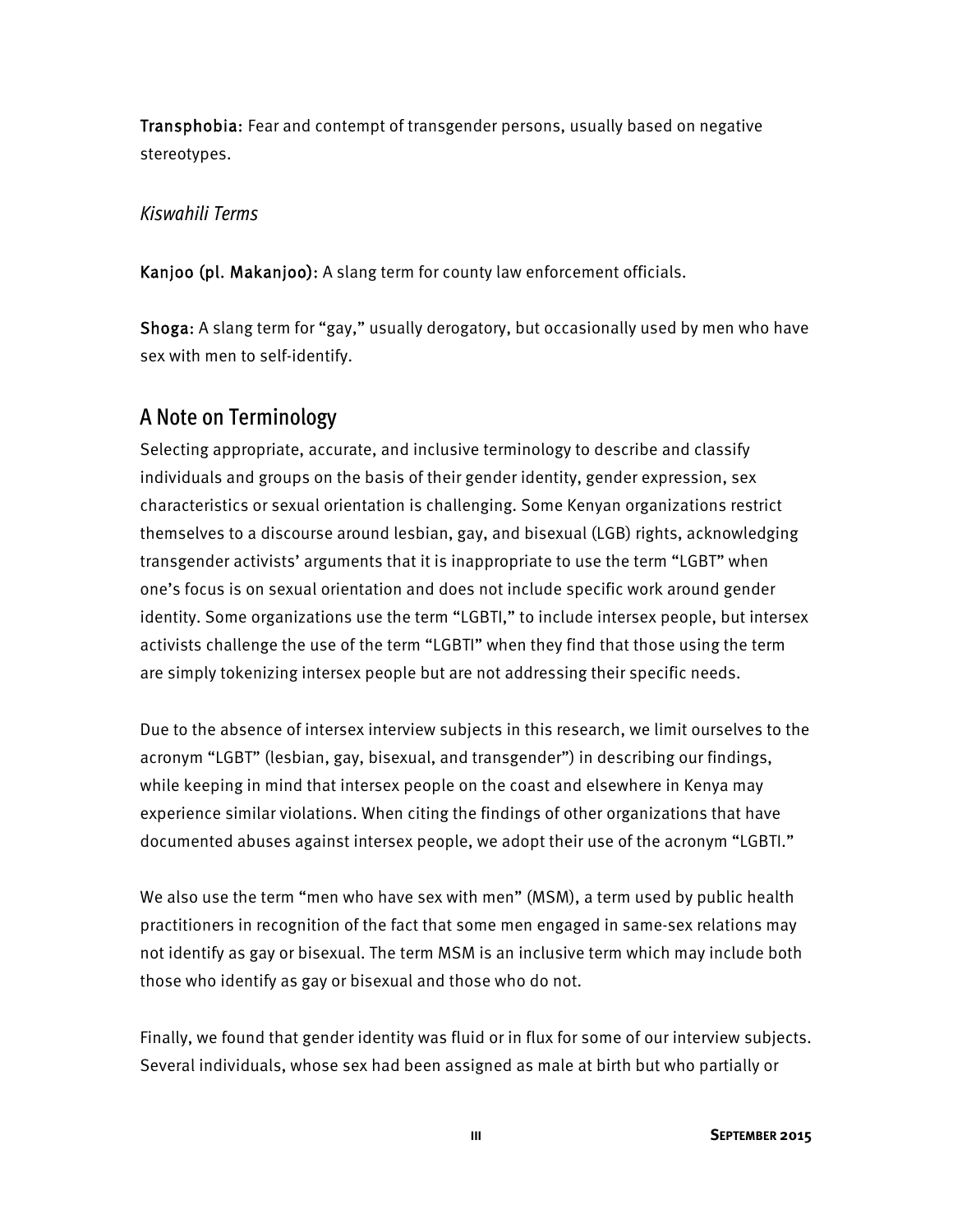fully identified as female and who were sexually attracted to men, simultaneously described themselves as "gay" and as "transgender." In one case, an individual described himself as a gay man when we interviewed him in 2014, but as a trans woman when we reinterviewed her in 2015.

Given the lack of awareness of transgender identities among many people in Kenya, the perpetrators of human rights abuses against gender non-conforming individuals are likely to perceive their targets as "gay." Thus, at times we use the term "homophobia" while recognizing that transgender people, as well as lesbian, gay, and bisexual people, may be victims of homophobic discourse and conduct.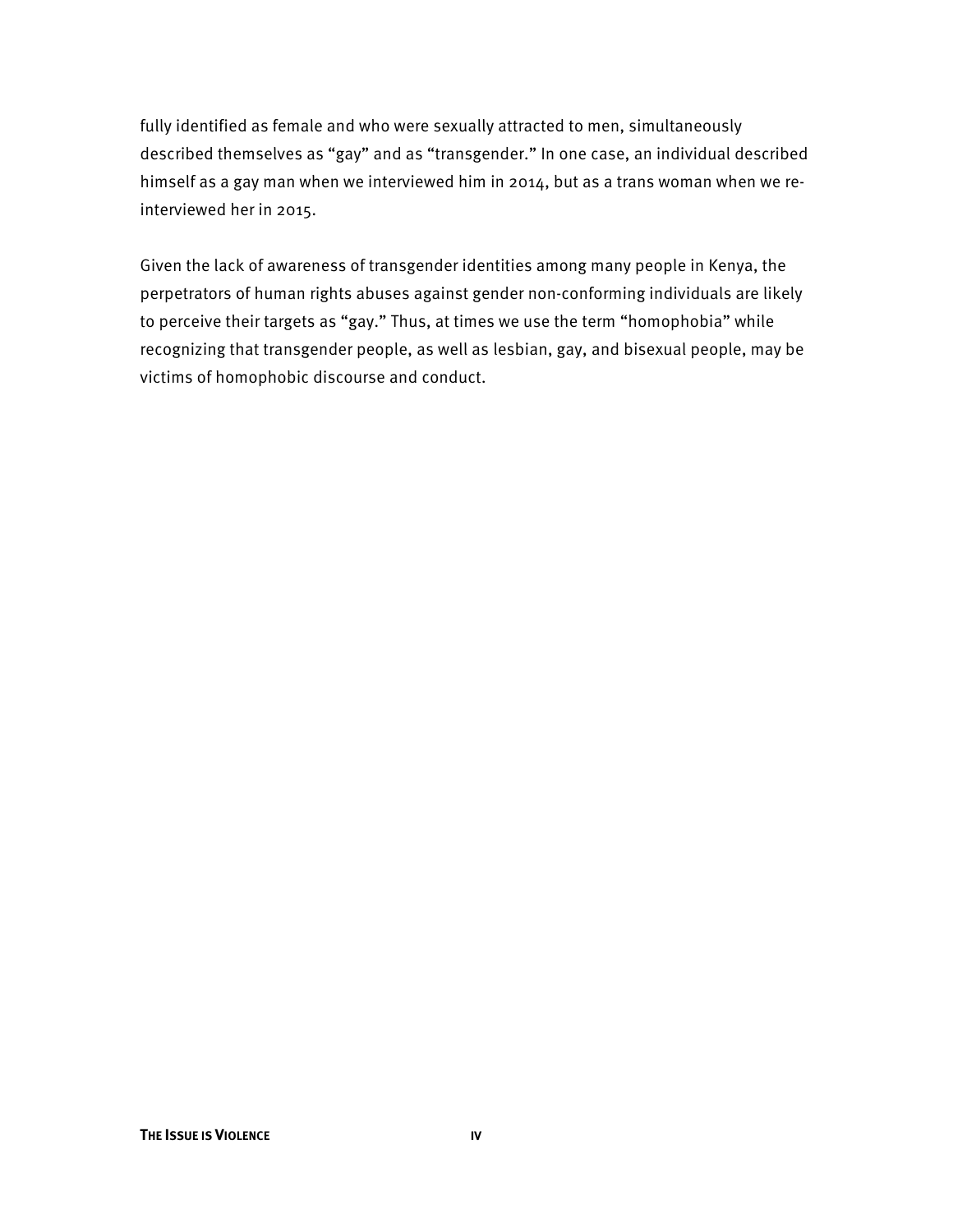## **Summary**

 "Being a lesbian or a gay man is a non-issue. Being harmed because of who we are is a huge issue."

—Lorna Dias, Executive Coordinator of the Gay and Lesbian Coalition of Kenya, Nairobi, July 2015

On February 18, 2015, police arrested two men in Kenya's coastal Kwale County and charged them with "unnatural offenses" and trafficking in "obscene material." Community residents had pressured the police to carry out the arrests following the publication on social media of photos depicting men from the community engaged in sexual conduct. The police threatened the two men with violence to try to extract confessions, and doctors conducted forced anal examinations with the purported aim of proving whether the men had engaged in homosexual conduct. At the time of writing, the case against them was ongoing.

The public uproar surrounding the allegations of homosexuality and pornography led dozens of gay men and transgender women, fearing violence, to flee their homes. Residents in the Kwale towns of Ukunda and Diani physically attacked at least two suspected gay men, who did not seek police assistance because they feared it would expose them to the risk of arrest.

The Kwale incident is one of only a few known cases in which Kenyan prosecutors have charged anyone with consensual same-sex conduct. But while the case may be atypical in its judicial trajectory, it is nonetheless emblematic of the ways in which discrimination, violence, and persecution permeate the lives of Kenyans who are gender non-conforming or are perceived to be involved in same-sex relationships.

This report documents rights abuses against lesbian, gay, bisexual and transgender (LGBT) people in the coast region, including violence, incitement to violence, and inadequate protection, and identifies ways in which the Kenyan authorities could better address these abuses and uphold their responsibility to protect all Kenyans. It is based on research conducted between January 2014 and August 2015 by Human Rights Watch, with the assistance of Persons Marginalized and Aggrieved (PEMA Kenya), a Mombasa-based community organization that provides support to gender and sexual minorities on human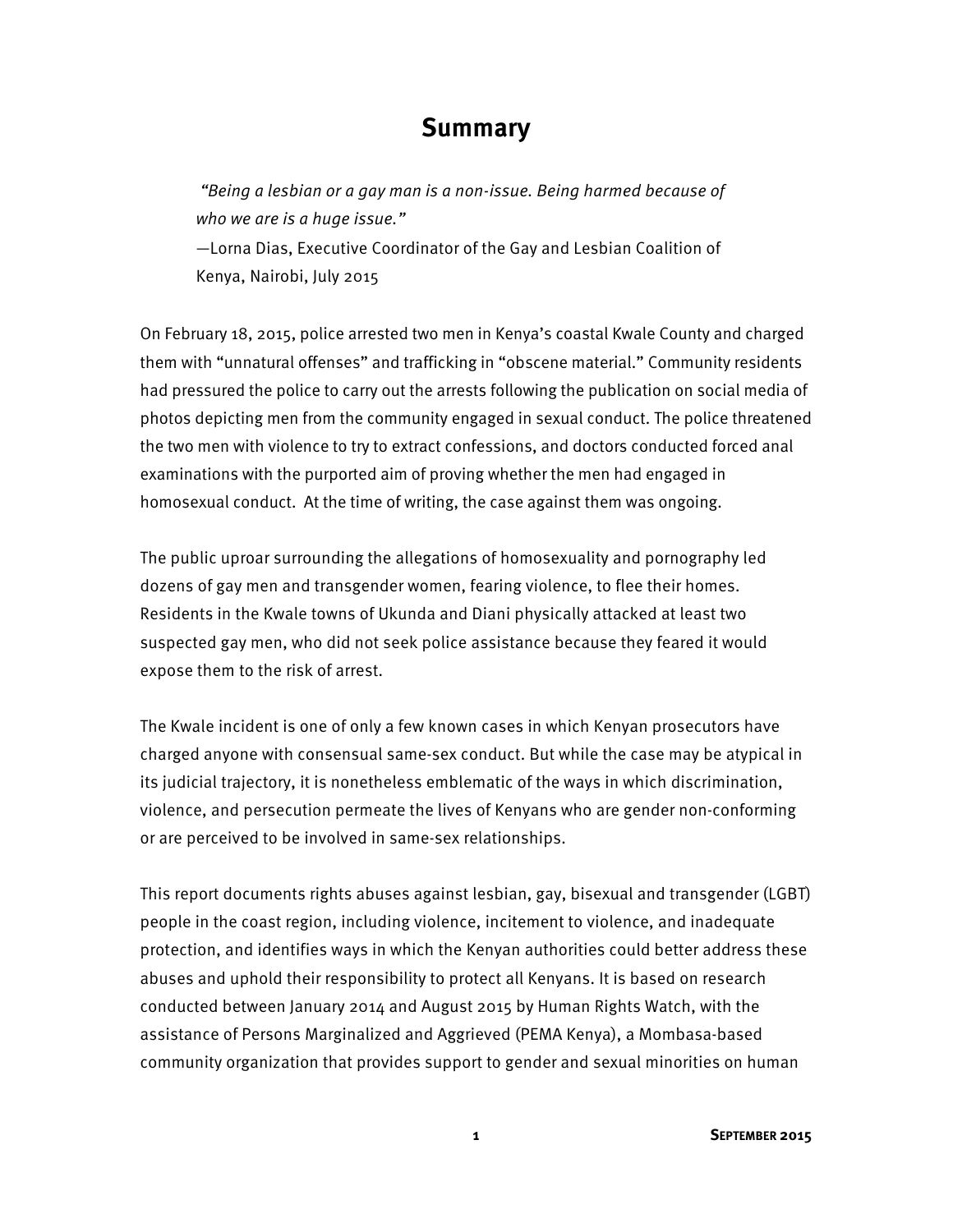rights, health, HIV/AIDS, and economic well-being. Human Rights Watch interviewed 65 gay and bisexual men, lesbians, and transgender women, and more than 20 clergy, county government officials, police officers, lawyers, health workers, and community activists.

While this report focuses largely on the situation facing LGBT people on the coast, which has been a flashpoint for periodic eruptions of anti-LGBT violence, it also assesses dynamics at the national level that have impacted or have the potential to impact LGBT people throughout the country.

Kenya's Penal Code, a colonial-era relic, criminalizes "carnal knowledge against the order of nature," widely understood to refer to anal intercourse between men. Government agencies have denied some organizations representing LGBT Kenyans the right to register and operate legally, on the grounds that they allegedly promote illegal behavior, although recent court victories have compelled the authorities to register two such organizations. Politicians and extremist religious leaders seek to bolster their relevance by proposing homophobic legislation and preaching hatred against gay Kenyans. Media houses engage in sensational reporting on "scandals," sometimes entirely fabricated, involving LGBT people. Although many LGBT people draw on support from friends and family and carve out spaces in which they can live in relative safety, the risk of violence remains present.

In at least six incidents between 2008 and 2015, groups of LGBT people in the coastal counties of Kilifi, Kwale, and Mombasa have been threatened or attacked in incidents of mob violence. Rhetoric vilifying LGBT people, much of it by religious leaders, is particularly pronounced on the coast, and shapes public perceptions.

Police play an ambiguous role. In some cases, they have protected LGBT people from mob violence—a role that is recognized and appreciated by LGBT activists on the coast—but they have not brought the perpetrators of violence to book. In other cases, they have outright failed in their responsibility to protect: refusing assistance to victims because of their presumed gender identity or sexual orientation, conducting arbitrary arrests, or even perpetrating violence themselves.

The criminalization of same-sex conduct renders LGBT people vulnerable to violence at the hands of ordinary citizens as well as law enforcement officials. Those who engage in sex work are even more vulnerable: they suffer rape and other abuses at the hands of clients,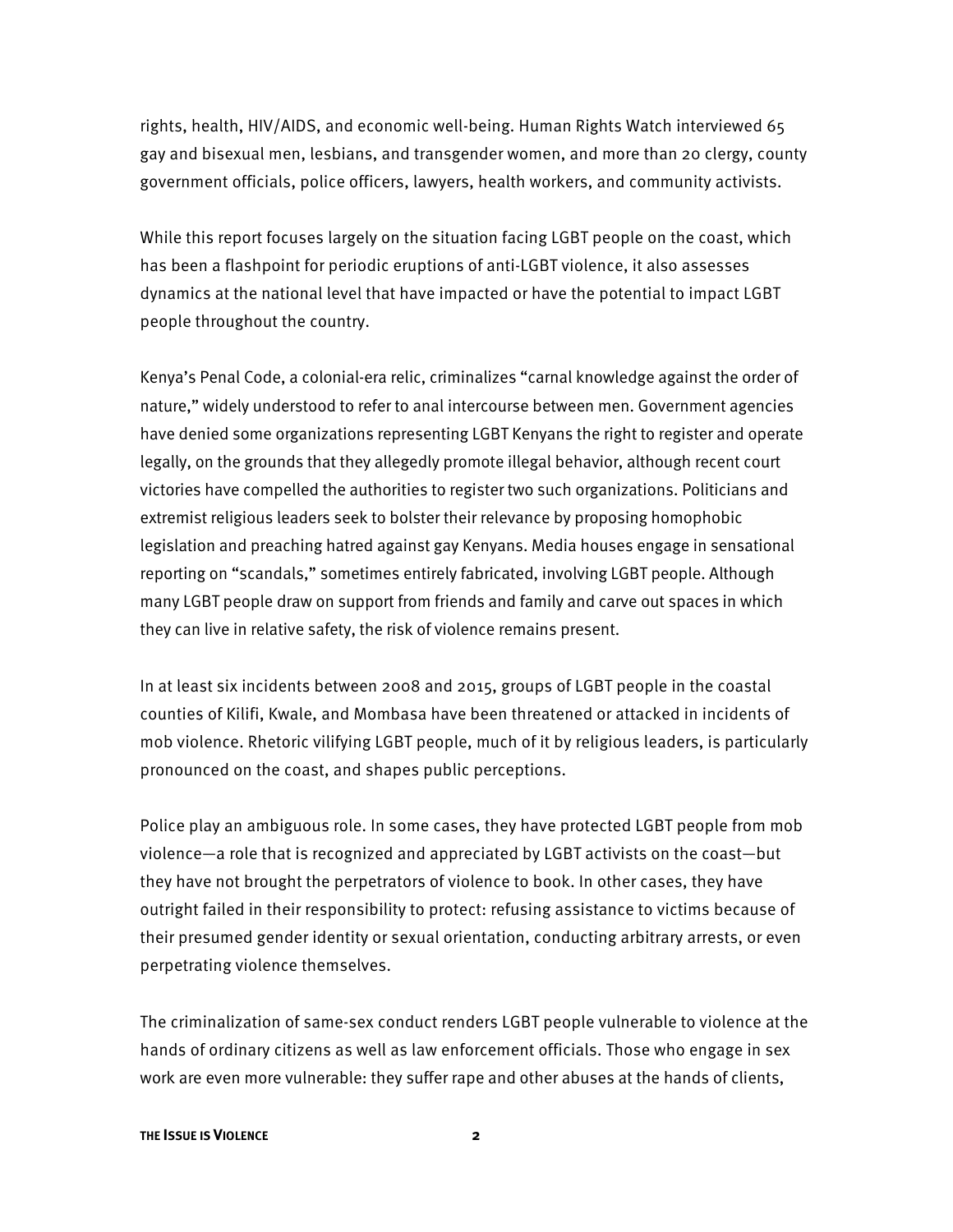police, and county government law enforcement officials. Many LGBT victims of violence believe they have no recourse, and that the police are just as likely to persecute them as to protect them. LGBT individuals told us that the aincidents in Kwale—where gay men and trans women at risk of violence felt unable to seek assistance from the police after the police arbitrarily arrested two alleged gay men—further diminished the little trust LGBT Kenyans on the coast have in the Kenyan authorities.

Criminalization, discrimination, and violence also inhibit access to HIV prevention and treatment. Men who have sex with men (MSM) are many times more likely to be infected with HIV than the general population in Kenya and have been identified by health agencies as a key population in addressing the HIV epidemic. Mombasa, the largest city on the coast, also has higher HIV rates than the overall Kenyan rate. Success in addressing HIV in Mombasa, with its large and mobile population, is important in addressing HIV nationally.

But HIV services for MSM in the Mombasa area are under threat. Homophobic mobs attacked or threated to attack clinics and HIV workshops for MSM on the coast in 2008, 2010, and 2012. Proposals in February 2014 to tighten anti-gay legislation provoked fear of attacks, leading to a decrease in the number of people seeking HIV services and causing health workers to temporarily close a few clinics providing HIV services to MSM. During the February 2015 anti-gay witch hunts in Kwale, several gay men who were HIV-positive did not leave their homes for days. Their friends collected their antiretroviral treatment to deliver to them at home—commendable evidence of the strength of community, but not a sustainable approach to ensuring the right to the highest attainable standard of health.

Kenya's progressive new constitution, promulgated in 2010, guarantees all Kenyans the rights to privacy, equality, dignity, and non-discrimination. It articulates a set of national values that include "human rights, non-discrimination and protection of the marginalized." Further, the constitution integrates international law—including treaties ratified by Kenya that prohibit discrimination on the grounds of sexual orientation—into Kenyan law. These provisions provide Kenyan authorities with an opportunity to eliminate discriminatory laws and practices.

During the Universal Periodic Review (UPR) process at the UN Human Rights Council in January 2015, Kenya rejected recommendations to decriminalize same-sex conduct between consenting adults, but accepted a recommendation to "adopt a comprehensive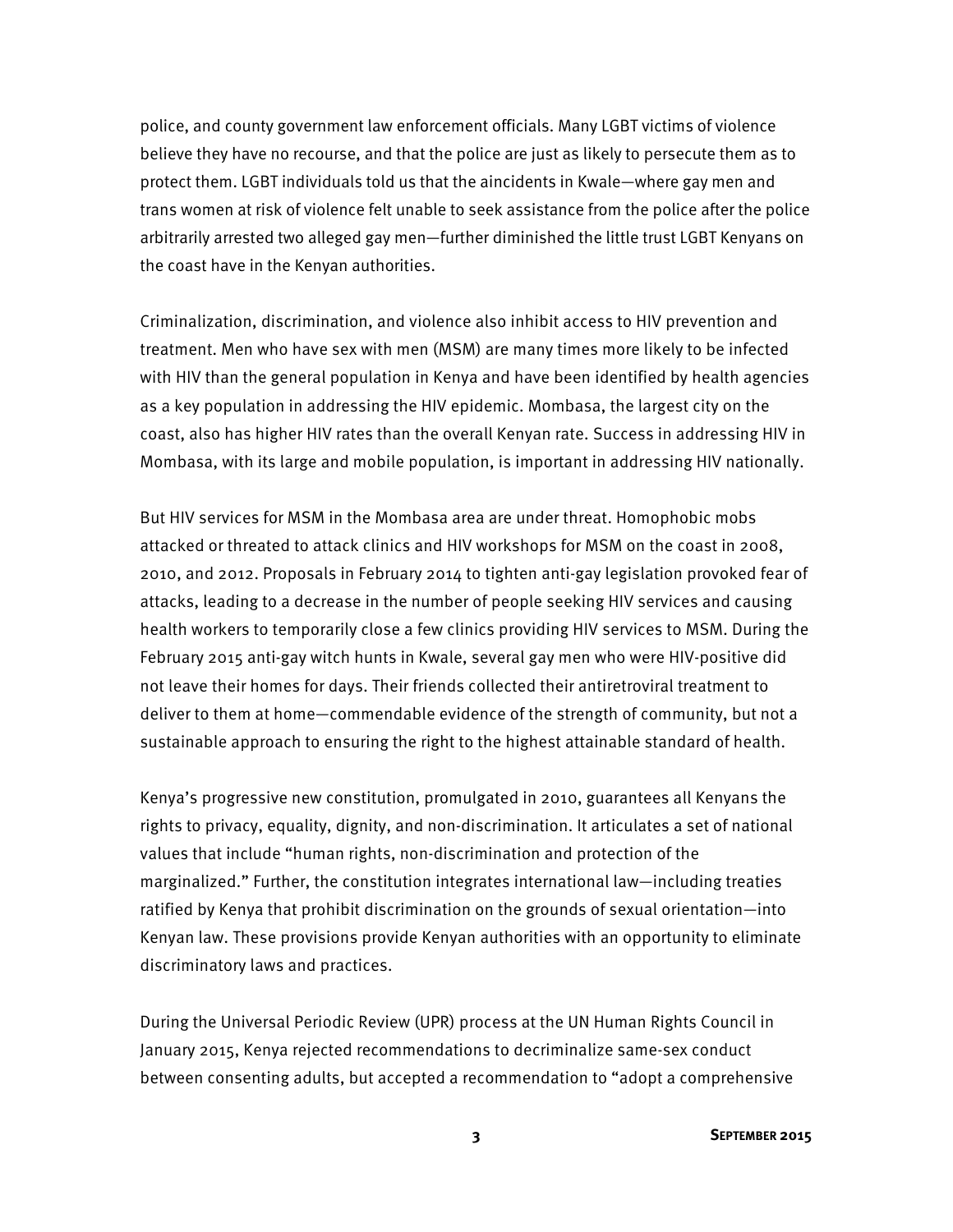anti-discrimination law affording protection to all individuals, irrespective of their sexual orientation or gender identity." Kenyan activists are pushing for the government to uphold this commitment as well as to decriminalize same-sex conduct.

Kenya's approach to addressing the clear vulnerability of LGBT people to violence and instability should be guided by a landmark resolution passed by the African Commission on Human and People's Rights in 2013, which called on member states to "end all acts of violence and abuse, whether committed by State or non-state actors" against individuals on the basis of their real or perceived sexual orientation or gender identity.

The African Commission resolution specifically urges States to address violence by:

- enacting and effectively applying appropriate laws prohibiting and punishing all forms of violence including those targeting persons on the basis of their imputed or real sexual orientation or gender identities,
- ensuring proper investigation and diligent prosecution of perpetrators, and
- establishing judicial procedures responsive to the needs of victims.

Kenya, as a member state, is required to uphold this resolution by taking steps to prevent abuses against LGBT people, provide necessary protection, and prosecute perpetrators. In order to do so, the Kenyan authorities at a national level and particularly in Mombasa, Kwale, and Kilifi counties should send an unambiguous message to law enforcement officials as well as ordinary citizens that all Kenyans, regardless of their gender identity or sexual orientation, deserve the same respect, protection, and realization of their rights.

Law enforcement officials should stop all forms of abuse and discrimination against LGBT people (including by dropping charges against the men arrested in Kwale), and should ensure that LGBT people are free to file complaints against both law enforcement officials and ordinary citizens without fear of retribution. The Kenyan Parliament and county legislative assemblies should repeal laws that discriminate on the basis of sexual orientation, gender identity, or sex worker status. They should adopt comprehensive antidiscrimination laws that explicitly protect people of all sexual orientations and gender identities. It is the Kenyan government's responsibility to ensure the safety of all citizens, including by more effectively addressing the violence and insecurity that lesbian, gay, bisexual, and transgender people face.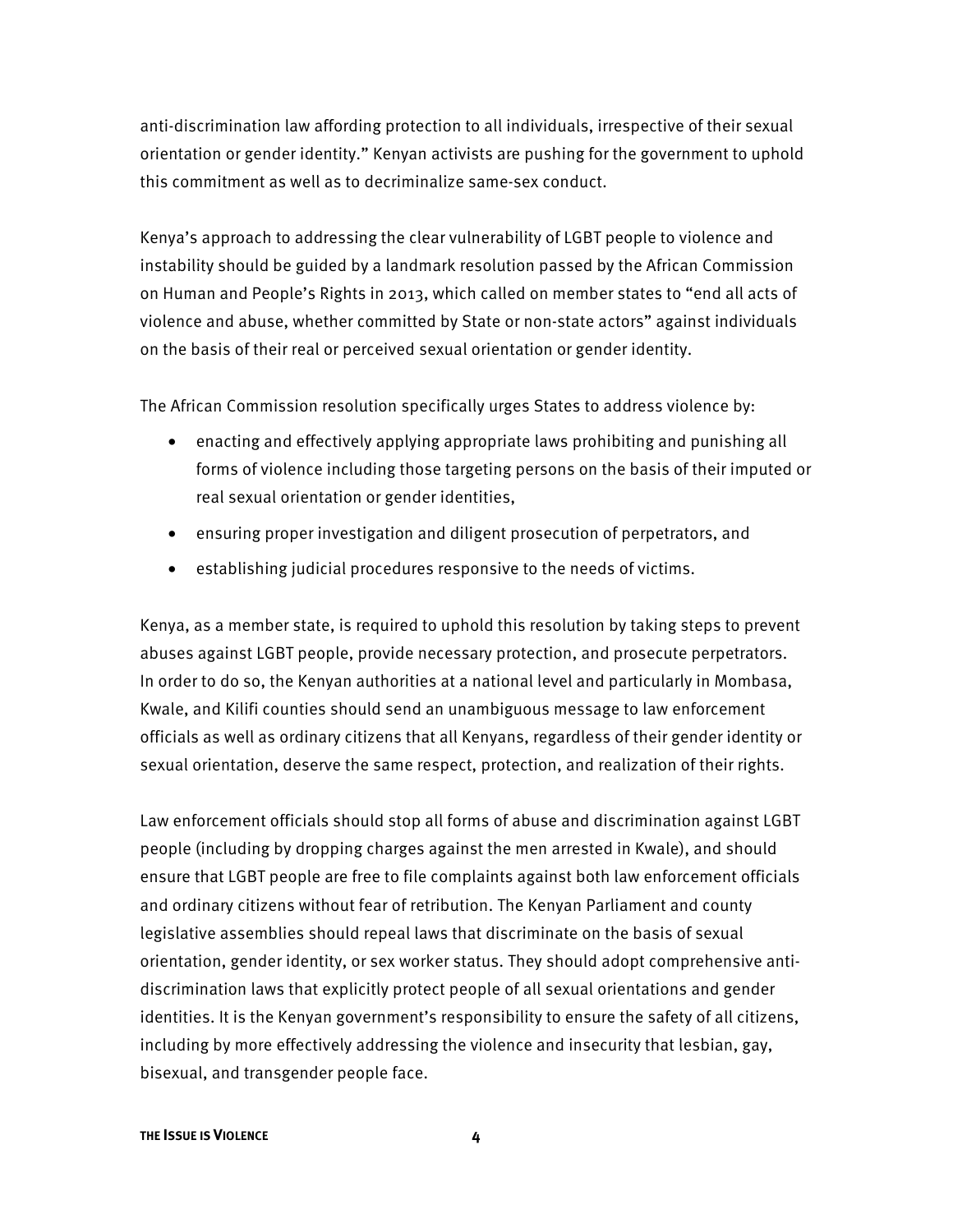# **Key Recommendations**

## To the President and the Deputy President of the Republic of Kenya and the County Governors of Mombasa, Kilifi, and Kwale

- Publicly condemn any major incidents of homophobic and transphobic violence that occur in Kenya or in their counties, including mob attacks on individuals or organizations.
- Refrain from making any public comments that denigrate lesbian, gay, bisexual, or transgender people.

#### To the County Governments of Mombasa, Kilifi, and Kwale

• Review all county bylaws to ensure that they conform to constitutional guarantees of privacy, non-discrimination, and equal protection of the law.

#### To the Kenyan Parliament

- Pass comprehensive anti-discrimination legislation that prohibits discrimination on the grounds of gender identity and sexual orientation and includes effective measures to identify and address such discrimination.
- Repeal sections 162, 163, and 165 of the Kenya Penal Code, which criminalize same-sex relations between consenting adults.

#### To the National Police Service Commission

- Publicly recognize and commend police officers who undertake active efforts to protect LGBT people from violence, in order to reinforce the message that the police force should uphold its obligation to protect all people within Kenya.
- Prohibit police officers from ordering, participating in, or carrying out forensic anal examinations on persons suspected of same-sex conduct.
- Take all appropriate measures to ensure that all police officers respect the rights to non-discrimination, equality, and privacy, and do not discriminate in the exercise of their functions.

#### To the Office of Director of Public Prosecutions

 Drop charges against the two men in Kwale charged with consensual same-sex conduct.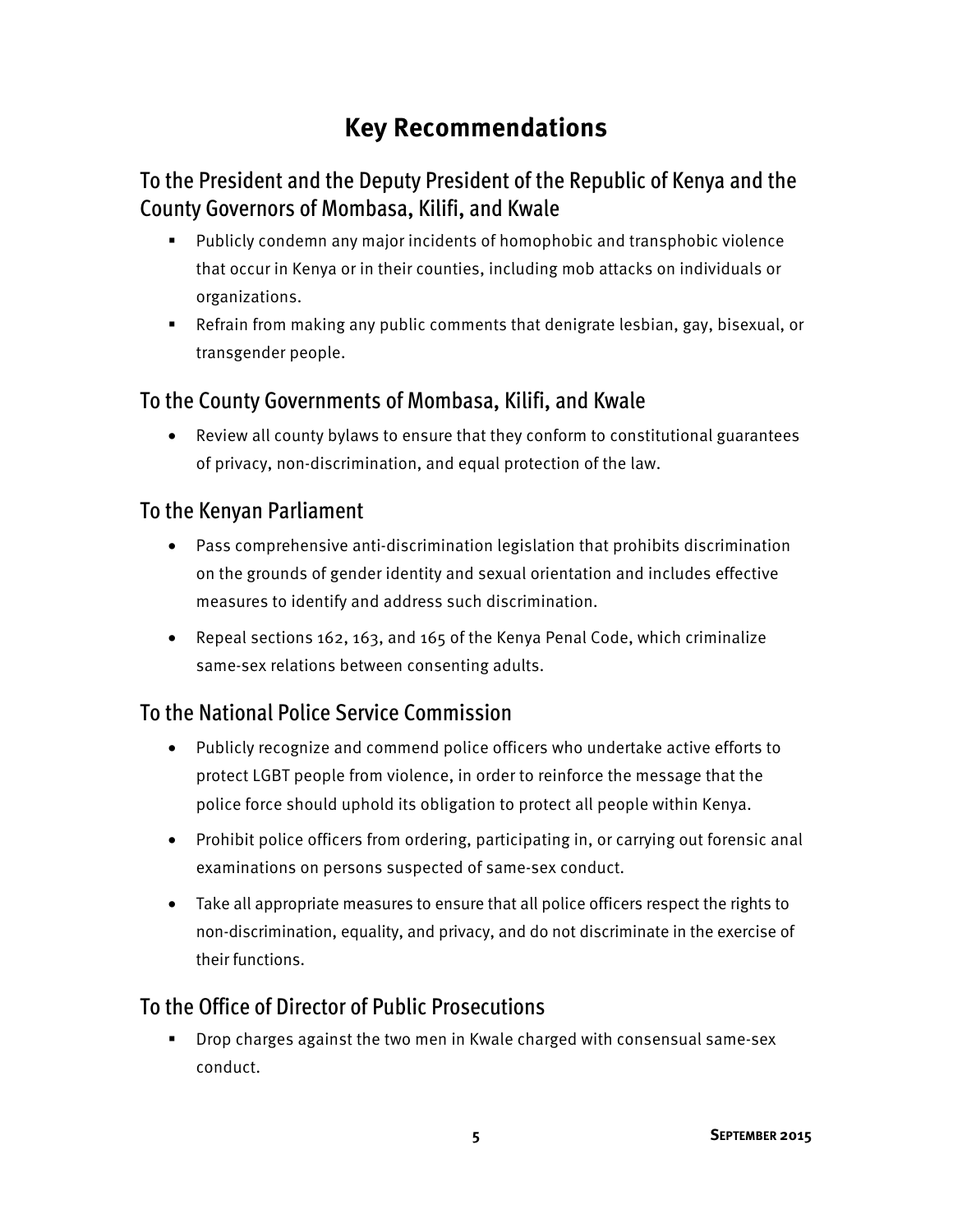# **Methodology**

Human Rights Watch, with the assistance of PEMA Kenya, conducted field research in Mombasa, Kilifi, Kwale, and Nairobi counties from January 13-28, 2014, and from March 23- April 2 and August 4-7, 2015. Researchers conducted follow-up interviews by phone throughout 2014 and in early 2015. Four Human Rights Watch researchers interviewed 86 people for this report. These include:

- 57 gay or bisexual men 5 lesbians
- 
- 3 transgender women
- 7 religious leaders
- 6 health care providers

Ten of the lesbian, gay or bisexual people we interviewed were activists with civil society organizations. We also spoke with civil society activists who did not identify as LGBT, as well as with lawyers, police officials, and county government officials.

PEMA Kenya identified LGBT interview subjects through its networks and through chain referrals, with the assistance of Tamba Pwani, an organization that serves gay and bisexual men, transgender people, and male sex workers within Kilifi County, and HAPA Kenya, an organization that serves MSM living with HIV/AIDS in Mombasa County. We used a purposive sampling method and specifically sought out individuals who had experienced human rights violations. The findings cannot be generalized to the broader LGBT population.

Human Rights Watch conducted interviews at restaurants, hotels, homes, and the offices of nongovernmental organizations (NGOs). Five people who were unable to meet in person were interviewed by telephone. Interviews were conducted in English and Kiswahili. Interviewees were not paid. Those who travelled to meet with us were reimbursed the cost of public transport and lunch, between 500 and 1,000 Kenya shillings (roughly \$5-10), depending on the distance travelled. All persons interviewed were over 18 and provided verbal consent to be interviewed.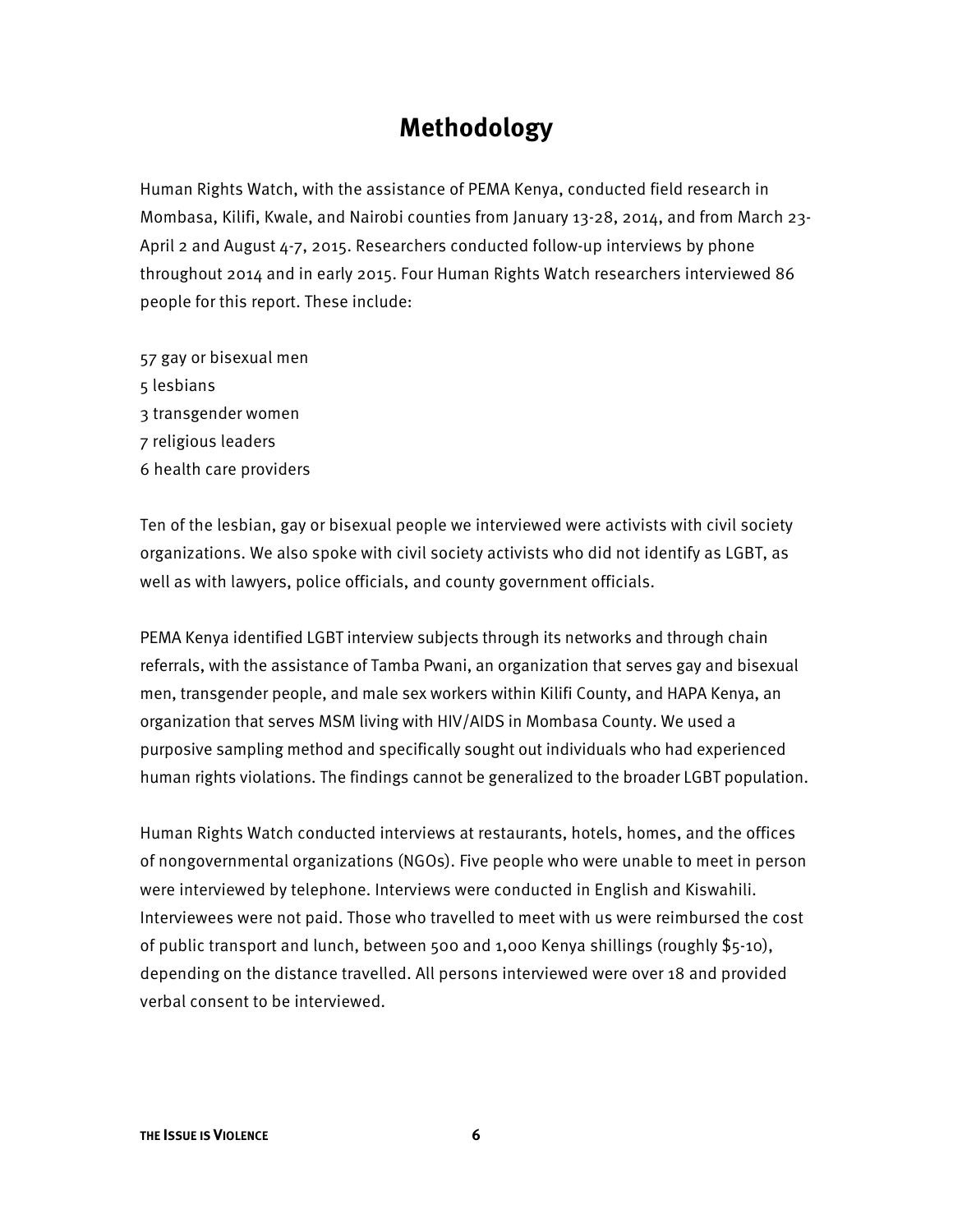Human Rights Watch and PEMA Kenya reviewed Kenyan national laws and municipal bylaws, court rulings, media reports, and studies by other human rights organizations, including groundbreaking reports published in the last several years by the Kenya Human Rights Commission (an NGO) and the Kenya National Commission on Human Rights (a governmental body).

Although this report addresses human rights violations that may impact all sexual and gender minorities, it focuses on abuses against gay and bisexual men and transgender women. Trans women and gay and bisexual men, especially those who do not conform to gender stereotypes, seem to be particularly vulnerable to violence and discrimination at the hands of both law enforcement officials and civilians, perhaps in part because they are more visible in the coastal region than lesbian and bisexual women.<sup>1</sup> The law prohibiting "carnal knowledge against the order of nature," while vague, is widely interpreted to criminalize same-sex conduct between men, but not between women.

The decision to focus on trans women and men who have sex with men in this report should not be taken to suggest that serious violence and discrimination against lesbian and bisexual women and trans men do not exist. Research conducted elsewhere in Africa suggests that many lesbian and bisexual women suffer abuses in the "private sphere" of the home, including retaliatory rape, forced marriage, family rejection, and attempted "conversion" at the hands of traditional healers.<sup>2</sup> Further research focused specifically on human rights abuses against lesbian and bisexual women and transgender men on the coast and elsewhere in Kenya would contribute greatly to a broader understanding of the impacts of homophobia and transphobia.

<sup>&</sup>lt;sup>1</sup> Social disapproval of homosexual conduct between men is particularly acute. One gay male activist told us: "The punishment for lesbians is lighter. They're not heckled or stoned. The girls are seen as misbehaving a little, whereas, with boys, it's a sin, particularly on the coast." Human Rights Watch interview with Ishmael, Mombasa, January 15, 2014. Jo, a lesbian activist in Mombasa, said, "It's easier for women than for gay men or transgender [women]. Mostly, people think you are a tomboy or a footballer and they accept how you dress and behave." Human Rights Watch interview with Jo, Mombasa, January 13, 2014. According to another lesbian activist, harassment of lesbian women in the coast region is primarily verbal; Human Rights Watch meeting with PEMA Kenya officers, Mombasa, March 15, 2012.

<sup>&</sup>lt;sup>2</sup> Queer African Youth Networking Center (QAYN), Struggling Alone: The Lived Realities of Women who have sex with Women in Burkina Faso, Ghana and Nigeria, April 2012,

http://static1.squarespace.com/static/54191049e4b0677471aa06c9/t/559ab41ee4b0e9796cd263fa/1436202014978/QAYN -LBTQWSW-Publication.pdf (accessed July 10, 2015). Human Rights Watch has documented violence against lesbians and transgender men in South Africa in "We'll Show You You're a Woman": Violence and Discrimination against Black Lesbians and Transgender Men in South Africa, December 5, 2011, https://www.hrw.org/report/2011/12/05/well-show-you-yourewoman/violence-and-discrimination-against-black-lesbians-and.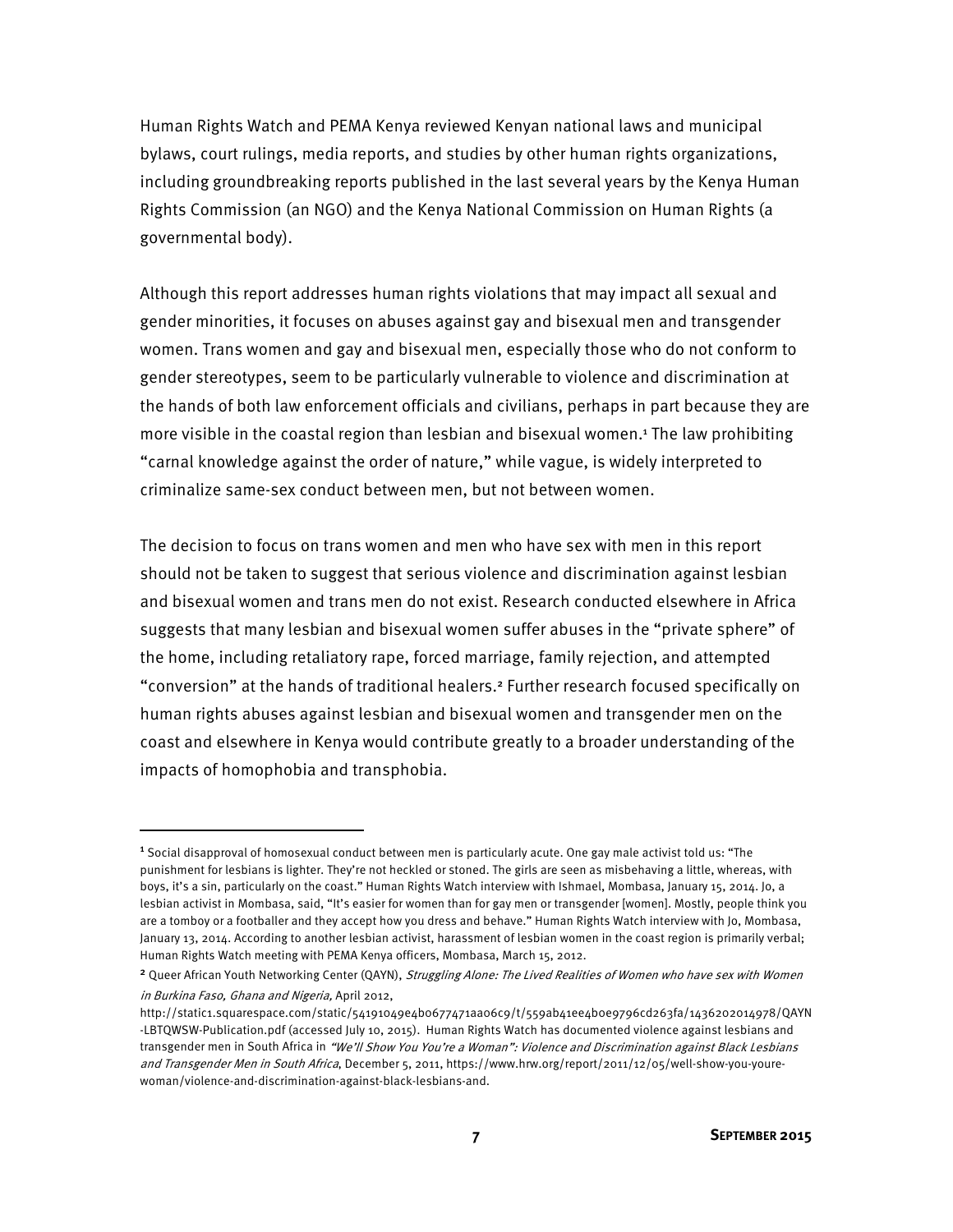We did not identify any intersex people to interview for this report. Like LGBT people, intersex people exist throughout Kenya, but many are not publicly "out" as intersex. Few are involved in organizations that promote the rights of sexual and gender minorities, and Human Rights Watch and PEMA Kenya have not documented attacks targeting intersex people on the coast. However, elsewhere in Kenya and in Africa, there is evidence that intersex people are often perceived as gay, transgender, or otherwise gender non-conforming, and are subjected to a similar range of human rights abuses, as well as to abuses in the medical sector—such as forced or coercive surgeries – that are particular to intersex people.<sup>3</sup>

We selected the coastal counties of Kilifi, Mombasa, and Kwale for two reasons. First, previous research has found that LGBT people in the coast region are more likely to have experienced violence than in other parts of Kenya.<sup>4</sup> Second, all three counties have experienced mob attacks against MSM and trans women, resulting in large numbers of LGBT people fleeing their homes, going into hiding, and in some cases staying away from HIV/AIDS services and other social services.<sup>5</sup>

We did not specifically seek out stories of sex workers, but during the course of our research it emerged that many of those we interviewed who were MSM or trans women were also engaged in sex work, either regularly or occasionally.

Pseudonyms are used for most LGBT respondents for reasons of confidentiality and security. We have used single names rather than first and last names in the cases in which we have used pseudonyms.

http://www.hrapf.org/sites/default/files/publications/uganda\_violations\_report\_october\_2014\_.pdf (accessed June 22, 2015); Transgender Intersex Africa, "Press Release for Intersex Awareness," November 7, 2014, http://transgenderintersexafrica.org.za/?p=295 (accessed June 22, 2015).

<sup>&</sup>lt;sup>3</sup> Kenya Human Rights Commission, The Outlawed Among Us, 2011,

http://www.khrc.or.ke/component/docman/cat\_view/37-downloads/40-equality-and-anti-discrimination.html, p. 26; Civil Society Coalition on Human Rights and Constitutional Law (CSCHRCL) et. al., Uganda Report of Violations Based on Sex Determination, Gender Identity, and Sexual Orientation, October 2014,

<sup>4</sup> Kenya Human Rights Commission, The Outlawed Among Us, p. 32. KHRC interviewed 474 LGBTI people in eight regions of Kenya. The highest rates of physical violence, sexual violence, and hateful speech and verbal abuse against LGBTI people were found at the Coast.

<sup>5</sup> Human Rights Watch and PEMA Kenya are not aware of any such large-scale attacks in Lamu County, the fourth county on Kenya's coast.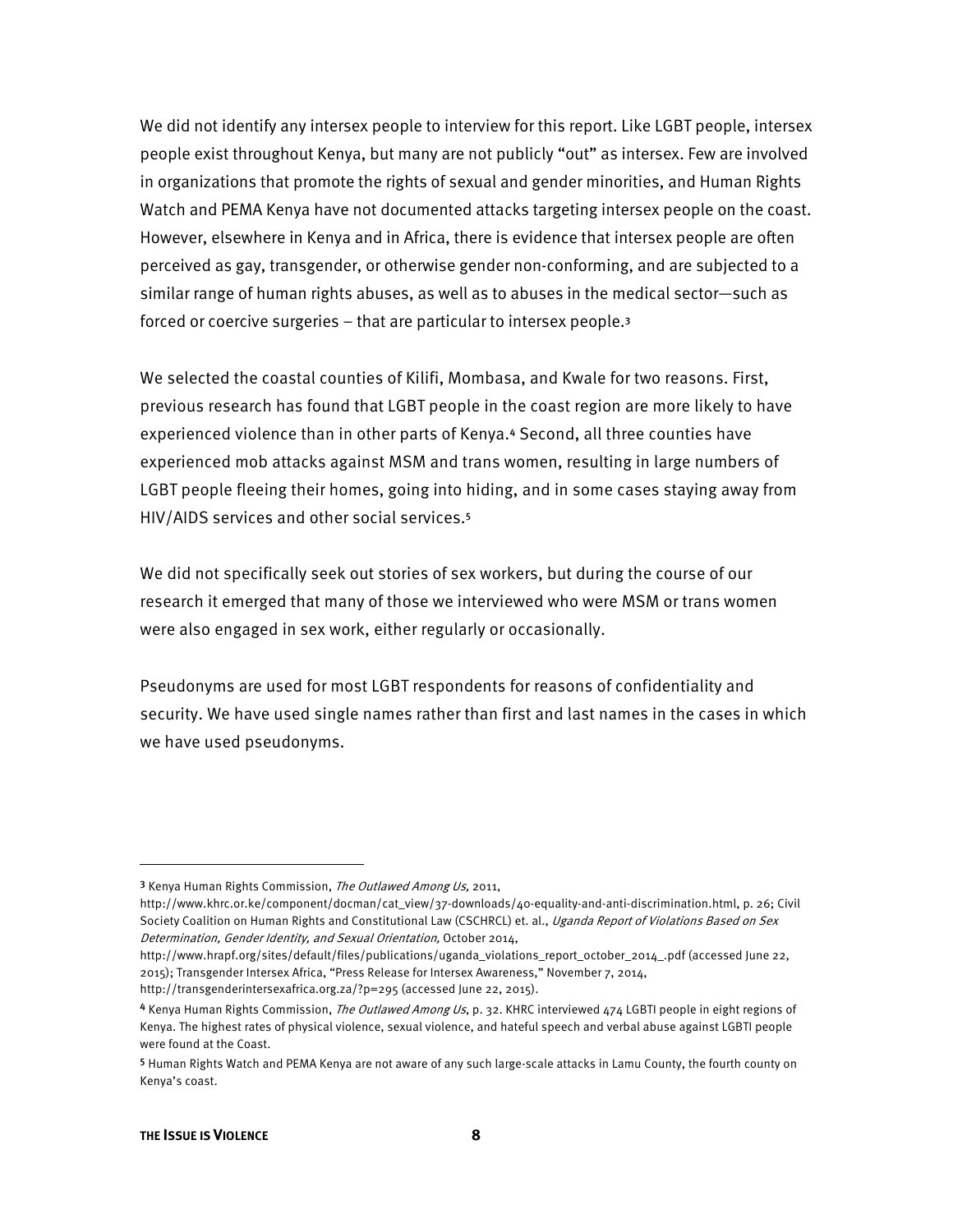# **I. Background**

#### The Movement for Human Rights for LGBTI People in Kenya

Kenya is home to an organized and outspoken movement in support of human rights for LGBTI people. Many activists mark 2007 as the year the movement "came out" publicly, through the participation of the Gay and Lesbian Coalition of Kenya (GALCK) at the World Social Forum, a global gathering of progressive movements that was held in Nairobi in 2007.<sup>6</sup> GALCK established an office and community drop-in center in 2008. It began liaising with the National AIDS Control Council (NACC) to ensure that government HIV programming addressed the needs of men who have sex with men, and enlisted both NACC and the National AIDS and STI Control Programme (NASCOP) as allies in the struggle for access to health and rights.

In 2010, LGBTI activists participated in civil society organizing around Kenya's Universal Periodic Review (UPR) at the UN Human Rights Council, staking out a place for themselves within the mainstream human rights movement.<sup>7</sup> The same year, GALCK and the Kenya Human Rights Commission (KHRC), a leading nongovernmental human rights organization, held Kenya's first public celebration of the International Day Against Homophobia and Transphobia.<sup>8</sup>

Reports issued by KHRC in 2011 and by the Kenya National Commission on Human Rights (KNCHR, a government body distinct from KHRC) in 2012 condemned abuses on the basis of sexual orientation and gender identity. Both reports called for the repeal of penal code provisions that criminalize consensual same-sex conduct.<sup>9</sup>

<sup>6</sup> Stephen Barris, "Respect for All! Another World is Possible – for African LGBT People Too," February 26, 2007, http://humanrightshouse.org/noop/page.php?p=Articles/7802.html&d=1 (accessed May 19, 2015).

<sup>7</sup> Kenya National Commission on Human Rights, "Accounting For Human Rights Protection Under The UPR: The Difference Kenya's Stakeholders Made," September 2011,

http://www.knchr.org/Portals/0/InternationalObligationsReports/Accounting\_For\_Human\_Rights\_Protection\_Under\_the\_UP R.pdf (accessed May 19, 2015).

<sup>8</sup> Kenya Human Rights Commission, The Outlawed Among Us, p. 6.

<sup>9</sup> Kenya Human Rights Commission, The Outlawed Among Us; Kenya National Commission on Human Rights, Realising Sexual and Reproductive Health Rights in Kenya: A myth or reality?, April 2012,

http://www.knchr.org/portals/0/reports/reproductive\_health\_report.pdf (accessed July 8, 2015). KNCHR also called for the decriminalization of sex work, while KHRC's recommendations included the passage of a comprehensive non-discrimination law and clear policy guidelines on access to health for transgender and intersex people.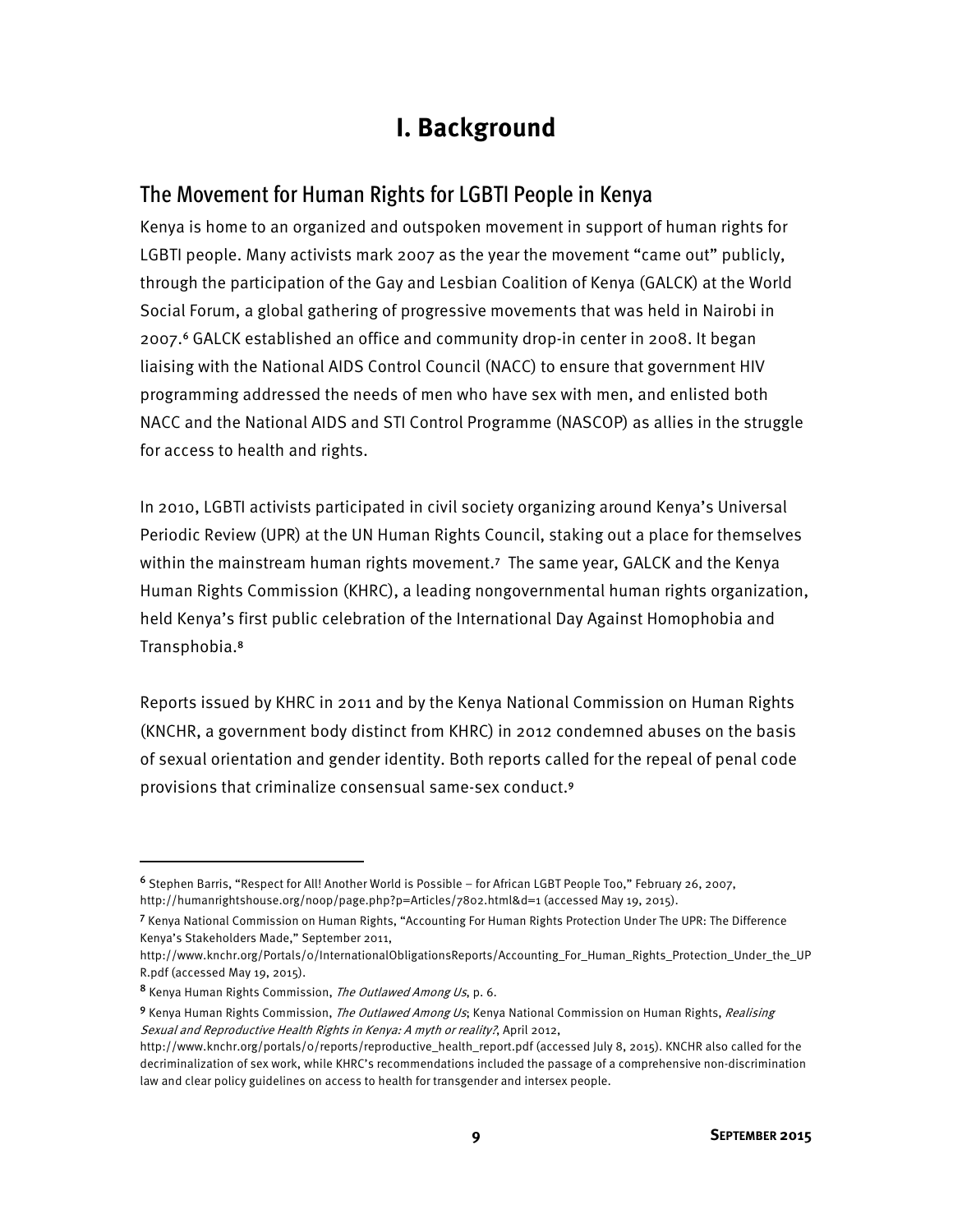In collaboration with Kenyan activists, the Goethe Institute in Nairobi has hosted an annual Queer Film Festival since 2012. In 2014, an award-winning Kenyan writer, Binyavanga Wainaina, publicly came out as gay, and an activist, Kevin Mwachiro, compiled and published personal accounts of LGBTI Kenyans, raising Kenyans' awareness of sexual orientation and gender identity.<sup>10</sup>

In recent years, activists have used strategic litigation to open space for LGBTI people through the courts. Court cases resulting in full or partial victories for LGBTI people include the following:

- Richard Muasya v. the Honorable Attorney General of Kenya, December 2010: Muasya, an intersex person convicted of robbery, was detained in solitary confinement in a male prison because authorities could not determine whether to place him with the male or female prison population. Although the court dismissed his claim that he had been a victim of discrimination on the basis of his intersex status, it awarded him damages for cruel and degrading treatment suffered in detention, citing the constitution and the Universal Declaration of Human Rights.<sup>11</sup>
- Republic v. Non-Governmental Organizations Co-ordination Board & another exparte Transgender Education and Advocacy & 3 others, July 2014: Members of Transgender Education and Advocacy (TEA) successfully sued the Non-Governmental Organizations Co-ordination Board (NGO Board), a government entity, for refusal to register their organization, allegedly on grounds that the names and photos of TEA's board members as submitted in registration documents did not match the names and photos on their national identity cards. The court found the NGO Board was discriminating against TEA's officers on the basis of sex, in violation of article  $27(4)$  of the constitution, and ordered it to register TEA.<sup>12</sup>
- Republic v. Kenya National Examinations Council & another Ex-Parte Audrey Mbugua Ithibu, October 2014: Audrey Mbugua, a transgender woman (and

<sup>10</sup> Binyavanga Wainaina, "I am a homosexual, mum," January 19, 2014, http://africasacountry.com/i-am-a-homosexual-mum (accessed July 13, 2014); Kevin Mwachiro, *Invisible: Stories from Kenya's Queer Community* (Goethe Institute Kenya, 2014).

<sup>&</sup>lt;sup>11</sup> Richard Muasya v. the Hon. Attorney General of Kenya, December 2010, High Court of Kenya Petition No. 705 of 2007, Judgment, December 2, 2010, http://icj.wpengine.netdna-cdn.com/wp-content/uploads/2012/07/Richard-Muasya-v.-the-Hon.-Attorney-General-High-Court-of-Kenya.pdf (accessed May 19, 2015).

<sup>12</sup> Republic v. Non-Governmental Organizations Co-ordination Board & another ex-parte Transgender Education and Advocacy & 3 others, July 2014, http://kenyalaw.org/caselaw/cases/view/100341/ (accessed May 19, 2015); see also "Victory for Transgender Rights in Kenya," HIVOS, July 30, 2014, https://hivos.org/news/victory-transgender-rights-kenya (accessed May 19, 2015).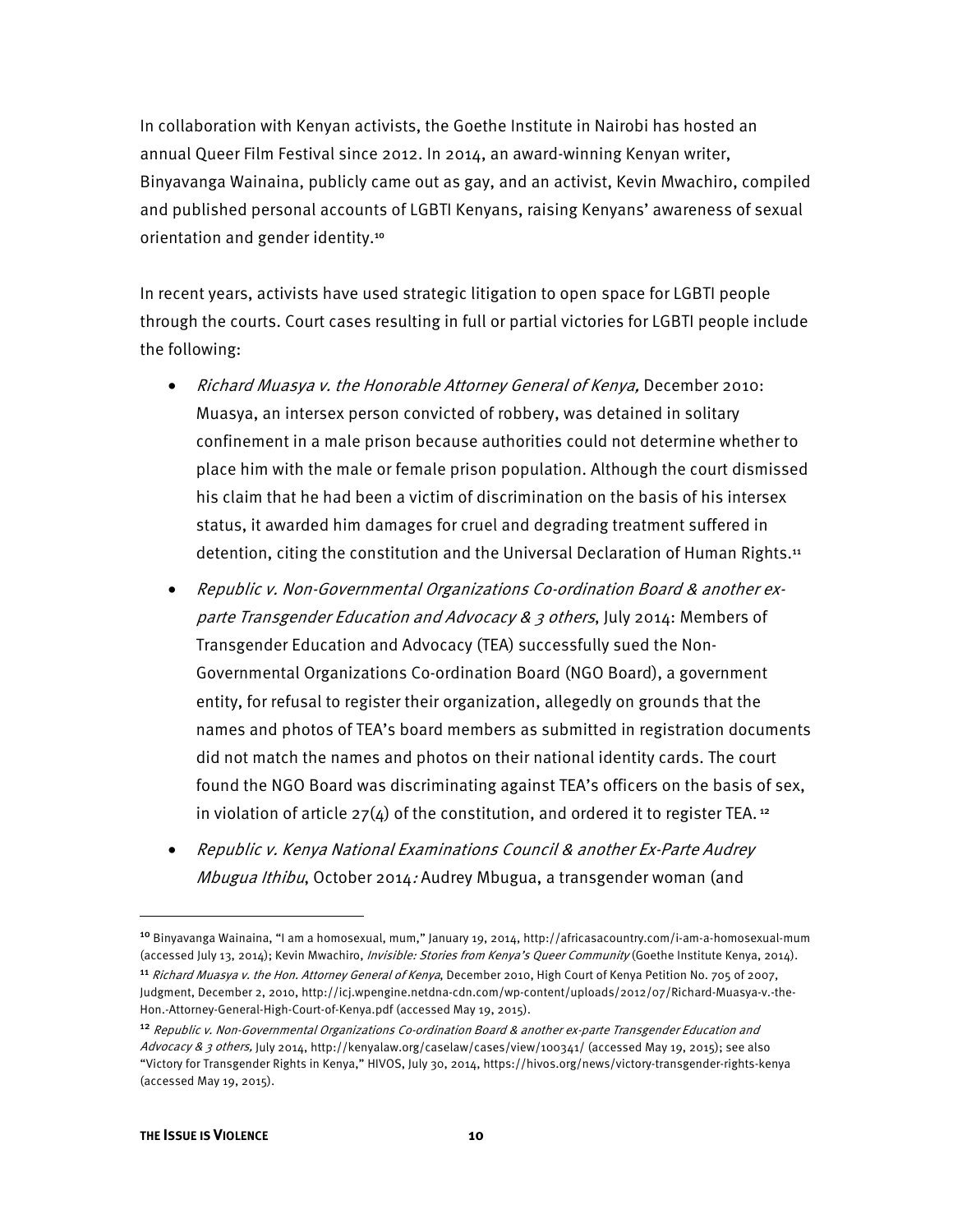chairperson of TEA), successfully sued the Kenya National Examinations Council (KNEC) for refusing her request to reissue her school diploma with her female name and gender. The Court suggested KNEC's failure to change the gender marker on the certificate violated Mbugua's dignity, referencing article 28 of the constitution: "Every person has inherent dignity and the right to have that dignity respected and protected."<sup>13</sup>

• Baby 'A' & another v. Attorney General & 6 others, December 2014: An intersex child, who had been denied a birth certificate because hospital staff had been unable to determine the child's sex, successfully sued for the right to be issued a birth certificate. The court found that the constitution, the Children's Act, and international treaties to which Kenya is a party protect children against all forms of discrimination, including on the grounds of intersex status, and ordered the government to develop guidelines for the recognition and support of intersex people.<sup>14</sup>

In the most recent court victory, in April 2015, the National Gay and Lesbian Human Rights Commission (NGLHRC) successfully sued the NGO Board, winning the right to register as an NGO in a case with far-reaching implications for equality and freedom of association. The NGO Board had rejected the organization's name as "unacceptable," and said that it could not register NGLHRC because Kenya's penal code "criminalizes gay and lesbian liaisons." The High Court, citing a South African case that led to the decriminalization of same-sex conduct, ruled that morality could not serve as a justification to limit fundamental rights.<sup>15</sup>

l

<sup>&</sup>lt;sup>13</sup> Republic v. Kenya National Examinations Council & another Ex-Parte Audrey Mbugua Ithibu, October 2014, The High Court of Kenya at Nairobi, Judicial Review Division, JR Case No. 147 of 2013, Judgment, October 7, 2014, http://kenyalaw.org/caselaw/cases/view/101979/ (accessed May 19, 2015).

<sup>&</sup>lt;sup>14</sup> Baby 'A' (Suing through the Mother EA) & another v. Attorney General & 6 Others, December 2014, The High Court of Kenya at Nairobi, Constitutional and Human Rights Division, Petition No. 266 of 2013, Judgment, December 5, 2014, http://kenyalaw.org/caselaw/cases/view/104234/ (accessed May 19, 2015). "Under Article 53 of the Constitution and Section 11 of the Children Act, every child has the right to a name and nationality from birth which grants the child legal recognition and identity acquired through issuance of a birth certificate, a right to access health services and a right not to suffer discrimination of any form arising from their intersex status. These rights are buttressed by international instruments like the United Nations Convention on the Rights of the Child and the African Charter on the Rights and Welfare of the Child under Articles 7 and 9, respectively."

<sup>&</sup>lt;sup>15</sup> Eric Gitari v. Non- Governmental Organisations Co-ordination Board & 4 Others, April 2015, The High Court of Kenya at Nairobi, Constitution and Judicial Review Division, Petition No. 440 of 2013, Judgment, April 24, 2015,

http://kenyalaw.org/caselaw/cases/view/108412/ (accessed July 28, 2015); see also Human Rights Watch, "Kenya: High Court Orders LGBT Group Registration," April 29, 2015, http://www.hrw.org/news/2015/04/28/kenya-high-court-orders-lgbtgroup-registration.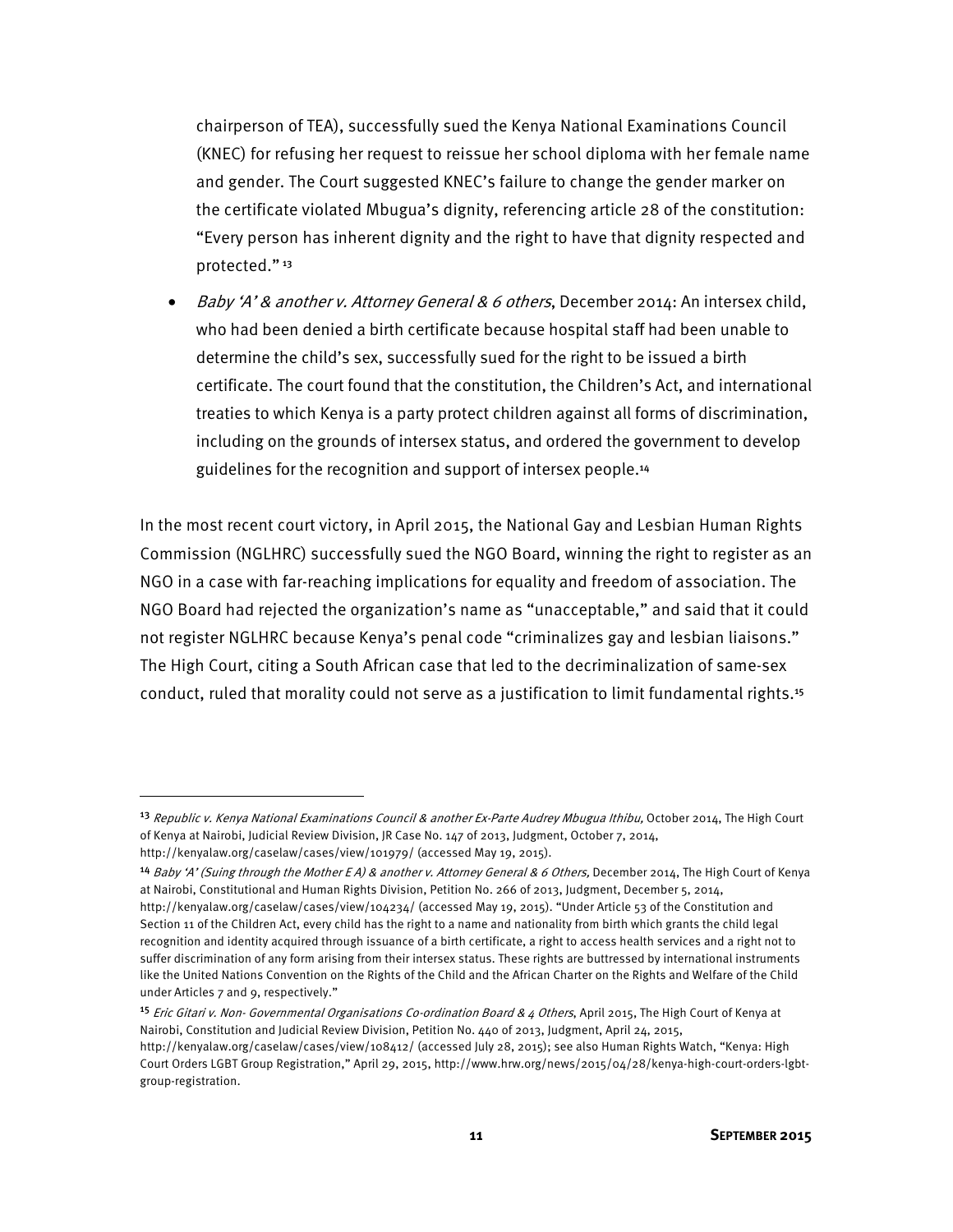The decision has been met with some backlash: the NGO Board has appealed the ruling, raising concerns about the Kenyan government's commitment to equality,<sup>16</sup> and a government taskforce charged with amending the legal regime for nongovernmental organizations has proposed that the law explicitly prohibit the registration of groups "involved in promotion and advocacy of indecent acts."<sup>17</sup>

#### Homophobic and Transphobic Discourse: Politicians, Religious Leaders, and the Media

Popular opinion leaders in Kenya, including politicians, religious leaders, and media houses, have demonstrated mixed views on sexual orientation and gender identity.

#### *Politicians*

Unlike leaders elsewhere in Africa that have deployed homophobia in bids for political capital, Kenyan President Uhuru Kenyatta, like his predecessor, Mwai Kibaki, has largely maintained silence in public debates around LGBT rights.<sup>18</sup> Only in July 2015 did Kenyatta first publicly comment on LGBT rights in the context of a visit from US President Barack Obama, calling gay rights a "non-issue," in an apparent effort to avoid heated debate.<sup>19</sup> Some LGBT activists took offense at the comment, interpreting it as a statement that issues affecting LGBT people are unimportant, while others were reassured by the comment, reading it as a commitment that the government would not pursue an aggressively homophobia agenda.<sup>20</sup>

Deputy President William Ruto has repeatedly, both before and after being elected to his current position, expressed views that amount to homophobia. Before assuming the vice presidency, Ruto, as a member of parliament, led the campaign opposing Kenya's progressive new constitution in 2010, claiming that the constitution's equality provisions

<sup>&</sup>lt;sup>16</sup> "Nongovernmental Organisations Coordination Board v. Eric Gitari and 5 Others, Republic of Kenya in the Court of Appeal at Nairobi, Civil Appeal No. 145 of 2015, Memorandum of Appeal, June 10, 2015, on file with Human Rights Watch.

<sup>&</sup>lt;sup>17</sup> Hon. Sophia Abdi Noor, MP, Chairperson, remarks made on the occasion of the presentation of the Report by Taskforce on the PBO Act 2013, May 2015, on file with Human Rights Watch.

<sup>18</sup> Kibaki's predecessor, Daniel arap Moi, was openly homophobic, describing homosexuality as a "scourge." "Moi condemns gays," BBC News, World: Africa, September 30, 1999, http://news.bbc.co.uk/2/hi/africa/461626.stm (accessed May 19, 2015).

<sup>19</sup> "Gay rights 'non-issue,' says Kenyatta," AFP, July 21, 2015, http://www.iol.co.za/news/africa/gay-rights-non-issue-sayskenyatta-1.1888414#.Vbd3M6Sqqko (accessed July 28, 2015).

<sup>20</sup> Human Rights Watch interview with Kenyan LGBT rights activists, Nairobi, August 3, 2015.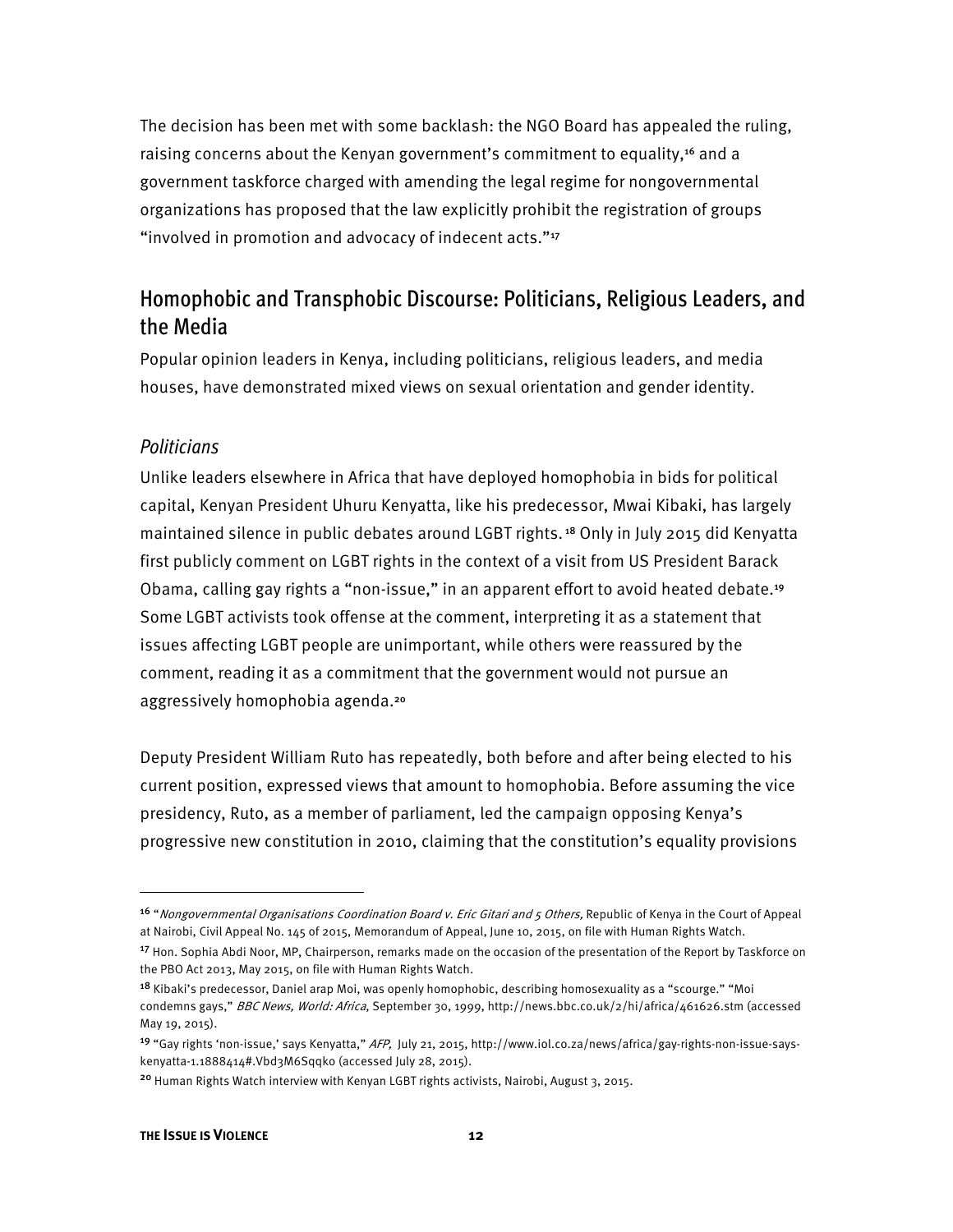would legalize same-sex marriage.<sup>21</sup> During a 2013 vice-presidential debate, Ruto compared homosexuals to "dogs."<sup>22</sup> Following the court judgment compelling the NGO Board to register the National Gay and Lesbian Human Rights Commission, Ruto stated during a church service in May 2015 that, "There is no room for gays and those others in Kenya."<sup>23</sup> When the US Supreme Court ruled in favor of marriage equality in June 2015, Ruto condemned the ruling at another church service, saying, "We hear that America has legalized homosexuality and other dirty things."<sup>24</sup>

On two occasions in 2014, members of parliament proposed harsh anti-gay bills. To date, nothing has come of their proposals.<sup>25</sup>

In Kwale County, Governor Salim Mvurya made homophobic remarks following the arrests of the two men on charges of same-sex conduct. According to media reports, he referred to homosexuality as "un-African."<sup>26</sup>

#### *Religious Leaders*

 $\overline{\phantom{a}}$ 

Much of the virulent homophobic discourse in Kenya comes from religious leaders. Not all religious leaders express homophobic views; some have welcomed LGBT individuals into

<sup>&</sup>lt;sup>21</sup> Allan Kisia and Renson Mnyamwezi, "Ruto: Draft Allows Same-Sex Unions," The Standard (Nairobi), July 6, 2010, http://www.standardmedia.co.ke/article/2000013241/ruto-draft-allows-same-sex-unions (accessed May 18, 2015). Even once the constitution was overwhelmingly approved by referendum, he continued to call for it to be amended to prohibit homosexuality. Karanja Njoroge, "Ruto Says Ranneburger Cannot Be Trusted," The Standard (Nairobi), December 12, 2010, http://www.standardmedia.co.ke/mobile/?articleID=2000024487&story\_title=Ruto%20says%20Ranneberger%20cannot% 20be%20trusted (accessed May 18, 2015).

<sup>&</sup>lt;sup>22</sup> "Kenya Deputy Presidential Debate (Part 1)," Capital FM Kenya, February 14, 2013,

https://www.youtube.com/watch?feature=player\_embedded&v=OU7neGAvmAc (accessed June 8, 2015).

<sup>&</sup>lt;sup>23</sup> "DP William Ruto: Kenya will not allow homosexuality," KTN News Kenya, May 3, 2015,

https://www.youtube.com/watch?v=alK3Xr9HPJU (accessed June 8, 2015). The list of anti-LGBT pronouncements by William Ruto goes on: In 2011, Ruto opposed the appointment of Chief Justice Willy Mutunga, a reformist with a strong civil society background, on the grounds that Mutunga wore an earring, implying that the earring called into question Mutunga's sexuality; Alessia Valenza, "Kenya : Parliament, clergy oppose chief justice nominees over gay issues," ILGA, May 27, 2011, http://ilga.org/kenya-parliament-clergy-oppose-chief-justice-nominees-over-gay-issues (accessed May 19, 2015). In 2013, Ruto struck out at US President Barack Obama for making references to LGBT rights during a visit to Senegal. "Respect our culture, Ruto tells US leader," Daily Nation, June 30, 2013, http://www.nation.co.ke/News/politics/Ruto-to-Obama-Respectour-culture/-/1064/1900204/-/13m39bpz/-/index.html (accessed June 9, 2015).

<sup>&</sup>lt;sup>24</sup> "Deputy President William Ruto condemns move by US Supreme Court to guarantee the right for same sex," KTN News Kenya, July 5, 2015, https://www.youtube.com/watch?v=bqiIMheN5bM (accessed July 28, 2015).

<sup>&</sup>lt;sup>25</sup> Human Rights Campaign, "Kenya: Draft Bill Proposes Stoning to Death of Gay People," August 15, 2014,

http://www.hrc.org/blog/entry/kenya-draft-bill-proposes-stoning-to-death-of-gay-people (accessed June 9, 2015).

<sup>&</sup>lt;sup>26</sup> "'Un-African' homosexuality will not be allowed to ruin Diani - Governor Mvurya," The Star, March 12, 2015, http://www.the-star.co.ke/article/un-african-homosexuality-will-not-be-allowed-ruin-diani-governor-

mvurya#sthash.O0kMrLK0.dpbs (accessed May 27, 2015).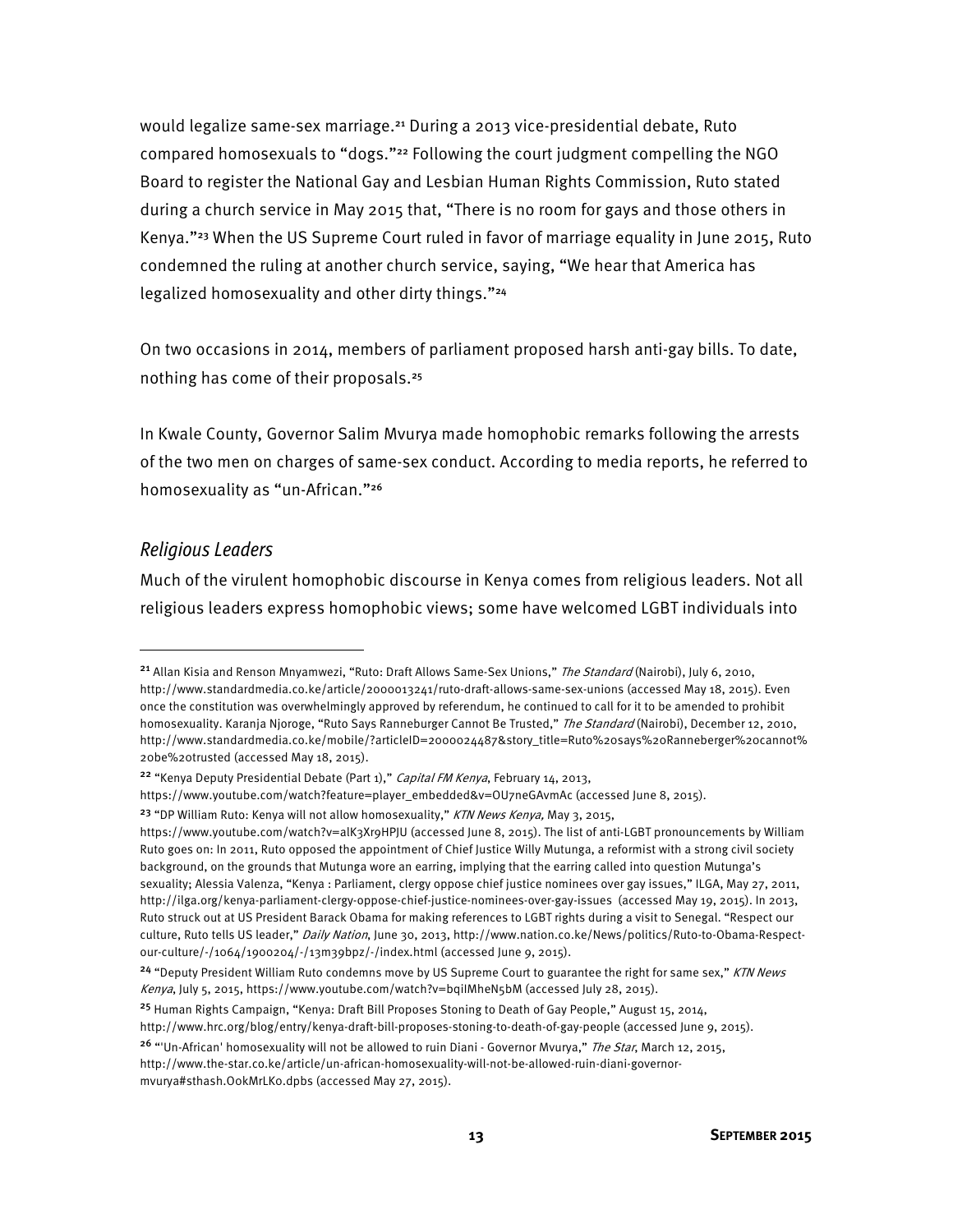their congregations and spoken out on their behalf.<sup>27</sup> But the number of incidents of homophobic rhetoric and acts seems to greatly outweigh the number of LGBT friendly acts from religious leaders.

Leaders from both the Council of Imams and Preachers of Kenya (CIPK, a Muslim organization headquartered in Mombasa) and the National Council of Churches of Kenya (NCCK) incited violence against LGBT people in Mtwapa in 2010 (as discussed further in Section II below), spreading rumors of a "gay wedding" and pledging to "flush out gays."<sup>28</sup> The same year, Christian leaders overwhelmingly opposed the new constitution on the grounds that it purportedly legalized homosexuality and abortion.<sup>29</sup> In 2012, religious leaders condemned the Kenya National Commission on Human Rights for its stance in support of the decriminalization of same-sex conduct.<sup>30</sup>

The Kenya Muslim National Advisory Council (KEMNAC), chaired by Sheikh Juma Ngao of Mombasa, has called for the resignation of, and apologies from, the few government officials who have publicly supported the rights of LGBT people.<sup>31</sup> In 2014, KEMNAC reportedly accused gay rights activists of "propagating evil," while Ngao described LGBT people as "sick."<sup>32</sup> Following the passage of the Anti-Homosexuality Act in Uganda in 2014, Sheikh Mohamed Khalifa of the Council of Imams and Preachers of Kenya (CIPK) urged President Kenyatta to "be supportive of [Ugandan President] Yoweri Museveni and support enactment of laws to prevent spread of homosexuality."<sup>33</sup> Religious leaders have a

http://humanrightshouse.org/noop/page.php?p=Articles/13392.html&d=1 (accessed May 20, 2015).

<sup>&</sup>lt;sup>27</sup> These include Pastor John Makokha of the Riruta Hope Community Church in Nairobi, and Rev. Micheal Kimindu of Other Sheep Africa-Kenya, an organization that ministers to LGBT Christians. See Carey Lodge, "Christian Leaders Oppose LGBT Rights in Kenya," Christianity Today, April 30, 2015,

http://www.christiantoday.com/article/christian.leaders.oppose.lgbt.rights.in.kenya/53101.htm (accessed May 20, 2015). <sup>28</sup> Galgalo Bocha, "Gay wedding here? No way, yow preachers," *Daily Nation*, February 11, 2010, reprinted at

<sup>&</sup>lt;sup>29</sup> David Ochami, "Church vows to reject draft," The Standard, April 28, 2010,

http://www.standardmedia.co.ke/article/2000008647/church-vows-to-reject-draft (accessed June 8, 2015).

<sup>&</sup>lt;sup>30</sup> David Ohito, "Sex rights debate rages," The Standard, May 12, 2012,

http://www.standardmedia.co.ke/article/2000057998/sex-rights-debate-rages (accessed June 8, 2015).

<sup>3&</sup>lt;sup>1</sup> Galgalo Bocha, "Murugi urges Kenyans to accept gays," Daily Nation, October 1, 2010,

http://www.nation.co.ke/News/Murugi%20urges%20Kenyans%20to%20accept%20gays%20%20%20/-/1056/1024376/- /14hqsd/-/index.html (accessed May 20, 2015); Brian Otieno, "Muslims Want CJ's Apology on Gays Talk," The Star, September 12, 2011, http://allafrica.com/stories/201109130089.html.

<sup>32</sup> Brian Otieno, "Gay Right Activists Dangerous, Say Muslim Clerics," The Star, February 14, 2014,

http://allafrica.com/stories/201402140500.html (accessed May 20, 2015).

<sup>33</sup> Ngumbao Kithi, "President Uhuru Kenyatta challenged to declare stand on homosexuality," The Standard, February 26, 2014, http://www.standardmedia.co.ke/article/2000105581/president-uhuru-kenyatta-challenged-to-declare-stand-onhomosexuality (accessed May 20, 2015).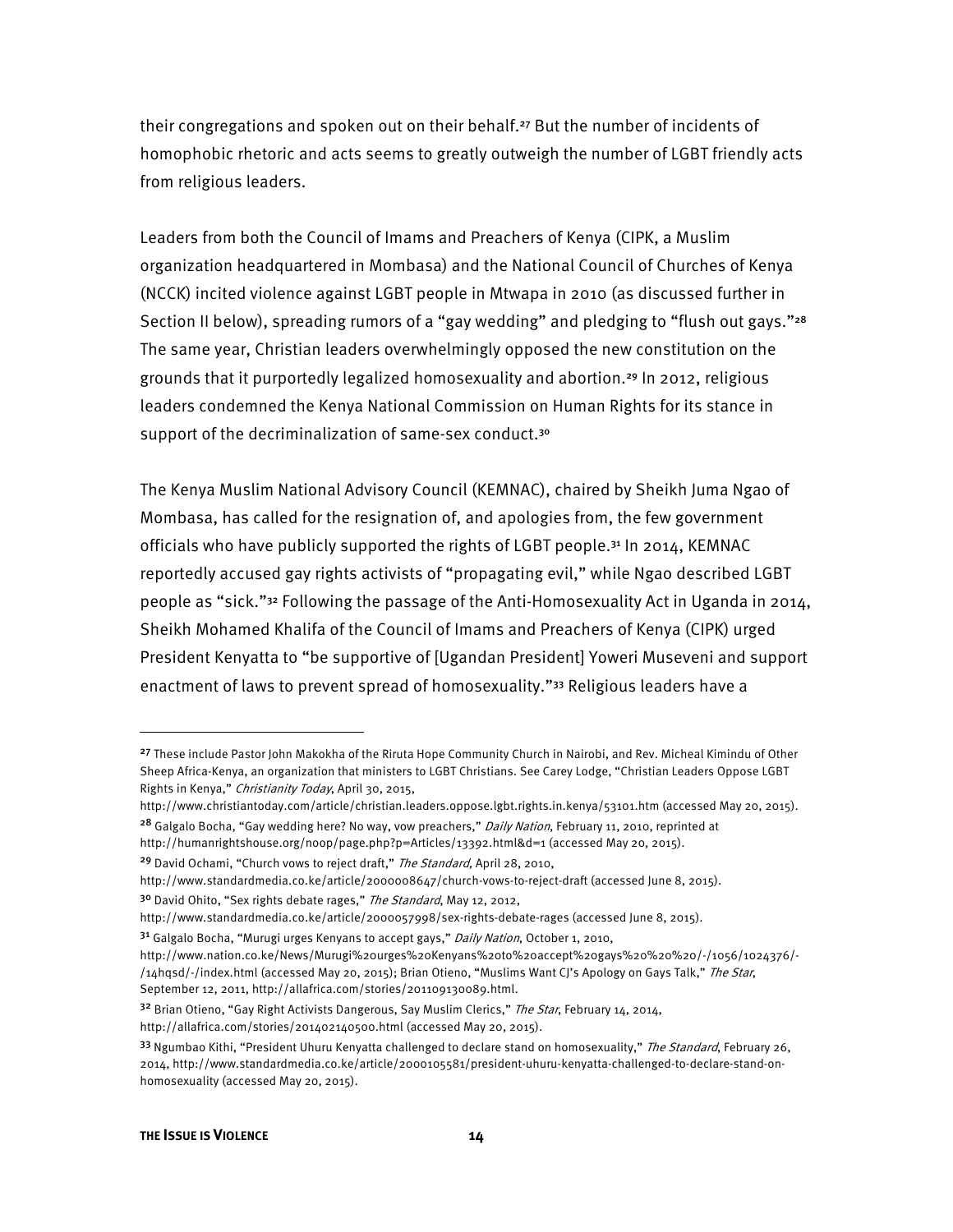particularly strong influence on the coast; as documented in Section II below, they have played a significant role in inciting violence against LGBT people. One imam in Mombasa advised Human Rights Watch not to underestimate the power of religious leaders to sway the masses: "If we say kill, they kill."<sup>34</sup>

Religious leaders have opposed recent advances by LGBT civil society groups. The Kenya Christian Professionals Forum (KCPF)—a group founded in opposition to Kenya's 2010 constitution, and in favor of "a legal and social environment that is supportive of Biblical values"<sup>35</sup>—made submissions as an interested party opposing the National Gay and Lesbian Human Rights Commission's High Court petition on the right to register with the NGO Board. The National Council of Churches of Kenya described the ruling in favor of NGLHRC as being "in bad taste," and expressed support for KCPF's appeal of the ruling.<sup>36</sup>

#### *The Media*

l

Attitudes toward LGBT people in Kenya are also influenced by the media. A health worker who conducts outreach to MSM in Mombasa told Human Rights Watch: "The media at some point is always the center point of stigma."<sup>37</sup> A gay man in Mombasa agreed: "The media has been the biggest hurdle. What we do in our bedrooms should never be a part of anyone's media report."<sup>38</sup>

While some national media outlets address LGBT issues objectively, others resort to sensationalist tactics and scandal-mongering. In May 2015, the Weekly Citizen, a gossip tabloid, posted an article claiming to unveil Kenya's "Top Gays." Although a number of those listed were openly gay activists, others were private individuals for whom the Weekly Citizen piece constituted a grave violation of their right to privacy, regardless of whether or not they are actually gay.<sup>39</sup>

<sup>34</sup> Human Rights Watch interview, Mombasa, January 27, 2015.

<sup>35</sup> Kenya Christian Professional Forum, "About Us," http://www.kcpf.or.ke/about/ (accessed May 20, 2015).

<sup>36</sup> National Council of Churches of Kenya, "Embrace Value-Based Leadership - Central Region," April 30, 2015, http://www.ncck.org/newsite2/index.php/information/news/391-embrace-value-based-leadership-central-region (accessed May 20, 2015).

<sup>37</sup> Human Rights Watch interview with a health worker (name withheld), Mombasa, March 27, 2015.

<sup>38</sup> Human Rights Watch interview with Francis, Mombasa, March 26, 2015.

<sup>39 &</sup>quot;Top Gays, Lesbians List in Kenya Out," Weekly Citizen (Nairobi), May 10, 2015,

http://weeklycitizennewspaper.blogspot.com/2015/05/top-gays-lesbians-list-in-kenya-out.html. The print version of the newspaper included the photos of ten alleged gays and lesbians; on file with Human Rights Watch.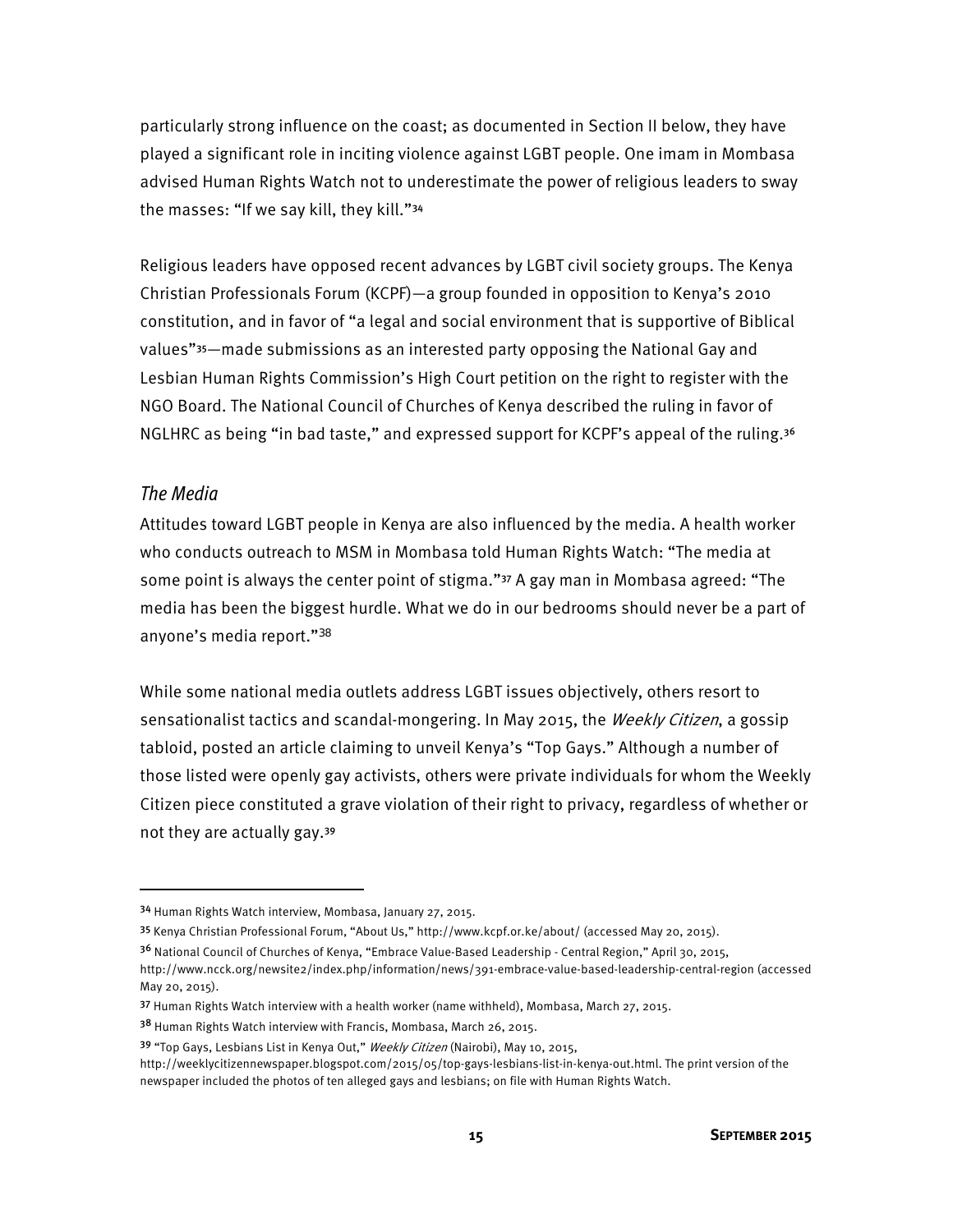The Standard, one of Kenya's largest dailies, claimed in 2014 that Kenyan human rights groups "[fear] losing Western aid if they support anti-homosexuality legislation," denying the agency of these groups in supporting human rights for LGBT people.<sup>40</sup> In February 2015, the Standard filed a sensational piece preposterously claiming that gays were attacked at a funeral in Watamu (Malindi County) because they were engaged in "gay rituals" during the burial, including attempting to have sex at the deceased's graveside. (According to a rights activist from Kilifi, funeral attendees threatened to attack the group simply for being gender non-conforming.)<sup>41</sup> The piece was subsequently removed from the *Standard's* website, but only after the damage, in shaping readers' perceptions of gay "deviance," had already been done.<sup>42</sup>

Media outlets also perpetuate myths alleging an "upsurge" in the number of LGBT people in Kenya. The Star, a newspaper whose editorial line is generally respectful of human rights, made a baseless claim that the numbers of MSM on the coast were increasing.<sup>43</sup> International media outlets in Kenya are also culpable, with Xinhua, the Chinese national news service, proclaiming in 2014 that young Kenyans are turning to homosexuality because it "appears cool and trendy."<sup>44</sup>

#### Discriminatory Laws

 $\overline{\phantom{a}}$ 

Laws that discriminate on the basis of sexual orientation are another driver of homophobia in Kenya. These laws make it difficult for LGBT Kenyans to seek justice when they are victims of violence.

44 "Upsurge of homosexual behaviour in Kenya slows down war on HIV/AIDS," Xinhua, January 27, 2014,

<sup>&</sup>lt;sup>40</sup> Ngumbao Kithi, "President Uhuru Kenyatta challenged to declare stand on homosexuality," *The Standard* (Nairobi), February 26, 2014, http://www.standardmedia.co.ke/article/2000105581/president-uhuru-kenyatta-challenged-to-declarestand-on-homosexuality (accessed April 23, 2015).

<sup>41</sup> Human Rights Watch telephone interview with Douglas Masinde, Tamba Pwani, May 11, 2015.

 $42$  Human Rights Watch viewed the original article on *The Standard*'s website on February 25, 2015, at the link http://www.standardmedia.co.ke/thecounties/article/2000152821/suspected-gays-attacked-for-lewd-acts-at-colleague-sfuneral?pageNo=1. The link was later removed. The article has been reprinted, without credit to The Standard, by Out and Proud Diamond Group at http://www.opdg.org/index.php/11-latest-news/130-suspected-gays-attacked-for-lewd-acts-atcolleague-s-funeral (accessed May 20, 2015).

<sup>43</sup> Martin Mwita, "Mombasa Has 739 Gay Sex Workers," The Star, October 9, 2013,

http://allafrica.com/stories/201310090572.html (accessed May 20, 2015). The article also conflates sex workers and men who have sex with men.

http://m.news24.com/kenya/National/News/Upsurge-of-homosexual-behaviour-in-Kenya-slows-down-war-on-HIVAIDS-20140127 (accessed June 9, 2015).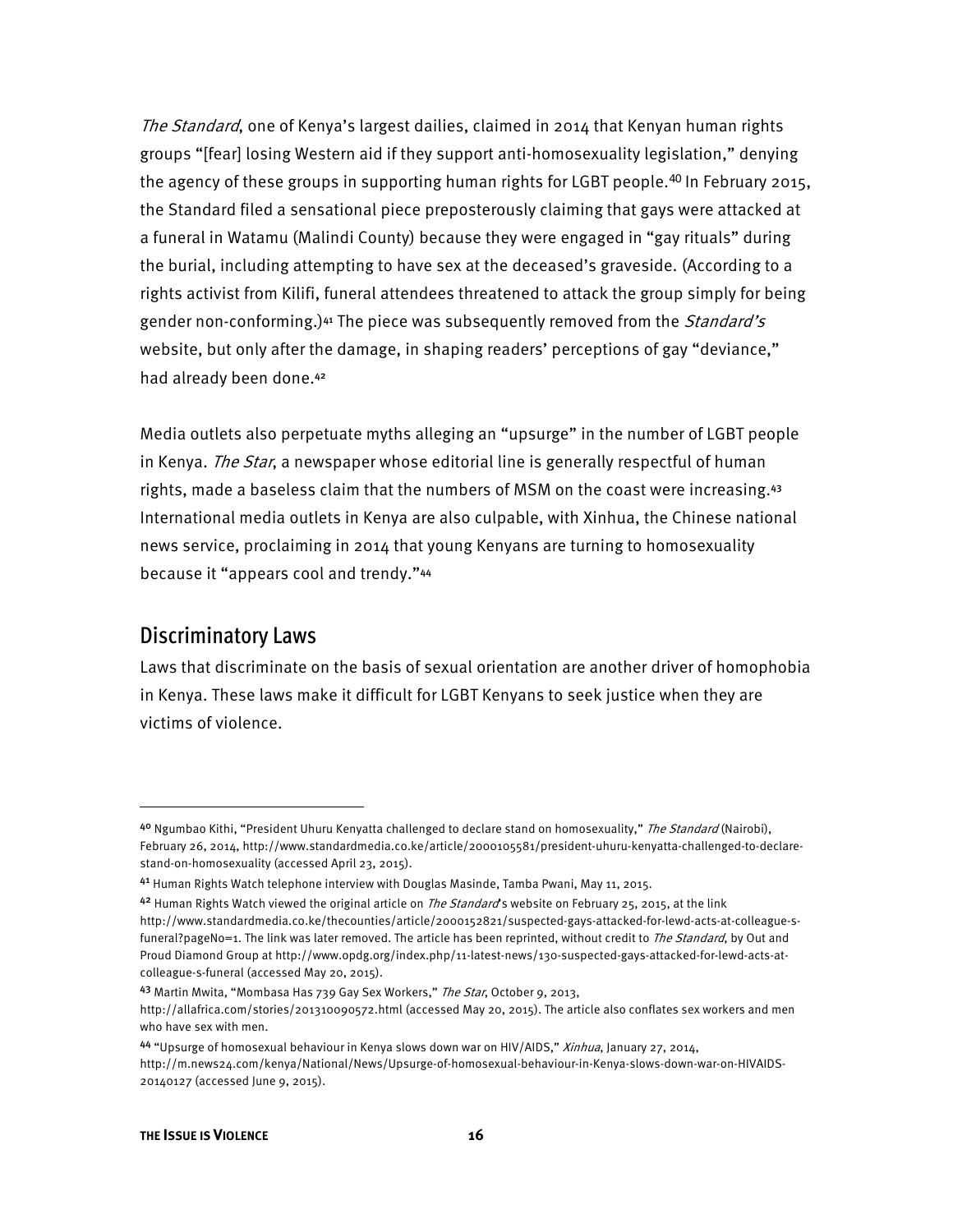Sections 162, 163, and 165 of the Penal Code prohibit "carnal knowledge against the order of nature" and other so-called "unnatural offenses." The penal code is a relic of the colonial era; the language of the "unnatural offenses" laws, generally understood to target same-sex conduct between men, can be traced directly to Victorian laws that Britain imposed on India during the colonial period, then imported to its other colonies, including Kenya.<sup>45</sup>

Because many gay and bisexual men and transgender women in the coast region are involved in sex work, they are doubly vulnerable: they may also be subjected to laws that prohibit sex work, or more general laws, prohibiting behaviors such as "idle and disorderly" conduct, that are frequently used against sex workers. Prohibitions on sex work can be found in the Penal Code, the Sexual Offenses Act, and the Mombasa municipal bylaws.<sup>46</sup>

It is unclear whether anyone has ever been convicted for consensual adult same-sex relations in Kenya. According to a list produced by former Inspector General of Police David Kimaiyo in 2014, over 500 people were convicted of "unnatural offenses" between 2010 and 2014. The National Gay and Lesbian Human Rights Commission (NGLHRC) conducted an initial analysis of the list and found that it conflated cases of bestiality and rape with cases allegedly involving consensual sex, all of which are categorized under the "unnatural offenses" provisions in the Penal Code. At the time of writing, NGLHRC had not yet determined whether there were in fact any convictions on the record based on consensual same-sex conduct.<sup>47</sup>

Human rights organizations report occasional cases in which LGBT people are arrested, often due to complaints from neighbors, or on the initiative of law enforcement officials seeking bribes. In most cases, they are released within a matter of days. The arrest and prosecution of two men in Kwale on homosexuality charges, described in further detail below, appears to represent an exceptional use of the arm of the law against gay Kenyans.

<sup>45 &</sup>quot;Unnatural offences" were first codified in British colonial law in 1860, in section 377 of the Indian Penal Code. It reads: "Whoever voluntarily has carnal intercourse against the order of nature with any man, woman or animal shall be punished with imprisonment for life, or with imprisonment … for a term which may extend to 10 years, and shall be liable to fine. Explanation – Penetration is sufficient to constitute the carnal intercourse necessary to the offence described in this Section." Human Rights Watch, This Alien Legacy, December 2008, http://www.hrw.org/reports/2008/12/17/alien-legacy-0, p. 18.

<sup>4&</sup>lt;sup>6</sup> Laws of Kenya, Cap. 63, Penal Code, sections 153 and 154; Laws of Kenya, The Sexual Offenses Act, No. 3 of 2006, section 17; Municipal Council of Mombasa (General Nuisance) Bylaws 2010, Section 19(m) and (n), "Nuisance."

<sup>47</sup> Human Rights Watch interview with Eric Gitari, NGLHRC, Nairobi, April 1, 2015.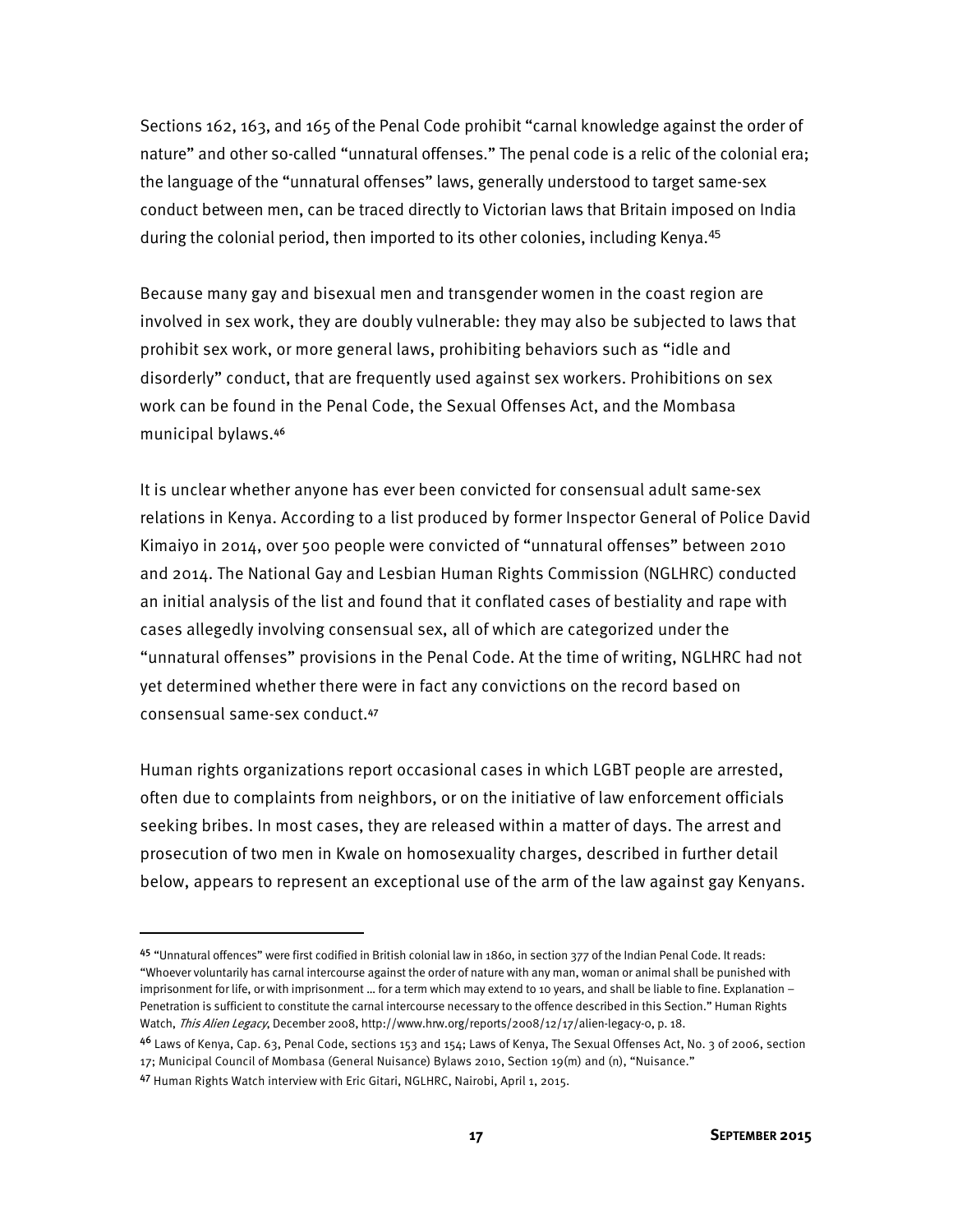In a second unusual case, two men were arrested in Kilifi in July 2012 after one of them reported the other to the police. The Kilifi Magistrate's Court dismissed the case in May 2015 for lack of evidence.<sup>48</sup>

Charges against gay men and transgender women on the grounds of sex work are more common.<sup>49</sup> Michael Kioko, a Mombasa-based lawyer, said that individuals charged with prostitution-related offenses rarely have lawyers, and almost always plead guilty, in order to pay a fine and quickly finish with the case. If they plead not guilty but cannot make cash bail, they are imprisoned for several months until the next hearing.<sup>50</sup>

<sup>48</sup> According to one of the men charged, the case originated when his partner attempted to blackmail him by accusing him of rape. Police investigations revealed that the two men were in a consensual relationship, and police proceeded to charge both men. Human Rights Watch interview, Nairobi, July 14, 2015.

<sup>49</sup> In 2009, two female sex workers in Mombasa filed a case in the High Court of Kenya challenging the constitutionality of their arrest under Mombasa's bylaws, primarily on the grounds that the bylaws were enforced against women in a discriminatory way. The court ruled against them, declaring that there was no evidence the women's constitutional rights had been violated. Republic of Kenya in the High Court of Kenya at Mombasa, Petition No. 286 of 2009, Lucy Nyambura and another v Town Clerk, Municipal Council of Mombasa & 2 Others, Ruling, March 25, 2011,

http://kenyalaw.org/caselaw/cases/view/74769 (accessed August 12, 2015).

<sup>50</sup> Human Rights Watch interview with Michael Kioko, Mombasa, March 28, 2015.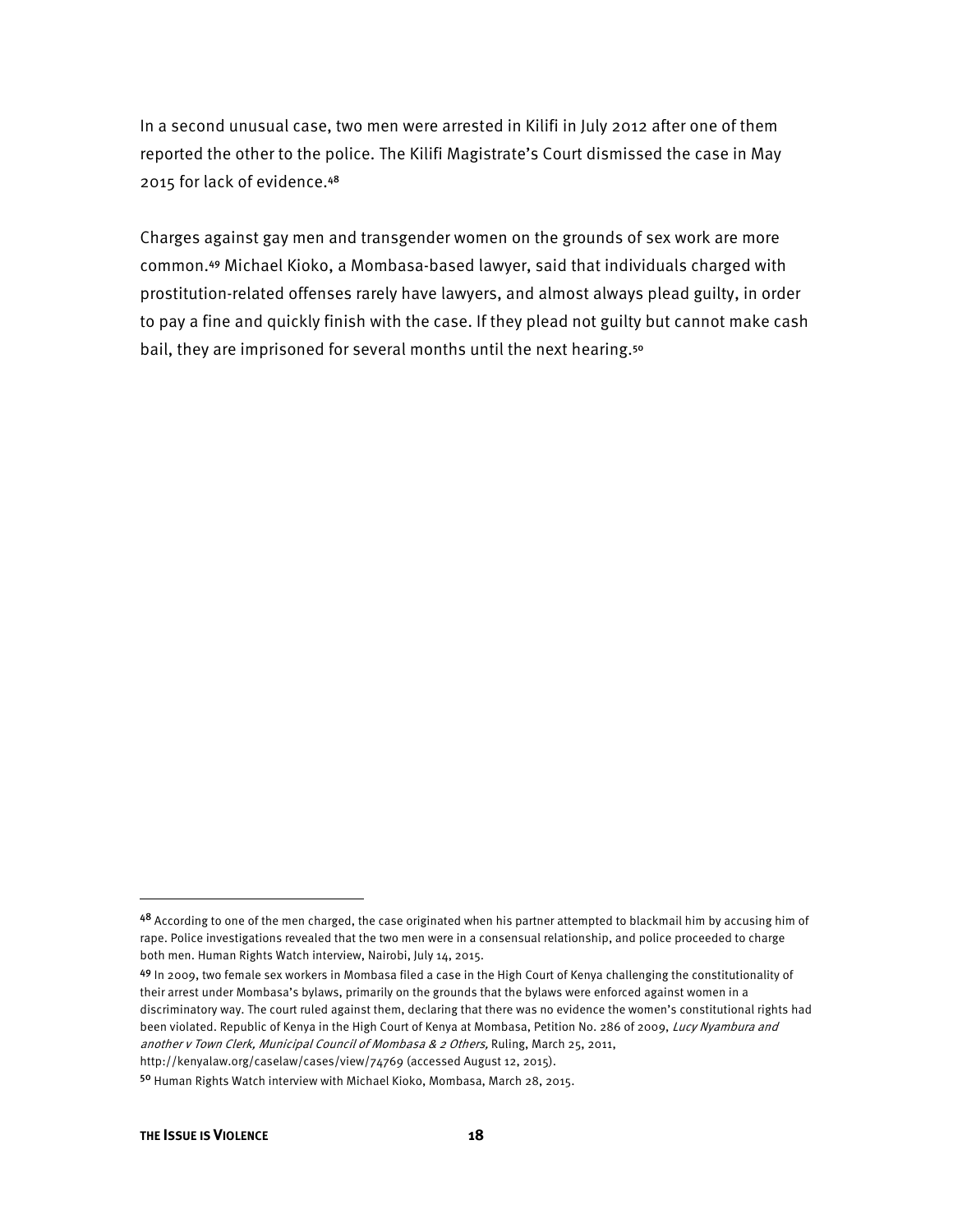# **II. Failure to Protect: Mob Attacks and Individual Acts of Violence on the Coast**

The government of Kenya is responsible for taking all reasonable steps to ensure the security of its citizens and other people within its territory. But the Kenyan authorities do not do enough to prevent and punish violence against LGBT people.

On the coast, a series of homophobic and transphobic attacks, fueled by the rhetoric of extremist religious leaders, has created an ongoing undercurrent of insecurity. In at least six instances between 2008 and 2015, groups have attacked or threatened to attack LGBT people or health workers serving the LGBT community. Few government officials have condemned the attacks, and police—while in some cases protecting victims from the immediate threat of violence—have not arrested anyone for participating in or inciting these attacks.

LGBT people are also victims of individual acts of violence, including assault and rape. Most victims whom we interviewed said they simply do not report crimes to the police, believing that the police will not help them or, worse, might arrest them.

#### Mob Attacks and Inconsistent Police Response

The police on the coast, who have the responsibility to prevent violence and protect victims, play an inconsistent role in responding to mob violence against LGBT people. In four of the six cases that follow, police played a positive role in protecting LGBT people (in Likoni, Mtwapa, Mombasa, and Watamu), but in none of the six did they undertake to arrest the perpetrators of violence. In one instance (Malindi), the police were not alerted, whereas in the most recent instance (Kwale), the police played a decidedly negative role, responding to the public clamor by scapegoating two men for arrest without cause.

In three of the incidents, violence or threats of violence against LGBT individuals from residents and local religious leaders led health providers serving MSM populations to temporarily or permanently close their doors or shut down workshops.

#### Kwale, February 2015: Attacks and Arrests Following the Circulation of Photos

In February 2015, a series of photos and videos depicting men engaged in same-sex conduct were disseminated on social media, resulting in a public uproar and vigilante-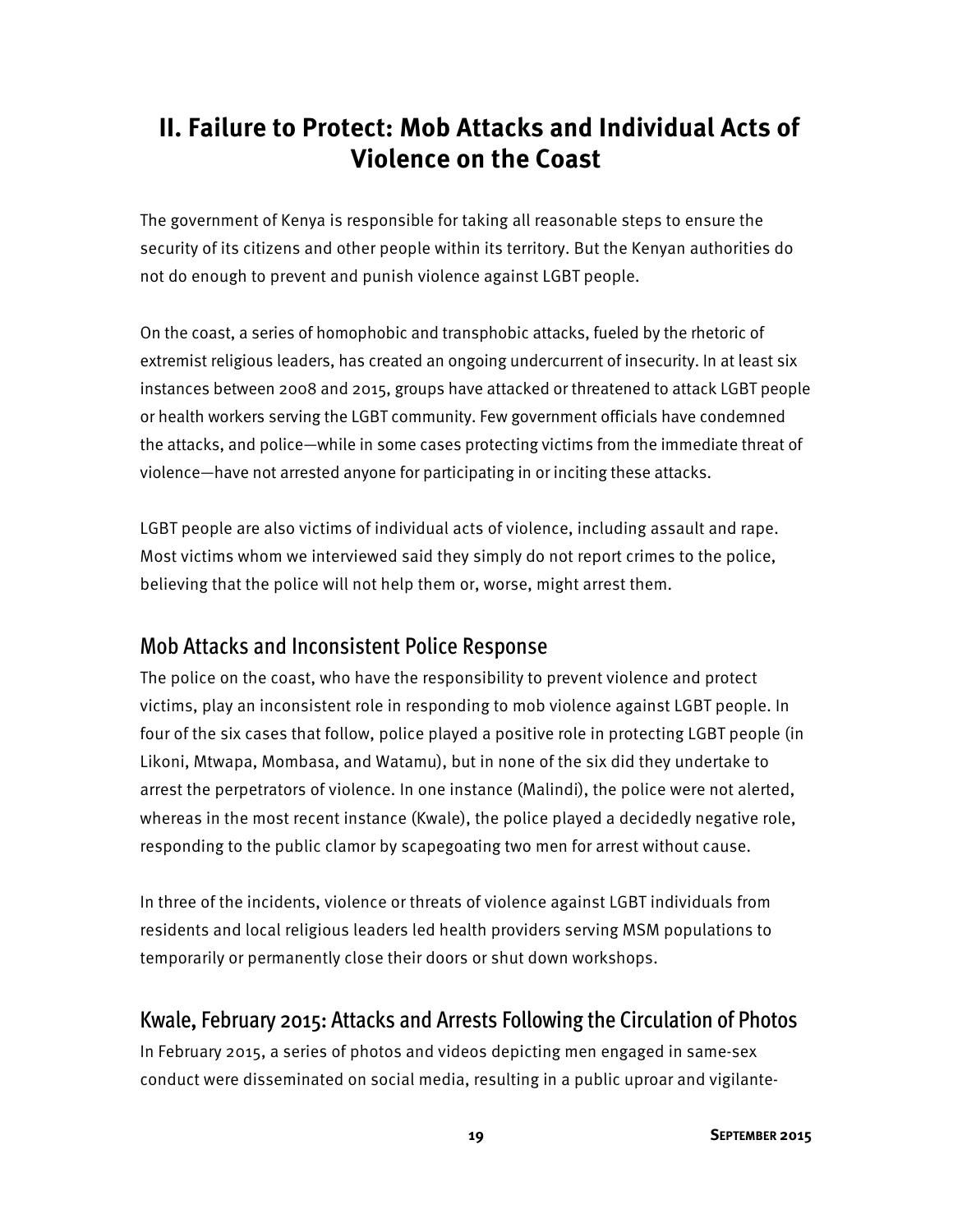style hunts for gay men in Diani and Ukunda, two neighboring towns in Kwale County. Rather than taking steps to ensure the safety of LGBT residents, police committed serious human rights violations, arbitrarily arresting two allegedly gay men and submitting them to illegal and degrading anal exams. The county governor made homophobic statements, fueling feelings of insecurity among LGBT residents.

The source of the photos and videos, and the circumstances under which they were taken, remains contested. Kenyan media outlets reported that some of those pictured were children under 18, with one outlet claiming that "the material includes more than 800 photos of children lured into sex trafficking."<sup>51</sup> Human Rights Watch spoke to several adult men who said they voluntarily posed for photos—although one said some of the photos were taken at a party and were not intended for public consumption—and to one man who said that several teenagers under 18 were also involved. According to this source, participants were paid by a European pornographer.<sup>52</sup>

Commercial sexual exploitation of children, which includes the production of pornography involving children, is a crime under Kenyan law, and the Kenyan authorities have an obligation under international law to prevent such acts.<sup>53</sup> However, in this case, it appears the publication of photos triggered a witch hunt not against those responsible for exploiting children, but against a wider group of Diani and Ukunda residents perceived as gay or transgender. To date, no one has been arrested on charges of commercial sexual exploitation of children.

In early February, Adam, a 30-year-old Diani resident, was walking home in the evening when a group of men whom he recognized from the neighborhood attacked him. Adam told Human Rights Watch that although he did not appear in the photos, his neighbors suspected him of homosexuality.

l

<sup>51</sup> Elkana Jacob, "Two gay men arrested in Kwale as Police hunt for suspects behind Diani child porn videos," The Star, February 2015, http://www.the-star.co.ke/article/two-gay-men-arrested-kwale-police-hunt-suspects-behind-diani-childporn-videos#sthash.JTdmIh3E.dpuf (accessed June 9, 2015).

<sup>52</sup> Human Rights Watch interviews, Mombasa, August 5 and 6, 2015.

<sup>53</sup> Laws of Kenya, The Sexual Offenses Act, No. 3 of 2006, art. 16; Convention on the Rights of the Child (CRC), adopted November 20, 1989, G.A. Res. 44/25, annex, 44 U.N. GAOR Supp (No. 49) at 167, U.N. Doc A/44/49 (1989), entered into force 2 September 1990, in accordance with article  $49$ , acceded to by Kenya 1990, art.  $34(c)$ .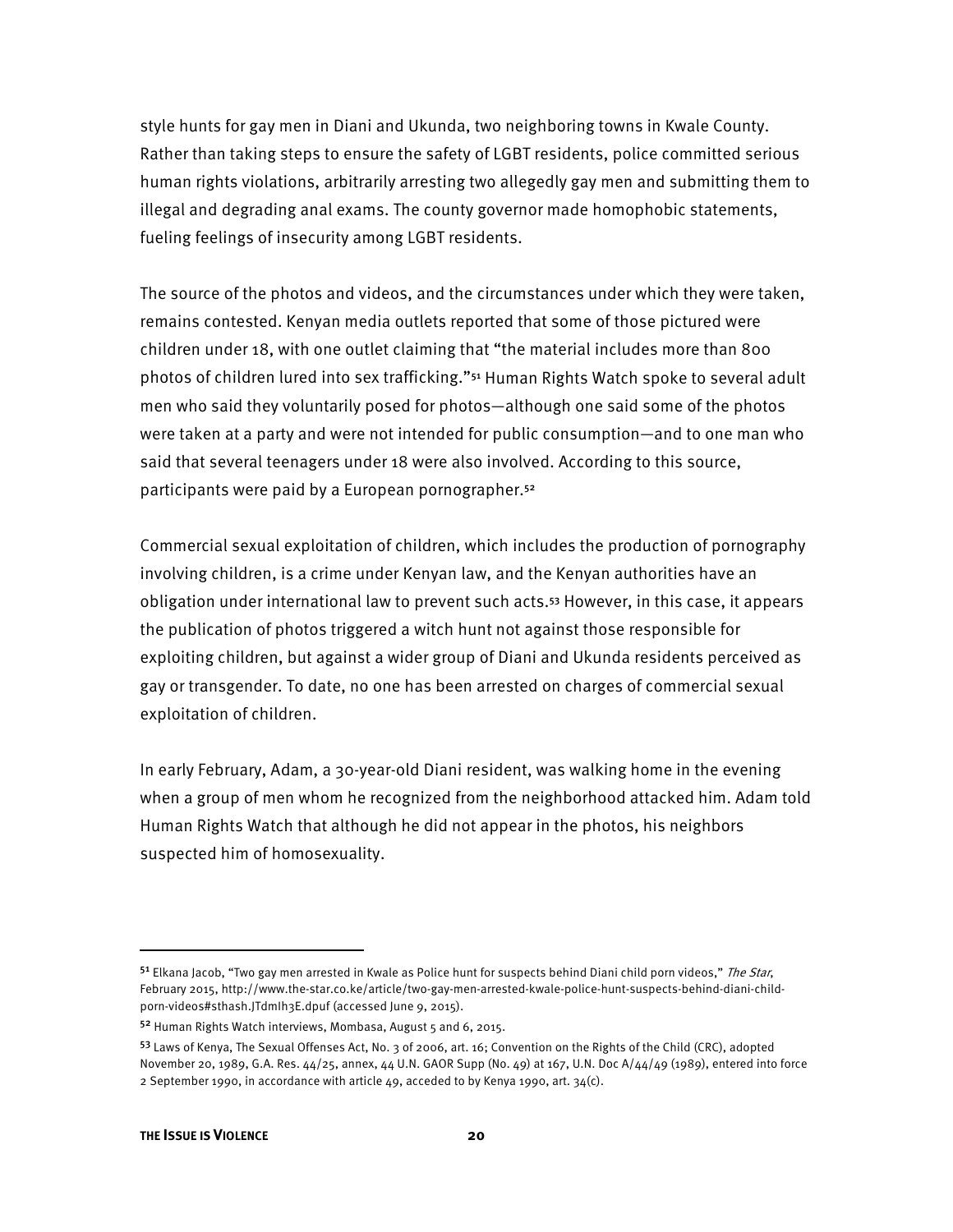They came toward me in a bullying way, saying 'You gays are spoiling men's respect. How can you sleep with men?' One of them stepped back and collected a bottle that was just dropped there. I saw him smash it down, and then raise it. I tried to push back, but he slashed me with the bottle on the neck and collarbone, [leaving a gash] going down to my chest.

Adam fell down and lost consciousness. A motorcycle taxi driver who observed the attack rushed to inform a friend of Adam's, who carried him to the hospital. Adam said, "If my friend hadn't come so quickly, I could have died." He spent three days in the hospital and received stitches. When he was released, Adam contemplated filing a police report, but was concerned: "What was I going to tell the police about why I was attacked?" 54

Around February 11, Tony, a gay man, was hit over the head with a bottle in the street in Ukunda. "They had recognized me," said Tony, referring to the photos. He sought hospital treatment as a result of the attack, and then went into hiding in Nairobi. He said, "I just left, I didn't even bother to go to the police or anything because I knew they wouldn't help me.<sup>55</sup>

Charles, an activist in Ukunda, told Human Rights Watch that religious leaders, village elders, and "community security representatives" held several community meetings aimed at discussing a response to homosexuality.<sup>56</sup> A group of residents began going door to door in search of alleged homosexuals, regardless of whether or not they appeared in the photos.<sup>57</sup>

On February 18, police, acting on a tip, arrested two men, Bryan and Adam—the man mentioned above who had been slashed with a bottle and was still recovering from his injuries—and took them to Diani Police Station.<sup>58</sup> Police charged them with "unnatural offenses" despite not having any evidence that the men had engaged in same-sex conduct.<sup>59</sup> Police also charged the two men with possession of obscene pictures for the

<sup>54</sup> Human Rights Watch telephone interview with Adam, July 13, 2015.

<sup>55</sup> Human Rights Watch telephone interview with Tony, March 29, 2015.

<sup>56</sup> Human Rights Watch telephone interview with Charles, May 7, 2015.

<sup>57</sup> Ibid, and Human Rights Watch telephone interview with Esther Adhiambo, PEMA Kenya, July 10, 2015.

<sup>&</sup>lt;sup>58</sup> Although the charges against the two men are on the public record, they hope to regain some measure of anonymity when the case against them is closed and the names used here are thus pseudonyms.

<sup>59</sup> Human Rights Watch telephone interviews with Bryan, May 26, 2015, and with Adam, July 13, 2015.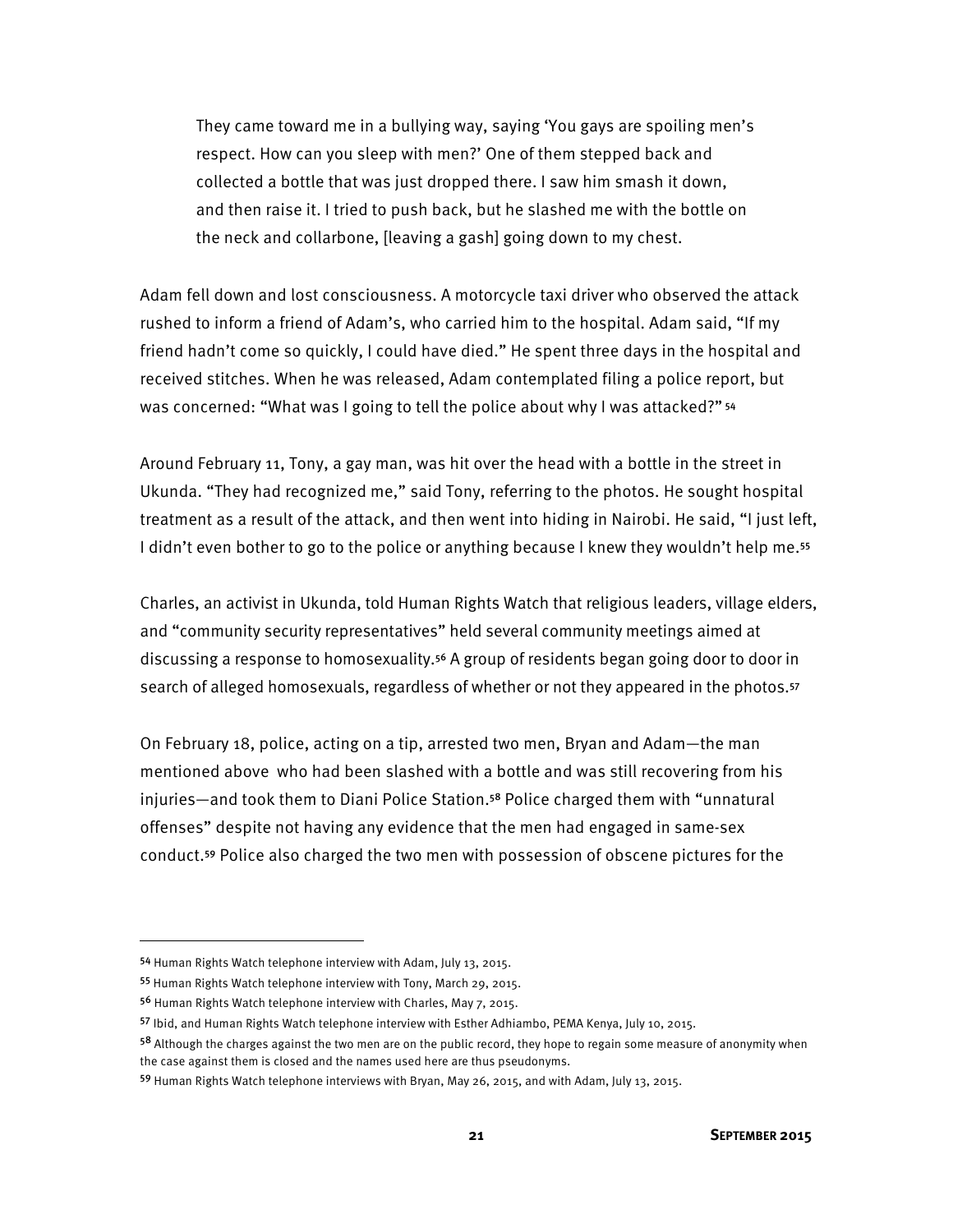purpose of distribution, under section 181 of Kenya's Penal Code<sup>60</sup>—again, despite having no evidence that the two men possessed or had distributed any of the photos.<sup>61</sup> The police had conducted a search of both men's homes, without a warrant, and in one of the homes, found a DVD of the award-winning British television series "Queer as Folk," which was confiscated as "evidence."<sup>62</sup>

Bryan told Human Rights Watch police threatened to beat him if the two did not confess, but he refused, instead contacting a lawyer.<sup>63</sup> According to Adam, police asked him to pay a bribe of 100,000 Kenya shillings (about US \$1000) to have the charges dropped. When he refused, they said "We're just going to drop you on the street in Ukunda where people will stone you to death. Sign here." He continued to deny the charges.<sup>64</sup>

Police took the men to Kwale District Court, where the prosecutor requested a court order for the men be taken for "medical examinations." The magistrate, Christine Njagi, complied. She later told Human Rights Watch that she did not recall issuing the order, and could not say precisely what type of exams the court expected the men to undergo.<sup>65</sup>

Armed with this court order, police escorted the men to Coast General Hospital, Kenya's second biggest public hospital, for forced anal exams.<sup>66</sup> Anal exams are a scientifically discredited method to check for "evidence" of homosexual conduct, and have been condemned by the UN Committee against Torture.<sup>67</sup> The doctor who conducted the exams, Dr. Stephen Kalai, told Human Rights Watch that he instructed the men to lie on a table with their legs in stirrups and to cough, while he used a magnifying glass to visually

<sup>60</sup> Laws of Kenya, Cap. 63, Penal Code. Section 181 states, "(1) Any person who -(a) for the purpose of or by way of trade or for the purpose of distribution or public exhibition, makes, produces or has in his possession any one or more obscene writings, drawings, prints, paintings, printed matter, pictures, posters, emblems, photographs, cinematograph films or any other obscene objects, or any other object tending to corrupt morals; … is guilty of a misdemeanour and is liable to imprisonment for two years or to a fine of seven thousand shillings."

<sup>61</sup> The Kenya Police, Charge Sheet, O.B. 54/18/02/15, on file with Human Rights Watch.

<sup>62</sup> Human Rights Watch interviews, Mombasa, August 5 and 6, 2015.

<sup>63</sup> Human Rights Watch telephone interview with Bryan, May 26, 2015.

<sup>64</sup> Human Rights Watch telephone interview with Adam, July 13, 2015.

<sup>65</sup> Human Rights Watch interview with Christine Njagi, Kwale, August 7, 2015.

<sup>&</sup>lt;sup>66</sup> Ibid; "Arrested Diani gays to remain in police custody," News 24 Kenya, http://m.news24.com/kenya/MyNews24/Arrested-Diani-gays-to-remain-in-police-custody-20150220 (accessed July 13, 2014).

 $67$  The U.N. Committee against Torture, in its 2002 review of Egypt, investigated the issue of forensic anal examinations and called on the government "to prevent all degrading treatment on the occasion of body searches." Committee against Torture, "Consideration of Reports Submitted by States Parties Under Article 19 of the Convention: Conclusions and recommendations of the Committee against Torture, Egypt," CAT/C/CR/29/4, December 23, 2002.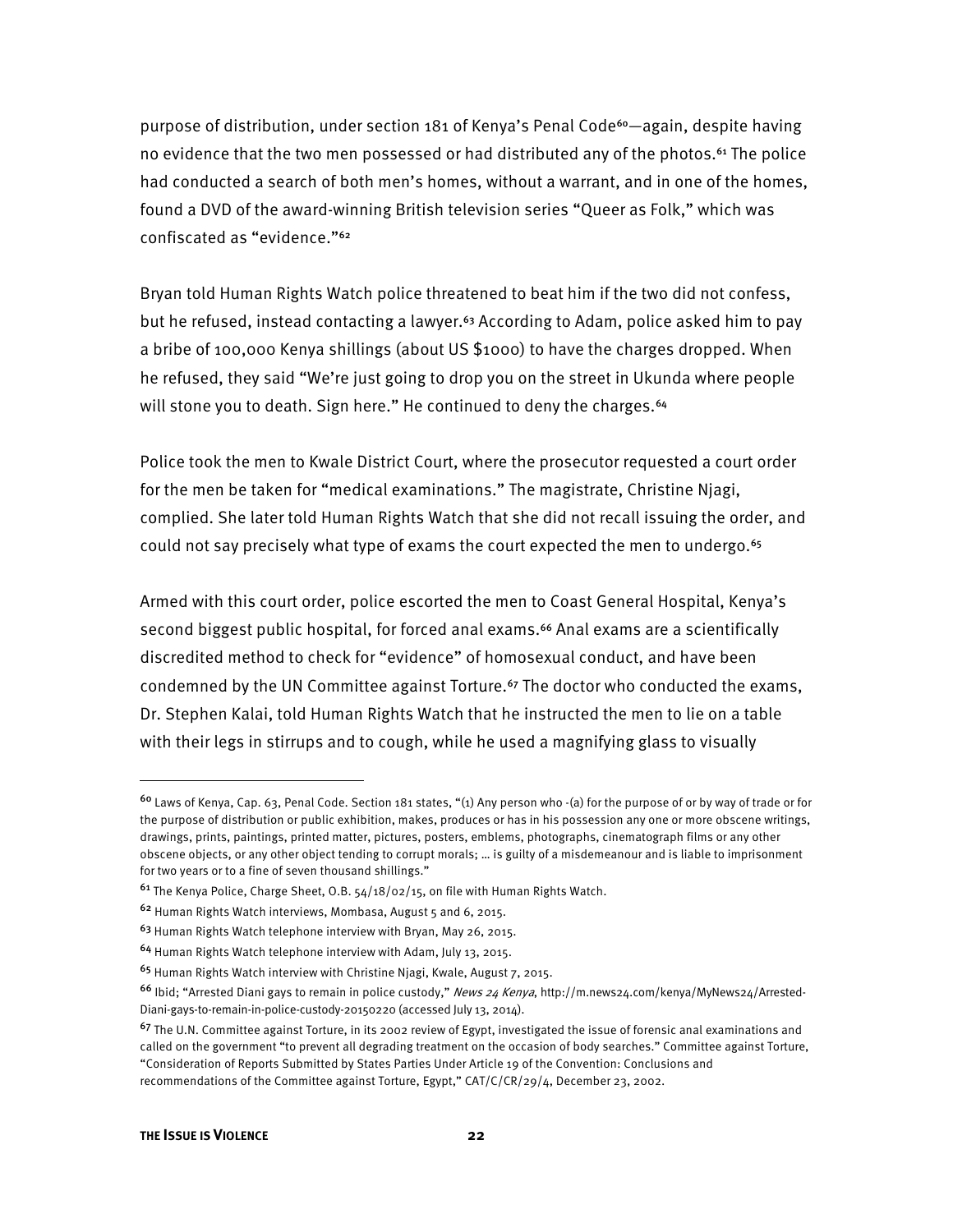examine them. He then issued reports, using a "Post Rape Care Form"—a form intended to document abuses against rape survivors, but repurposed to report the results of the anal exams. One of the reports states "anal sphincter intact/no homosexuality detected,"<sup>68</sup> while another purports to find evidence of "repeated penetration by blunt object."<sup>69</sup> Dr. Kalai asserted that that he was able to draw these conclusions simply by conducting a visual examination.<sup>70</sup>

At this writing, the case against the two men is ongoing. One man was released on bond after two months at Kwale Medium Prison, while the other was released after four months.<sup>71</sup> Even if charges are eventually dropped, the two men fear that their lives will have been irrevocably affected by the publicity around the case. One of them has already been evicted from the house he rented in Mombasa after being released from prison: he said, "My landlord told me, 'We can't have your kind of creature here.""72

The threat of violence and arrest sent the LGBT community in Kwale County into upheaval. Tony, who was attacked with a bottle, returned to Ukunda, but he told Human Rights Watch in March 2015:

All of us had to go into hiding. I am still in hiding. I don't go out, I don't do anything.

The newspapers are publishing our information; when these pictures leaked out, we were approached by the media. The police are really hunting for [us]. The Kenyan Police want to show the public they are working. The community leaders—Muslim and Christian—put pressure on the police.<sup>73</sup>

<sup>68</sup> Post Rape Care Form (first victim), February 24, 2015, signed by Kalai S.M. (examining officer) and Salim Yunus (police officer), on file with Human Rights Watch.

<sup>69</sup> Post Rape Care Form (second victim), February 24, 2015, signed by Kalai S.M. (examining officer) and Salim Yunus (police officer), on file with Human Rights Watch.

<sup>70</sup> Human Rights Watch interview with Dr. Stephen Kalai, Mombasa, August 7, 2015.

<sup>71</sup> Human Rights Watch telephone interview with Esther Adhiambo, PEMA Kenya, July 10, 2015.

<sup>72</sup> Human Rights Watch telephone interview with Adam, July 13, 2015.

<sup>73</sup> Human Rights Watch telephone interview with Tony, March 29, 2015.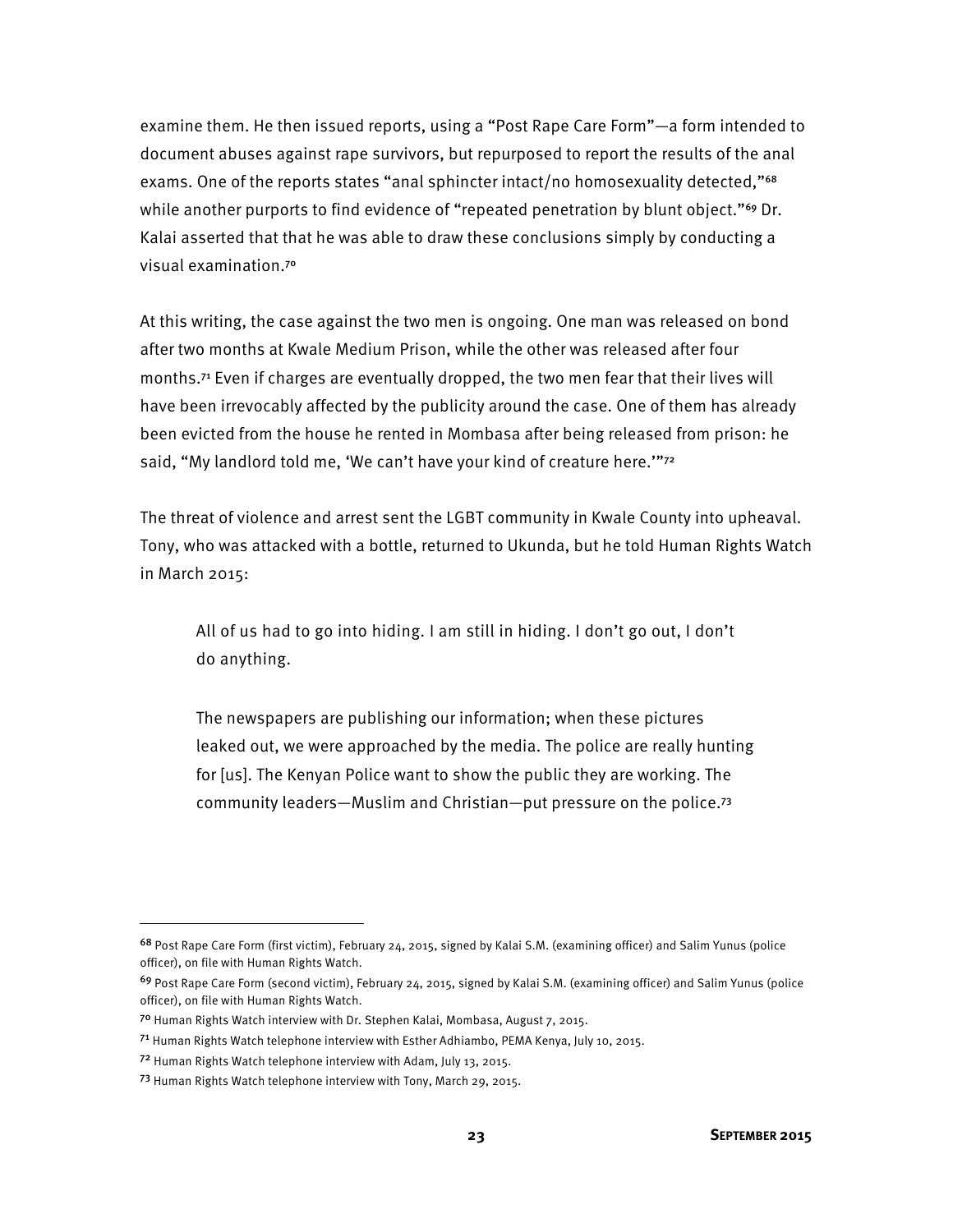Charles, the Ukunda-based activist, said that about 50 men fled in the wake of the attacks and arrests.<sup>74</sup> In May, three months after the incident, he reported:

Some of those who fled have come back, those who were employed. The ones who were living with their parents cannot go back. They now have to find their own jobs. They were chased away by their families and villages.<sup>75</sup>

One of those who fled, Francis, said threats from his neighbors compelled him to leave. "I don't have any nude photos, [but] they were saying 'You are promoting pornography.' They were not even taking the time to know what was going on."<sup>76</sup>

After receiving death threats by telephone, Francis fled to Nairobi, convinced that he couldn't count on the police to protect him. "What scared me most was that the police arrested two people. I have to run away now, if the police are doing that and can't help, then I have to run."<sup>77</sup>

Others, such as Leonard, remained in Kwale County but went underground: "I spend three weeks inside the house and I'm scared out there; you don't know what people have planned for you. … Right now gays don't have rights."<sup>78</sup>

The Kwale violence and subsequent displacement of MSM and trans women negatively impacted HIV prevention and treatment efforts. Evans Gichuru of the Kenya Medical Research Institute (KEMRI) expressed concern that "people on medicine [antiretroviral treatment] can't get medicine" if they are in hiding.<sup>79</sup>

UKWELI, a community organization for men who have sex with men, suspended its HIV prevention activities in the wake of the arrests. One of its members, who fled his home in Ukunda because of death threats from neighbors, said:

<sup>74</sup> Human Rights Watch telephone interview with Charles, March 30, 2015.

<sup>75</sup> Human Rights Watch telephone interview with Charles, May 7, 2015.

<sup>76</sup> Human Rights Watch interview with Francis, Mombasa, March 26, 2015. <sup>77</sup> Ibid.

<sup>78</sup> Human Rights Watch interview with Leonard, Mombasa, March 26, 2015.

<sup>79</sup> Human Rights Watch interview with Evans Gichuru, Mombasa, March 26, 2015.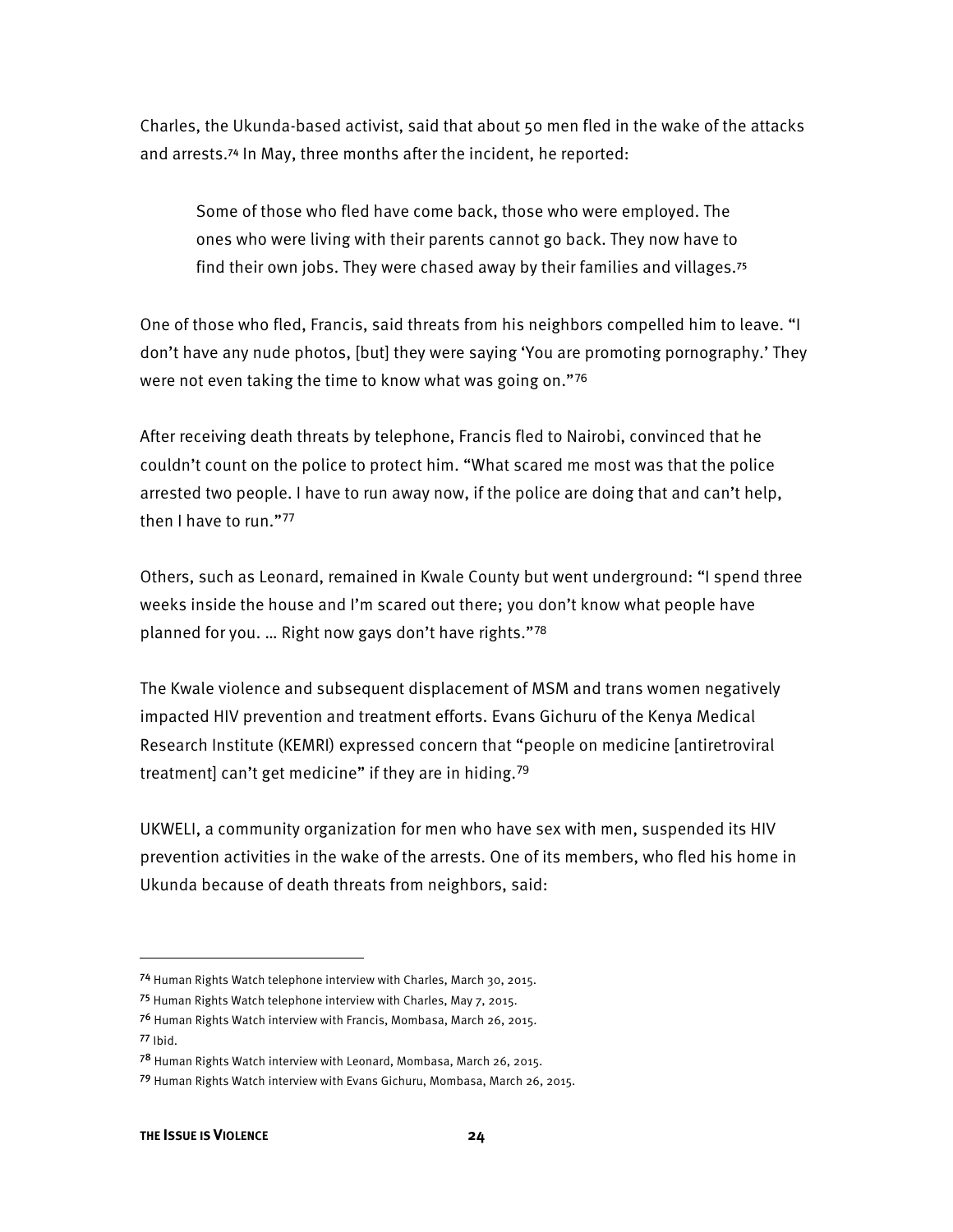They threaten us—they told us if we go back they are planning to kill us.

We have a group called UKWELI. … We try to teach each other and ourselves how to use condoms and to prevent HIV/AIDS. But we can't do that now. If they see us together they think we are planning on how to train to make boys gay. So we are not meeting again.<sup>80</sup>

#### Watamu (Kilifi County), February 2015: Threats Against LGBT Mourners at a Funeral

In February 2015, when a man in Watamu (Kilifi County) died of an illness, his friends comprising a number of LGBT people—organized a funeral. According to Douglas Masinde, an activist in Kilifi, local residents "started to react" to the presence of gender nonconforming mourners, threatening to attack them. Someone called the police, who came to the assistance of the LGBT mourners.

Masinde, who has organized trainings for Kilifi police on LGBT human rights, said the incident pointed to the need to sensitize the public as well:

No one was beaten up, but if it was not acted on, a number of them would have been beaten up.

What the police did was the right thing. But there is a need to sensitize the general community on understanding our human sexuality. If the police weren't there, then what?<sup>81</sup>

The *Standard* newspaper published an incendiary article claiming that the LGBT mourners were engaged in "gay rituals" at the burial. The article has since been pulled from The Standard's website.<sup>82</sup>

<sup>80</sup> Human Rights Watch telephone interview with Hamil, March 29, 2015.

<sup>81</sup> Human Rights Watch telephone interview with Douglas Masinde, Tamba Pwani, May 11, 2015. 82 See supranote 42.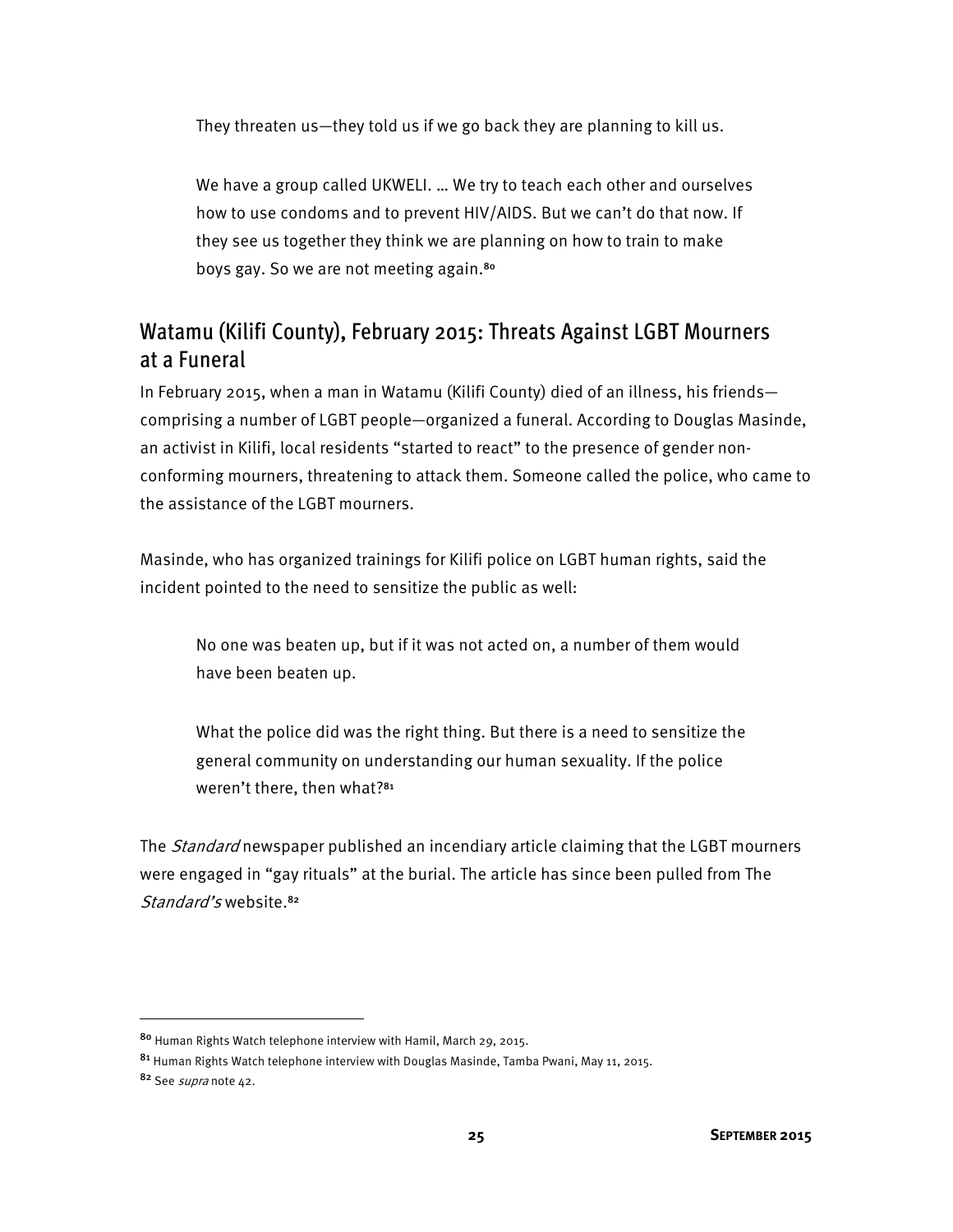## Mombasa, October 2014: Beatings and Threats Following "Pornography" Report

In October 2014, residents of Kisauni, a Mombasa neighborhood, attacked and threatened LGBT residents after a pornographic video, allegedly featuring gay residents, was circulated on social media.

Samir, a gay man who lives in Kisauni, said that a spontaneously organized group of residents beat up a young man who allegedly participated in the video. According to Samir:

It was hectic. They said they wanted to beat all the gay people around the area. [The victim] didn't go to the police. I don't know if he went to the hospital because I also ran for refuge—to a friend's place in Kilifi. I stayed there for two weeks. A lot of people ran away at that time.

Samir noted the ambivalent position of the police in responding to homophobic violence:

The community wanted to protest and go door to door and look for gays. The police intervened and stopped them. But they didn't arrest the guys who beat [the victim].<sup>83</sup>

Bettina, a trans woman, said that the uproar around the video served as a pretext for transphobic residents to attack the kiosk where she sold food. "They had been looking for an excuse to attack me but they didn't have any evidence," said Bettina.<sup>84</sup> She added:

I didn't know about any video thing. I'm not the one in the video. [But] people came and attacked my stall, they threw everything out. They shut it down. So I had to lose everything.

Bettina was told by a relative of the kiosk's owner that a mob had come the day before, threatening to shut down her kiosk; when the owner took no action to evict her, the crowd made good on its threats.<sup>85</sup>

<sup>83</sup> Human Rights Watch telephone interview with Samir, May 14, 2015.

<sup>84</sup> Human Rights Watch telephone interview with Bettina, May 3, 2015.  $85$  Ibid.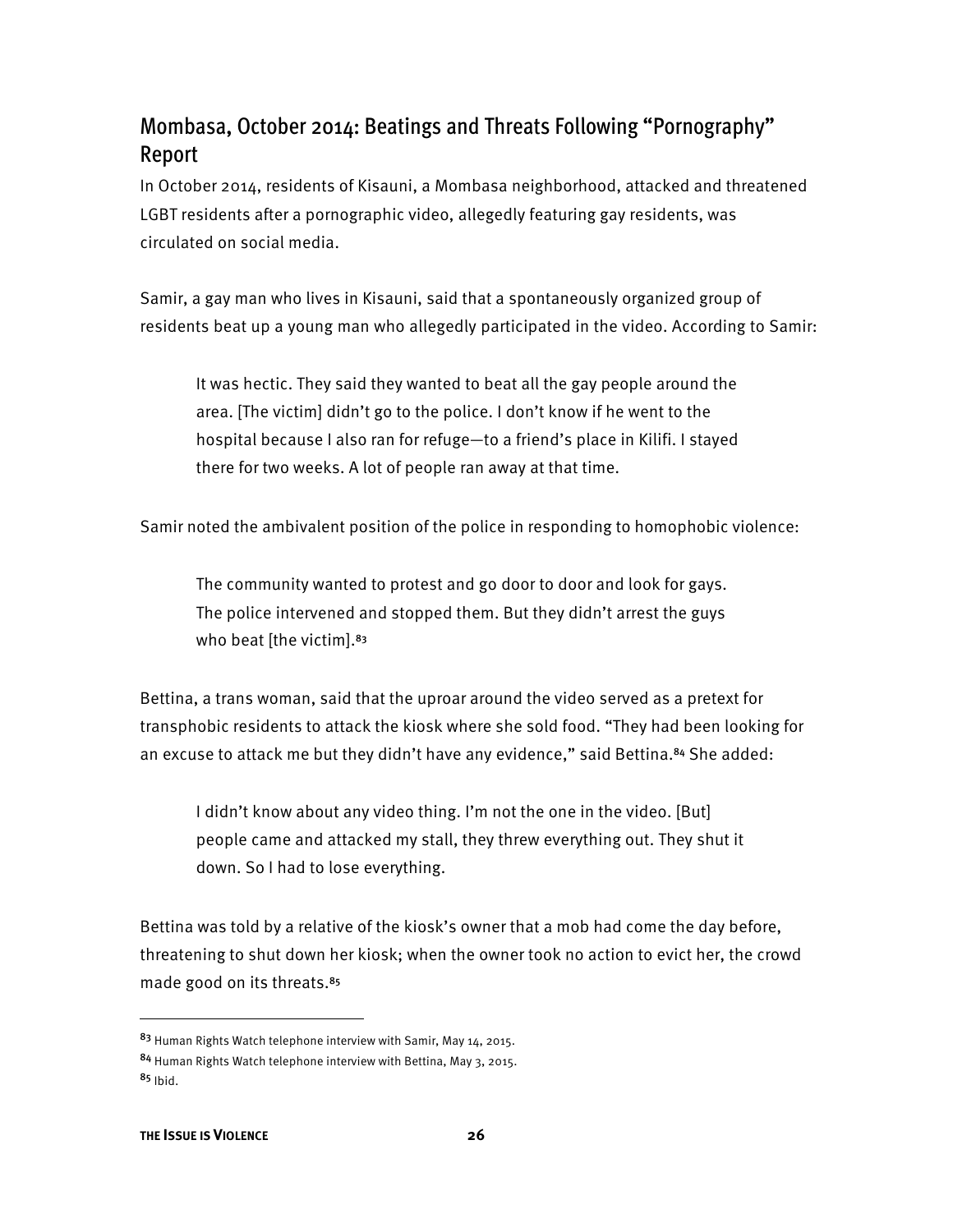Bettina went to the police. But police refused to provide her with a case number, which crime victims must be given in order to follow up on their cases, seemingly because of her gender identity.

I went to Central Police Station, and gave a written statement. The policeman asked me: 'Are you male or female?'

And I said, 'Well what do you see?' and he then refused to give me the OB number [the case number].

So I left because there was nothing there for me and I have to go.<sup>86</sup>

#### Likoni (Mombasa County), February 2012: Attack on an HIV Workshop

In February 2012, the Kenya AIDS NGO Consortium (KANCO) held a four-day HIV/AIDS peer education training for men who have sex with men at a community center in Likoni, a town just south of Mombasa.

On February 23, the final day of the workshop, town residents became aware that the center was hosting a workshop for MSM. According to a news report, "about 100 youth led by religious leaders and village elders forced their [way] into the venue."<sup>87</sup>

Esther Adhiambo of PEMA Kenya described receiving "numerous calls of distress from participants who said they had managed to escape through the ceiling of the training hall and jumped out through the back fence, and they had left some people in the training hall."<sup>88</sup> KANCO and other organizations involved in the training reported that the crowd "stormed the premises with a bid to 'flush out the gays.'"<sup>89</sup>

<sup>86</sup> Human Rights Watch interview with Bettina, Mombasa, March 27, 2015.

<sup>87</sup> Daniel Nyassy, "Gays flee as irate residents storm Likoni seminar," Africa Review, February 24, 2012, http://www.africareview.com/News/Gays+flee+as+irate+residents+storm+Likoni+seminar+/-/979180/1334234/-/a7k5ovz/- /index.html (accessed May 20, 2015). See also NTV Kenya, "Mkutano wa mashoga na wasagaji watibuka mjini Mombasa," February 23, 2012, https://www.youtube.com/watch?v=dcGSnWbeY6k&feature=youtu.be (accessed June 9, 2015), for video footage of the attack.

<sup>88</sup> Esther Adhiambo, "A Report PEMA Kenya on the MSM Attacks in Likoni," February 24, 2012, on file with Human Rights Watch. <sup>89</sup> National AIDS & STI Control Programme (NASCOP), Kenya Alliance of Sex Workers (KESWA), Kenya AIDS NGO Consortium (KANCO), Network of People Living with HIV/AIDS in Kenya (NEPHAK), and Identity Kenya Magazine, "Joint Press Release: Likoni Attack on MSM Training," February 29, 2012, on file with Human Rights Watch.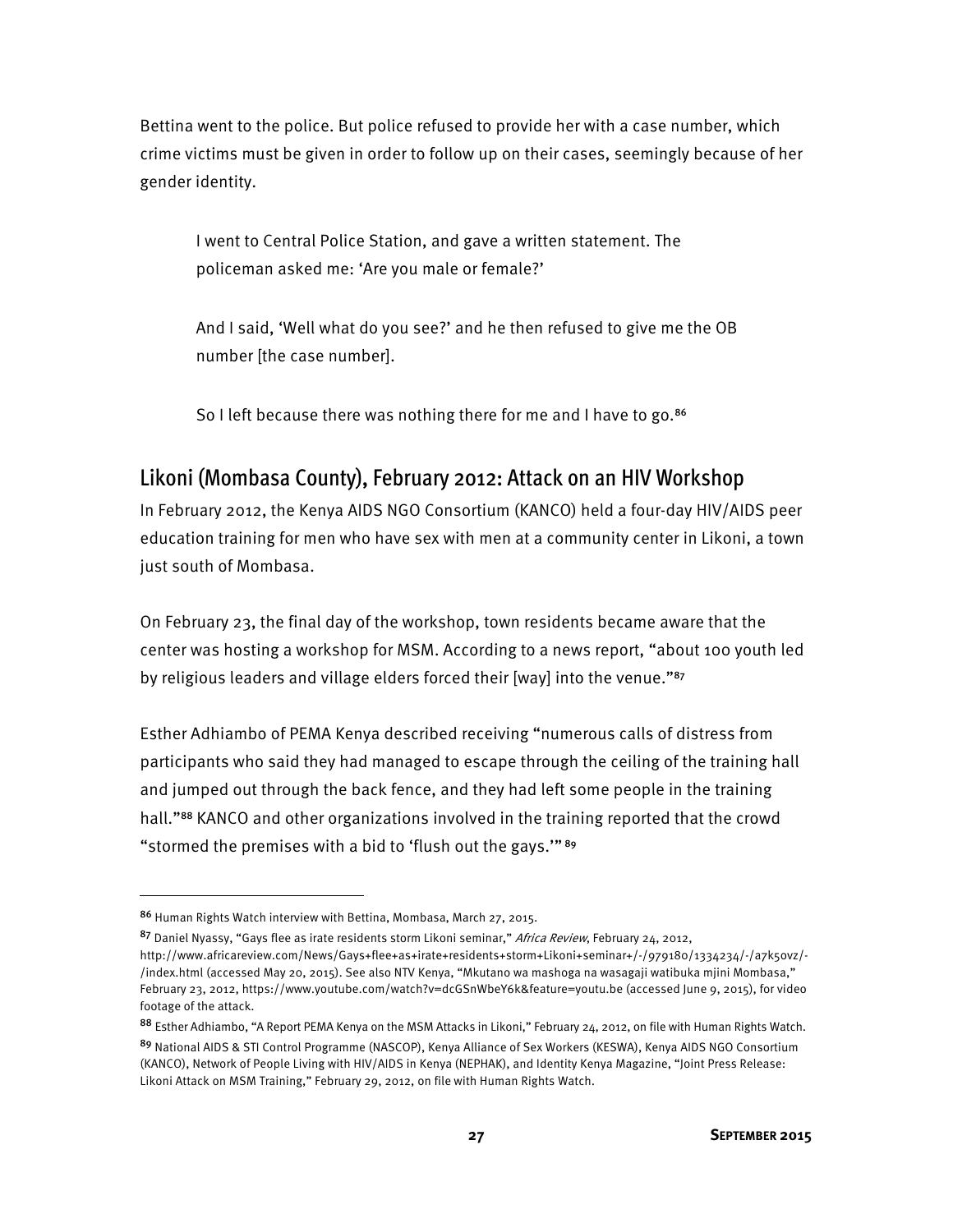KANCO organized a matatu (public minibus) to evacuate some participants. A PEMA Kenya lawyer contacted the Likoni police, who arrived at the venue and escorted remaining participants to safety. However, the mob followed the police when they dropped one of the men off at home. He was forced to relocate the following day due to threats. Another gay man, whose image was shown on television, was evicted by his landlord three days later.<sup>90</sup>

The police did not arrest any of the perpetrators of the attack, nor did they arrest religious leaders who incited it. These included a Muslim leader who, according to a media report, "threatened to mobilise the community to cane the gays if they organised such a meeting again."<sup>91</sup>

A district officer from the Ministry of Youth and Sports defended the seminar, telling reporters "'[Gays] have a right to safe sex. By doing this, we are not promoting homosexuality but imparting knowledge.'"<sup>92</sup>

### Mtwapa (Kilifi County), February 2010: Attacks on LGBT People and a Health Center

In February 2010, local Christian and Muslim religious leaders in Mombasa spread rumors that a "gay wedding" was to take place in Mtwapa. $93$  On February 11, they held a press conference stating they were preparing to stop the alleged wedding by any means necessary, and to shut down the local offices of the Kenya Medical Research Institute (KEMRI), a parastatal entity that provides HIV services to MSM, which they accused of counseling "criminals."<sup>94</sup>

On February 12, a crowd of up to 200 people besieged KEMRI. They attacked several gay and bisexual men and trans women who served as peer educators there.<sup>95</sup>

**.** 

94 Galgalo Bocha, "Gay wedding here? No way, vow preachers," Daily Nation, February 11, 2012,

<sup>90</sup> Adhiambo, "A Report PEMA Kenya on the MSM Attacks in Likoni," February 24, 2012.

<sup>91</sup> Nyassy, "Gays flee as irate residents storm Likoni seminar," op. cit.

 $92$  Ibid.

<sup>93</sup> Bishop Lawrence Chai of the Free Kenya Apostolic Church in Mtwapa told Human Rights Watch in 2014 that he was among those who circulated a rumor about a "gay marriage." Human Rights Watch interview, Mombasa, January 17, 2014.

http://humanrightshouse.org/noop/page.php?p=Articles/13392.html&d=1 (accessed May 20, 2015).

<sup>95</sup> Human Rights Watch, "Kenya: Halt Anti-Gay Campaign," February 18, 2010, http://www.hrw.org/news/2010/02/17/kenyahalt-anti-gay-campaign.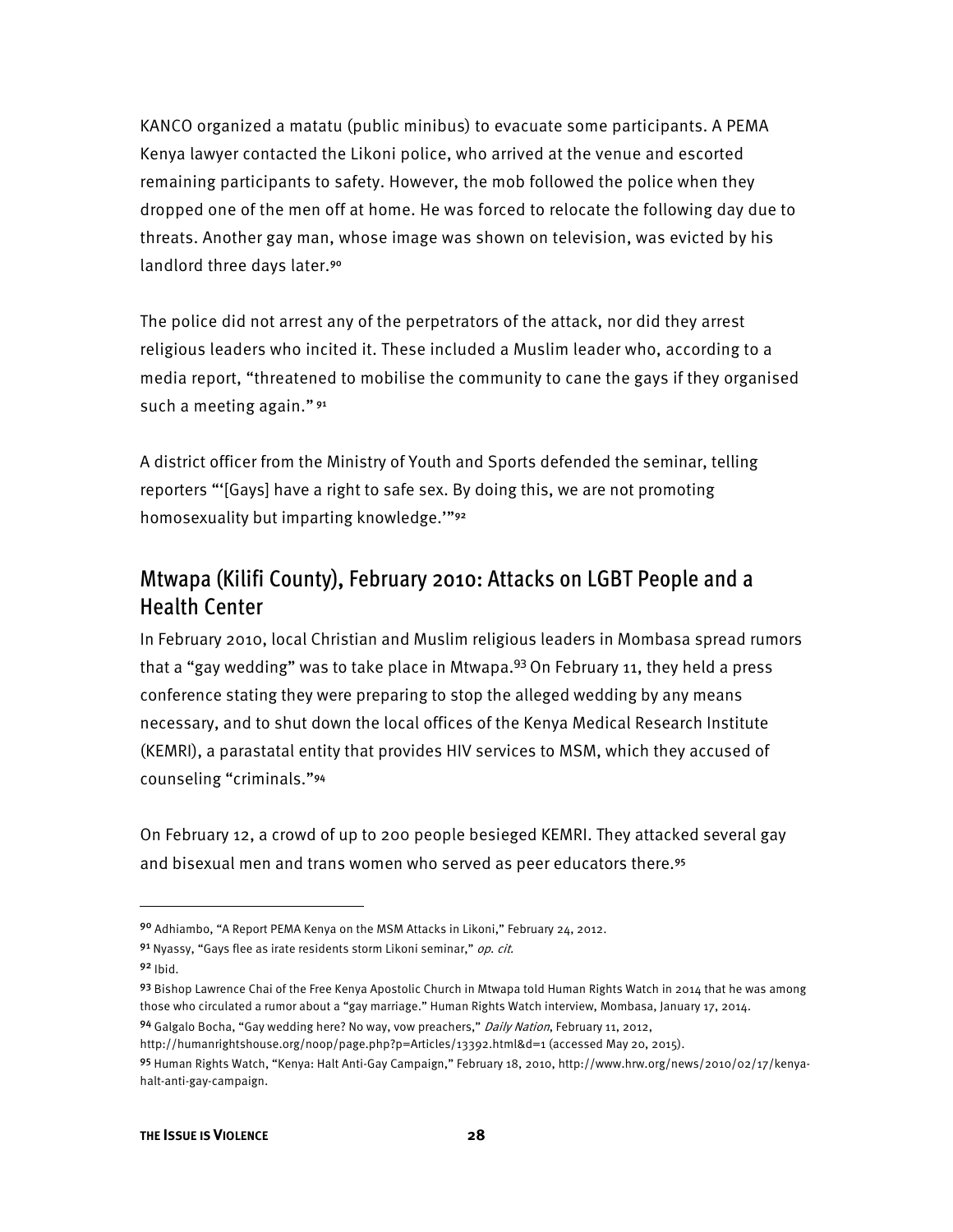Kalisa, one of the peer educators who was attacked, said he was beaten by a mob that numbered around 100 people.

They burned me with lighters and cigarettes. I tried to run away, but I have asthma, and fell down. ... I was beaten until I fainted. Someone called the police, and the police came. I was protected and taken by the police.96

Richard, a gay man who was at KEMRI at the time, recalled,

The people were yelling, 'We want to burn this. KEMRI is promoting homosexuality.' The crowd was very rowdy and led by religious figures.<sup>97</sup>

Police dispersed the crowd and took Kalisa and several other gay men and trans women who had gathered at KEMRI to the police station for their safety.<sup>98</sup> The attackers, including several religious leaders, followed, threatening to burn down the police station if police did not hand Kalisa over. 99 Kalisa recalled an imam saying he wanted to "finish all the gays in Kenya."<sup>100</sup>

Human rights activists managed to discreetly bundle Kalisa away from the police station later in the day. He spent seven months in hiding in Nairobi. Others who had narrowly escaped the violence also fled the region for weeks or months.<sup>101</sup>

According to Kenya Human Rights Commission, police made no effort to investigate and bring to justice those responsible for inciting violence in Mtwapa, including religious leaders.<sup>102</sup>

### Malindi (Kilifi County), June 2008: The Closure of an MSM Health Center

In June 2008, an organization providing health services to men who have sex with men (MSM) in Malindi, now part of Kilifi County, was forcibly shut down by local officials.<sup>103</sup> The

<sup>100</sup> Ibid.

<sup>96</sup> Human Rights Watch interview with Kalisa, Mombasa, January 14, 2014.

<sup>97</sup> Human Rights Watch interview with Richard, Kilifi, January 21, 2014.

<sup>98</sup> Human Rights Watch interview with Bettina, Mombasa, January 13, 2014. 99 Human Rights Watch interview with Kalisa, Mombasa, January 14, 2014.

<sup>101</sup> Human Rights Watch interview with Richard, Kilifi, January 21, 2014.

<sup>&</sup>lt;sup>102</sup> Kenva Human Rights Commission, The Outlawed Among Us, p. 31, fn 45.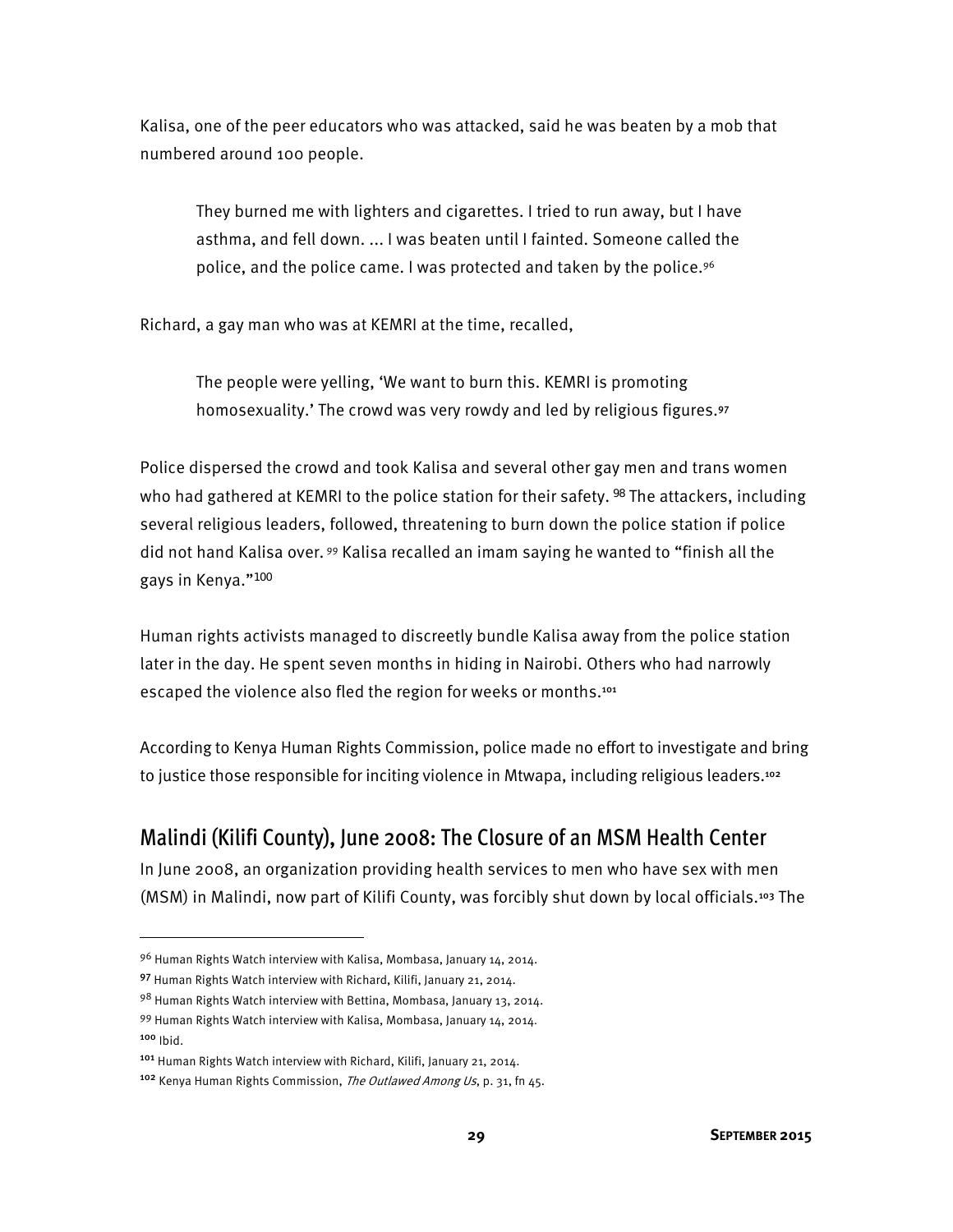Kenya chapter of the International Center for Reproductive Health (ICRH-Kenya), a research center based in Mombasa that conducts research and intervention projects in areas including sexual health and HIV, had opened a branch in Malindi with the aim of conducting peer education and HIV/STI counseling and screening among men who have sex with men. Nzioki King'ola, Deputy Country Director of ICRH-Kenya, recalled:

The center had been there for about two months. We hadn't even yet launched it officially. When Muslim leaders learned about it, and saw young MSM meeting there, they were opposed to it and threatened to beat up the peer educators and burn it down with petrol.<sup>104</sup>

Evans Gichuru was working with ICRH at the time. He recalled:

The boys [young men], about 40 of them, had even come with gas fuel. Some of them even carried machetes. I had to talk to them myself to tell them to cool down. They said they thought the organization was promoting homosexuality.<sup>105</sup>

ICRH held a meeting with Muslim leaders, chaired by the area chief, a local government official, with the aim of developing a consensus on the center's activities. The religious leaders insisted the center be shut down. ICRH officials, feeling they had no choice, agreed. They left in place peer education networks, but did not go through with a planned drop-in center with HIV testing and support services.<sup>106</sup>

#### Other Acts of Homophobic and Transphobic Violence

In addition to the attacks by and against groups described above, attacks against individual LGBT people also take place on the coast. At least two known gay men have been murdered on the coast in the last three years. Sixteen of the people we interviewed had experienced physical violence by civilians, either strangers or acquaintances, in

<sup>105</sup> Human Rights Watch telephone interview with Evans Gichuru, May 25, 2015. <sup>106</sup> Ibid.

l

<sup>&</sup>lt;sup>103</sup> Gay and Lesbian Coalition of Kenya, "Kenya: Gay and Lesbian Coalition of Kenya Condemns Closure of Centre in Malindi," June 27, 2008, http://iglhrc.org/content/kenya-gay-and-lesbian-coalition-kenya-condemns-closure-centre-malindi (accessed May 20, 2015).

<sup>104</sup> Human Rights Watch telephone interview with Nzioki King'ola, ICRH-Kenya, May 19, 2015.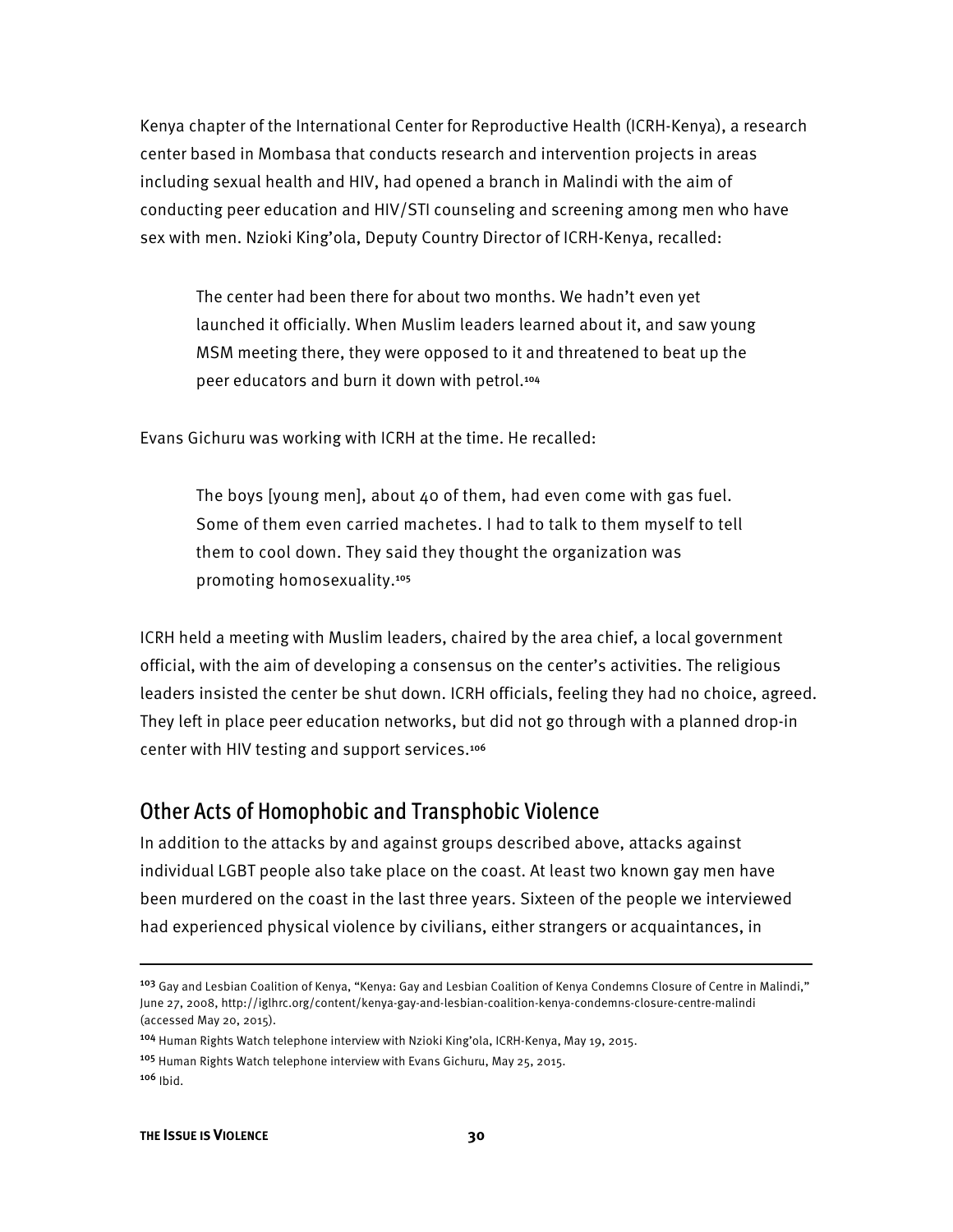attacks that they believed to be based on their gender identity or sexual orientation. Gender non-conforming people, including men who are perceived as "effeminate," are among those most often targeted for abuses.<sup>107</sup>

Police and other law enforcement officials have an obligation to provide assistance to LGBT people who are victims of crime, but do not always act accordingly. LGBT people are not unique in being denied adequate protection by the Kenyan police. Human Rights Watch has documented inadequate police protection in the case of terrorist attacks, interethnic violence, and other cases of serious violence.<sup>108</sup> In some ways, LGBT people fare better with the police than other vulnerable groups. Police have sometimes come to the rescue of LGBT people escaping mob violence on the coast, as was the case during the 2010 Mtwapa incident, the 2012 KANCO training in Likoni, and the attack on a funeral in Watamu in 2015, all described above.

Too often, however, police on the coast have responded to cases of violence against LGBT individuals by treating the victims with stigma and discrimination, refusing to take statements or to provide assistance. Most LGBT people we interviewed reported being afraid of the police, and were unwilling to even attempt to file complaints, as documented below.

Even the police response to the Mtwapa attacks in 2010, where police did come to the protection of KEMRI and its MSM and trans peer educators, sent a mixed message. One gay activist said that one of the lessons of the Mtwapa attack was "If I'm gay and I'm attacked, police will take me out of danger. But no legal action will be taken against the perpetrators."<sup>109</sup>

## When "Protectors" are Perpetrators

l

National and international human rights organizations, including Human Rights Watch, have for years have documented patterns of abusive behavior by Kenyan police against vulnerable communities, including refugees, ethnic Somalis, pastoralist communities, and

<sup>107</sup> Human Rights Watch interview with Ishmael, Mombasa, March 25, 2015.

<sup>&</sup>lt;sup>108</sup> Human Rights Watch and Kenya Human Rights Commission, *Insult to Injury: The 2014 Lamu and Tana River Attacks and* Kenya's Abusive Response, June 15, 2015, http://www.hrw.org/report/2015/06/15/insult-injury/2014-lamu-and-tana-riverattacks-and-kenyas-abusive-response; Human Rights Watch, "We Were Sent to Kill You": Gang Attacks in Western Kenya and the Government's Failed Response, April 24, 2014, http://www.hrw.org/report/2014/04/24/we-were-sent-kill-you/gangattacks-western-kenya-and-governments-failed-response.

<sup>109</sup> Human Rights Watch interview with Charles, Mombasa, March 15, 2012.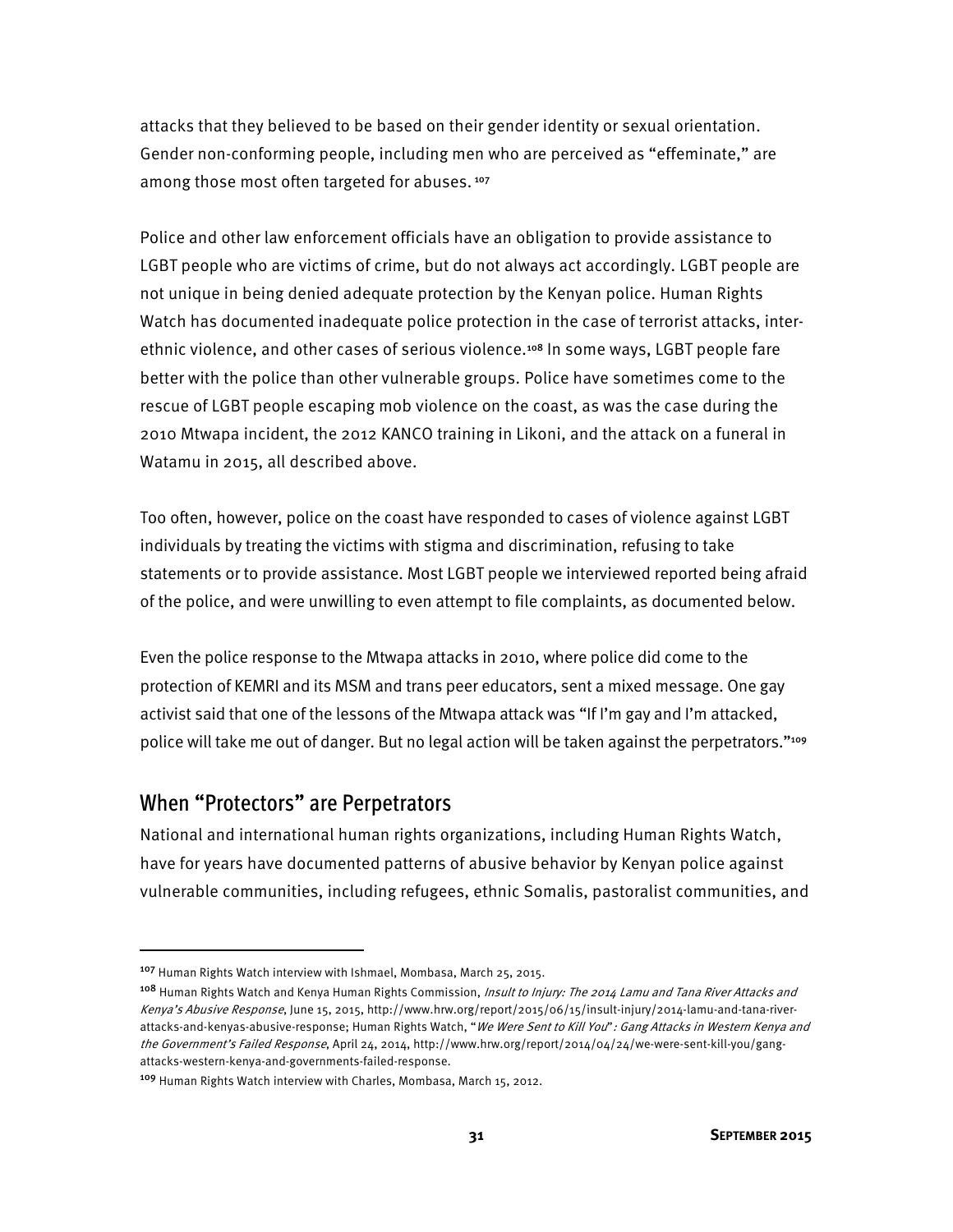residents of informal settlements.<sup>110</sup> The reports reveal a culture of impunity and a lack of responsiveness by the Kenyan government.

LGBT people, too—particularly those who are engaged in sex work—face abuses at the hands of the police. Many gay men and transgender women on the coast—including 39 of the 58 we interviewed—are engaged in occasional or regular sex work. This is in part due to lack of other economic opportunities. Unemployment is exceptionally high in Mombasa for all young people.<sup>111</sup> For those who face employment discrimination or who did not finish schooling because of discrimination on the basis of their perceived sexual orientation or gender identity, opportunities are few and far between.<sup>112</sup>

Like female sex workers, male and trans sex workers are subjected to sexual abuse and extortion at the hands of police officers and county government law enforcement officials, known in Kiswahili slang as *makanjoo* (singular—*kanjoo*). Among the 39 interviewees who sometimes engaged in sex work, 15 reported cases in which police officers or *makanjoo* threatened to arrest them if they refused sex. According to Kenyan law, obtaining consent for sex "by force or by means of threats or intimidation of any kind" is rape.<sup>113</sup>

David, 25, told Human Rights Watch that he has been harassed by the police many times for sex work but was not working the night when the police picked him up. He said:

<sup>110</sup> Human Rights Watch and Kenya Human Rights Commission, *Insult to Injury*, op. cit.; "You Are All Terrorists": Kenyan Police Abuse of Refugees in Nairobi, May 29, 2013, http://www.hrw.org/report/2013/05/29/you-are-all-terrorists/kenyanpolice-abuse-refugees-nairobi; Criminal Reprisals: Kenyan Police and Military Abuses against Ethnic Somalis, May 4, 2012; "Bring the Gun or You'll Die", https://www.hrw.org/report/2009/06/29/bring-gun-or-youll-die/torture-rape-and-otherserious-human-rights-violations; Amnesty International, 'We are like rubbish in this country': Forced evictions in Nairobi, Kenya, October 7, 2013, https://www.amnesty.org/en/documents/AFR32/005/2013/en/.

Torture, Rape, and Other Serious Human Rights Violations by Kenyan Security Forces in the Mandera Triangle, June 29, 2009, http://www.hrw.org/report/2009/06/29/bring-gun-or-youll-die/torture-rape-and-other-serious-human-rights-violations.

<sup>111</sup> According to World Bank statistics, overall youth unemployment in Kenya – referring to the share of the labor force ages 15-24 without work but available for and seeking employment – is at 17 percent, whereas the think tank Adam Smith International places youth employment in Mombasa at 44 percent. The World Bank, Data, "Unemployment, youth total (percent of total labor force ages 15-24) (modeled ILO estimate)," undated,

http://data.worldbank.org/indicator/SL.UEM.1524.ZS (accessed July 30, 2105); Adam Smith International, "Creating employment opportunities for young people in Mombasa," undated, http://www.adamsmithinternational.com/explore-ourwork/east-africa/kenya/mombasa-county-youth-employment-programme (accessed July 30, 2015).

<sup>112</sup> A number of young men told Human Rights Watch they had been fired from or not hired for jobs due to their perceived sexual orientation. Human Rights Watch interviews with Samir, Mombasa, January 13, 2014; Haroun, Diani, January 18, 2014; Morris, Diani, January 18, 2014.

<sup>113</sup> The Sexual Offenses Act, art. 3.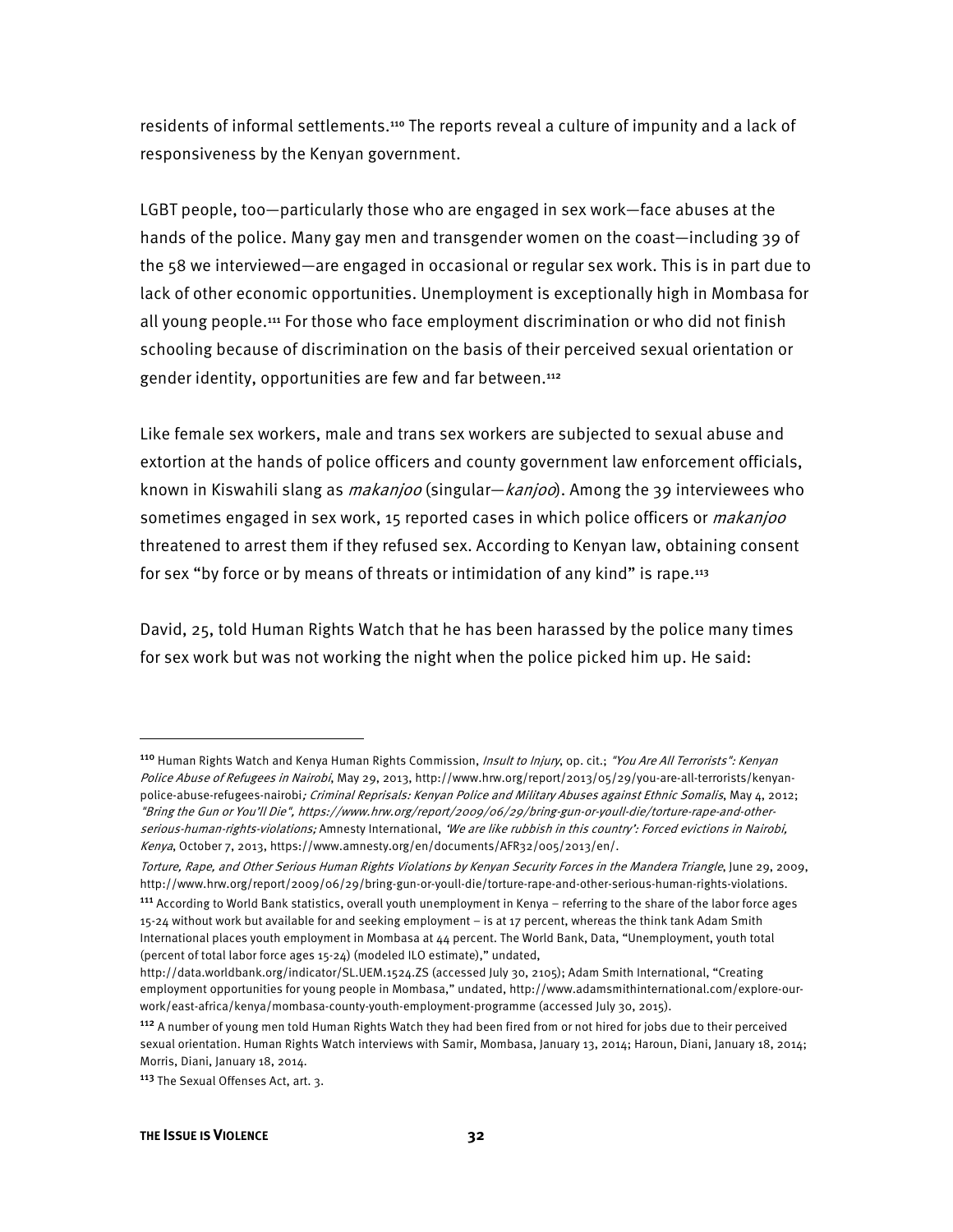I was arrested in September 2013 as I was walking to meet with a friend late at night. The police asked to bribe them but I did not have enough money, so they took me to a spot by Fort Jesus, an old museum where there are no lights. They then raped me, both police officers did.<sup>114</sup>

County government law enforcement officials—a separate entity from the police—also rape and abuse male sex workers. Guyo described being gang raped by county government law enforcement officers in November 2014:

The *kanjoo* found me in the street and took me in the lorry that they usually use [to conduct raids]. They were raping me inside the lorry while they were driving all over Mombasa. About five of them raped me. They didn't use condoms. They drove me around for about four hours. They arrested me around midnight or 1 a.m. but they took me to the Central Police Station around  $4:30$ . I was taken to court and charged with nuisance and loitering.<sup>115</sup>

Rape by law enforcement officers is an extremely serious human rights violation. Although Human Rights Watch documented a number of such cases, they are not the primary focus of this report. First, they merit further investigation in order to better assess which branches of law enforcement bear greatest responsibility.<sup>116</sup> Second, other organizations have documented similar patterns of law enforcement officers raping female sex workers, on the coast and elsewhere.<sup>117</sup> It is not clear that the individuals we interviewed who described such abuses were victimized on the basis of their sexual orientation or gender identity, or simply because, as sex workers, law enforcement officers perceived them as an easy target. In this report, we chose to focus more narrowly on abuses that are clearly perpetrated on the grounds of the victim's gender identity or sexual orientation, while recognizing that for male and transgender sex workers, there is likely some blurring of the lines in perpetrators' motivations.

 $\overline{a}$ 

<sup>114</sup> Human Rights Watch interview with David, Mombasa, January 13, 2014.

<sup>115</sup> Human Rights Watch telephone interview with Guyo, June 25, 2015.

<sup>&</sup>lt;sup>116</sup> See the Annex to this report on the various branches of the National Police Service and the role of county law enforcement officers.

<sup>&</sup>lt;sup>117</sup> FIDA Kenya, *Documenting Human Rights Violations of Sex Workers in Kenya*, 2008,

http://www.opensocietyfoundations.org/sites/default/files/fida\_20081201.pdf (accessed May 20, 2015); Kenya Sex Worker Alliance (KESWA), unpublished interviews conducted in 2015, on file with Human Rights Watch.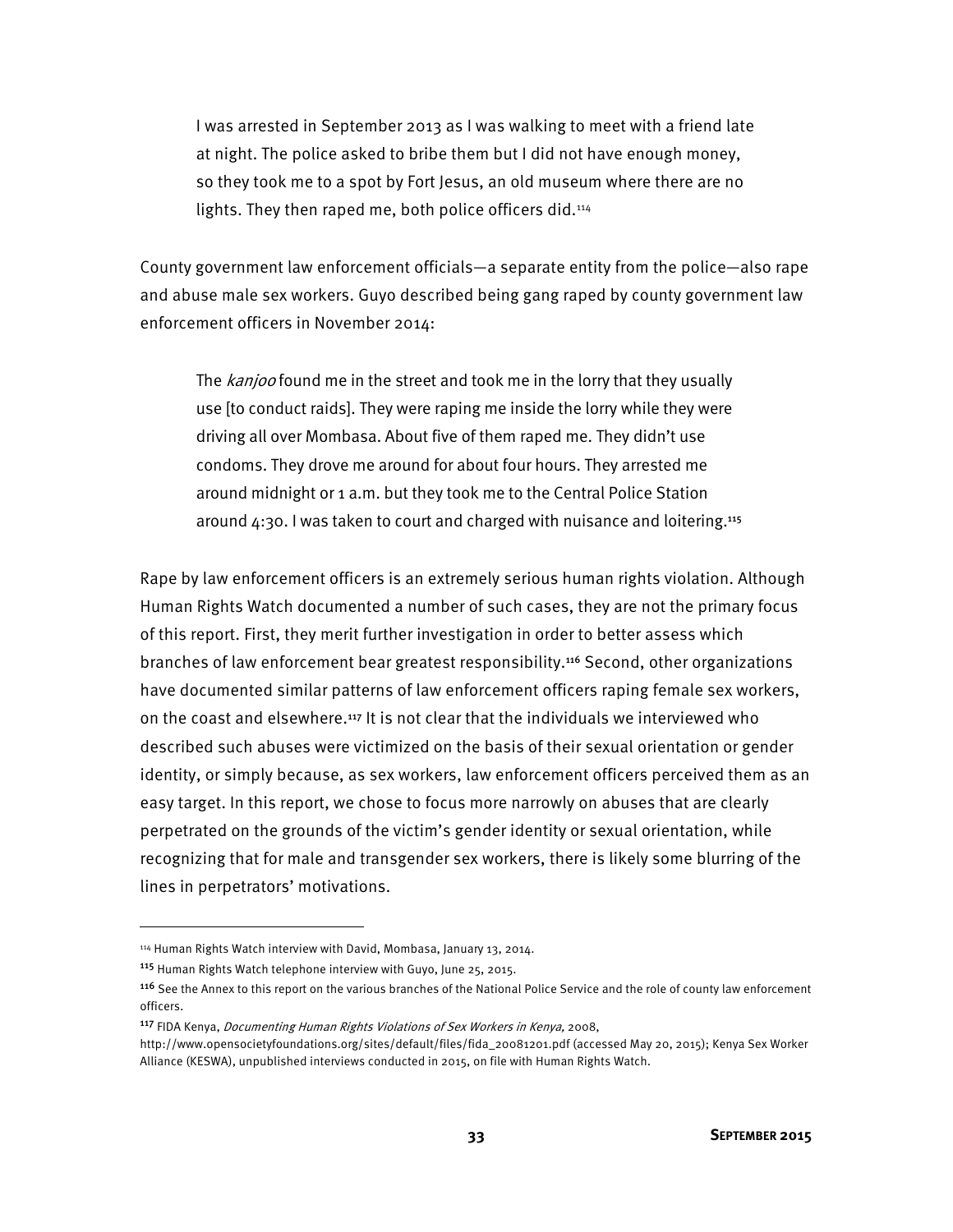Even when not motivated by sexual orientation or gender identity, rape by law enforcement personnel, along with other forms of abuse that law enforcement officials perpetrate against LGBT people, has a devastating impact on trust between victims of homophobic violence and the law enforcement agencies that are supposed to be there to protect them.

Ishmael, an activist, captured the ambiguity of the police role in protecting or failing to protect LGBT people:

In Malindi there was a known gay guy's funeral. The police came to rescue the boys from the crowd. Now if there's been an attack, the police will bring the boys to the station [and] wait for the crowd to die down.

So if it's a public issue, in the public sphere, the police will protect. If it's a private issue, then the police will exploit and are corrupt. … If something is perceived [about you being gay], then you are vulnerable, then they can see if you are available, either for sex or money, and they will take advantage of that.<sup>118</sup>

### Police Discrimination and Refusal to Take Statements from LGBT People

On June 21, 2013, during what the Gay and Lesbian Coalition of Kenya (GALCK) later highlighted as a surge in apparent anti-LGBT violence, a gay man in Mombasa was slashed with a machete in his neck and throat by an unknown assailant. The victim survived the attack and received medical treatment.<sup>119</sup>

Jo, a lesbian friend of the victim, took him to Mombasa's Central Police Station to file a report. But police refused to receive the case, said Jo: "They took the case lightly. They said 'These gay men are thieves' and said they could not handle the case. They did not take a report."<sup>120</sup>

Had police taken down the victim's story, they might have saved a life. Three days later, on June 24, another gay man in Mombasa was killed in a similar attack; he too was found with

 $\overline{a}$ 

<sup>118</sup> Human Rights Watch interview with Ishmael, Mombasa, March 25, 2015.

<sup>119</sup> "The Value of a Life," GALCK news release, July 17, 2013, http://76crimes.com/2013/07/18/kenya-making-progress-butanti-gay-violence-continues/ (accessed April 9, 2015).

<sup>120</sup> Human Rights Watch telephone interview with Jo, June 26, 2015.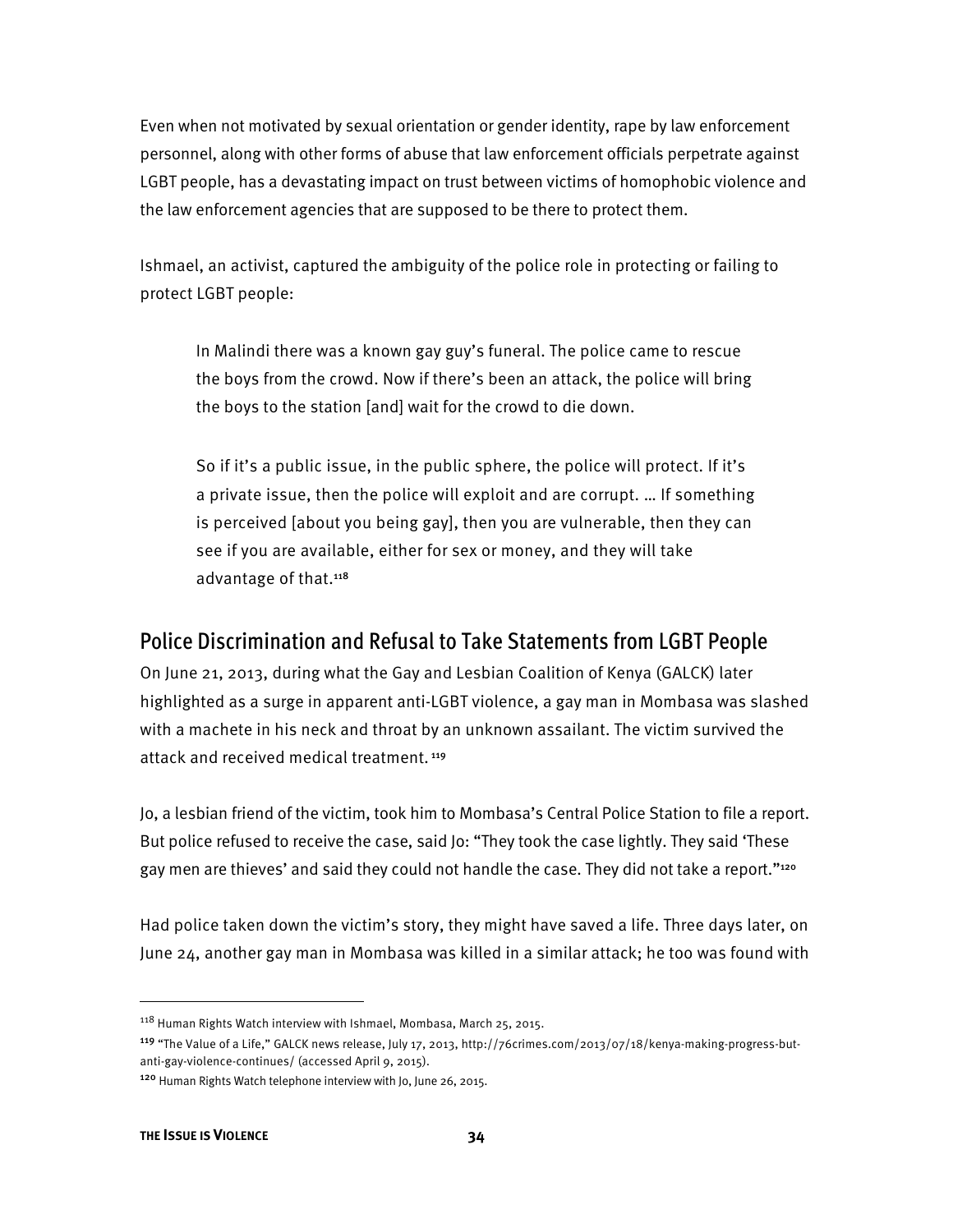slash wounds to the neck and throat.<sup>121</sup> Inadequate police investigation has complicated efforts to determine whether the victims were targeted because of their sexual orientation or gender identity or for other reasons.<sup>122</sup>

Police also engage in blaming the victim when crime victims are sexual or gender minorities. Samir was gang-raped in 2011, at age 20, while waiting for the bus at 12:30 a.m. in Bamburi, Mombasa County. A man grabbed Samir, placed a cold object against his neck, and warned him not to shout. The man forced Samir across the road and into a secluded area, where six other men joined him. They robbed Samir of his phone and 5000 Kenya shillings (about US \$50). Then, Samir said:

They noticed I was gay and stripped me naked, hitting me hard. I was raped in turns. 'You love whatever men do to you. Now we'll do it.'

After the rape, Samir informed his mother, who took him to Nyali Police Station. But the police on duty refused to take his statement.

The police asked, 'Why did you bring a person with such claims? See this, they're just common showgirls. He deserves whatever he got.'

'What if he were your son?' my mom asked.

'I would want him to die,' the police said.<sup>123</sup>

Samir left the police station without filing a complaint.

<sup>&</sup>lt;sup>121</sup> "The Value of a Life," GALCK news release. According to GALCK, a talk show on a Mombasa radio station hosted callers on June 23 and 24 who said they were on a mission to "clean up" Mombasa by getting rid of male sex workers.

<sup>&</sup>lt;sup>122</sup> In the other known murder of an LGBT person on the coast, on March 23, 2012, a gay man named Jimmy, who worked as a peer educator for Tamba Pwani, was beaten to death in Malindi. Jimmy's family members told Tamba Pwani that Jimmy received a phone call late at night, went outside to meet someone, and never came back. A neighbor found his body in an open lot near his home. A Tamba Pwani official filed a police statement and told police he suspected Jimmy was killed in a homophobic attack, but said that police never conducted investigations. Human Rights Watch telephone interview with a Tamba Pwani official (name withheld), May 11, 2015.

<sup>&</sup>lt;sup>123</sup> Human Rights Watch interview with Samir, January 13, 2014, Mombasa, and telephone interview, May 14, 2015.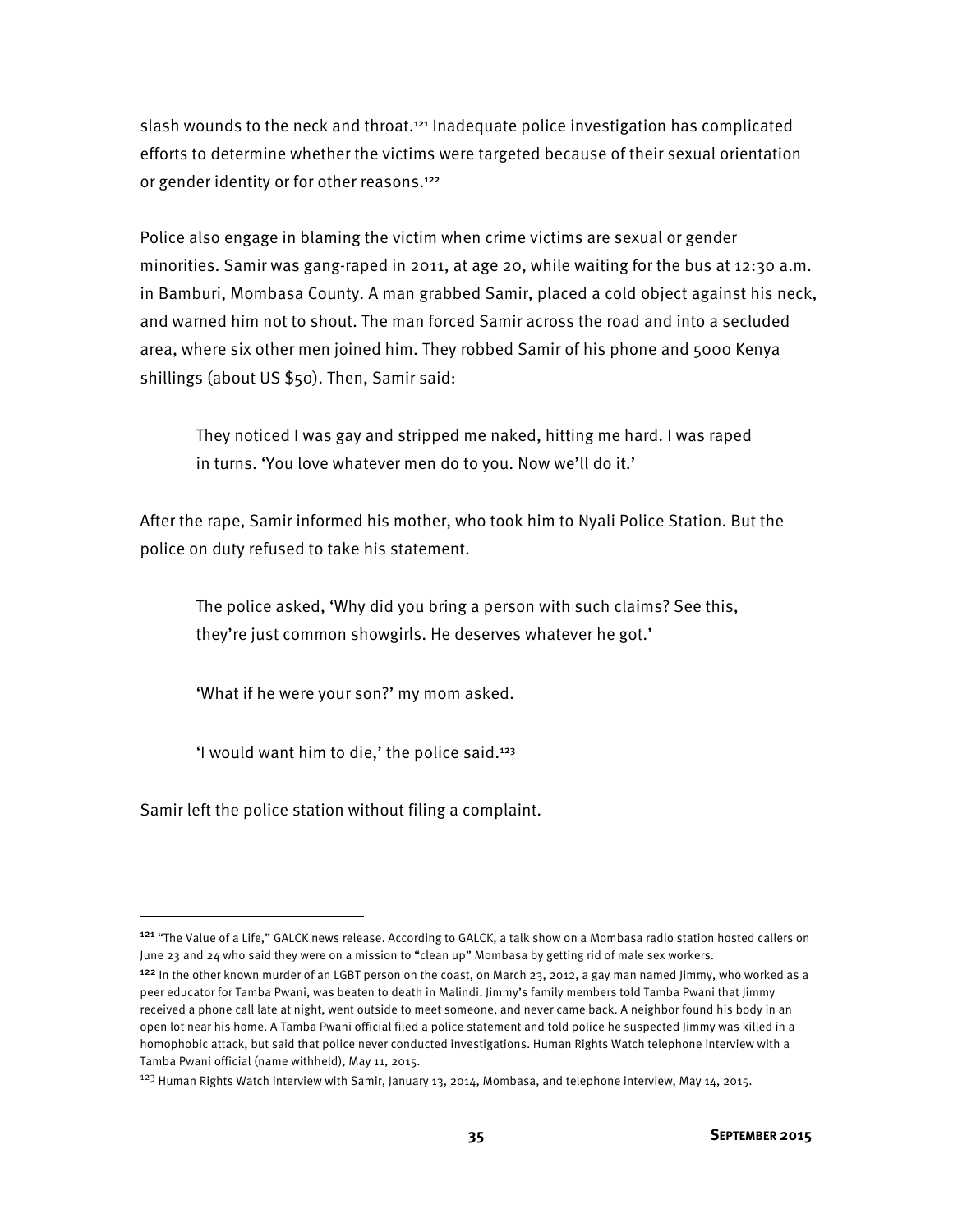The case of Bettina, the transgender woman whose food kiosk in Mombasa was ransacked by a mob in October 2014, has already been described above: when she went to report the crime, police refused even to provide her with a case number, instead pressing her on whether she was male or female. Bettina also had a bad experience with police after she was beaten by four men in January 2010 when she was engaged in sex work. She told Human Rights Watch:

A gang of four men came where I was standing and asked what I was doing. I was dressed up for work, I did not know what to say to them. So they started insulting me, beating me up. I was slapped, kicked, and insulted. They left me lying there beaten up, bruised and bleeding. … I was found by some sex worker friends who took me to hospital where I was admitted for a week.

I reported to the police but nothing came out of it. I think that is usual in Kenya, you can report to the police but they don't take you seriously as a sex worker unless you give them money.<sup>124</sup>

While physical violence is the most serious threat facing LGBT people on the coast, other human rights violations, including evictions by homophobic landlords, contribute to insecurity.

Douglas, an activist in Kilifi, told Human Rights Watch that police failed to respond to his complaints over being unlawfully evicted on the basis of his sexual orientation:

I have been evicted from about 10 houses. I've tried to bring it to the police's attention but what they said was that, 'We can't just go tell the landlords to keep you in the house; what you're doing is illegal.'<sup>125</sup>

### Fear of Arrest as an Obstacle to Justice

The laws that prohibit same-sex conduct in Kenya, in the few cases in which they have been enforced, have been enforced abusively: suspects are arrested solely on the suspicion that they might be gay, not because there is any concrete evidence that they have violated the law. Fear of arrest for same-sex conduct acts as an impediment to

l

<sup>124</sup> Human Rights Watch interview with Bettina, Mombasa, January 14, 2014.

<sup>125</sup> Human Rights Watch interview with Douglas Masinde, Kilifi, March 24, 2015.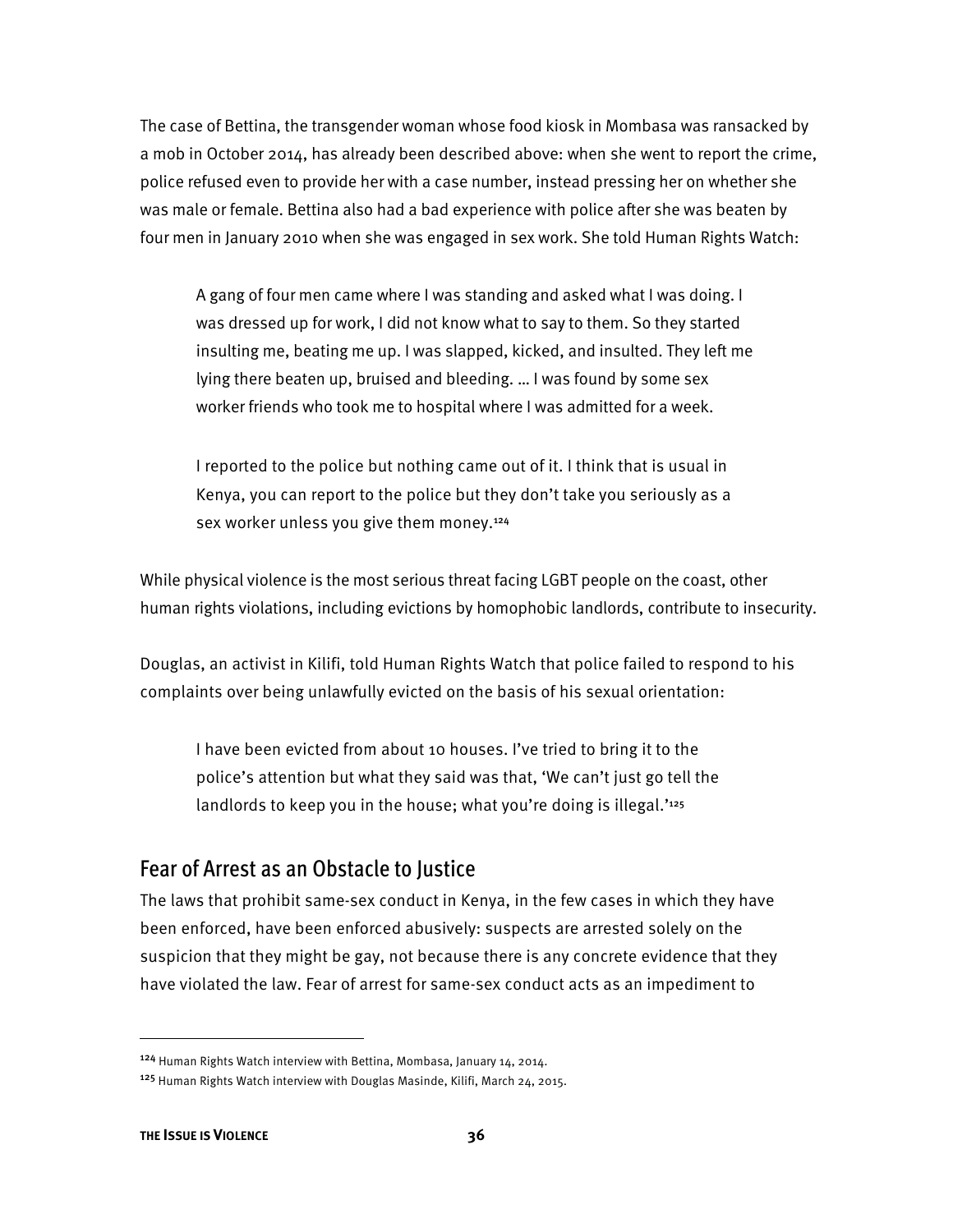anyone who might wish to report an anti-LGBT hate crime, because in doing so, they would have to reveal their sexual orientation or gender identity to the police.

After residents began attacking and harassing suspected LGBT people in Kwale County in February 2015, Patrick, a gay man, was warned by a police officer not to seek out police assistance, because police might be on the lookout for gay men to arrest following reports of pornographic photos circulating. Patrick was with his friend Tony when Tony was hit with a bottle on the street, as described above:

Someone threw a bottle at [Tony] and we had to take him to the hospital. We called one of our 'gay friendly' police, [but he said,] 'Already this thing [pornography scandal] exists—if you go and report they might arrest you guys.' We just cancelled on the way to the police.<sup>126</sup>

These incidents, combined with the general perception among LGBT people that police are potential predators, not protectors, leads to fear of reporting crimes to the police, particularly among male sex workers.

Ahmed, a male sex worker, said that in 2012 a group of eight or nine street boys in Mombasa dragged him to the beach, where they beat and raped him. He told Human Rights Watch, "I couldn't report what happened to the police, because they would ask what I was doing out at night."<sup>127</sup>

Similarly, David was raped in 2009 by a client who refused to pay him. He explained:

 I felt I could not go to the police because they will say, 'Because you are a shoga [gay man], this is what you get.' One of my fellow male sex workers was told this when he reported being raped. So I would not report.<sup>128</sup>

<sup>126</sup> Human Rights Watch interview with Patrick, Mombasa, March 26, 2015.

<sup>127</sup> Human Rights Watch interview with Ahmed, Diani, January 18, 2014.

<sup>128</sup> Human Rights Watch interview with David, Mombasa, January 13, 2014.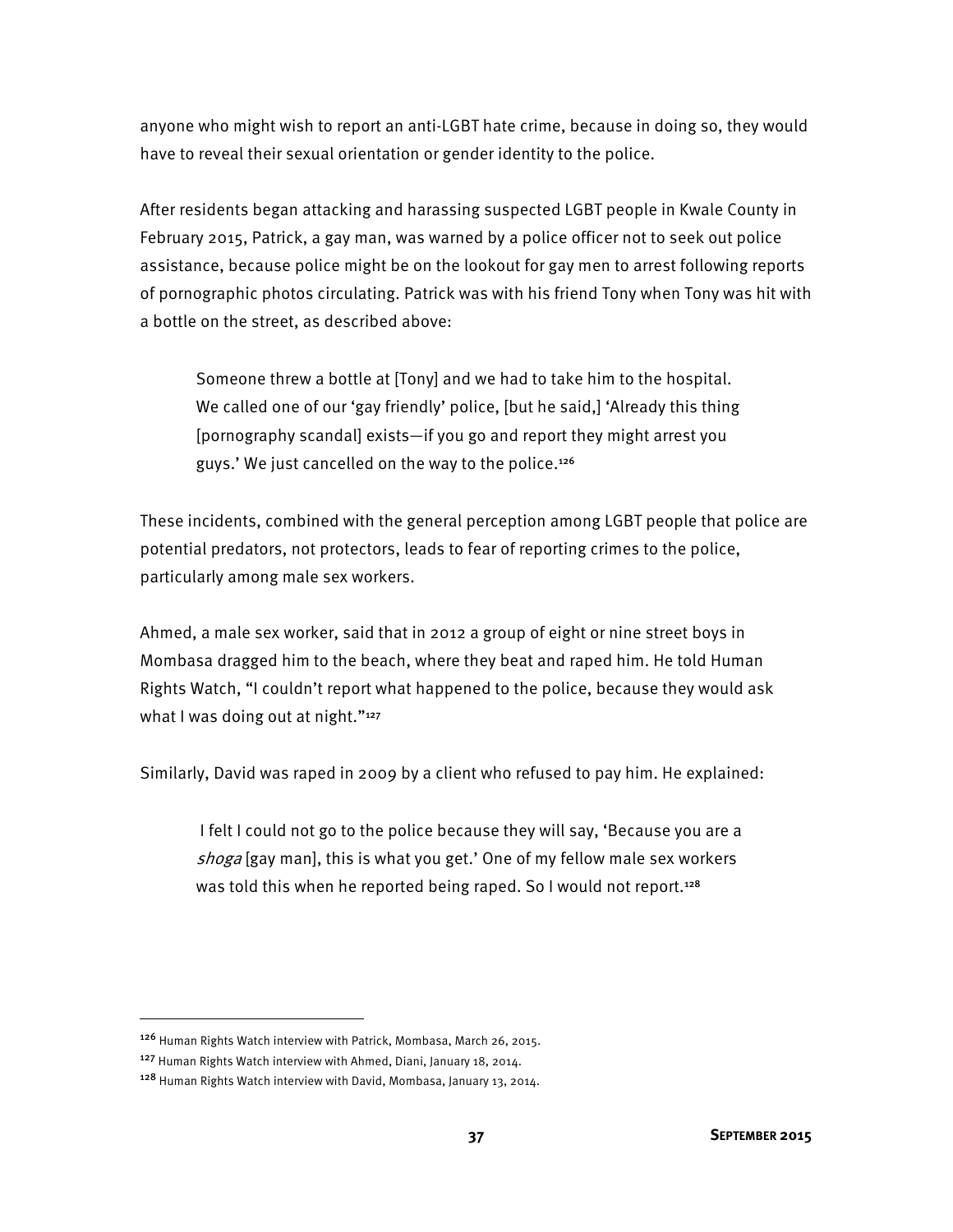Charles, the activist in Ukunda, described an attack in in 2011 in which Mombasa residents stripped a male sex worker naked in the street. Charles said, "He didn't go to the police. That's the broken bridge—people say, I'd much rather suffer in silence than go to the police."<sup>129</sup>

### Police Failure to Investigate Crimes against LGBT Individuals

Crime victims in Kenya frequently express frustration with police failure to investigate complaints. In some cases, such as those documented above, police are clearly discriminating on the grounds of sexual orientation or gender identity, while in other cases they may simply be lax and unmotivated. Until Kenya's police take measures to improve the thoroughness of their investigations with regard to marginalized communities—as required by the African Commission on Human and People's Rights resolution on violence—LGBT people will remain vulnerable to perpetrators who believe they can carry out homophobic attacks with impunity.

Ishmael, an activist, received anonymous death threats shortly after he went to Kwale to look into the attacks and police arrests reported above. He found a note under his door in Kiembeni (Mombasa) stating, "We do not want you homosexuals in this village. We will give you five days to vacate or we will come for your head." Ishmael took the note to Kiembeni police station and filed a statement. He said, "I was assigned an officer to follow up the case, but he just told me to come back and report if I know of a suspect. He didn't do much."130

Malik, who is HIV positive and works as a peer educator, told Human Rights Watch that after midnight on Christmas Eve, 2012, he was going to a party in Mombasa, dressed as a woman. About eight people in the street saw him and chased him, calling him "shoga," a derogatory Kiswahili word for homosexual. They cut him, beat him up, stole his wallet and phone, and left him in the street, bleeding. Malik reported the incident to the police the following morning, but did not reveal his sexual orientation. Police took a written report, but to Malik's knowledge, did not follow up.<sup>131</sup>

<sup>129</sup> Human Rights Watch interview with Charles, Mombasa, March 15, 2012.

<sup>&</sup>lt;sup>130</sup> Human Rights Watch telephone interview with Ishmael, May 26, 2015.

<sup>&</sup>lt;sup>131</sup> Human Rights Watch interview with Malik, Mombasa, January 14, 2014, and telephone interview, June 26, 2015.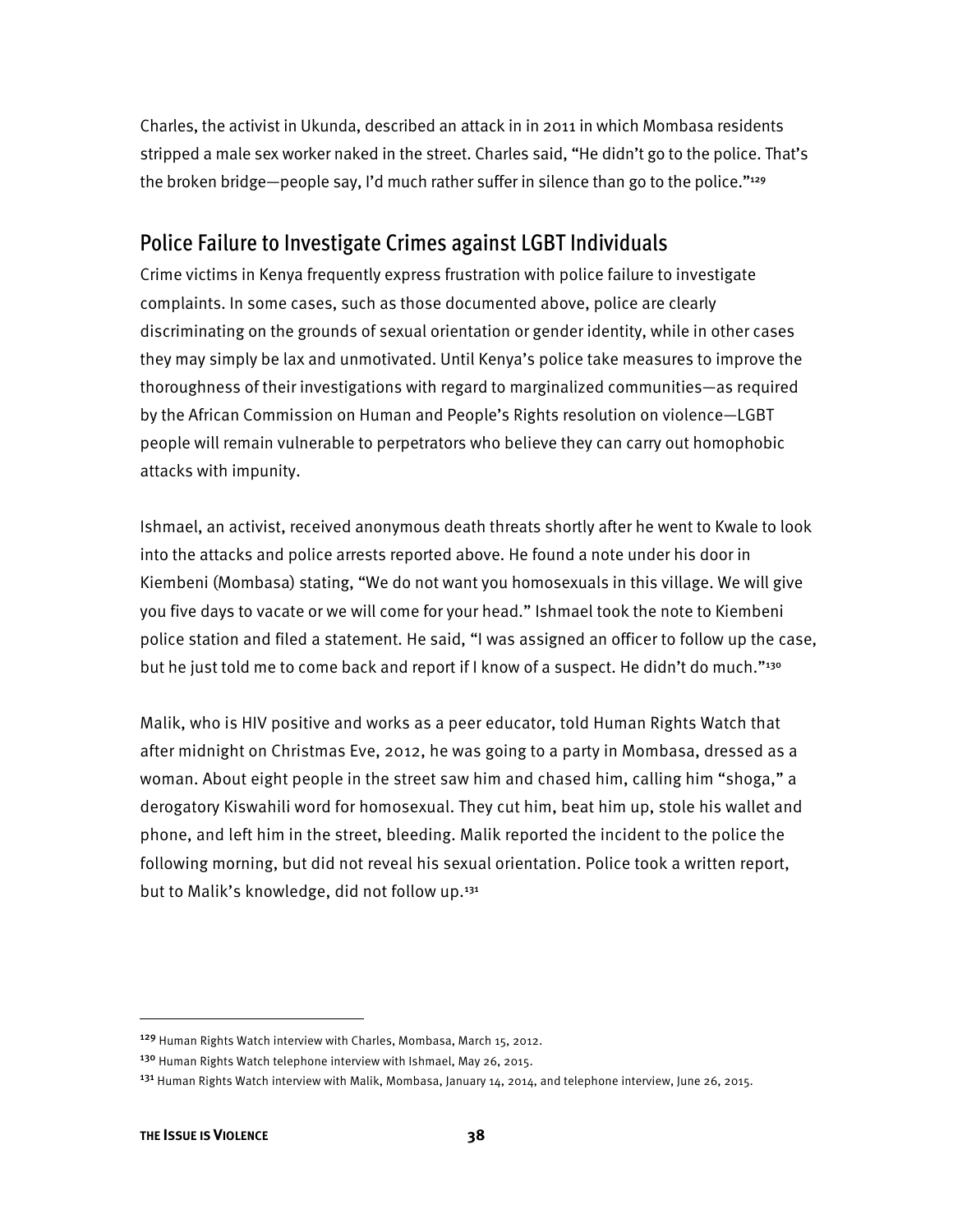# **III. The Impact of Anti-LGBT Violence and Discrimination on the Right to Health**

Health specialists concur that discrimination, violence, and criminal laws against LGBT people constitute a barrier to the effective prevention and treatment of HIV and AIDS. As UNAIDS has concluded:

The criminalization of people who are at higher risk of infection, such as men who have sex with men, sex workers, transgender people and people who use drugs, drives them underground and away from HIV services. This increases their vulnerability to HIV, as well as to stigma, discrimination, marginalization and violence.132

In 2014, UNAIDS noted widespread "extortion, humiliation, discrimination, and violence against gay men and other men who have sex with men, including rape based on sexual orientation and gender identity" around the world. According to UNAIDS:

In many countries, such acts are committed or condoned by officials of national authorities, including law enforcement officials. This leads to a climate of fear that further fuels human rights violations and that also deters gay men and other men who have sex with men from seeking and adhering to HIV prevention, treatment, care and support services.<sup>133</sup>

**.** 

release/2012/11/28/increased-targeting-key-populations-can-accelerate-end-global-hiv-epidemic(accessed May 31, 2013). <sup>133</sup> UNAIDS, "The Gap Report 2014: Gay men and other men who have sex with men,"

http://www.unaids.org/sites/default/files/media\_asset/08\_Transgenderpeople.pdf (accessed June 22, 2015).

<sup>132</sup> UNAIDS, "Guidance Note 2012: Key Programmes to Reduce Stigma and Discrimination and Increase Access to Justice in National HIV Responses," p.5,

http://www.unaids.org/en/media/unaids/contentassets/documents/document/2012/Key\_Human\_Rights\_Programmes\_en \_May2012.pdf (accessed May 31, 2013). See also The World Bank, "Increased Targeting of Key Populations Can Accelerate End of Global HIV Epidemic," November 28, 2012, http://www.worldbank.org/en/news/press-

http://www.unaids.org/sites/default/files/media\_asset/07\_Gaymenandothermenwhohavesexwithmen.pdf (accessed June 22, 2015). UNAIDS also has reported that "stigma, discrimination, and gender-based sexual violence and a lack of legal recognition of their affirmed gender, and social and economic exclusion, including from education and employment opportunities, represent the fundamental drivers of HIV vulnerability and risk among transgender women worldwide." UNAIDS, "The Gap Report 2014: Transgender people,"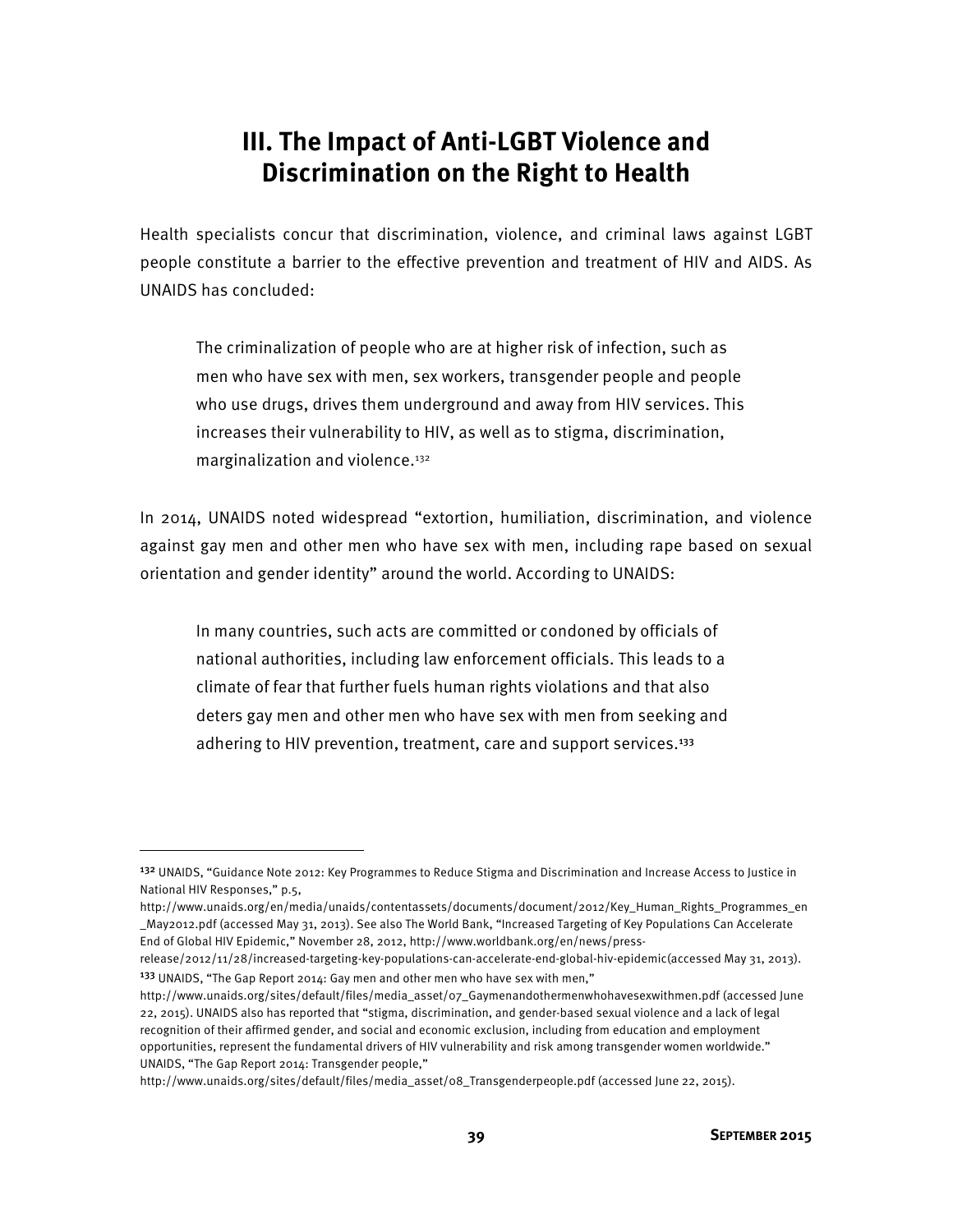The Kenya AIDS Strategic Framework (KASF), published by the National AIDS Control Council (NACC), acknowledges MSM and sex workers as key populations for purposes of HIV programming. While HIV prevalence in Kenya among the general population between the ages of 15 and 49 is estimated at 5.6 percent, it is 18.2 percent among men who have sex with men.<sup>134</sup> The strategic framework finds that violence against key populations has constituted an impediment to the reduction of new infections.<sup>135</sup> It calls for county governments and national AIDS control agencies to address violence against key populations, and further recommends the adoption at the national and county level of "legal frameworks to de-criminalise Key Population(s) activities and, thereby, increase their demand for and access to HIV services."<sup>136</sup>

On Kenya's coast, violence and discrimination against LGBT people have had a clear impact on HIV programming. In three of the mob attacks described above, violence or threats of violence from residents and local religious leaders caused health providers serving MSM to temporarily or permanently close their doors or shut down workshops. Even when the targets of attacks are individuals and not institutions, HIV prevention programming and adherence to treatment for HIV-positive people are adversely affected. When the two allegedly gay men were arrested and others attacked in Kwale in February 2015, dozens fled the region or stayed in their houses without venturing out for weeks, leading to a notable drop-off in participation in HIV prevention activities at a Mombasa-based health center that served them.<sup>137</sup>

Parinita Bhattacharjee, a HIV specialist, was in Mombasa for a National AIDS and STIs Control Program (NASCOP ) meeting with key populations shortly after the February 2014 passage of Uganda's Anti-Homosexuality Act, when a similar bill was proposed by legislators in Kenya. She explained:

Activists there were afraid of moving around, of how to reach home. Peer educators were afraid to go out and show that they're peer educators.

<sup>&</sup>lt;sup>134</sup> Kenya AIDS Strategic Framework 2014/2015-2018/2019, http://www.nacc.or.ke/images/KASF\_F\_web.compressed.pdf, p. 8. Factors that lead to a higher prevalence of HIV among MSM than among heterosexual men are both biological (anal sex carries a greater risk of transmission than vaginal sex) and social (legal and social discrimination against MSM make it difficult for them to access prevention and treatment services).

<sup>135</sup> Kenya AIDS Strategic Framework 2014/2015-2018/2019, p. 15.

 $136$  Ibid.

<sup>137</sup> Human Rights Watch telephone interview with Nzioki King'ola, ICRH-Kenya, May 19, 2015.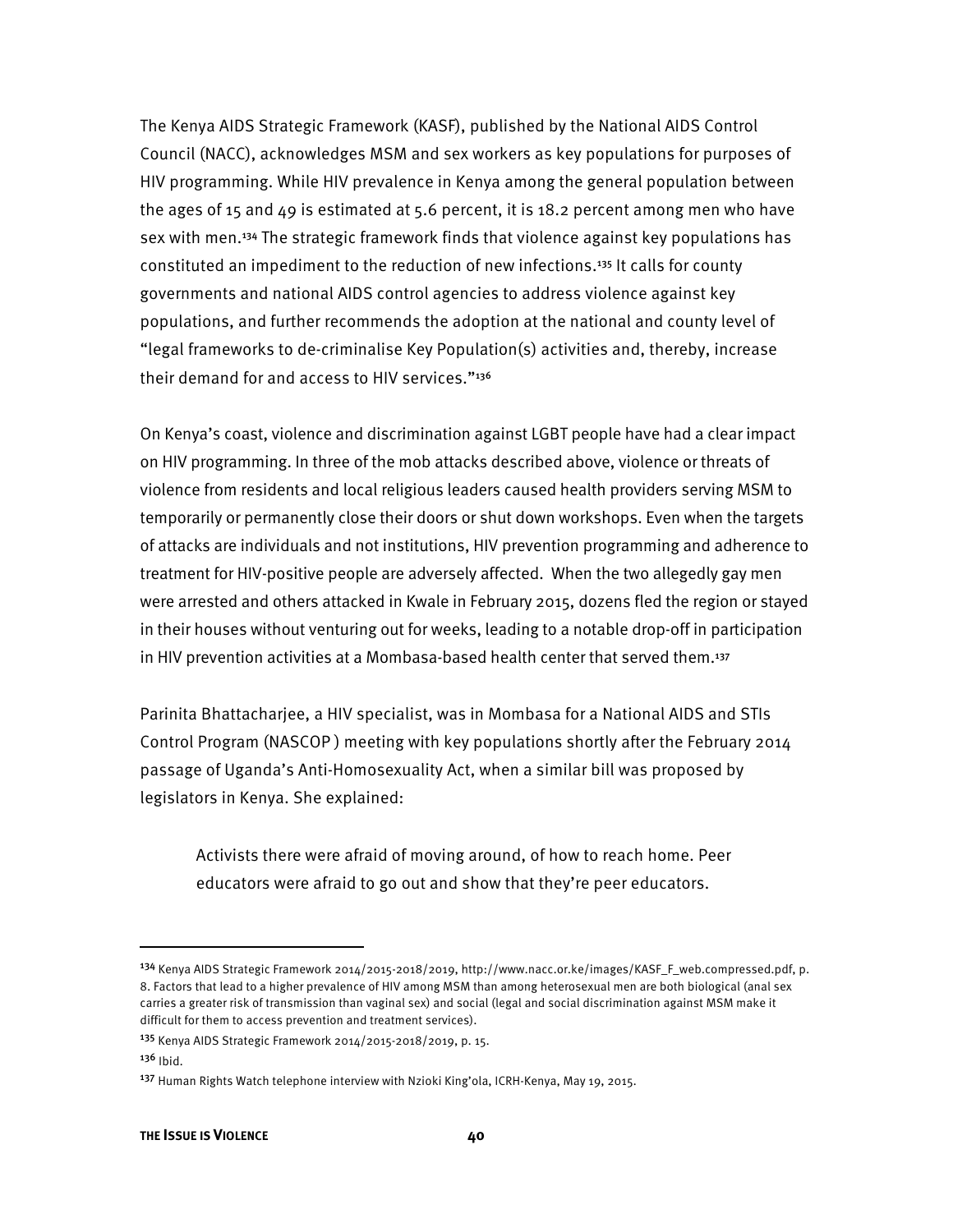Health is never a priority when there's fear. … If you're worried about your life, HIV/AIDS comes as a much later priority.<sup>138</sup>

Laws prohibiting same-sex conduct may also serve as a deterrent to health providers who might otherwise become engaged in HIV prevention efforts among key populations. Dr. Eduard Sanders of KEMRI told Human Rights Watch:

Training matters. Someone who's not trained might think: 'Are we doing something illegal by helping someone who has same-sex relations?' ... Capacity building is prevented by criminal laws; if we are seen as condoning something that is illegal, it can prevent some from wanting to take part.<sup>139</sup>

#### Continuing Stigma in Some Healthcare Facilities

Kenya's Ministry of Health is generally considered an ally in the struggle for LGBT equality. It has collaborated with civil society organizations to train healthcare providers on understanding and being sensitive to LGBT health issues. The National AIDS & STI Control Programme (NASCOP) under the Ministry of Health, in particular, takes violence and discrimination against LGBT people seriously and integrates rights initiatives into its programming.<sup>140</sup>

On the coast, Coast General Hospital operates a Gender Based Violence Recovery Centre (GBVC), which is reputed to be LGBT-friendly, although the same center carried out forced anal examinations on the men from Kwale, described above. Samir, a gay man in Mombasa, described his experience at Coast General after he was raped by seven men:

I went to the Gender Based Violence Center at Coast General Hospital. They treated me very well and tested me. I was lucky that the GBVC was already

 $\overline{a}$ 

https://www.facebook.com/events/532063193557421/permalink/538319056265168/ (accessed August 11, 2015).

<sup>&</sup>lt;sup>138</sup> Human Rights Watch interview with Parinita Bhatacharjee, Senior Technical Adviser, University of Manitoba, Nairobi, April 30, 2015.

<sup>139</sup> Human Rights Watch interview with Eduard Sanders, KEMRI, Kilifi, March 31, 2015.

<sup>140</sup> NGLHRC presented the Ministry of Health, through NACC and NASCOP, with a "pillar of support" award in 2013 for its "contribution to the health, rights and wellbeing of LGBTIQ individuals in Kenya." "Upinde Awards Gala night," Facebook post by Eric Mawira Gitati, December 23, 2013,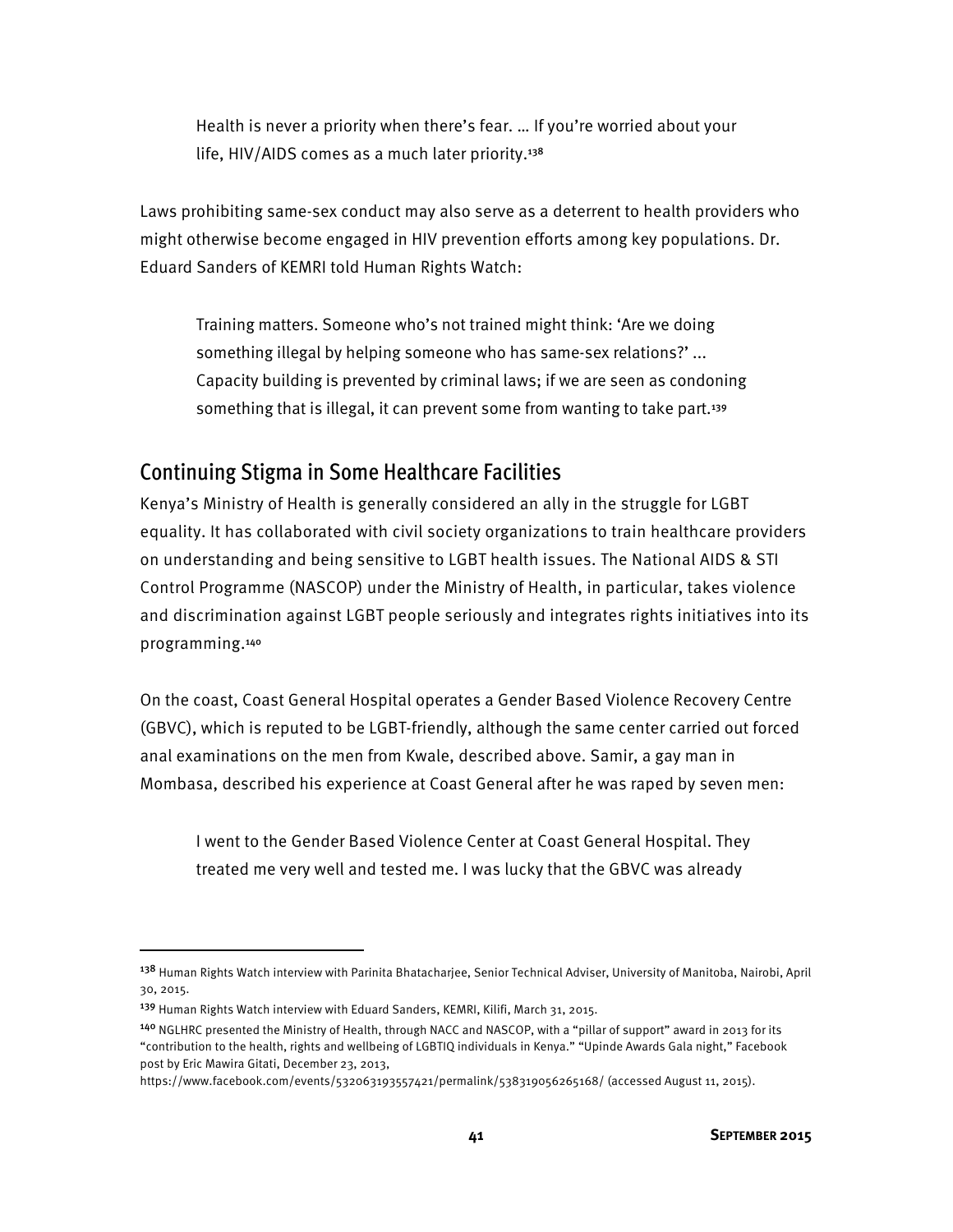established. What if it wasn't established yet? Where would I have gone? Some hospitals are very, very harsh.

As Samir suggests, apart from a few institutions, stigma against LGBT people persists in public hospitals and clinics. Human Rights Watch documented four cases in which gay men experienced stigma in the health sector. For instance, Tony said he had faced discrimination at the government hospital in Kwale while seeking assistance for an STI.<sup>441</sup> Tyler, a gay man from Mombasa, told Human Rights Watch, "I would only tell the public hospital about STIs in front, I couldn't tell them about any STIs in the back [in the anus]."<sup>142</sup> Abdullah, a 27-year-old gay man who lives in Lunga Lunga (Kwale County), said that in his experience at public hospitals, "The medical staff will say, 'Look, there's a *shoga*.' They look. There's drama. You don't feel comfortable."<sup>143</sup>

Some MSM choose to seek health services through KEMRI or ICRH, where they know they will receive friendly services. KEMRI has also worked with MSM to identify other "friendly" providers, where most MSM in Mombasa and Kilifi counties now go for medical care.<sup>144</sup> As of this writing, no organizations on the coast were providing services specifically tailored to transgender health, and none were providing MSM-friendly services in Kwale County.

<sup>141</sup> Human Rights Watch interview with Tony, Diani, January 18, 2014.

<sup>142</sup> Human Rights Watch interview with Tyler, Mombasa, March 27, 2015.

<sup>143</sup> Human Rights Watch interview with Abdullah, Diani, January 18, 2014.

<sup>144</sup> Human Rights Watch interview with Eduard Sanders, physician and epidemiologist, KEMRI, March 31, 2015.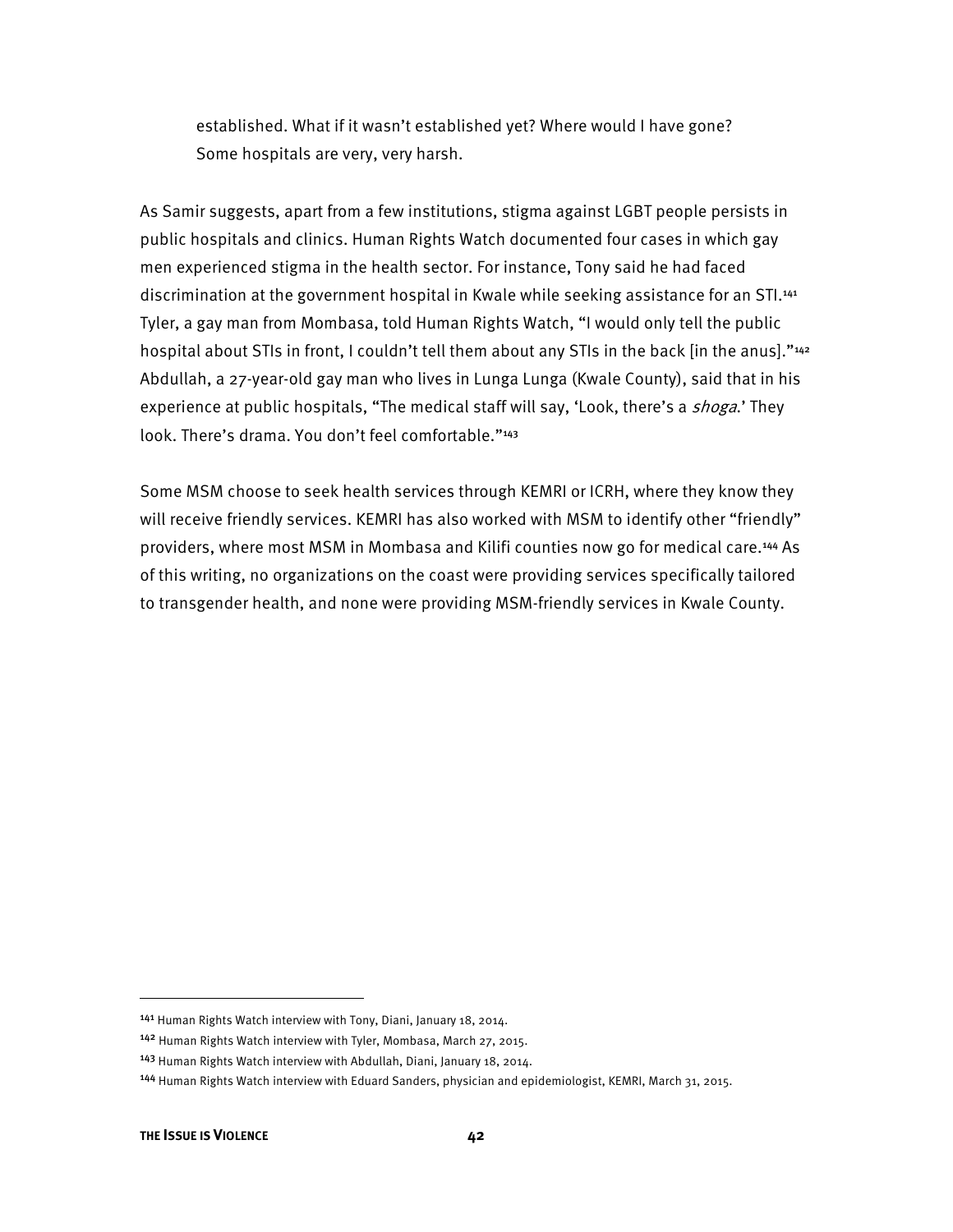# **IV. Civil Society Initiatives**

There's a lot of violence and stigmatizing stories about LGBTI, but our work shows that we give hope to gay people and that something can be done about the violence. The attack on the clinic was a blessing in disguise that showed us that you can turn bad things into being good.*<sup>145</sup>* —Evans Gichuru, Community Liaison Officer, KEMRI, January 20, 2014

The religious leaders have agreed to be more tolerant and listen, counsel the LGBTI rather than exposing and threatening violence.<sup>146</sup> —Michael Kioko, advocate, January 13, 2014

Activists say the attack on KEMRI and its peer educators in Mtwapa in 2010 was a defining moment that spurred them into action. PEMA Kenya and Tamba Pwani have both developed training programs aimed at sensitizing religious leaders, police, and health workers on issues related to sexual orientation and gender identity, and PEMA Kenya has also trained members of the judiciary and media professionals.<sup>147</sup> Organizations are also exploring the possibility of providing training for motorcycle taxi drivers, an influential constituency within urban street culture.<sup>148</sup>

Most of the training programs have been implemented in Mombasa and Kilifi counties. The recent anti-gay violence and arbitrary arrests in Kwale signal the need to expand such programming to that county.<sup>149</sup>

### Outreach to Religious Leaders

l

Following the Mtwapa attacks in 2010, PEMA Kenya and KEMRI initiated a training program for religious leaders. Over 12 sessions, PEMA Kenya facilitators, presenting themselves as human rights activists without initially emphasizing their focus on sexual orientation and gender identity, led discussions around public health, HIV prevention and condom use,

<sup>145</sup> Human Rights Watch interview with Evans Gichuru, Community Liaison Officer, KEMRI, Mtwapa, January 20, 2014.

<sup>146</sup> Human Rights Watch interview with Michael Kioko, lawyer, Mombasa, January 13, 2014.

<sup>147</sup> Human Rights Watch telephone interview with Douglas Masinde, July 10, 2015.

<sup>148</sup> Human Rights Watch interview with Michael Kioko, Mombasa, January 13, 2014.

<sup>149</sup> Human Rights Watch telephone interview with Charles, Ukunda-based activist, May 7, 2015.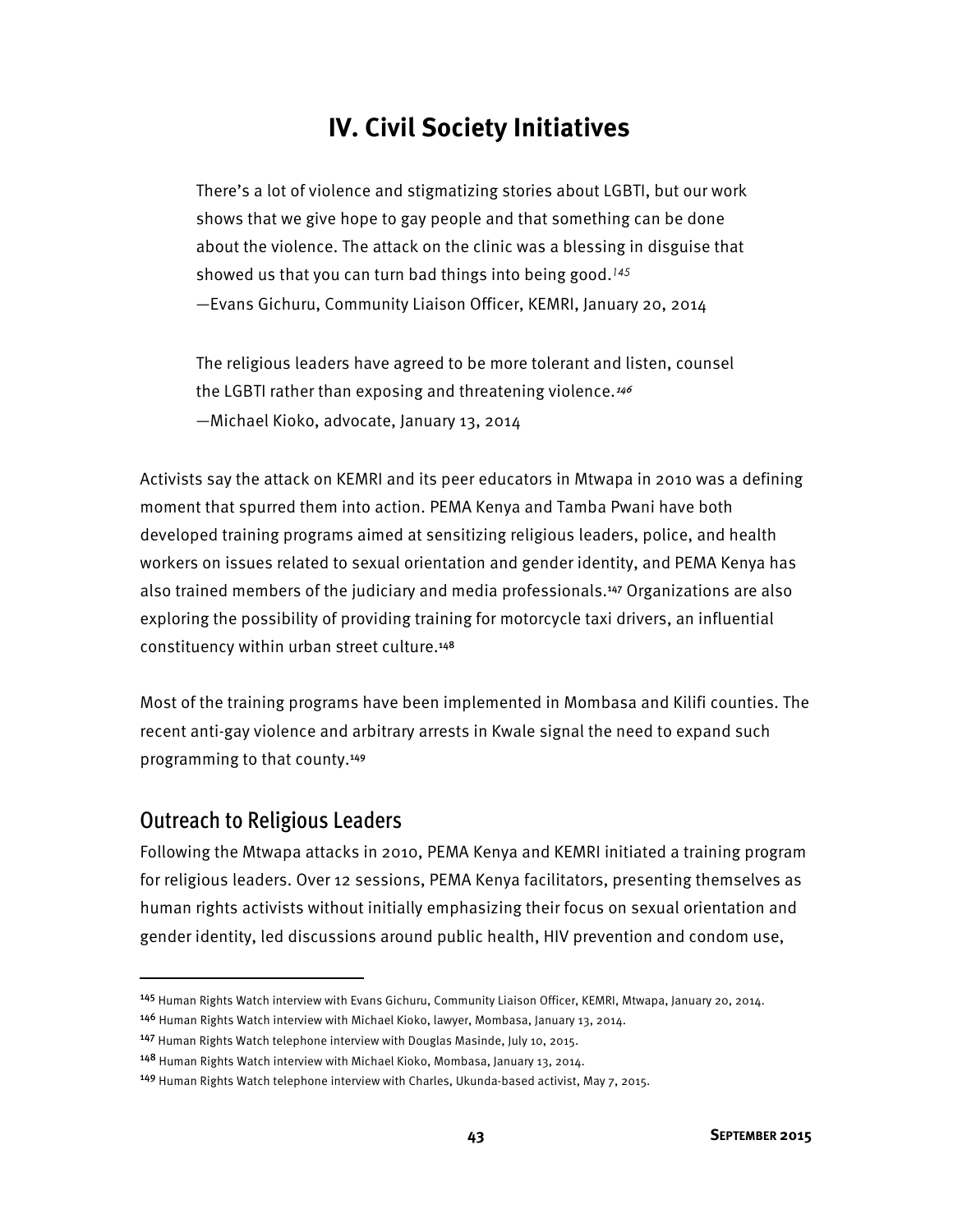and the need for compassion for marginalized groups. Toward the end of the training, they turned explicitly to sexual orientation and gender identity, bringing in openly LGBT people to talk about their own experiences. Eleven religious leaders participated, representing Seventh-day Adventists, Catholics, Pentecostals, Anglicans, and Muslims.

Human Rights Watch interviewed several religious leaders who attended the trainings. Bishop Lawrence Chai, an Anglican bishop, told Human Rights Watch in 2014 that when the Mtwapa incident happened in 2010, he was among those inciting residents to "protest" against gays; back then, he said, "We would have been happy if they had been killed." However, he explained, "When PEMA came to us, we began to understand. I changed from the training we got from PEMA. I learned that Jesus didn't come to harm people. We have to welcome them and talk to them politely."150

Chai continued to assert that homosexuality is a sin and that counseling should be used to get gay people to "change," but such remarks are a far cry from calling for their extermination.<sup>151</sup>

Similarly, an imam who participated in the program told Human Rights Watch that while he continued to hold negative views about LGBT people, "What I learned from PEMA and KEMRI is to bring people closer to you. Education and understanding are important."<sup>152</sup>

A pastor had this to say about the program:

The trainers were clever. They were indirect. They started with talking about other marginalized people and then talked about the science behind samesex practices, explaining that it is not a choice. We were touched by this and became more sympathetic. When you realize it was not a choice, you think more about these people.

After twelve sessions we felt we had not heard enough. I wanted to know more about abusing or stigmatizing people out of lack of knowledge.

<sup>&</sup>lt;sup>150</sup> Human Rights Watch interview with Lawrence Chai, Mombasa, January 15, 2014.

 $151$  Ibid.

<sup>152</sup> Human Rights Watch interview with an imam (name withheld), Mombasa, January 15, 2014.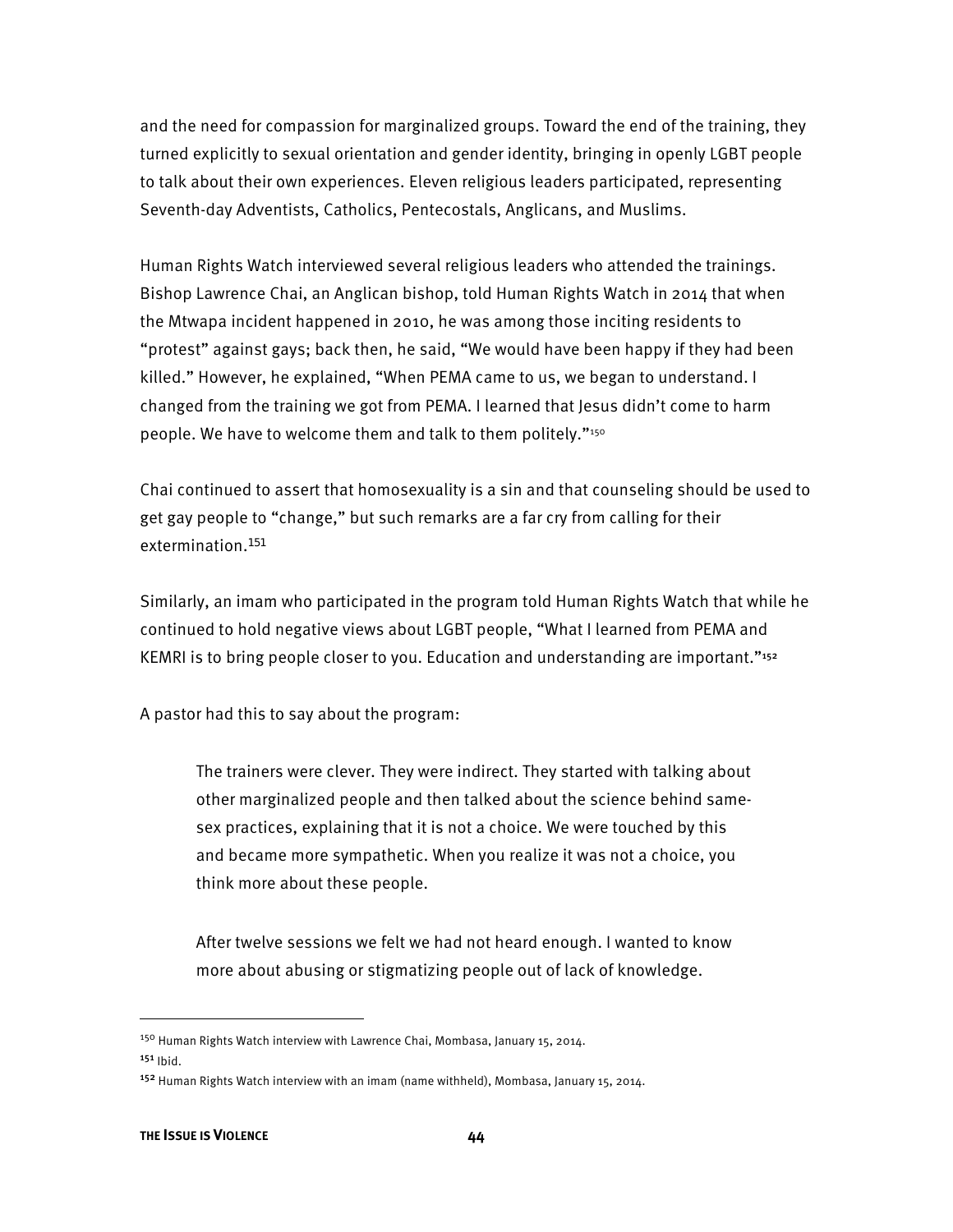People need to be taught. We can end this stigma. There is ignorance about what people do and it's very important to sensitize the community.

But it has been difficult, he acknowledged. The pastor was kicked out of his church for participating in the trainings. He was later reinstated. "We have some challenges. People don't want to learn, but we decided to soldier on," he said. "As it says in the Bible, 'If you talk the truth, the truth shall set you free.'"<sup>153</sup>

A Catholic nun who participated in the training said:

I had a negative attitude toward lesbians and gays at school in Mtwapa. KEMRI gave us more information about homosexuality. Later, I came to realize that it is not their wish to be gay. We should not judge them, but treat them equally.<sup>154</sup>

Not all participants changed their attitudes. One imam said "At KEMRI, the gays went to get help, but God doesn't like what they do. God will punish them."<sup>155</sup>

As a result of these civil society initiates, Michael Kioko, the lawyer who was then working with PEMA, told Human Rights Watch:

In the end most of them agreed that it was inhumane for the LGBTI communities to be subjected to violence, harassment, and sometimes killings, especially at the hands of religious leaders.<sup>156</sup>

In 2013, Tamba Pwani held dialogues with religious leaders in Kilifi County. According to one activist, "Dialogue with religious leaders in 2013 has also helped. The police have also warned them not to take the law into their own hands."<sup>157</sup>

l

<sup>&</sup>lt;sup>153</sup> Human Rights Watch interview with a pastor (name withheld), Mombasa, January 17, 2014

<sup>154</sup> Human Rights Watch interview with a Catholic nun (name withheld), Mombasa, January 17, 2014.

<sup>155</sup> Human Rights Watch interview with an imam (name withheld), Mombasa, January 17, 2014.

<sup>156</sup> Human Rigths Watch interview with Michael Kioko, Mombasa, January 13, 2014.

<sup>157</sup> Human Rights Watch interview with Douglas Masinde, Kilifi, January 2014.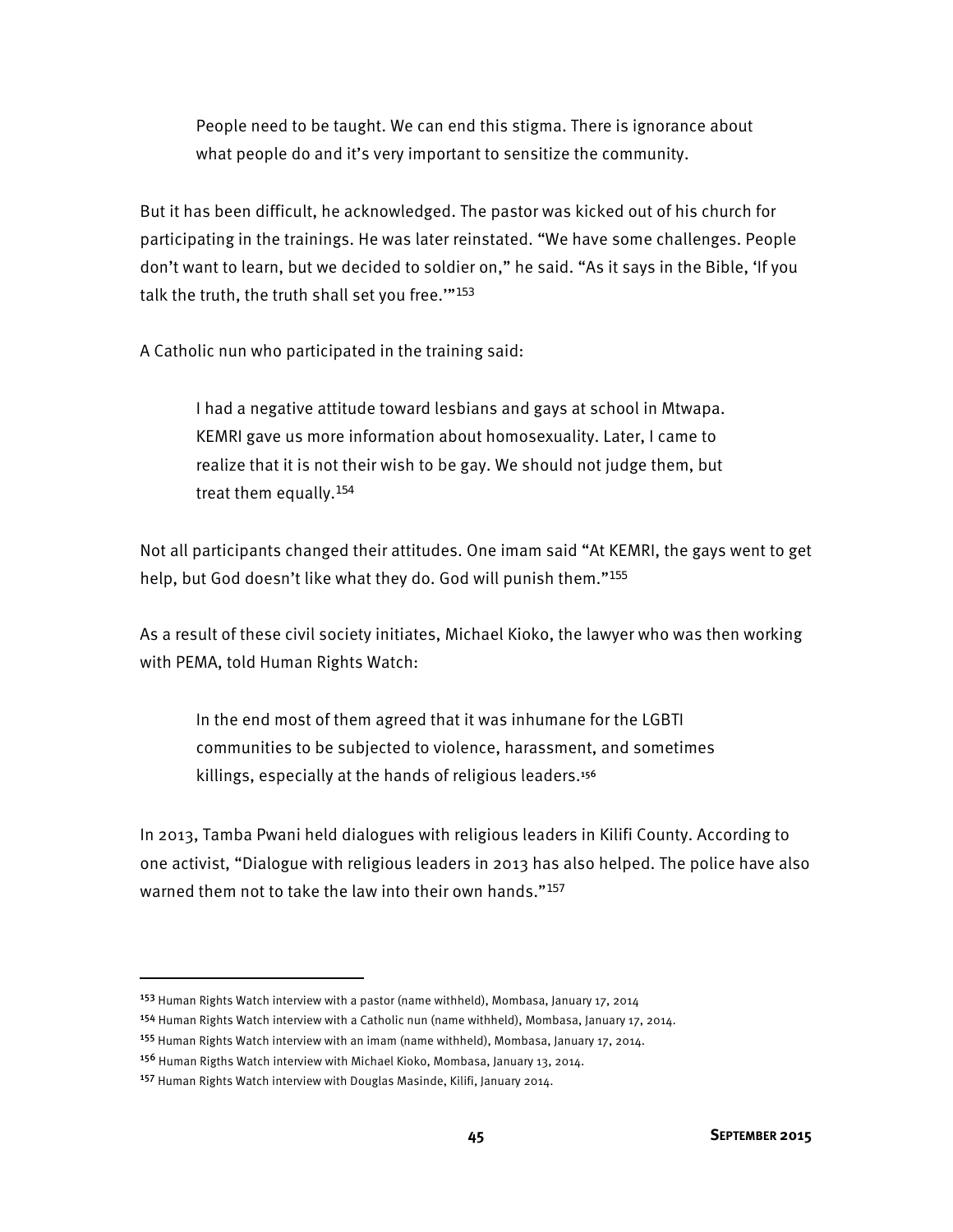## Training of Law Enforcement Officials

In 2013 PEMA Kenya and KEMRI extended the trainings to the police and 17 police officials participated. The facilitators led discussions around the Mtwapa attacks, as well as incidents in which police had not responded adequately to attacks on gay men. According to Michael Kioko, police remained unconvinced:

All argued that they had not violated any human rights, that they were right in acting or omitting to act because homosexuality was against culture, un-African, and [against] religious norms. No one seemed to want to use human rights as universally applied protection mechanisms guaranteed for all people.<sup>158</sup>

He nonetheless credited the police trainings with reducing discrimination and violence:

I think generally the violence and homophobia is slowly decreasing. Police seem to be more aware and knowledgeable about their responsibilities to protect everyone without discrimination.

Government health agencies have collaborated with civil society on trainings focused on HIV/AIDS among key populations, including men who have sex with men and sex workers. The National AIDS & STI Control Programme (NASCOP), together with ICRH-Kenya and the University of Manitoba, has established an HIV/AIDS "Learning Site" in Mombasa, aimed at identifying best practices to address HIV/AIDS among key populations and serving as a model program that stakeholders from around the country can learn from.

One Learning Site activity was a December 2014 training by ICRH and the National Aids Control Council (NACC) for Mombasa County law enforcement officials on key populations (those most likely to be exposed to HIV or to transmit it, including MSM). Nzioki King'ola of ICRH told Human Rights Watch:

It's the first time anyone is sensitizing the kanjoo on key populations. When we had our first meeting, we had good engagement with senior managers

<sup>158</sup> Human Rights Watch interview with Michael Kioko, Mombasa, January 13, 2014.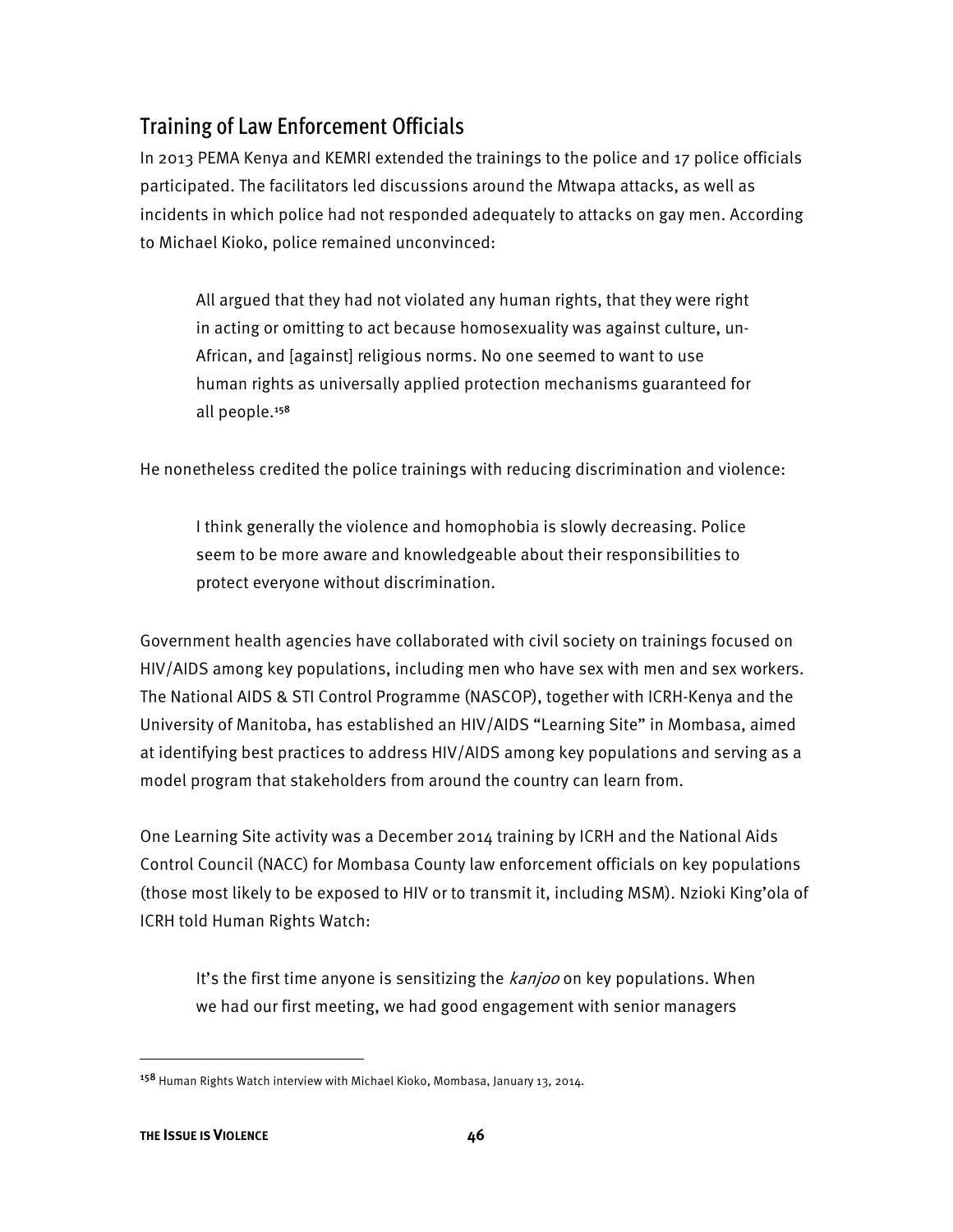[of the county law enforcement officials]. They said before they didn't really understand why these people are on the streets. We brought members of key populations to talk to them about their experiences—how they've suffered at the hands of the *kanjoo*—and when they heard this, they felt sorry. We will do ongoing sensitization. They are willing to engage.<sup>159</sup>

#### Training of Health Care Providers

Civil society organizations on the coast are also engaged in sensitizing health workers on LGBT issues. PEMA Kenya, in collaboration with Liverpool VCT Care and Treatment, a HIV prevention organization, led one such training for 37 health workers in 2014. According to a health officer at PEMA Kenya,

When we started the training, we discovered they had not met any MSMs, [and lacked knowledge of] the issues of health related to MSMs—i.e. anal STI screenings. With the post-training, they were grateful; in fact, one said to me, 'It's amazing that we've never known anything about anal screening and yet we are healthcare providers.'

They've become so friendly and we've noticed their attitudes have changed so much that they encouraged more MSMs to come see them.<sup>160</sup>

In Kilifi, Tamba Pwani has also done informal sensitization of health workers. Wanyama, a volunteer at Tamba Pwani, explained:

I accompany some of my clients to hospital. Sometimes the nurses are not friendly, not providing adequate health [care] due to stigma and discrimination. Tamba Pwani visited the hospitals and clinics and talked to the medical staff, nurses especially. Things are better, they are a little more friendly. It would be best if proper training was provided to all health caregivers.<sup>161</sup>

<sup>159</sup> Human Rights Watch telephone interview with Nzioki King'ola, Deputy Country Director, ICRH-Kenya, May 19, 2015.

<sup>160</sup> Human Rights Watch interview with a health worker (name withheld), Mombasa, March 27, 2015.

<sup>161</sup> Human Rights Watch interview with Wanyama, Mombasa, January 14, 2014.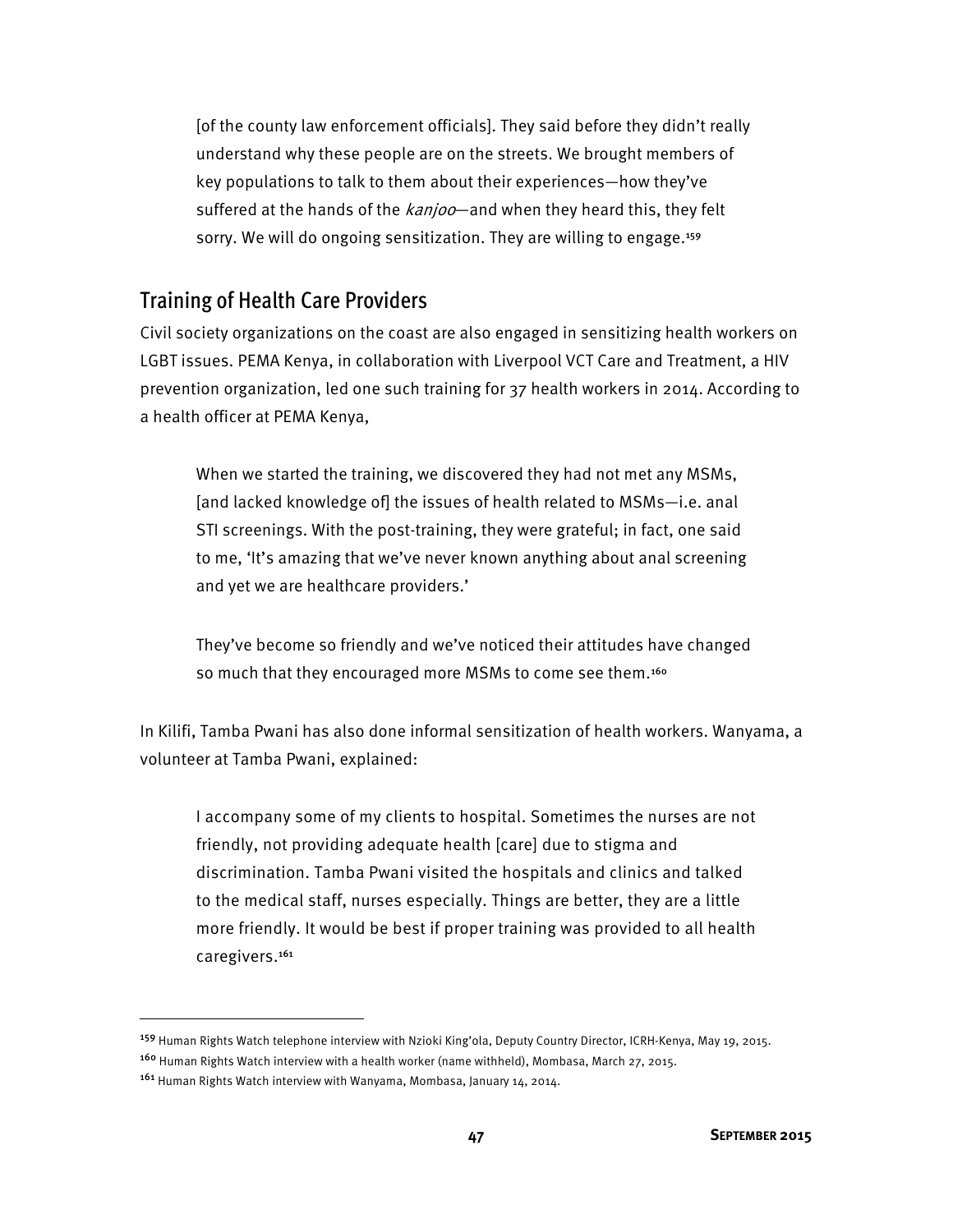Activists and health advocates engaged in such trainings, however, cautioned that the government should not leave the responsibility of sensitizing health professionals to civil society alone. A health worker who conducts outreach to MSM through an NGO said, "The government itself needs to sensitize more of their health workers countrywide to the needs of MSM as it is outlined in the National Plan."<sup>162</sup> Similarly, Evans Gichuru of KEMRI said, "If such trainings can be owned or advocated by the government, or made mandatory, that would be helpful."<sup>163</sup>

 $\overline{a}$ 

<sup>162</sup> Human Rights Watch interview with health worker (name withheld), Mombasa, March 27, 2015. <sup>163</sup> Human Rights Watch interview with Evans Gichuru, Mombasa, March 26, 2015.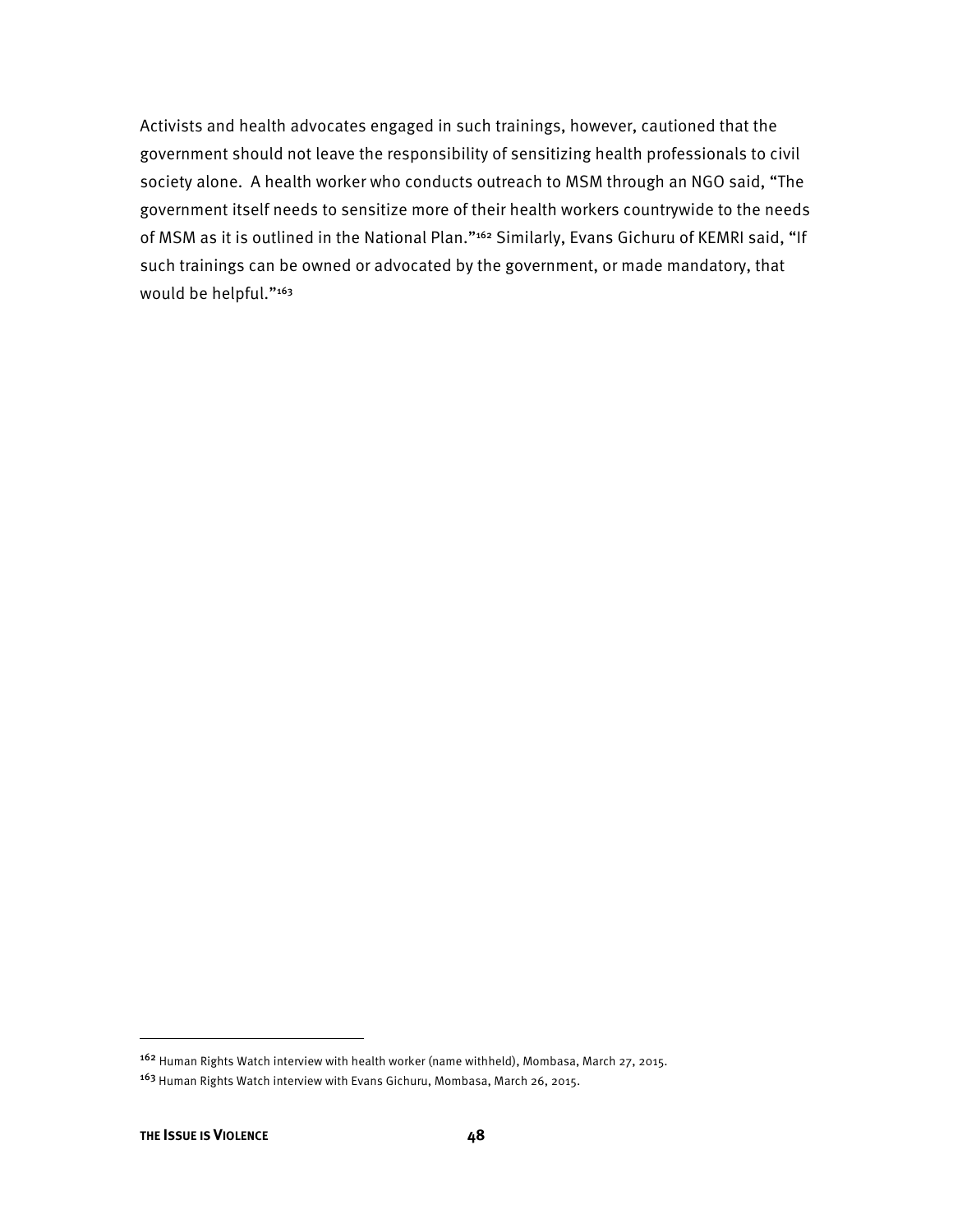# **V. Kenyan and International Law**

The government of Kenya is obliged, under domestic and international law, to ensure fair and equal treatment to LGBT people. Above all, it is the ultimate guarantor of their right to security and their right to life–rights which, for the many LGBT people Human Rights Watch interviewed for this report, remain elusive.

### Kenyan Law as a Source of Violations

Kenyan law currently fails to provide needed protection for LGBT people. It also makes them a target of arrests, in violation of international law.

### *Laws Prohibiting Consensual Same-Sex Conduct*

Kenya is one of 78 countries worldwide that have laws on the books prohibiting sexual relations between consenting adults of the same sex, in violation of internationally recognized rights to privacy, equality, and non-discrimination.

Section 162, on "unnatural offenses," punishes "carnal knowledge against the order of nature" with 14 years in prison.<sup>164</sup> "Carnal knowledge against the order of nature," a term acknowledged to be vague in a recent High Court ruling, is generally understood to mean anal sex, either between men or between a male and a female, although heterosexual couples in Kenya are neither prosecuted not persecuted for anal sex.

Section 163 prescribes a seven-year sentence for "attempted" carnal knowledge against the order of nature, while section 165 prohibits acts of "gross indecency" between males.

### *Laws Prohibiting Sex Work*

 $\overline{a}$ 

Kenyan law enforcement officials rely on sections 153 and 154 of the Penal Code, which prohibit respectively "living on the earnings of prostitution" and "soliciting or importuning for immoral purposes," to justify arrests of male, transgender, and female sex workers.<sup>165</sup> Both offenses are defined as felonies, which carry a penalty of imprisonment of "three years or

<sup>164</sup> The same section prohibits having sex with an animal.

<sup>165</sup> Laws of Kenya, The Penal Code, sections 153-154.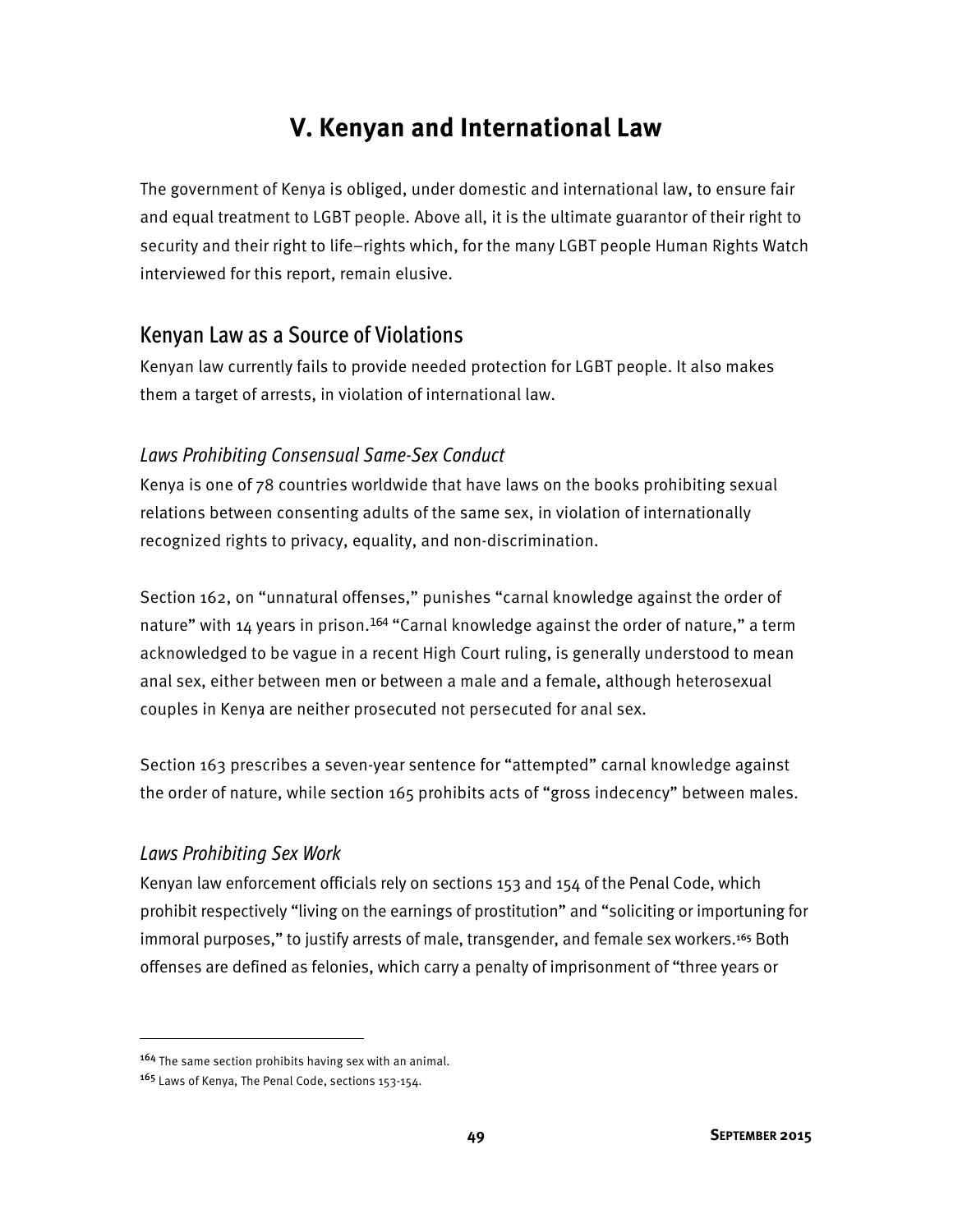more."<sup>166</sup> Section 182 of the Penal Code on "idle and disorderly persons" empowers police to arrest "every common prostitute behaving in a disorderly or indecent manner in any public place" and "every person who in any public place solicits for immoral purposes."<sup>167</sup>Like the laws against homosexual conduct, these are colonial era laws. However, the more recent Sexual Offenses Act of 2006 reinforces prohibitions on sex work by consenting adults.<sup>168</sup>

Local governments in Kenya address sex work through county laws as well as national laws. Under the new system of devolved government, in which Kenya's 47 counties have greater autonomy from central government than in the past, county laws are replacing municipal bylaws, which municipalities were entitled but not required to put in place under the Local Government Act.<sup>169</sup> Some counties have simply adopted the former municipal bylaws as county laws, although a number of counties are in the process of reforming these laws. In Mombasa, the 2010 bylaws prescribe punishments for any person who, in any street, "loiters or importunes for the purpose of prostitution," or "procures or attempts to procure a male or female for the purpose of prostitution."<sup>170</sup>

#### A Note on Commercial Sexual Exploitation of Children

The use, offer, procurement, or provision of a child for sex work is a form of commercial sexual exploitation and violates international human rights law. Kenyan and international law both prohibit the use of children (under 18 years old) in sex work. In Kenya, the Sexual Offenses Act 2006 provides for prison terms of "not less than six years" for possession or distribution of "any obscene book, pamphlet, paper, drawing, painting, art, representation or figure or any other obscene object whatsoever which depict the image of any child."<sup>171</sup> Article 27 of the African Charter on the Rights and

<sup>169</sup> Laws of Kenya, Cap. 265, The Local Government Act, revised 2010, sections 201-211.

<sup>170</sup> Municipal Council of Mombasa (General Nuisance) Bylaws 2010, Section 19(m) and (n), "Nuisance."

<sup>&</sup>lt;sup>166</sup> Laws of Kenya, The Penal Code, section 4, Interpretation.

<sup>&</sup>lt;sup>167</sup> Laws of Kenya, Penal Code, Chapter 63, section 182, "Idle and disorderly persons"; see particularly 182(a) and 182(f). Those arrested under this section are charged with a misdemeanor and "are liable for the first offence to imprisonment for one month or to a fine not exceeding one hundred shillings, or to both and for every subsequent offence to imprisonment for one year."

<sup>168</sup> The Sexual Offences Act of 2006 takes important steps to control commercial sexual exploitation of children and trafficking in persons; see Laws of Kenya, The Sexual Offences Act, No 3 of 2006, sections 15, 18. However, in section 17, it also penalizes anyone who "incites another person to become a prostitute," regardless of whether the person chooses to engage in sex work of their own free will. Human Rights Watch and PEMA Kenya are not aware of any cases in which sex workers have been prosecuted under the Sexual Offenses Act; in most cases we have documented they are prosecuted under the Penal Code or municipal bylaws.

<sup>171</sup> Laws of Kenya, The Sexual Offenses Act No. 3 of 2006, art. 16.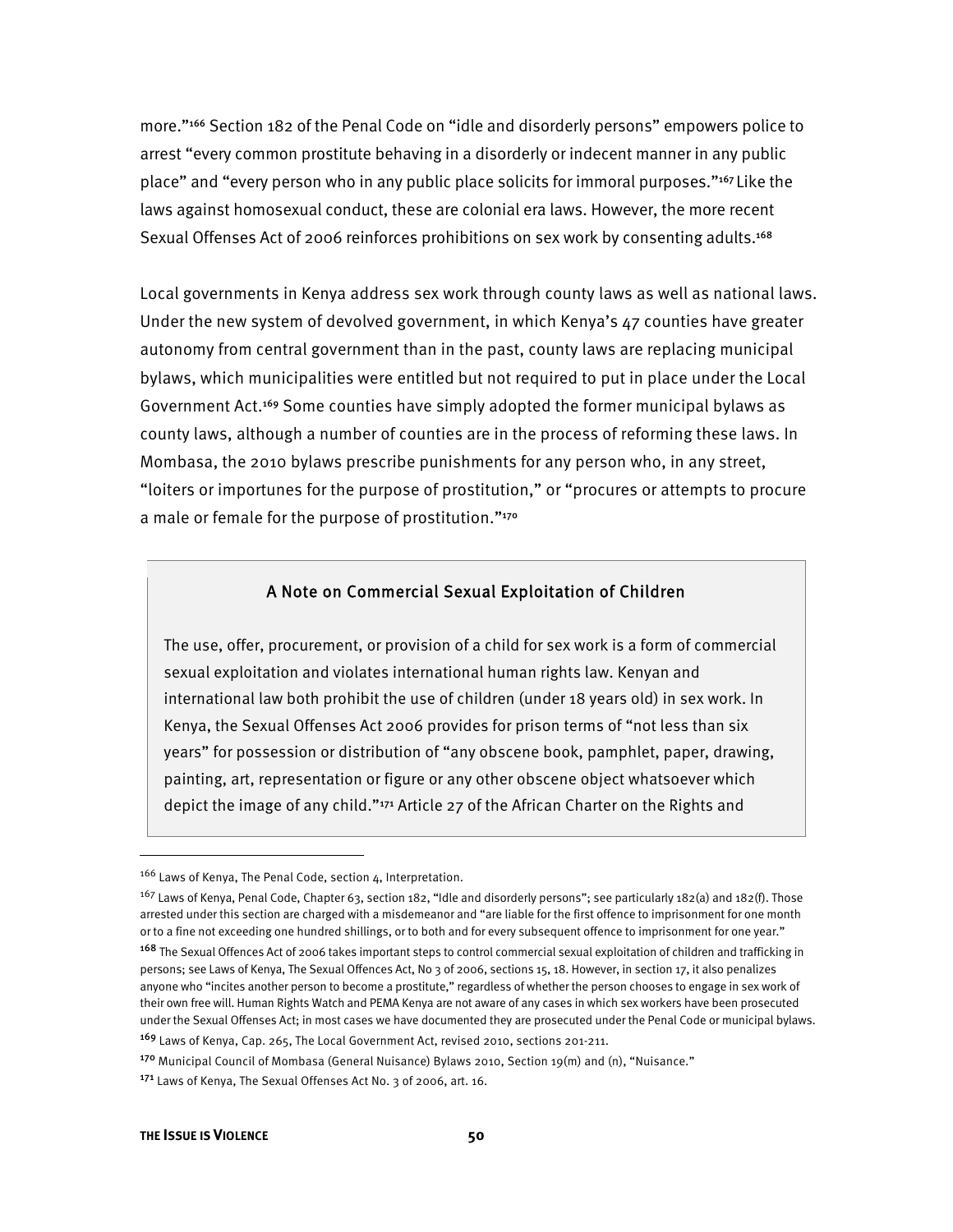Welfare of the Child and article 34 of the Convention on the Rights of the Child prohibits the exploitative use of children in pornographic performances and materials.<sup>172</sup>

Children who engage in sex work, or are otherwise commercially sexually exploited whether male or female—should not be prosecuted or penalized for having been party to illegal sex work, but should receive appropriate assistance. Human Rights Watch believes that the use of a child in sexual activities for remuneration or any other form of consideration should be a criminal offence and anyone who uses, offers, obtains, procures, or provides a child for such use should be prosecuted.

## Kenya's Human Rights Obligations

 $\overline{\phantom{a}}$ 

The Kenyan constitution, the African Charter on Human and Peoples' Rights, and the many UN treaties to which Kenya is a state party all provide for the protection of basic human rights, regardless of sexual orientation or gender identity.

#### *Responsibility to Protect under International Law*

A landmark resolution passed by the African Commission on Human and People's Rights in November 2013, on "Protection against Violence and other Human Rights Violations against Persons on the basis of their real or imputed Sexual Orientation or Gender Identity," condemns violence and systematic attacks on the grounds of sexual orientation and gender identity.<sup>173</sup> It calls on member states to:

End all acts of violence and abuse, whether committed by State or nonstate actors, including by enacting and effectively applying appropriate laws prohibiting and punishing all forms of violence including those targeting persons on the basis of their imputed or real sexual orientation or gender identities, ensuring proper investigation and diligent prosecution of

<sup>&</sup>lt;sup>172</sup> African Charter on the Rights and Welfare of the Child, OAU Doc. CAB/LEG/24.9/49 (1990), entered into force Nov. 29, 1999, art. 27; CRC, art. 34(c). Kenya also signed the Optional Protocol to the Convention on the Rights of the Child on the sale of children, child prostitution, and child pornography (adopted and opened for signature, ratification and accession by General Assembly resolution A/RES/54/263 of 25 May 2000; entered into force on 18 January 2002), which obliges states to take actions to protect children from these forms of exploitation, but has not acceded to it.

<sup>&</sup>lt;sup>173</sup> The Commission can monitor whether member states comply with resolutions, but has no enforcement powers.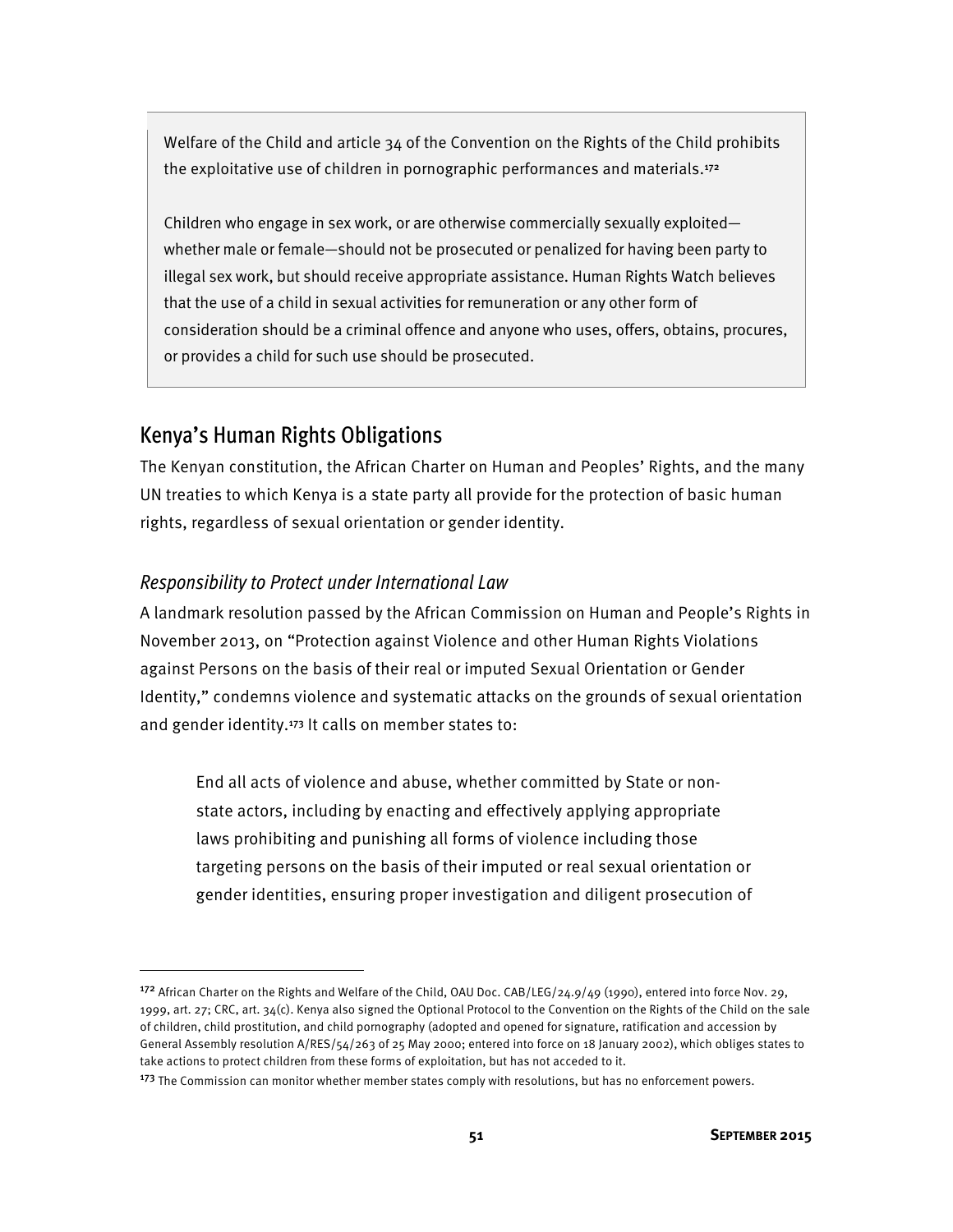perpetrators, and establishing judicial procedures responsive to the needs of victims.<sup>174</sup>

The International Covenant on Civil and Political Rights (ICCPR) also obligates Kenya, a state party, to protect all persons within its territory or jurisdiction, including members of marginalized groups, from violence, in upholding their rights to life and to security and freedom from cruel, inhuman, or degrading treatment. The treaty gives states the responsibility to investigate and prosecute violence, whether by state or non-state actors.<sup>175</sup>

In order to uphold the African Commission resolution as well as its obligations under the ICCPR, Kenya should take steps to more effectively prevent and more consistently punish such attacks. It should also hold accountable police officers who refuse to take statements from crime victims on the grounds of their gender identity or sexual orientation.

#### *Equality and Non-Discrimination under International Law*

The African Charter on Human and People's Rights and the International Covenant on Civil and Political Rights both require Kenya to ensure the right to equality and nondiscrimination before the law. The African Commission on Human and People's Rights has specifically ruled that discrimination on the basis of sexual orientation is in violation of non-discrimination provisions in the Charter.<sup>176</sup>

#### *Privacy under International Law*

The criminalization of same-sex conduct between consenting adults violates the right to privacy, guaranteed under the ICCPR.<sup>177</sup> To arrest someone on the basis of consensual same-sex conduct is also a violation of the prohibition on arbitrary detention.178

<sup>174</sup> ACHPR, Resolution 275, "Protection against Violence and other Human Rights Violations against Persons on the basis of their real or imputed Sexual Orientation or Gender Identity," http://www.achpr.org/sessions/55th/resolutions/275/ (accessed May 21, 2015).

<sup>175</sup> International Covenant on Civil and Political Rights (ICCPR), adopted December 16, 1966, G.A. Res. 2200A (XXI), 21 U.N. GAOR Supp. (No. 16) at 52, U.N. Doc. A/6316 (1966), 999 U.N.T.S. 171, entered into force March 23, 1976, acceded to by Kenya on March 23, 1976, art. 2, 7, 17.

<sup>176</sup> The African [Banjul] Charter on Human and Peoples' Rights, adopted June 27, 1981, OAU Doc. CAB/LEG/67/3 rev. 5, 21I.L.M. 58 (1982), entered into force October 21, 1986, acceded to by Kenya on January 23, 1992, art. 2. See the African Commission on Human and People's Rights, Zimbabwe Human Rights NGO Forum v. Zimbabwe, sec. 169, AHRLR 128 (ACHPR 2006).

<sup>177</sup> ICCPR, art. 17. See also Toonen v. Australia, 50th Sess., Communication No. 488/1992, U.N. Doc CCPR/C/50/D/488/1992, April, 14, 1994, sec. 8.7.

<sup>178</sup> See François Ayissi et al. v. Cameroon, Working Group on Arbitrary Detention, Opinion No. 22/2006, U.N. Doc. A/HRC/4/40/Add.1 at 91 (2006), on file with Human Rights Watch.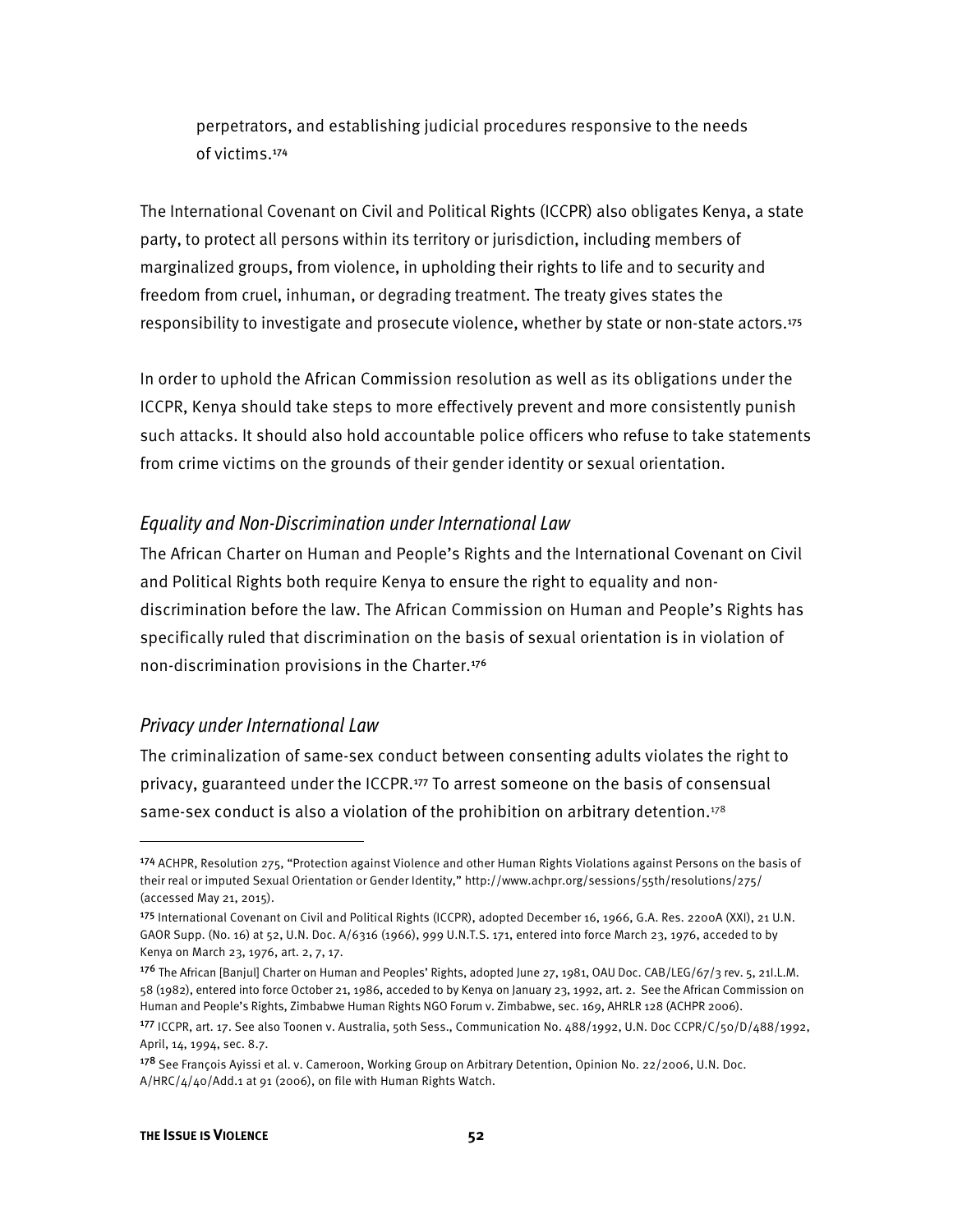Human Rights Watch believes that the criminalization of the voluntary, commercial exchange of sexual services between consenting adults, as in the case of sex work by consenting adults, also violates the right to privacy, including personal autonomy.179

#### *Prohibition on Forced Anal Examinations*

The practice of forced anal examinations as a "test" of homosexual conduct violates human rights law, and Kenya should categorically ban such examinations. The UN Committee against Torture has found that anal examinations may constitute degrading treatment, prohibited by the Convention against Torture and the International Covenant on Civil and Political Rights.<sup>180</sup> Kenyan law does not specifically prohibit forced anal examinations, but the constitution prohibits cruel, inhuman, and degrading treatment.<sup>181</sup> The law provides for the collection of medical samples for forensic testing from suspects charged with offenses under the Sexual Offences Act, but that act does not prohibit consensual same-sex conduct.<sup>182</sup> The National Gay and Lesbian Human Rights Commission is preparing a constitutional challenge to the use of anal exams in the Kwale case.<sup>183</sup>

In 2011, the Office of the High Commissioner of Human Rights stated as follows:

One issue highlighted by United Nations experts is the "medically worthless" practice of subjecting men suspected of homosexual conduct to non-consensual anal examinations to "prove" their homosexuality. Such examinations have been condemned by the Committee against Torture, the Special Rapporteur on torture and the Working Group on Arbitrary Detention, which has held that the practice contravenes the prohibition of torture and ill-treatment.184

 $\overline{\phantom{a}}$ 

<sup>183</sup> Human Rights Watch telephone interview with Eric Gitari, July 13, 2015.

<sup>179</sup> ICCPR, art. 17.

<sup>&</sup>lt;sup>180</sup> See *supra* note 67.<br><sup>181</sup> Constitution of Kenya, art. 25.

<sup>&</sup>lt;sup>182</sup> "[W]here a person is charged with committing an offence under this Act, the court may direct that an appropriate sample or samples be taken from the accused person, at such place and subject to such conditions as the court may direct for the purpose of forensic and other scientific testing, including a DNA test, in order to gather evidence and to ascertain whether or not the accused person committed an offence." Laws of Kenya, Sexual Offenses Act, no. 3, 2006, art. 36.

<sup>&</sup>lt;sup>184</sup> United Nations High Commissioner for Human Rights, "Discriminatory laws and practices and acts of violence against individuals based on their sexual orientation and gender identity," November 17, 2011, A/HRC/19/41, http://www2.ohchr.org/english/bodies/hrcouncil/docs/19session/A.HRC.19.41\_English.pdf, para. 37.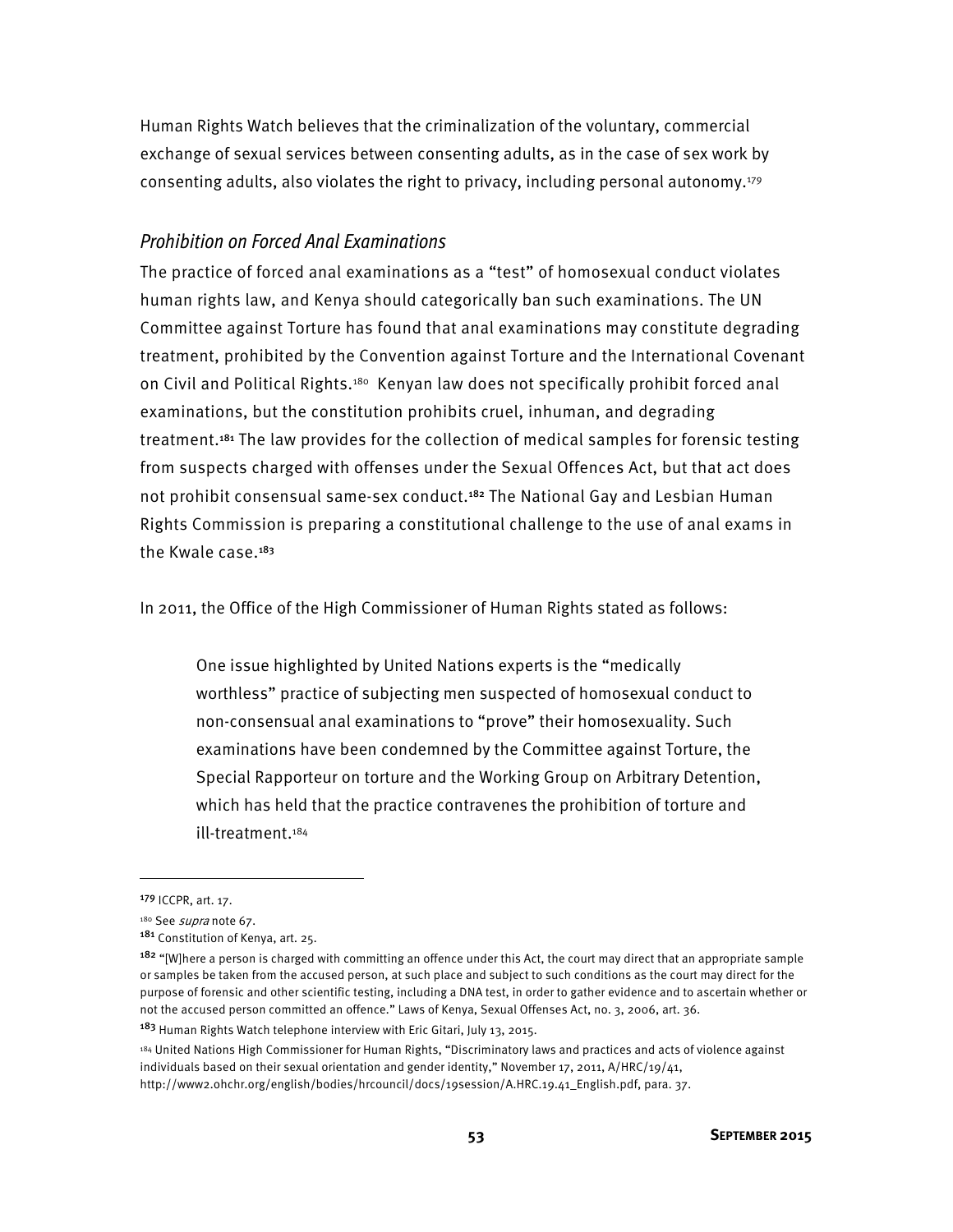#### *The Right to the Highest Attainable Standard of Health*

The right to the highest attainable standard of health is guaranteed under the African Charter on Human and People's Rights, the International Covenant on Economic, Social and Cultural Rights, and the UN Convention on the Elimination of all Forms of Discrimination against Women.<sup>185</sup> Governments may not discriminate on the basis of sexual orientation or gender identity in upholding the right to health.<sup>186</sup>

This right imposes an obligation on states to take necessary steps for the prevention, treatment and control of HIV and other diseases. The UN Economic, Social, and Cultural Rights Committee finds that the right to health is linked to other rights, including the rights to "privacy, access to information, and the freedoms of association, assembly, and movement"—rights that are jeopardized when violence or the threat of violence, as documented in this report, impedes health care workers, LGBT activists, and others from coming together to share information about HIV and sexual health.<sup>187</sup> The right to health specifically includes "access to health-related education and information, including on sexual and reproductive health."<sup>188</sup>

#### *The Right to Housing*

Kenya is a party to the International Covenant on Economic, Social and Cultural Rights (ICESCR), which requires states to progressively ensure "the right of everyone to an adequate standard of living for himself and his family, including adequate food, clothing and housing, and to the continuous improvement of living conditions."<sup>189</sup> The UN special rapporteur on adequate housing as a component of the right to an adequate standard of living, and on the right to non-discrimination in this context, has called on states to protect against human

l

<sup>&</sup>lt;sup>185</sup> African [Banjul] Charter on Human and Peoples' Rights, op. cit., art. 16; International Covenant on Economic, Social and Cultural Rights (ICESCR), adopted December 16, 1966, G.A. Res. 2200A (XXI), 21 U.N. GAOR Supp. (No. 16) at 49, U.N. Doc. A/6316 (1966), 993 U.N.T.S. 3, entered into force January 3, 1976, acceded to by Kenya on May 1, 1972, art. 12; Convention on the Elimination of all Forms of Discrimination against Women (CEDAW), adopted December 18, 1979, G.A. Res. 34/180, U.N. Doc. A/34/46, entered into force September 3, 1981 and acceded to by Kenya on March 9, 1984, art. 12.

<sup>186</sup> See UN Committee on Economic, Social and Cultural Rights, General Comment No. 20: Non-discrimination in economic, social and cultural rights (art. 2, para. 2, of the International Covenant on Economic, Social and Cultural Rights), July 2, 2009, para. 32. While art. 12 guarantees the right to health, art. 2(2) protects individuals from discrimination in the application of all rights guaranteed by the covenant. General Comment 20 clarifies that discrimination is prohibited on the basis of sexual orientation and gender identity.

<sup>&</sup>lt;sup>187</sup> UN Committee on Economic, Social and Cultural Rights, General Comment No. 14 (2000): The right to the highest attainable standard of health, para. 3.

<sup>188</sup> Ibid, para. 11.

<sup>&</sup>lt;sup>189</sup> International Covenant on Economic, Social and Cultural Rights, art. 11.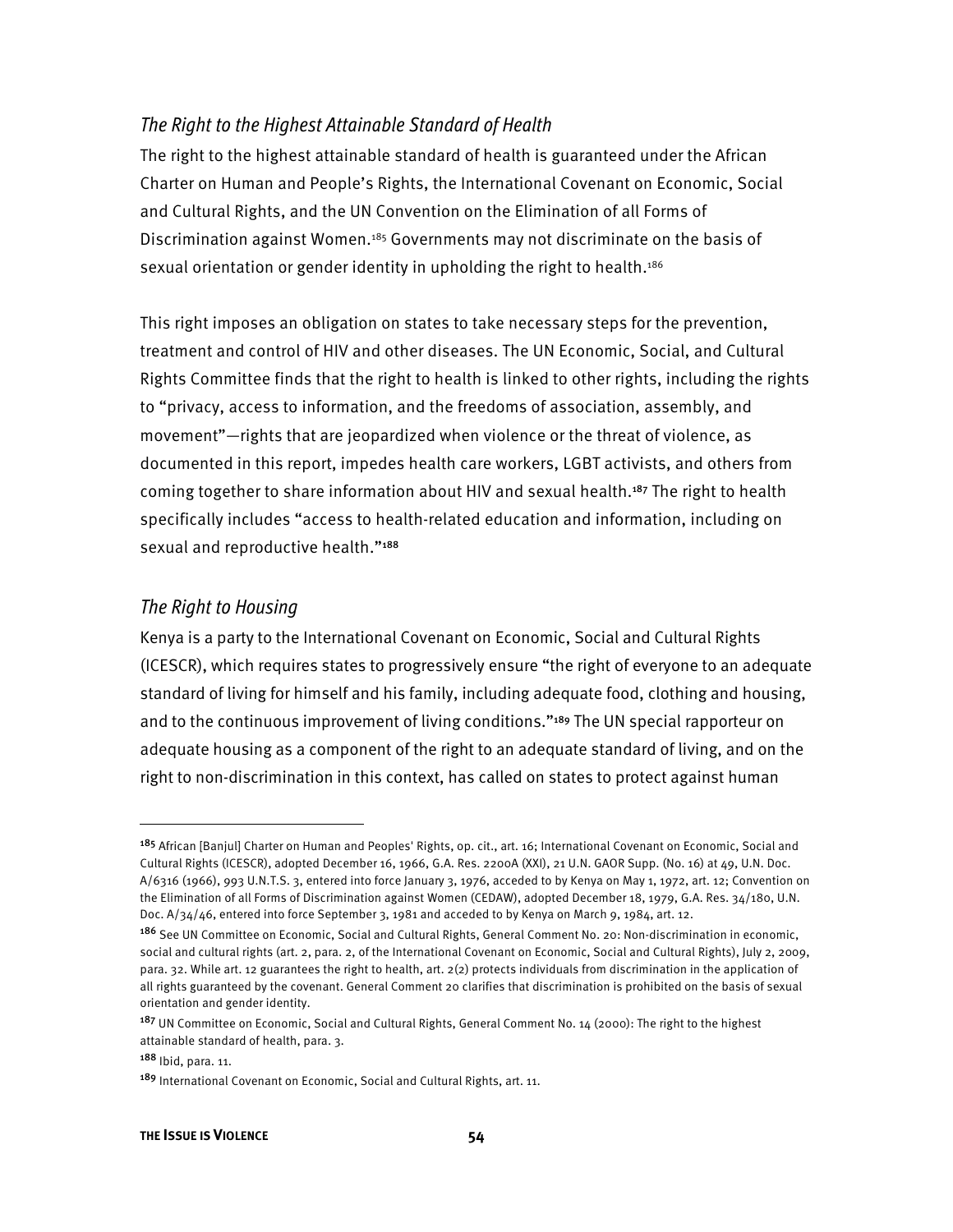rights abuses by third parties, including evictions, that contribute to violations of the right to housing of LGBT people and other marginalized groups.<sup>190</sup>

### Constitutional Rights in Kenya

Many of the rights protected by international law are also guaranteed under Kenya's long fought-for constitution, adopted in August 2010, which contains a substantial bill of rights. The constitution protects the right to equality and non-discrimination (art. 27) and the right to dignity (art. 28). It preserves the right to freedom and security of the person (art. 29), which includes the right to be free from arbitrary arrest and the right not to be "subjected to any form of violence from either public or private sources." It guarantees the right to privacy (art. 31), freedom of expression (art. 33), freedom of association (art. 36), and housing (art.  $43(1)(b)$ ), and extends specific protections to "minorities and marginalised groups" (art. 56).<sup>191</sup> Kenya's constitution also prohibits torture and cruel, inhuman, or degrading treatment (art.  $29(f)$ ).  $192$ 

In addition, art.  $2(5)$  and  $2(6)$  of the constitution incorporate international law and all international treaties ratified by Kenya as part of the country's laws.193 This includes both UN and African human rights treaties.

The April 2015 High Court ruling on the petition filed by the National Gay and Lesbian Human Rights Commission (NGLHRC) leaves no doubt that the fundamental rights protected by the constitution apply to all Kenyans, regardless of their sexual orientation or gender identity.<sup>194</sup>

### Criminal Acts by Kenyan State Agents

This report focuses primarily on violence by private citizens and the government's responsibility to address such violence. But at times, Kenyan officials are direct perpetrators of human rights abuses. When Kenyan law enforcement officials use the

<sup>&</sup>lt;sup>190</sup> UN Human Rights Council (UNHRC), A/HRC/25/54/Add.1, "Report of the Special Rapporteur on adequate housing as a component of the right to an adequate standard of living, and on the right to non-discrimination in this context," Raquel Rolnik, December 26, 2013.

<sup>191</sup> Constitution of Kenya, 2010.

<sup>192</sup> Ibid.

<sup>193</sup> Ibid.

<sup>&</sup>lt;sup>194</sup> Eric Gitari v Non-Governmental Organisations Co-ordination Board & 4 others.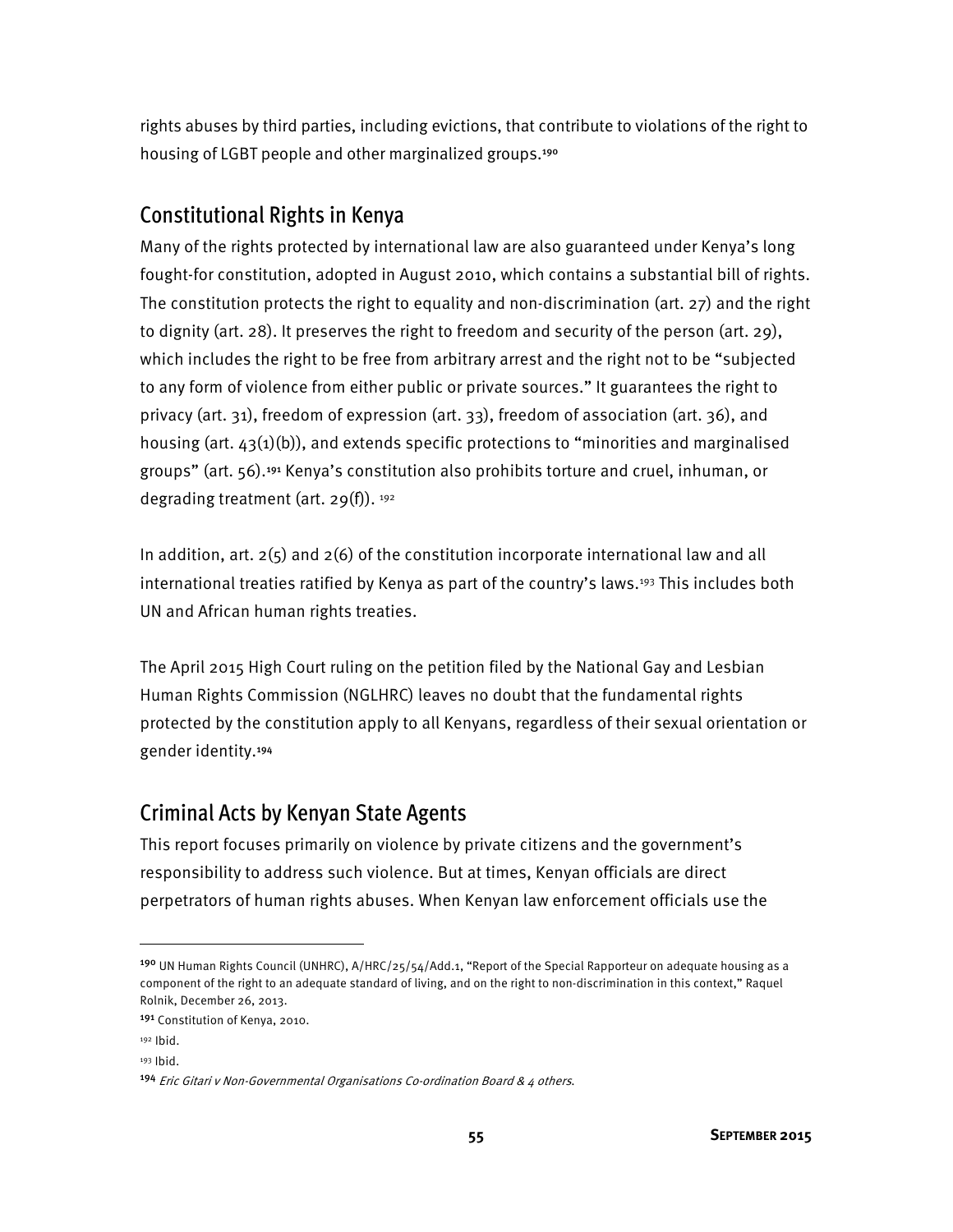threat of arrest to demand or force sexual relations, they are violating the victims' rights to security and freedom from arbitrary arrest. They are also acting in violation of the Penal Code and the Sexual Offenses Act.<sup>195</sup> When they extort money from gay men or sex workers, they are violating the Anti-Corruption and Economic Crimes Act, as well as the Public Officer Ethics Act.<sup>196</sup> Officers who commit such abuses should be held criminally liable.

<sup>195</sup> Sexual Offenses Act, art. 3 and 17.

<sup>&</sup>lt;sup>196</sup> The Laws of Kenya, Cap. 65, The Anti-Corruption and Economic Crimes Act, 2003 (revised 2012), sections 46 and 48, and Cap. 183, the Public Officer Ethics Act, 2003 (revised 2009), sections 11 and 21.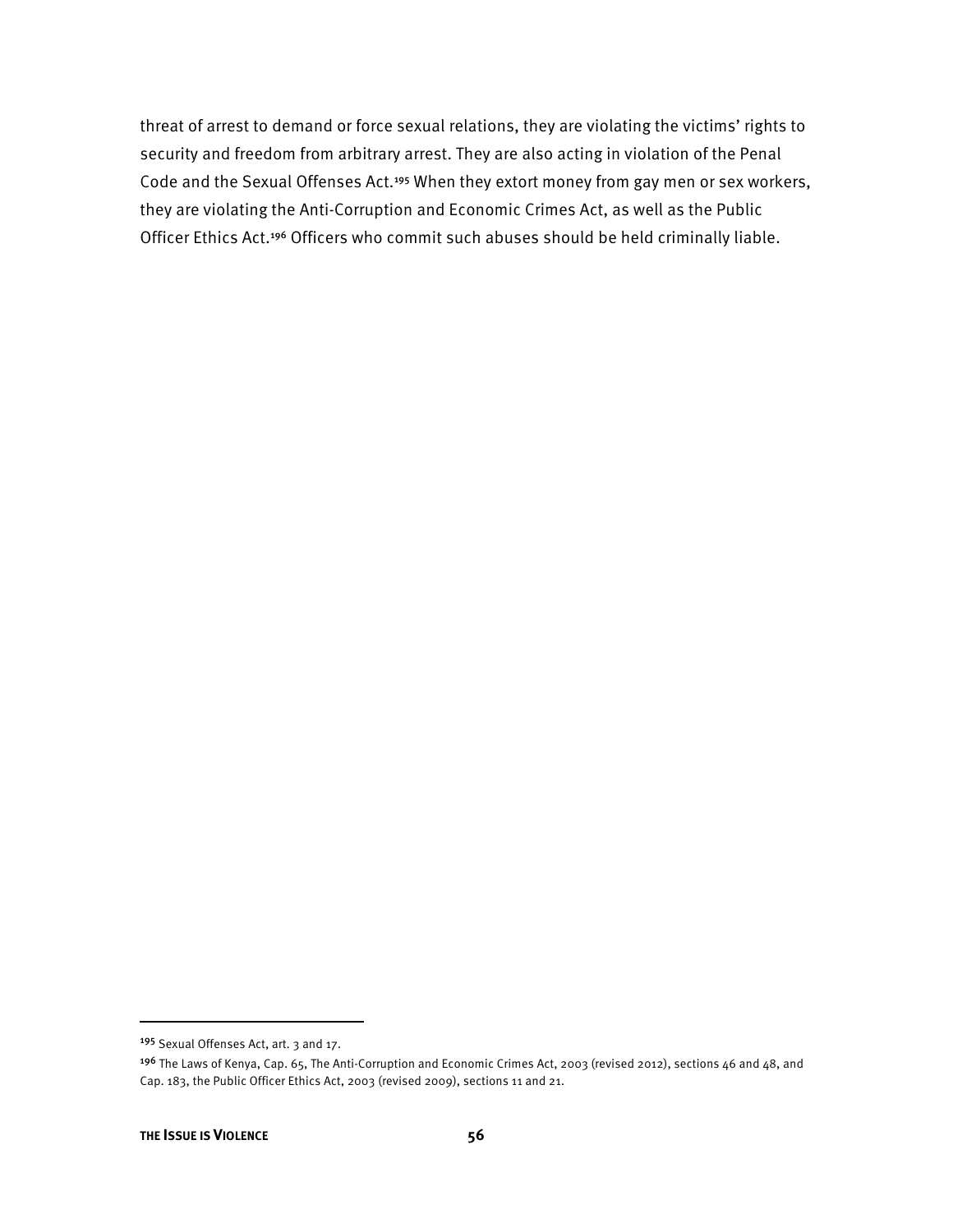## **VII. Kenyan Government Response**

The Kenyan government has adopted a nuanced position on LGBT rights. As noted in Section I, the colonial-era Penal Code prohibits same-sex conduct, but successive parliaments have declined to follow in the footsteps of neighboring countries that have enacted new, even harsher legislation. The law on "unnatural offenses" is rarely applied, though the February 2015 arrests in Kwale constitute a worrying exception. Senior government officials, with the exception of the deputy president, rarely make openly homophobic or transphobic statements. But they have also shown little leadership in guiding the Kenyan public toward greater understanding and respect for LGBT people. Police respond to some acts of violence, but turn a blind eye to others; at times, police and county law enforcement officials exploit LGBT people's vulnerability to commit crimes against them, including rape. While statements such as President Uhuru Kenyatta's claim that LGBT rights is a "non-issue" could be interpreted as a rejection of fellow politicians' efforts to legislate homophobia, they may also be construed as indifference toward ongoing violence and discrimination on the grounds of gender identity or sexual orientation.

During the January 2015 Universal Periodic Review process at the UN Human Rights Council in Geneva, the Kenyan government rejected a series of recommendations to decriminalize same-sex conduct. However, it accepted two recommendations that could go a long way toward improving respect for the human rights of LGBT people. These included: to "review its Penal Code to align it with the constitution,"<sup>197</sup> and to "adopt a comprehensive antidiscrimination law affording protection to all individuals, irrespective of their sexual orientation or gender identity."<sup>198</sup> Because Kenya's constitution upholds the right to privacy and the right to non-discrimination, a proper review of the Penal Code would likely find that sections 162, 163, and 165, which prohibit consensual same-sex conduct between adults, are out of step with the constitution.<sup>199</sup>

l

<sup>197</sup> UNHRC, "Draft report of the Working Group on the Universal Periodic Review," January 26, 2015,

https://www.privacyinternational.org/sites/default/files/Report%20A\_HRC\_WG.6\_21\_L.7\_Kenya%20(1)\_0.pdf, para 5.4. <sup>198</sup> "Draft report of the Working Group on the Universal Periodic Review," para 5.41.

<sup>199</sup> See *Eric Gitari v Non-Governmental Organisations Co-ordination Board & 4 others*. The High Court cited the South African ruling that led to the decriminalization of same-sex conduct in that country: "In South Africa, the Constitutional Court has held in National Coalition for Gay and Lesbian Equality v Minister of Justice 1999 (1) SA 6 that: [136] 'A state that recognises difference does not mean a state without morality or one without a point of view. It does not banish concepts of right and wrong, nor envisage a world without good and evil. It is impartial in its dealings with people and groups, but is not neutral in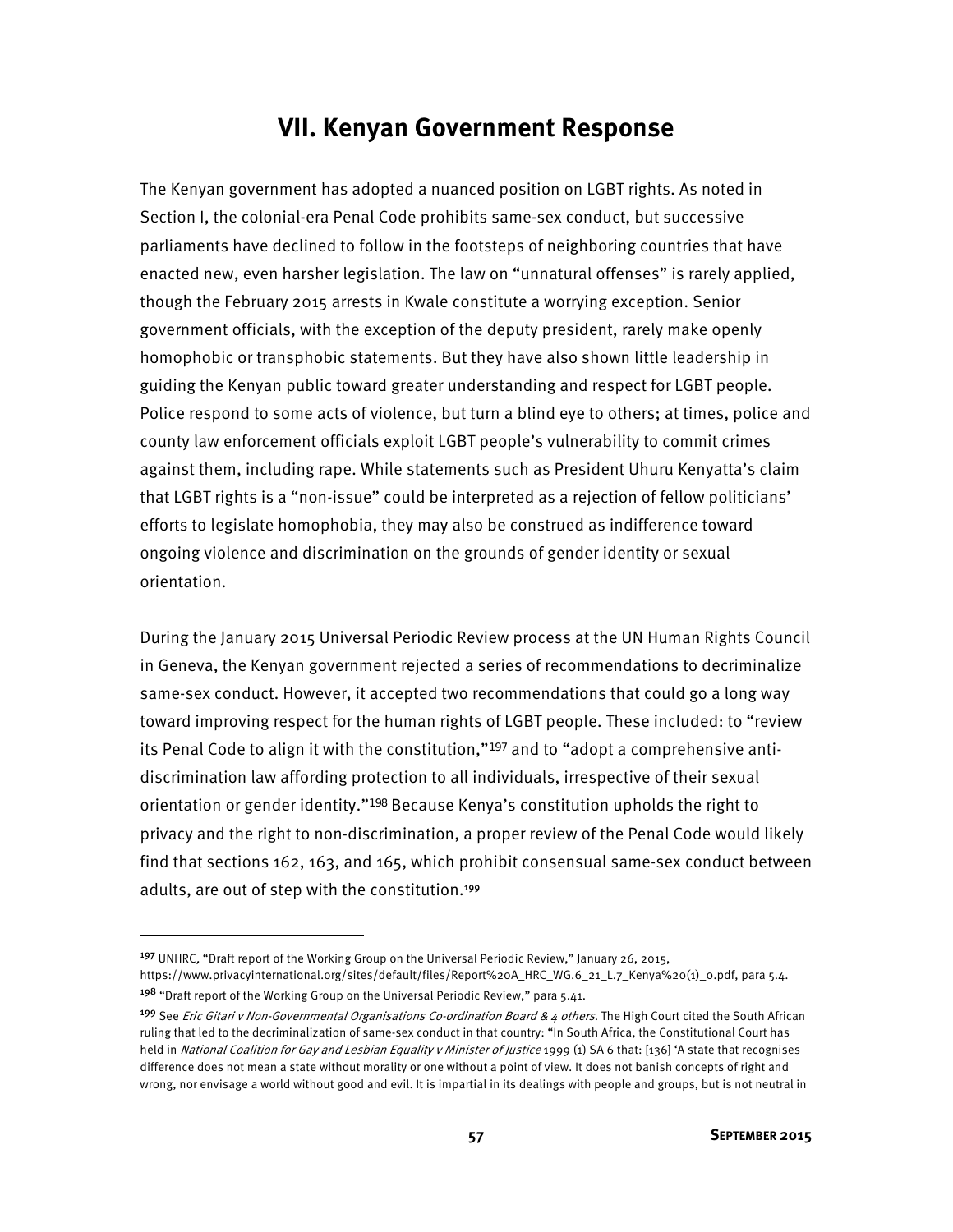The Kenya Human Rights Commission (an NGO) noted in *The Outlawed Among Us*:

We appreciate that the government is desirous not to go against public opinion concerning decriminalisation; we note that although the government is there to uphold and abide by public views, it is also there to lead. There is a need to engage in constructive dialogue in order to take people into a new direction. By not doing so, there is the real possibility that public opinion may never change.<sup>200</sup>

Even in the absence of decriminalization of homosexual conduct, a comprehensive and effective anti-discrimination law would constitute a step toward ensuring that LGBT victims of violence can report such violence without facing discrimination. Victims of arbitrary arrests, unlawful evictions, discrimination in the health care sector, and other abuses documented in this report, would also have recourse to justice.

The Kenya National Commission on Human Rights, a governmental body, took a bold step in recommending the decriminalization of same-sex conduct. Other government bodies with mandates related to equality and the implementation of the constitution, including the National Gender and Equality Commission and the Attorney General's Office, should adopt similar positions.<sup>201</sup>

The Kenyan government has generally respected LGBT activists' right to freedom of expression, but there have been some efforts to stifle them. In 2014, "Stories of Our Lives," a film made by Kenyan director Jim Chuchu about the lives of LGBT Kenyans, was banned by the Film Censorship Board on the grounds that it "promotes homosexuality."<sup>202</sup>

its value system. The Constitution certainly does not debar the state from enforcing morality. Indeed, the Bill of Rights is nothing if not a document founded on deep political morality. What is central to the character and functioning of the state, however, is that the dictates of the morality which it enforces, and the limits to which it may go, are to be found in the text and spirit of the Constitution itself.'"

<sup>200</sup> The Outlawed Among Us, p. 49.

<sup>201</sup> NGEC mandate and functions: http://www.ngeckenya.org/about/15/Mandate.

<sup>&</sup>lt;sup>202</sup> "Stories of Our Lives: Not in Kenya," The Nest Collective, October 4, 2014,

http://www.thisisthenest.com/news/2015/1/13/stories-of-our-lives-not-in-kenya (accessed May 20, 2015). The film's executive producer, George Gachara, was also arrested on charges of filming without a license. Charges against him were eventually dropped. "Kenyan filmmaker won't be prosecuted for gay film." Mamba Online, March 10, 2015, http://www.mambaonline.com/2015/03/10/kenyan-filmmaker-wont-prosecuted-gay-film/ (accessed May 20, 2015).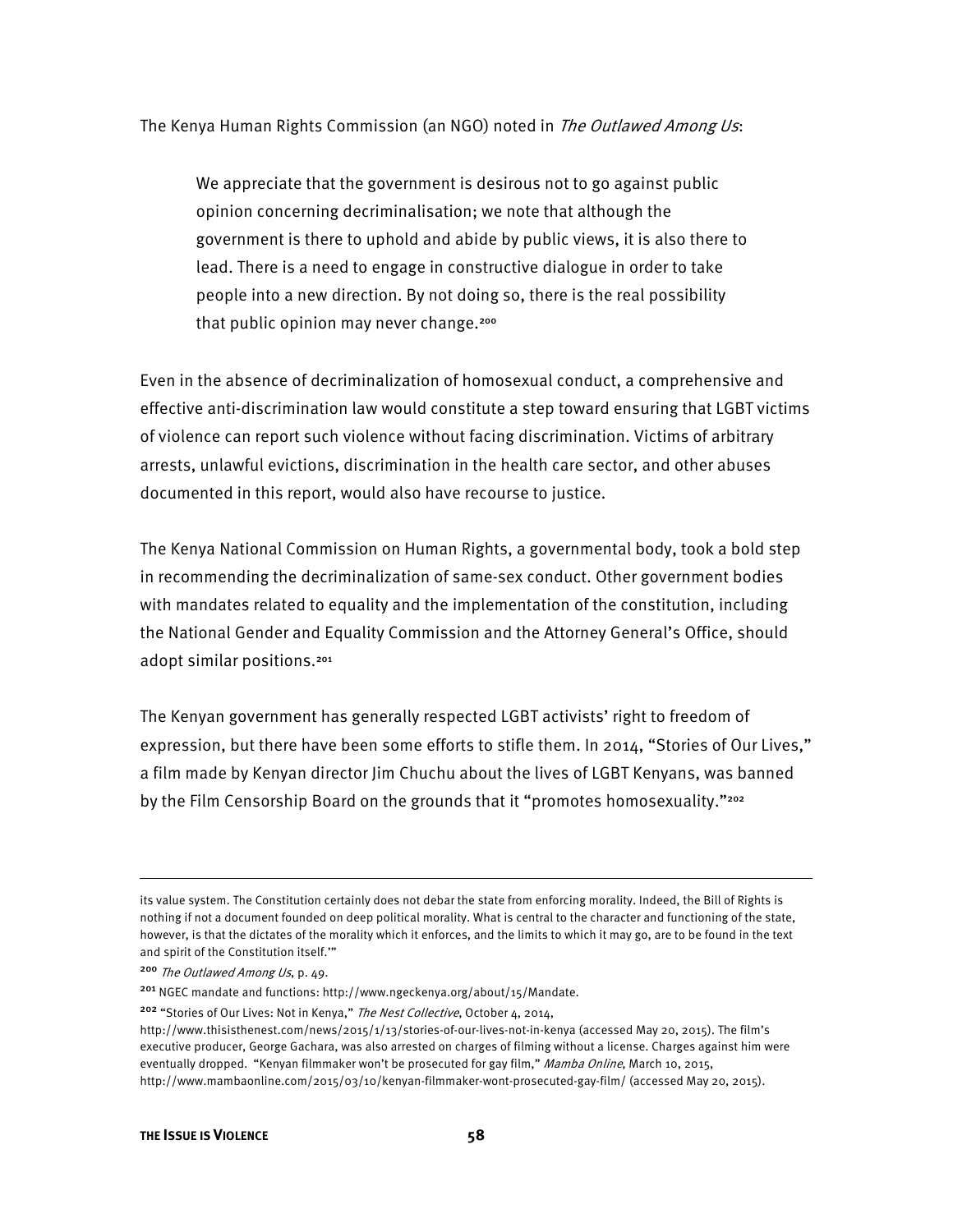The Ministry of Health, in particular through NACC and NASCOP, has carved out a position in which it is perceived as an ally to the LGBT community. In February 2014, when anti-gay legislators called on the government to arrest gays, civil society activists asked health minister James Macharia to make a statement in support of LGBT rights. Macharia did so, pointing out that criminalization of same-sex conduct inhibits access to health services, stressing the government's responsibility to provide health services to all, and calling for a more sober debate.<sup>203</sup> KEMRI, itself a government body, stressed in an interview with Human Rights Watch that Kenya is making rapid strides on addressing HIV among MSM, and that the simple fact that the government does not interfere in its work with MSM is already a positive starting point.<sup>204</sup> A Patients' Rights Charter, published by the Ministry of Health in 2013, states that all patients have the "right to be treated with respect and dignity," although it is not uniformly upheld.<sup>205</sup>

Through their participation in trainings offered by civil society organizations and health agencies such as NASCOP, and ongoing dialogue with organizations such as PEMA Kenya, the police have taken initial steps toward improving their respect for LGBT rights. However, in an interview with Human Rights Watch in September 2014, a high-ranking Mombasa police official denied allegations of police abuse of male sex workers. He said:

It is not true. We are now a civilized police service, no police can demand money or sex from innocent people. What are they doing out in the streets late at night? Why do men pretend to be women? We will arrest them because they are being used by thugs to commit crimes. 206

The Kenyan government has taken some steps toward making the police more accountable, an objective which would serve all Kenyans, not just LGBT people. In 2013, the National Police Service Commission began vetting high-ranking active-duty police officers to evaluate their suitability to continue serving. Although individuals and civil society organizations can submit information about individual officers for consideration, lack of

<sup>204</sup> Human Rights Watch interview with Eduard Sanders, KEMRI, Kilifi, March 31, 2015.

 $\overline{\phantom{a}}$ 

205 Ministry of Health, "The Kenya National Patient's Rights Charter," 2013, 1st edition, October 2013,

<sup>&</sup>lt;sup>203</sup> James Macharia, "Gay debate jeopardizing the anti-AIDS crusade," Africa Review, February 28, 2014, http://www.africareview.com/Opinion/Gay-debate-jeopardising-the-anti-Aids-crusade/-/979188/2225614/-/emv5lrz/- /index.html, (accessed June 19, 2015).

http://medicalboard.co.ke/resources/PATIENTS\_CHARTER\_2013.pdf (accessed June 19, 2015).

<sup>206</sup> Human Rights Watch interview with county police deputy commander, Mombasa, September 8, 2014.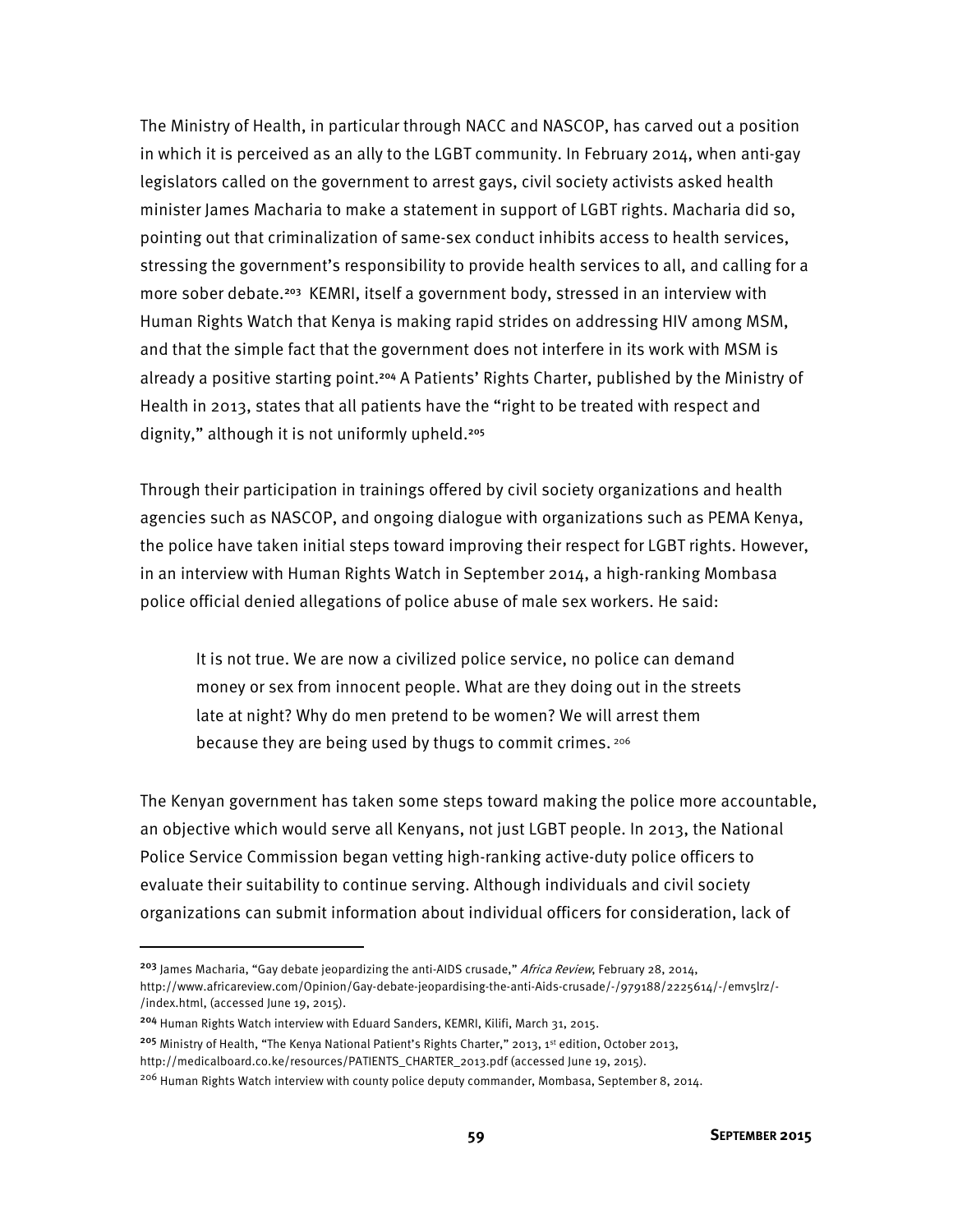public awareness has resulted in little participation.<sup>207</sup> Some police have lost their jobs as a result of vetting, though there is little transparency around which officers are found "fit to serve," and how such determinations are made.<sup>208</sup>

In 2011, the government established the Independent Police Oversight Administration (IPOA), a civilian oversight mechanism to complement the pre-existing Internal Affairs Unit of the National Police. Victims of police abuse can file complaints with IPOA, either through its website, or by phone or mail. IPOA then investigates complaints and can refer cases for prosecution.<sup>209</sup> However, IPOA lacks sufficient funding, and much of the public remains unaware of IPOA's existence and mandate.<sup>210</sup> A lawyer working with LGBT people on the coast said many LGBT people remain skeptical that filing complaints will result in accountability.<sup>211</sup>

Under the new system of devolved government, county governments will have a substantial role to play in upholding the constitution and ensuring the protection of all residents, regardless of their sexual orientation and gender identity. Governors and other county officials could show strong leadership on LGBT rights by demonstrating public support for the courageous civil society organizations on the coast that are engaged in daily struggles to protect LGBT people's rights to health, security, privacy, and nondiscrimination.

Bettina, a transgender woman in Mombasa who has faced violence from neighbors and discrimination by the police, said:

The government has to understand that there are LGBT people in Kenya and be open about it. This will also enable the community to be open and more tolerant. The communities take advantage of the existing laws and bylaws

<sup>&</sup>lt;sup>207</sup> International Center for Transitional Justice, "From Force to Service: Engaging Kenyans in Police Reform," January 29, 2015, https://www.ictj.org/news/kenya-police-reform (accessed June 8, 2015). According to ICTJ, "As of January 2015, 198 senior police officers have been vetted. Out of the 198 vetted, 10 were found unsuitable to continue serving in the police force. Seven of those officers have successfully appealed and will be vetted again." The police have announced that lower level officers will only be vetted in response to specific complaints against them.

<sup>&</sup>lt;sup>208</sup> Human Rights Watch interview with Steve Ogolla, Programme Officer, ICJ Kenya, Nairobi, April 1, 2015.

<sup>&</sup>lt;sup>209</sup> Independent Policing Oversight Authority, "Frequently Asked Questions," http://www.ipoa.go.ke/faqs (accessed May 4, 2015). <sup>210</sup> Human Rights Watch interview with Steve Ogolla, Nairobi, April 1, 2015.

<sup>211</sup> Human Rights Watch interview with Michael Kioko, Mombasa, March 28, 2015.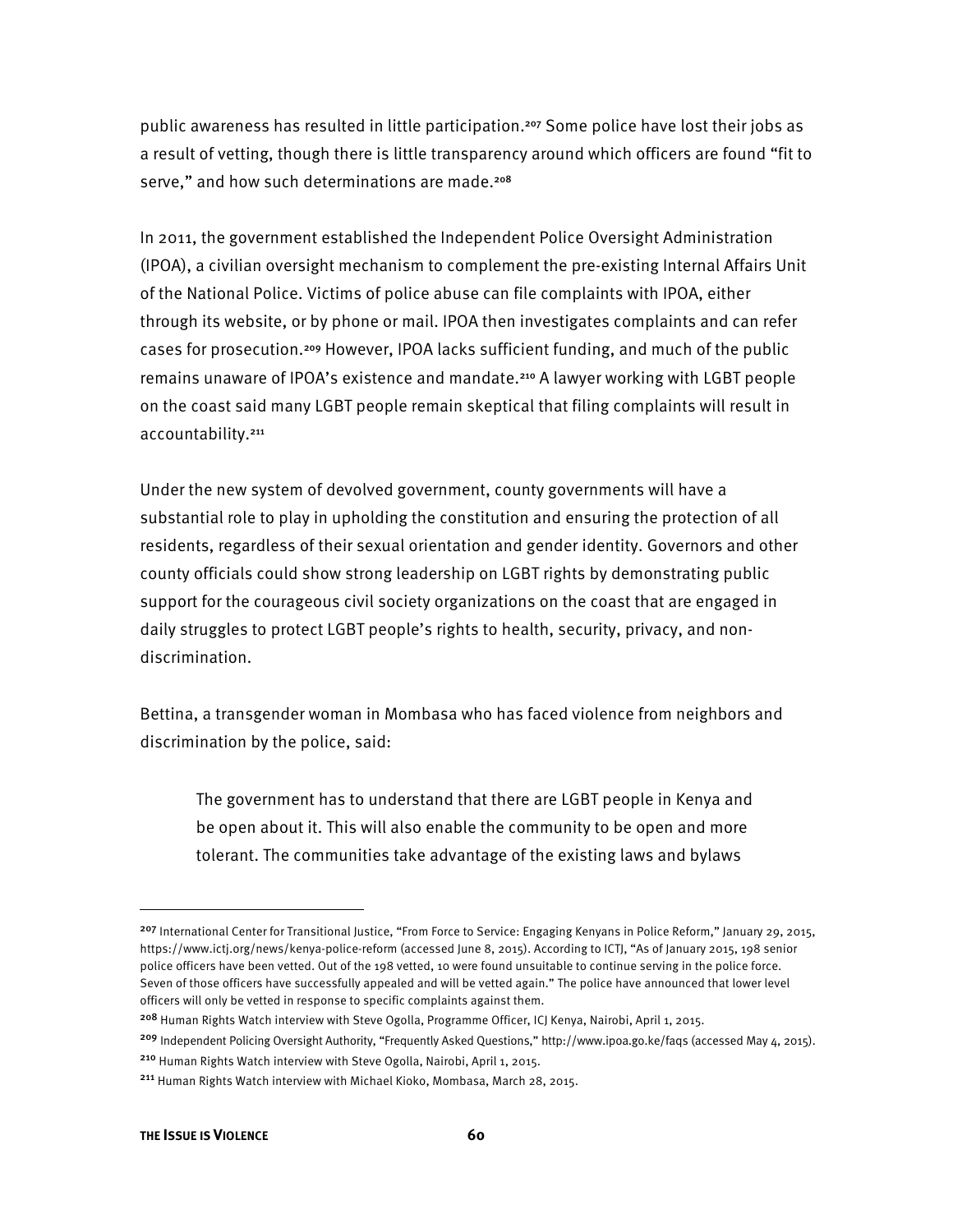and adopt the intolerant attitude from the government [as justification] to abuse us, to discriminate [against] us.<sup>212</sup>

Government officials, both at the national and county levels, would do well to heed Bettina's advice, lest the list of incidents of violence toward LGBT people continues to grow longer.

<sup>212</sup> Human Rights Watch interview with Bettina, Mombasa, January 14, 2014.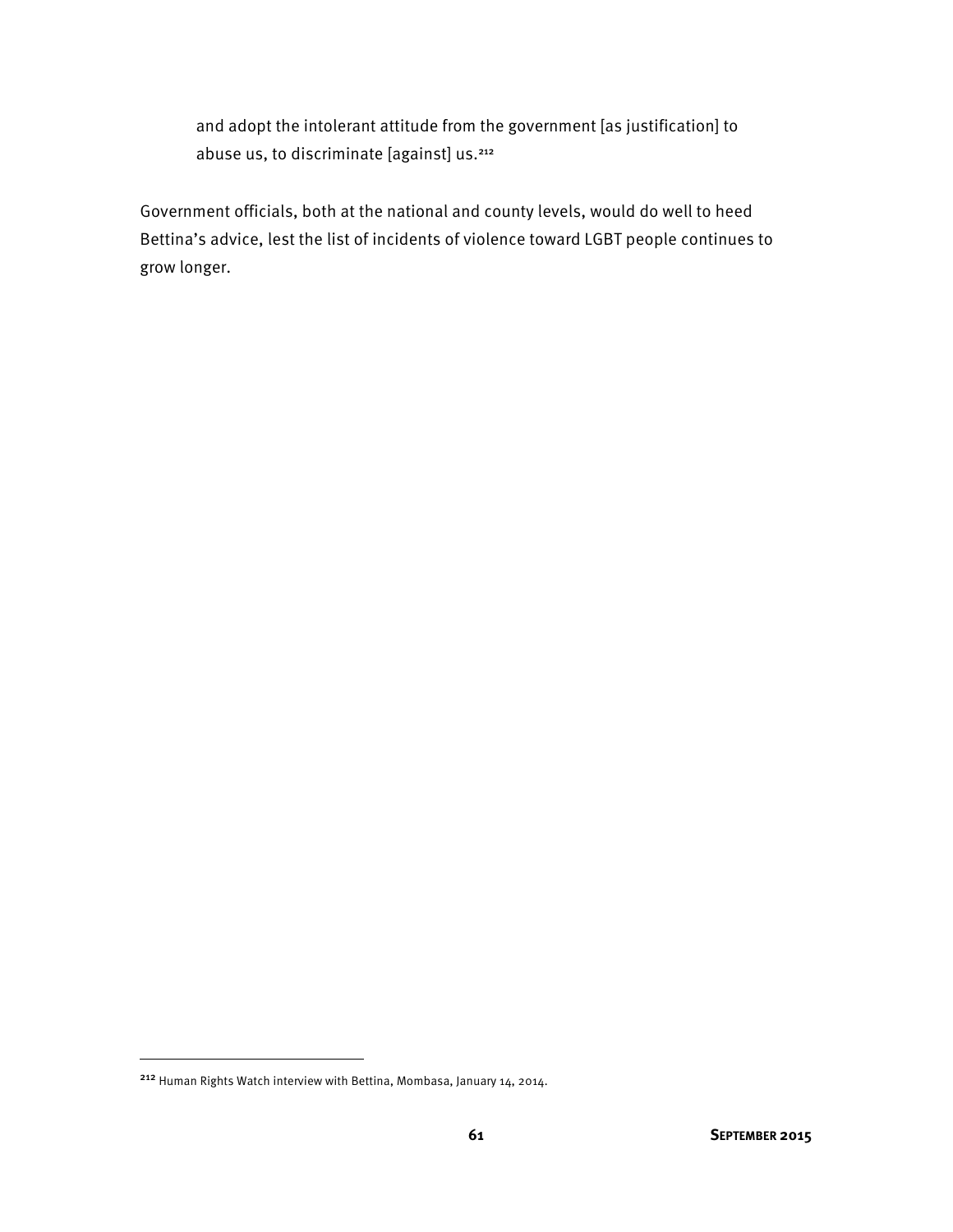# **Recommendations**

### To the President and the Deputy President of the Republic of Kenya

- Publicly condemn any major incidents of homophobic and transphobic violence that occur in Kenya, including mob attacks on individuals or organizations.
- Refrain from making any public comments that denigrate lesbian, gay, bisexual, or transgender people.
- Publicly support legislation that prohibits discrimination, including on the basis of gender identity and sexual orientation, and creates effective mechanisms to identify and rectify incidents of discrimination, direct and indirect. In accordance with commitments made by the Kenyan government during the Universal Periodic Review (UPR) process at the UN Human Rights Council, encourage Parliament to pass such legislation.

## To the County Governors and Governments of Mombasa, Kilifi, and Kwale

- Publicly condemn any major instances of homophobic and transphobic violence that occur in their counties.
- Refrain from making any public comments that denigrate lesbian, gay, bisexual, or transgender people.
- Table legislation before County Assemblies to remove bylaws that directly or indirectly criminalize same-sex conduct or sex work.
- Review all county bylaws to ensure that they conform to constitutional guarantees of privacy, non-discrimination, and equal protection of the law.
- Post county laws on the Internet and make print copies widely available to the public.
- Establish programs to protect and provide alternatives to children under 18 who are victims of commercial sexual exploitation.
- Establish county-level complaint mechanisms for residents to report and seek recourse for violations by county law enforcement officials, and widely publicize the existence of such complaint mechanisms. Ensure that such mechanisms are open to all complainants including sex workers and regardless of gender identity or sexual orientation.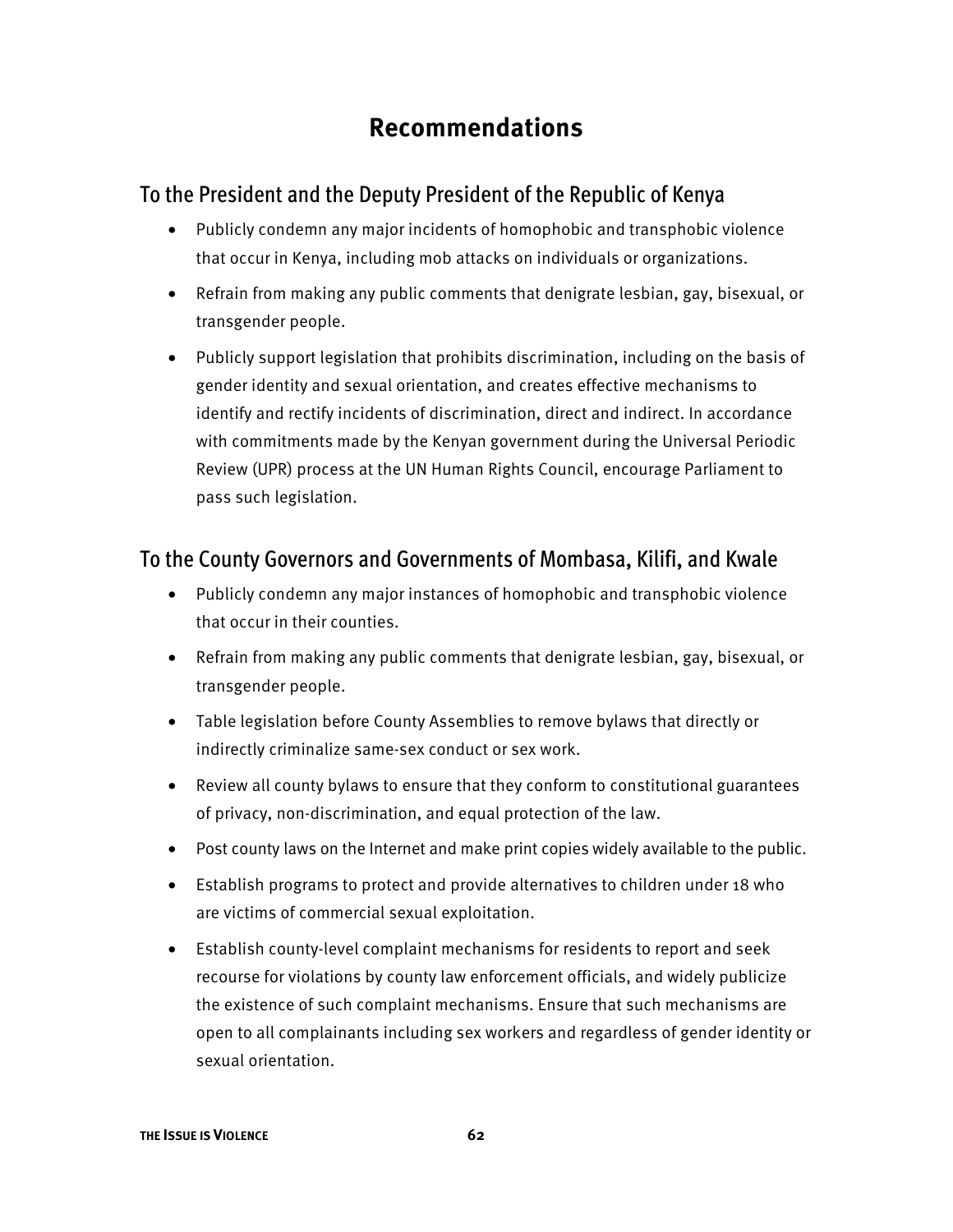• Ensure that all county officials and institutions respect the rights to nondiscrimination, equality, and privacy, and do not discriminate in the exercise of their functions.

### To the County Assemblies of Mombasa, Kilifi, and Kwale

- Ensure that county laws conform to constitutional guarantees of privacy, nondiscrimination, and equal protection of the law.
- Repeal municipal bylaws, including section 19(m) and 19(n) of the Mombasa municipal bylaws, which prohibit sex work between consenting adults.

### To the Kenyan Parliament

- Pass comprehensive anti-discrimination legislation that prohibits discrimination on the grounds of gender identity and sexual orientation and includes effective measures to identify and address such discrimination.
- Repeal Sections 162, 163, and 165 of the Kenya Penal Code, which criminalize same-sex relations between consenting adults.
- Repeal Section 153 and 154 of the Kenya Penal Code, which are used to justify the arrest of sex workers.

## To the Senate Standing Committee on Legal Affairs and Human Rights

• Working with counterpart County Assembly committees, review laws passed by counties to ensure that they conform to constitutional guarantees of privacy, nondiscrimination, and equal protection of the law.

### To the National Police Service Commission

- Publicly recognize and commend police officers who undertake active efforts to protect LGBT people from violence and discrimination in order to send a message to the rest of the police force that they should uphold their obligation to protect all people within Kenya.
- Prohibit police officers from ordering, participating in, or carrying out forensic anal examinations on persons suspected of same-sex conduct because such tests are medically unsound and degrading.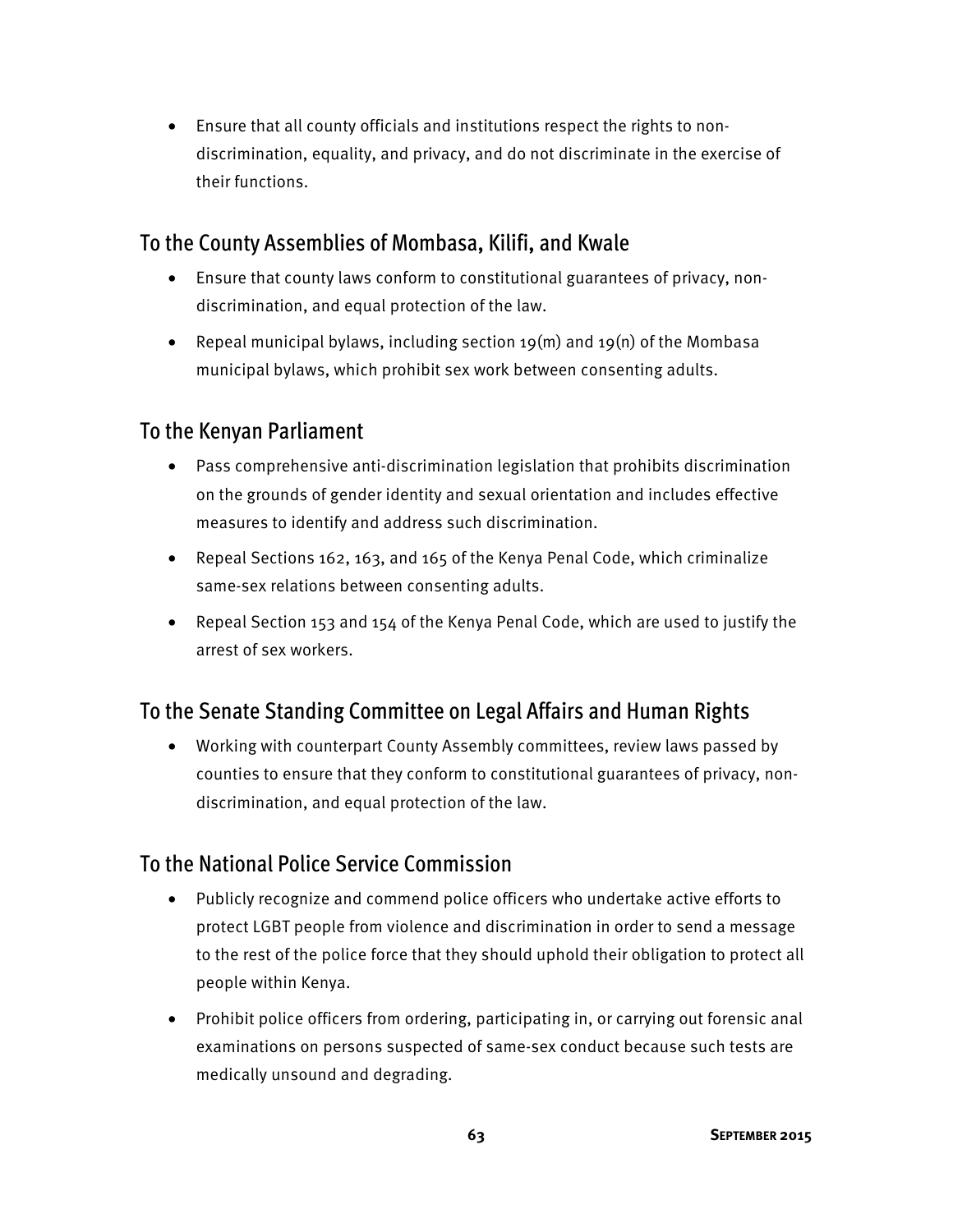- Implement rigorous training of police officers on the Kenyan constitution's Bill of Rights and its applicability to LGBT people, in collaboration with civil society organizations.
- Ensure that all members of the police are clearly identifiable through name and rank by tags on their uniforms.
- As part of the ongoing police vetting process, conduct outreach to civil society groups, including those that represent marginalized groups such as LGBT people and sex workers, to provide them with information about how victims of human rights abuses can come forward with information regarding police officers responsible for such abuses.
- Take all appropriate measures to ensure that all police officers respect the rights to non-discrimination, equality, and privacy, and do not discriminate in the exercise of their functions.

## To the Independent Policing Oversight Authority and the Internal Affairs Unit of the Kenya Police

- Conduct outreach to the general public and to civil society groups, including those that represent marginalized groups such as LGBT people and sex workers, to provide them with information about how victims of police abuses can file complaints with IPOA or with the Internal Affairs Unit.
- Thoroughly investigate complaints concerning police abuse against civilians on the basis of their gender identity or sexual orientation, and refer for prosecution police officers responsible for such abuse.

#### To the Office of Director of Public Prosecutions

- Drop charges against the two men in Kwale charged with consensual same-sex conduct.
- Set out clear guidelines barring prosecution of cases in which arrests of suspects were marred by serious human rights violations, including violations of the right to privacy.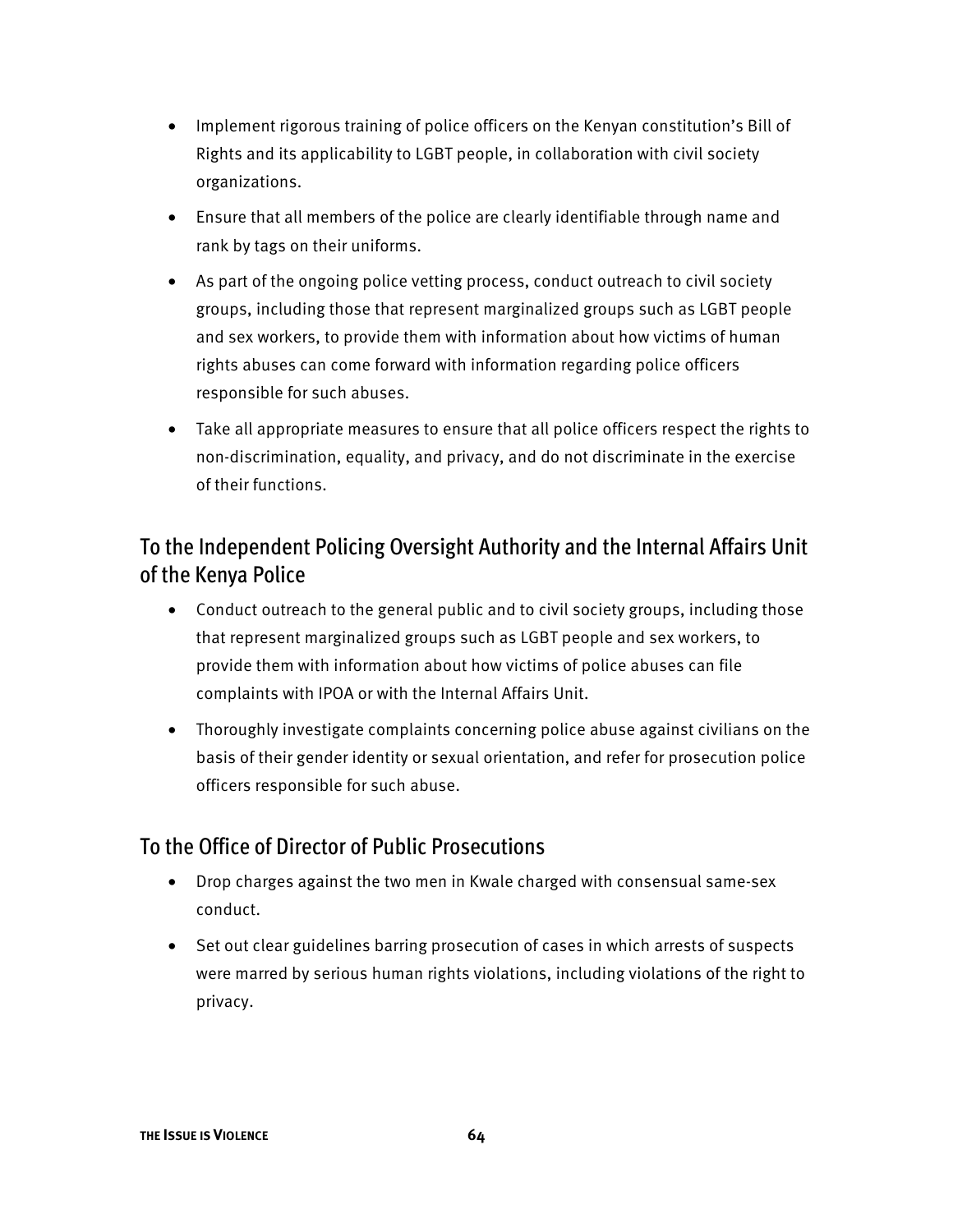### To the Attorney General of the Republic of Kenya

- Draft comprehensive anti-discrimination legislation that includes provisions outlawing discrimination on the basis of sexual orientation and gender identity, and propose further measures to align the Penal Code with the constitution.
- Commit to a policy of not opposing strategic litigation that aims to further LGBT equality in Kenya.
- Uphold the Kenyan constitution by promoting equality, nondiscrimination, and the dignity of all people, regardless of their gender identity or sexual orientation.

#### To the Commission for the Implementation of the Constitution

- Institute public education initiatives to enhance broad social awareness of the constitutional clauses affirming the right to privacy, equality, and non-discrimination.
- Draft comprehensive anti-discrimination legislation that includes provisions outlawing discrimination on the basis of sexual orientation and gender identity.
- Advocate for the decriminalization of same-sex conduct, and ensure that Kenya upholds its commitment to align the Penal Code with the constitution.
- Advise Parliament, the judiciary, and other officials on Kenya's international treaty obligations, including with regard to privacy and non-discrimination on the grounds of sexual orientation and gender identity.

#### To the Judiciary

- Prohibit the introduction of evidence in criminal hearings that was obtained by violating suspects' rights, including forensic anal examinations, and prohibit judges from ordering forced anal examinations.
- Ensure that judicial processes uphold the rights guaranteed by the constitution, including the rights to privacy, equality, and non-discrimination.

#### To the Ministry of Health

• Ensure that training for all doctors, nurses, and other health workers includes a component on non-discrimination and sexual health issues affecting LGBT people.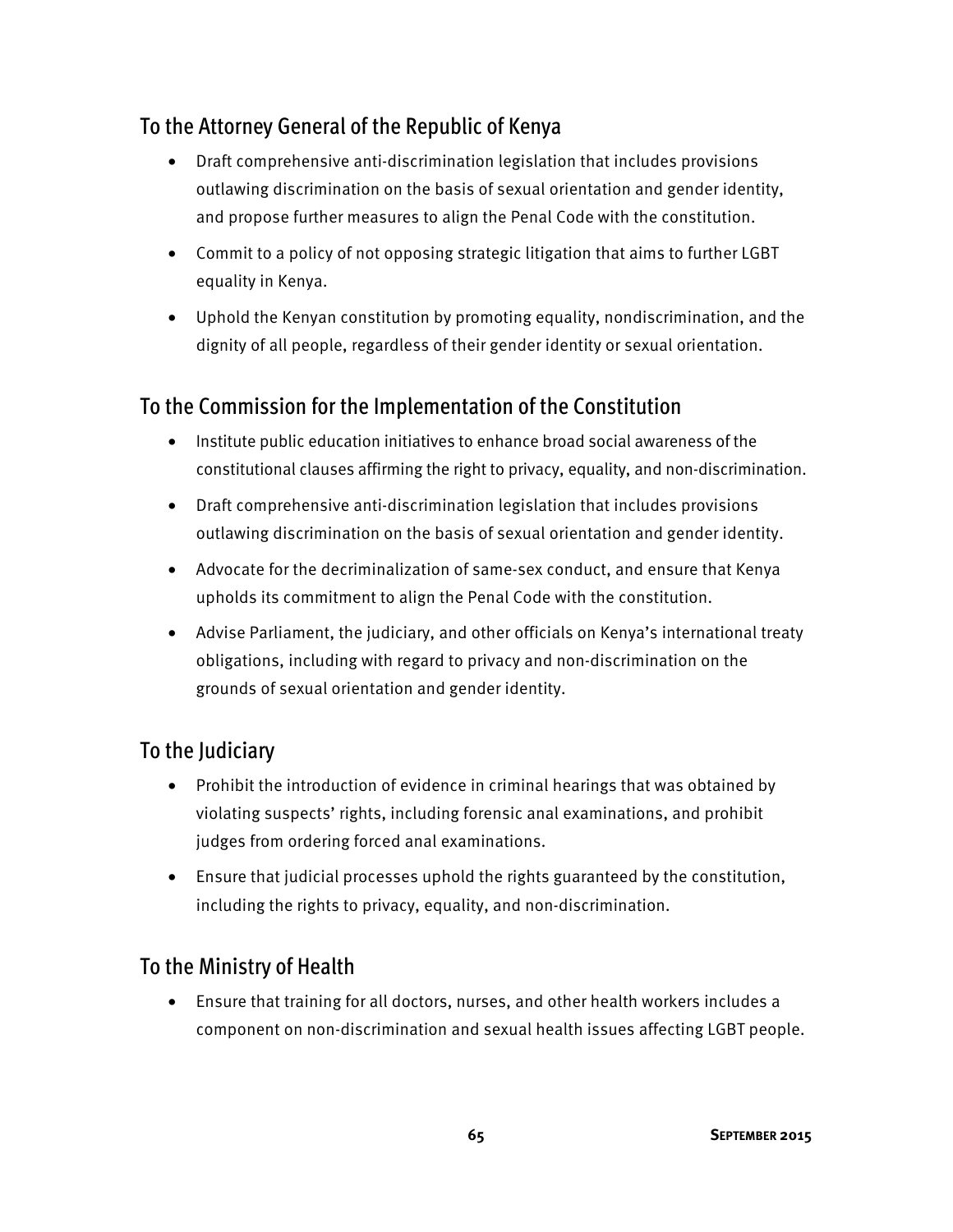- In collaboration with community-based organizations, establish sensitization programs for health workers aimed at dismantling stigma towards LGBT people.
- Publicly condemn cases in which clinics, workshops, or outreach workers providing services to LGBT people are targeted or threatened with violence.
- Advocate for the decriminalization of same-sex conduct and sex work in order to improve access to HIV prevention and treatment services.

#### To the Kenya National Human Rights Commission

- Closely monitor instances of violence and discrimination against LGBT people, including by law enforcement officers.
- Make recommendations to county governments and to the Kenya Police to improve compliance with national and international law with regard to LGBT rights, and monitor their adherence to those laws.

#### To the National Gender and Equality Commission

- In accordance with section 8 of the National Gender and Equality Commission Act 2011, conduct an audit of the status of LGBT people in Mombasa, Kilifi, and Kwale counties, and make policy recommendations to the government on ending discrimination against these groups.
- In accordance with section 8 of the National Gender and Equality Commission Act 2011, ensure that Kenya complies with its international treaty obligations with regard to the rights of LGBT people.

#### To the Non-Governmental Organizations (NGO) Coordination Board

• Ensure that no organization is denied registration on the grounds that it represents LGBTI people, or provides services to or advocates for the rights of LGBTI people.

#### To the Kenya Medical Board

• Prohibit doctors from carrying out forensic anal examinations on persons charged with consensual same-sex conduct.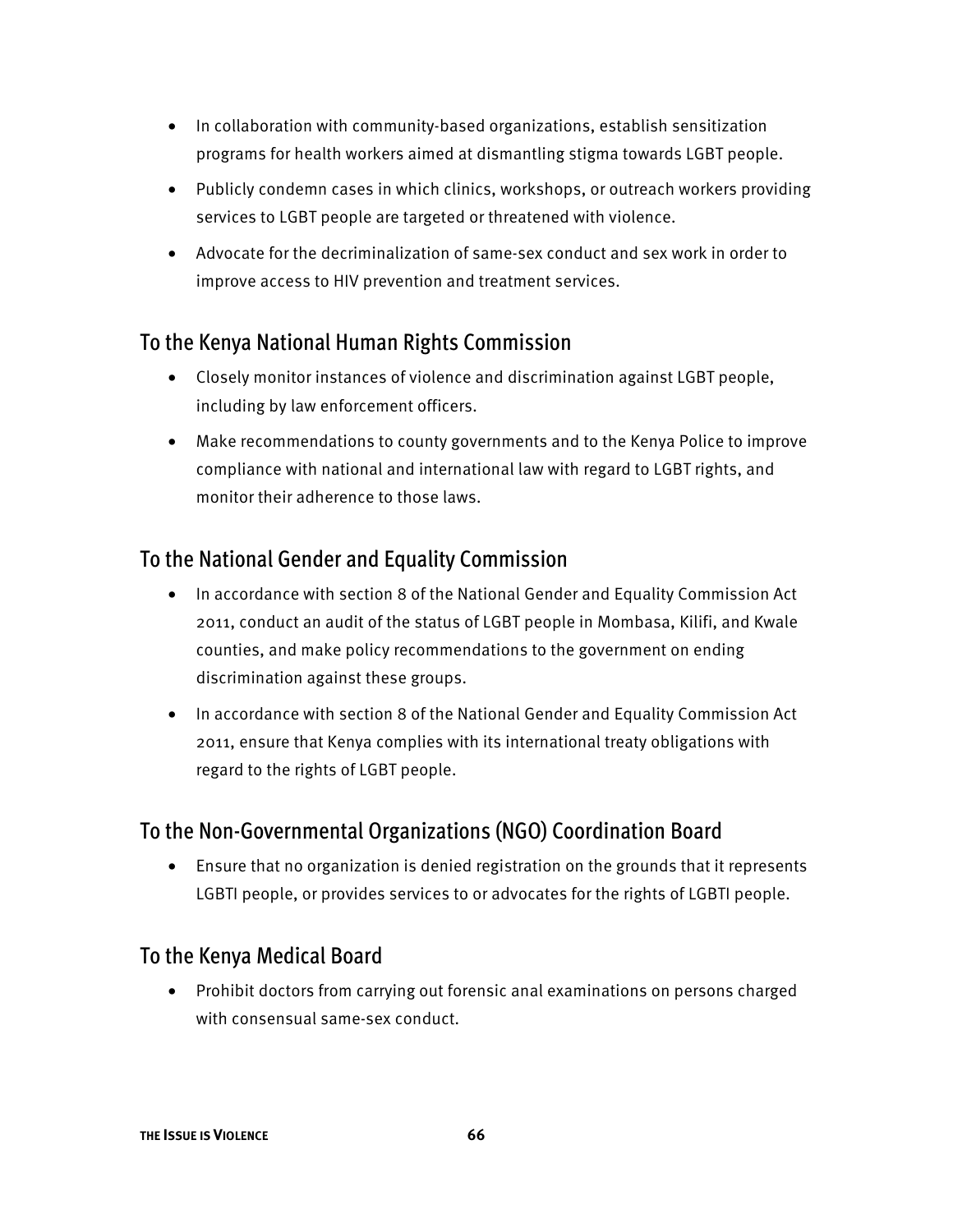## **Annex: Kenyan Law Enforcement**

Law enforcement in Kenya takes place at the national level and the county level.<sup>213</sup>

The National Police Service has jurisdiction throughout all of Kenya. The Inspector General of Police, who reports to the cabinet secretary for internal security, heads the service. The National Police Service has three branches: the Kenya Police, responsible for general public security; the Administration Police, responsible for securing state institutions; and the Directorate of Criminal Investigations. All branches are responsible for enforcing the Penal Code, and are guided by the Criminal Procedure Code. These services are organized at the county level, with county commandants responding to the Deputy Inspector Generals of the Kenya Police and the Administration Police, and the Director of the Directorate of Criminal Investigations, in Nairobi.

In addition, each county government recruits and trains its own county law enforcement officers, who form an institution entirely distinct from the Kenya Police. These county law enforcement officials—known in Kiswahili slang as *makanjoo*—are responsible for enforcing sets of county bylaws, passed by county legislative assemblies. In Mombasa, the bylaws prohibit loitering and soliciting for the purposes of prostitution, among other things.

Those arrested under county bylaws are frequently denied due process. According to a 2014 report issued the Kenyan section of the International Commission of Jurists (ICJ Kenya):

The implementation of county bylaws has subjected persons who find themselves within the province of the laws, many of whom are unaware of their rights, to unparalleled human rights abuses. These abuses include, among others: denial of the right to fair trial; assault and mistreatment during arrest and detention; false arrest; unfair sentencing practices; irregular fines; extortion; profiling and discrimination; and unfair bail terms.<sup>214</sup>

**.** 

<sup>&</sup>lt;sup>213</sup> For more detail, see Release Political Prisoners Trust, Your Guide to: the National Police Service Act, the National Police Service Commission Act, and the Independent Policing Oversight Authority, June 2012, http://www.humanrightsinitiative.org/publications/police/CHRI%20and%20RPP%20Guide%20to%20the%20new%20Keny

a%20Police%20Laws\_Final.pdf (accessed June 9, 2015).

<sup>214</sup> ICJ Kenya, "Excessive Laws: Study Reveals Adverse Effects of By-laws on Economic Enterprise and Human Rights," September 10, 2014, http://www.icj-kenya.org/index.php/media-centre/news/623-steve-ogolla-a-davidindeje#sthash.NDHalCX5.dpuf (accessed August 11, 2015).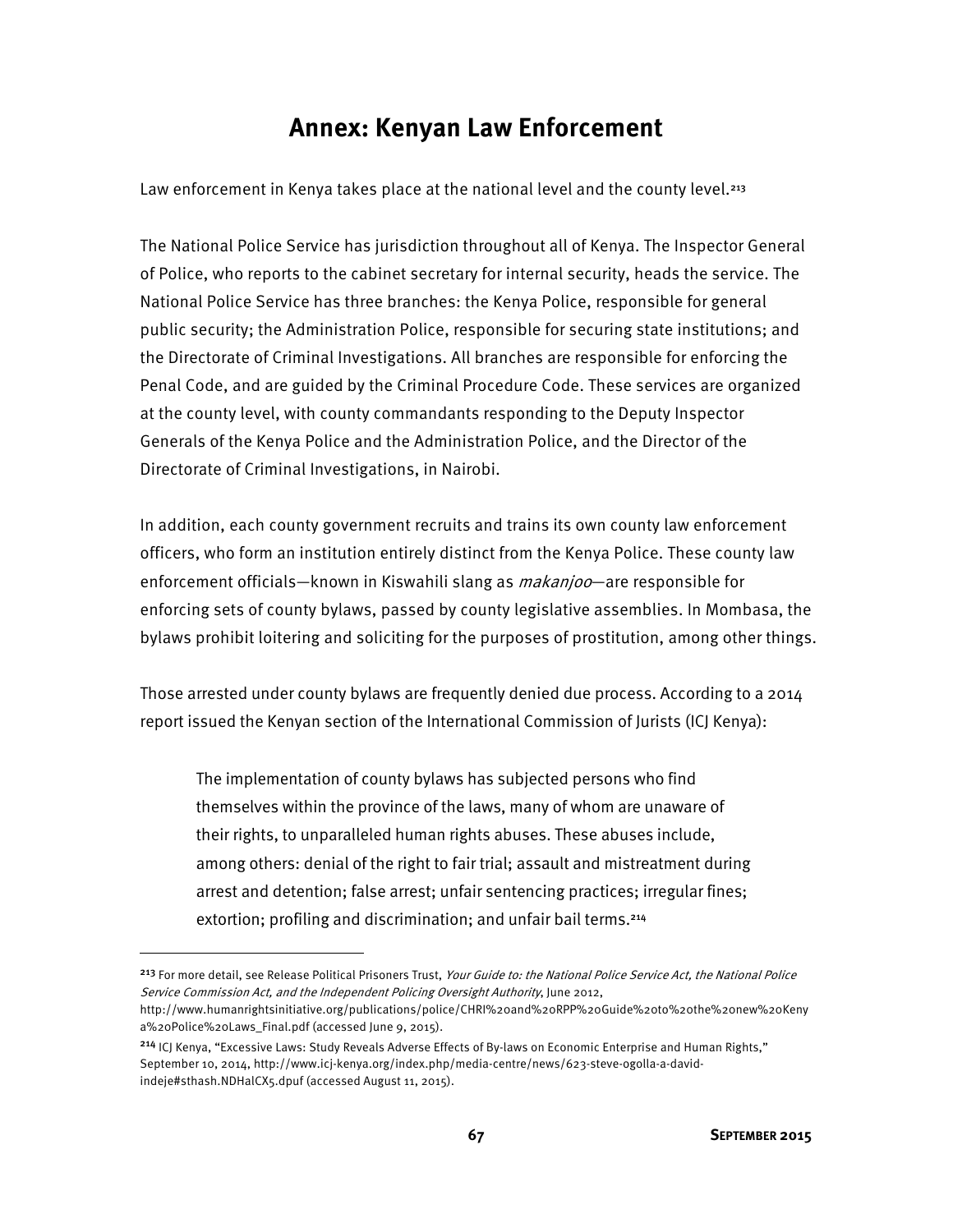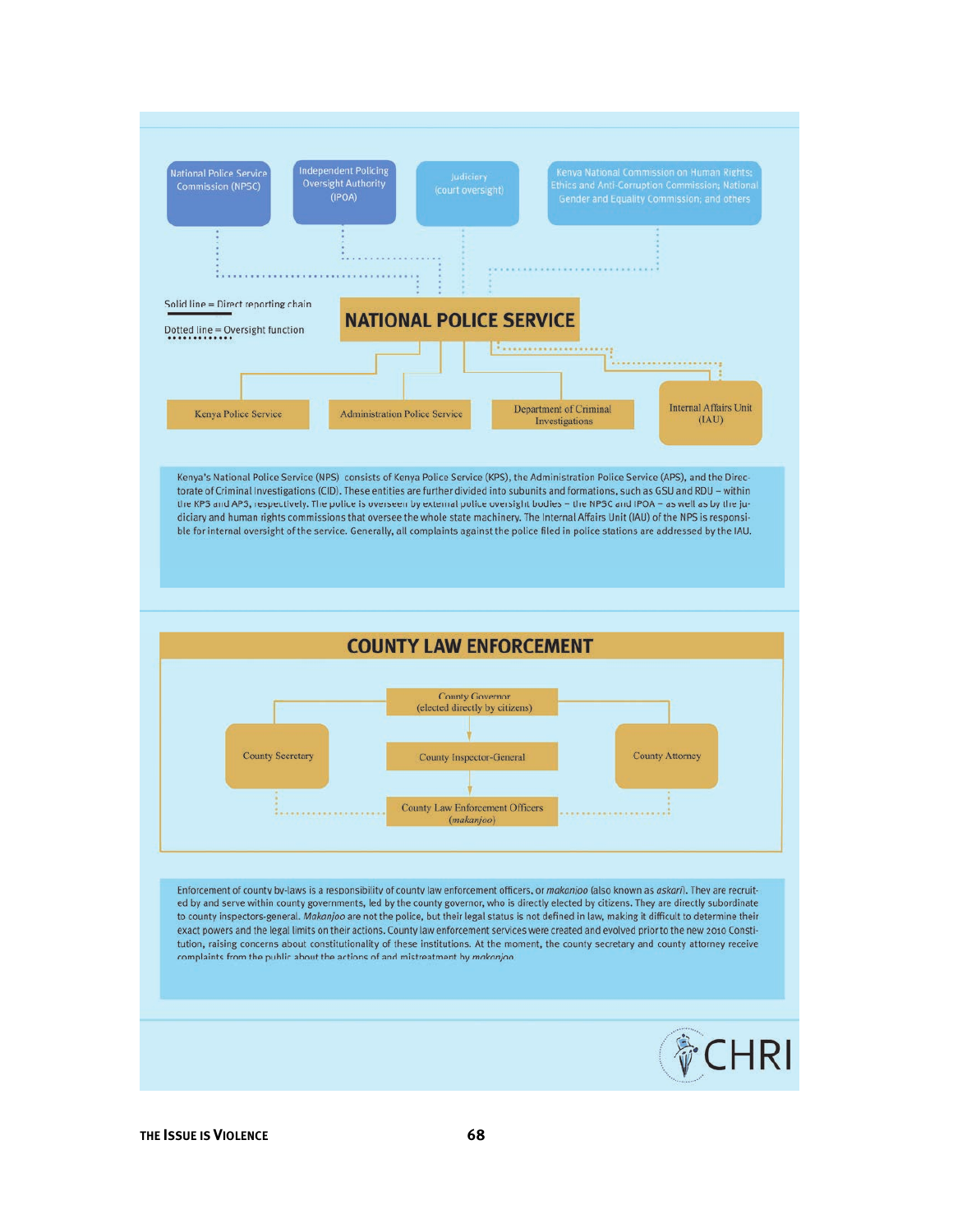## **Acknowledgments**

This report is the outcome of a joint initiative by Human Rights Watch and PEMA Kenya. Human Rights Watch conducted interviews for this report, while PEMA Kenya conducted background research and legal analysis, reviewed drafts, and provided guidance through all stages of this process. Human Rights Watch, however, takes full responsibility for any errors or omissions in the final product.

The report was researched and written primarily by Neela Ghoshal, senior researcher in the LGBT Rights Program, and Monica Tabengwa, former LGBT Rights researcher at Human Rights Watch. Rona Peligal, former Africa deputy director, and Kyle Hunter, LGBT Rights consultant, also contributed research. Additional research assistance was provided by Willy Buloso and Chrispinus Wakoko, LGBT Rights interns. The report was edited by Rona Peligal as well as Graeme Reid, LGBT Rights director; Joe Amon, Health and Human Rights director; Otsieno Namwaya, Kenya researcher; and Maria Burnett, senior Africa researcher. It was reviewed by Clive Baldwin, legal advisor, and Joseph Saunders, deputy program director. Additional editorial assistance was provided by Adam Frankel and Elizabeth Wilke, LGBT Rights associates. Production assistance was provided by Kathy Mills, publication specialist; and Fitzroy Hepkins, administrative manager. Oloo Ochieng' and Felix Odimmasi translated sections of the report into Kiswahili.

Human Rights Watch and PEMA Kenya are grateful to the LGBT people in Mombasa, Malindi, Kilifi, Mtwapa, Diani, Ukunda, and Nairobi who took time to share their experiences with us and helped introduce us to others with information relevant to the issues addressed in this report. We are also grateful to Michael Kioko, Elizabeth Aroka, Nzioki King'ola, Evans Gichuru, Douglas Masinde, Lorna Dias, Eric Gitari, and the Commonwealth Human Rights Initiative (CHRI) for contributing their insights and feedback.